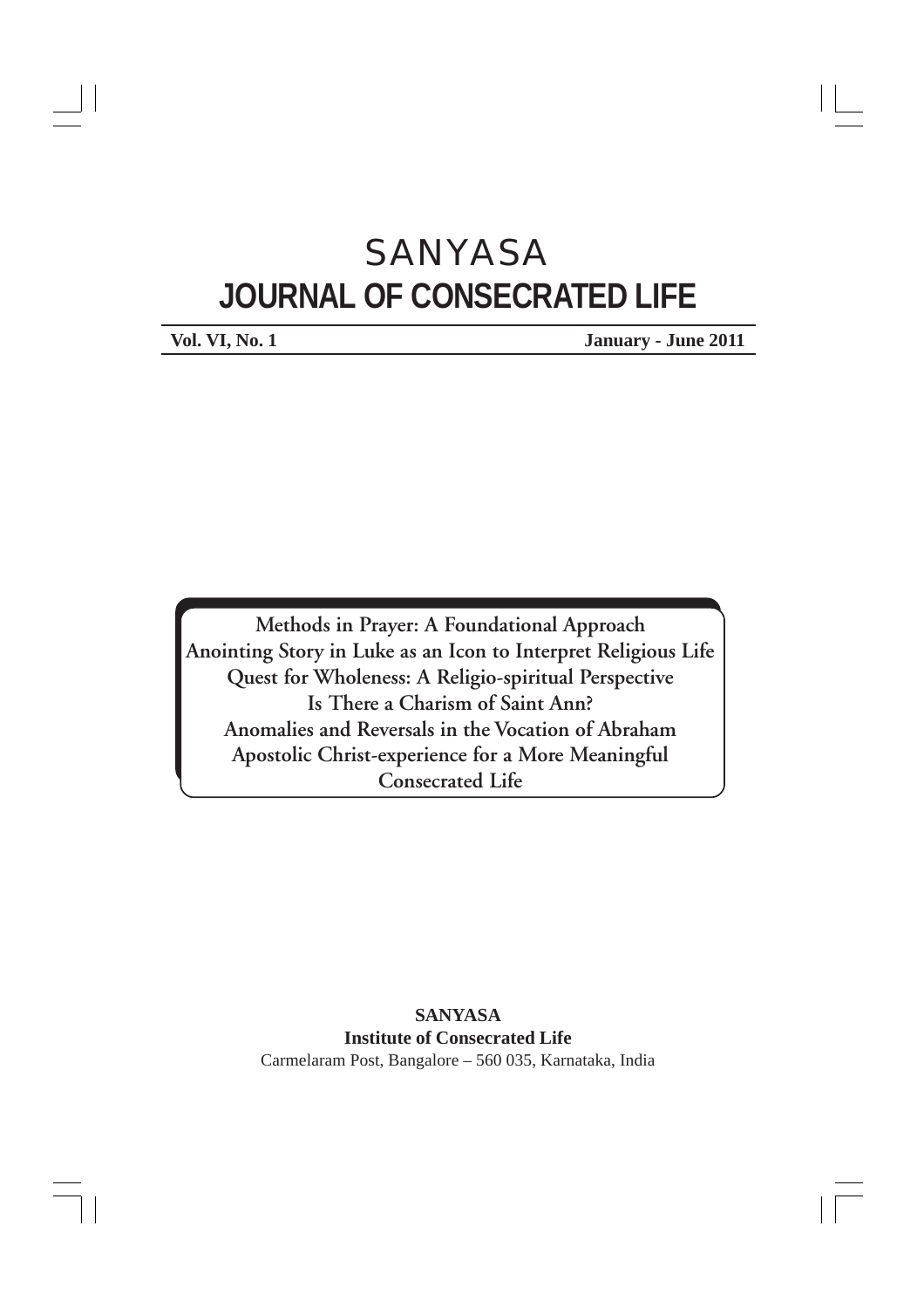#### **SANYASA: JOURNAL OF CONSECRATED LIFE**

A biannual published by Sanyasa Institute for Consecrated Life, Bangalore

### **Chief Editor**

Fr. S. Devadoss, CMF

#### **Editorial Board**

Fr. James Kannanthanam, CMF Fr. John Thadathil, CMF Sr. Marie Eugene, AC Fr. Joseph Mattam, SJ Fr. Jacob Thekkanath Fr. Vineeth, CMI Fr. Xavier E Manavath, CMF Fr. Paulson V Veliyannoor, CMF Fr. Arul Jesu Robin, CMF

Manuscripts for publication, books for review should be addressed to: **The Editor,** and business communications (correspondence, subscription, change of address) to: **The Administrator**

SANYASA: JOURNAL OF CONSECRATED LIFE Sanyasa Carmelaram Post Bangalore – 560 035, Karnataka, India Tel.: 080 – 28439259; 28439944 E-mail: sanyasac@gmail.com, sanyasa.in@gmail.com Web: www.sanyasa.com

*Published by Sanyasa Institute of Consecrated Life, Bangalore in collaboration with Claretian Publications, Bangalore, India*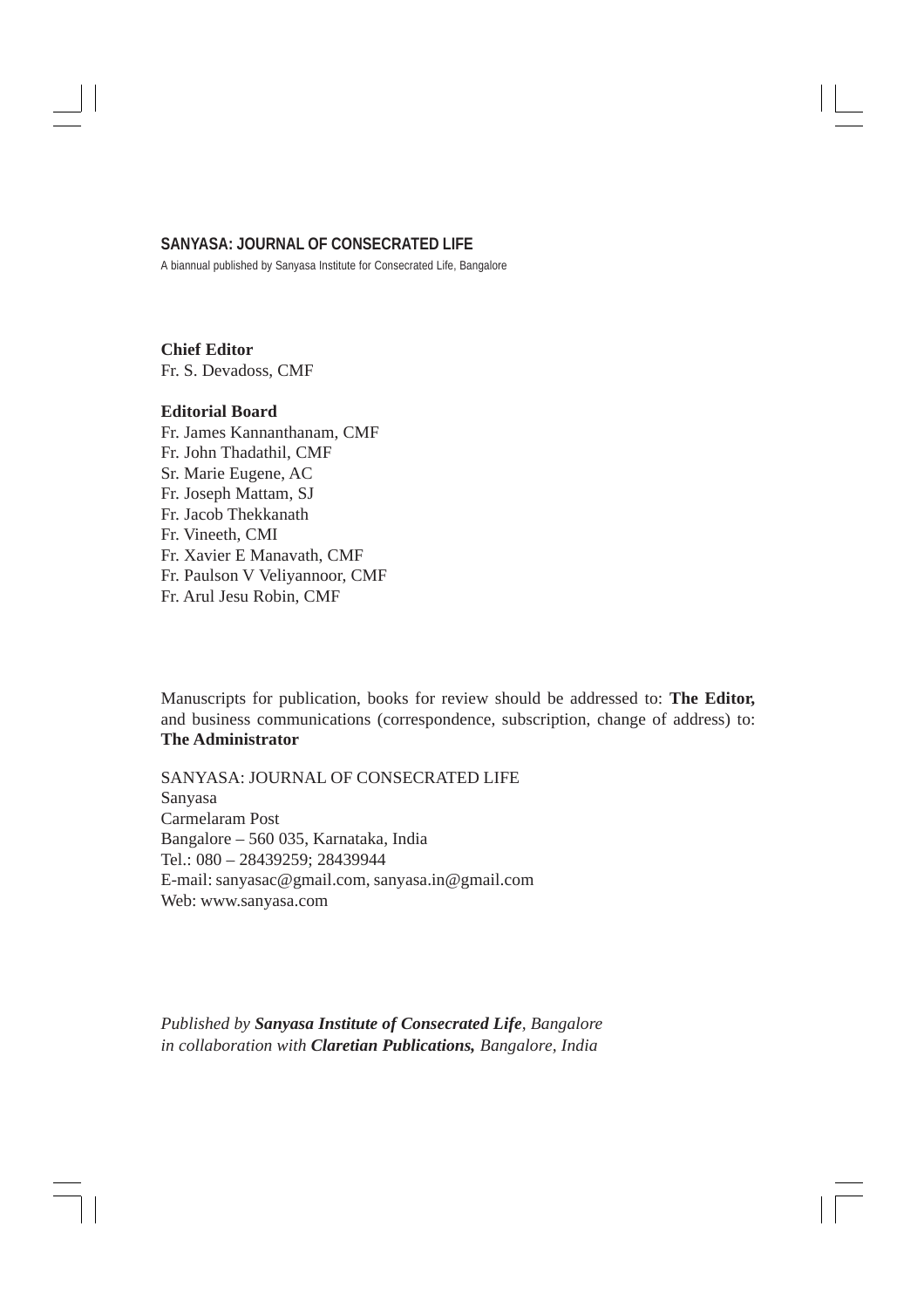## **CONTENTS**

 $\begin{tabular}{c} \hline \quad \quad & \quad \quad & \quad \quad \\ \hline \quad \quad & \quad \quad \\ \hline \end{tabular}$ 

 $\begin{array}{c|c} \hline \quad \quad & \quad \quad & \quad \quad \\ \hline \quad \quad & \quad \quad & \quad \quad \\ \hline \quad \quad & \quad \quad & \quad \quad \\ \hline \end{array}$ 

 $\frac{1}{\sqrt{2}}$ 

| Xavier E. Manavath CMF                                                                                          |
|-----------------------------------------------------------------------------------------------------------------|
| Johnson Thurackal CMF                                                                                           |
| From 'Ur of the Chaldeans':                                                                                     |
| Thomas Thakadipuram CMF                                                                                         |
|                                                                                                                 |
| <b>Paul Dominic SJ</b>                                                                                          |
|                                                                                                                 |
| George Panthalany CMF                                                                                           |
| Called to Walk in the Design of the Lord:<br>Anointing Story in Luke as an Icon to Interpret Religious Life  75 |
| Noble Mannarath CMF                                                                                             |
| Apostolic Christ Experience for a More                                                                          |
| John Sankarathil OSFS                                                                                           |
| Book Review (of Come and See: Formation for Discernment of                                                      |
| Pope Benedict XVI                                                                                               |
| The Word of God and the Consecrated Life<br>(Extract from the Post-Synodal Apostolic Exhortation)               |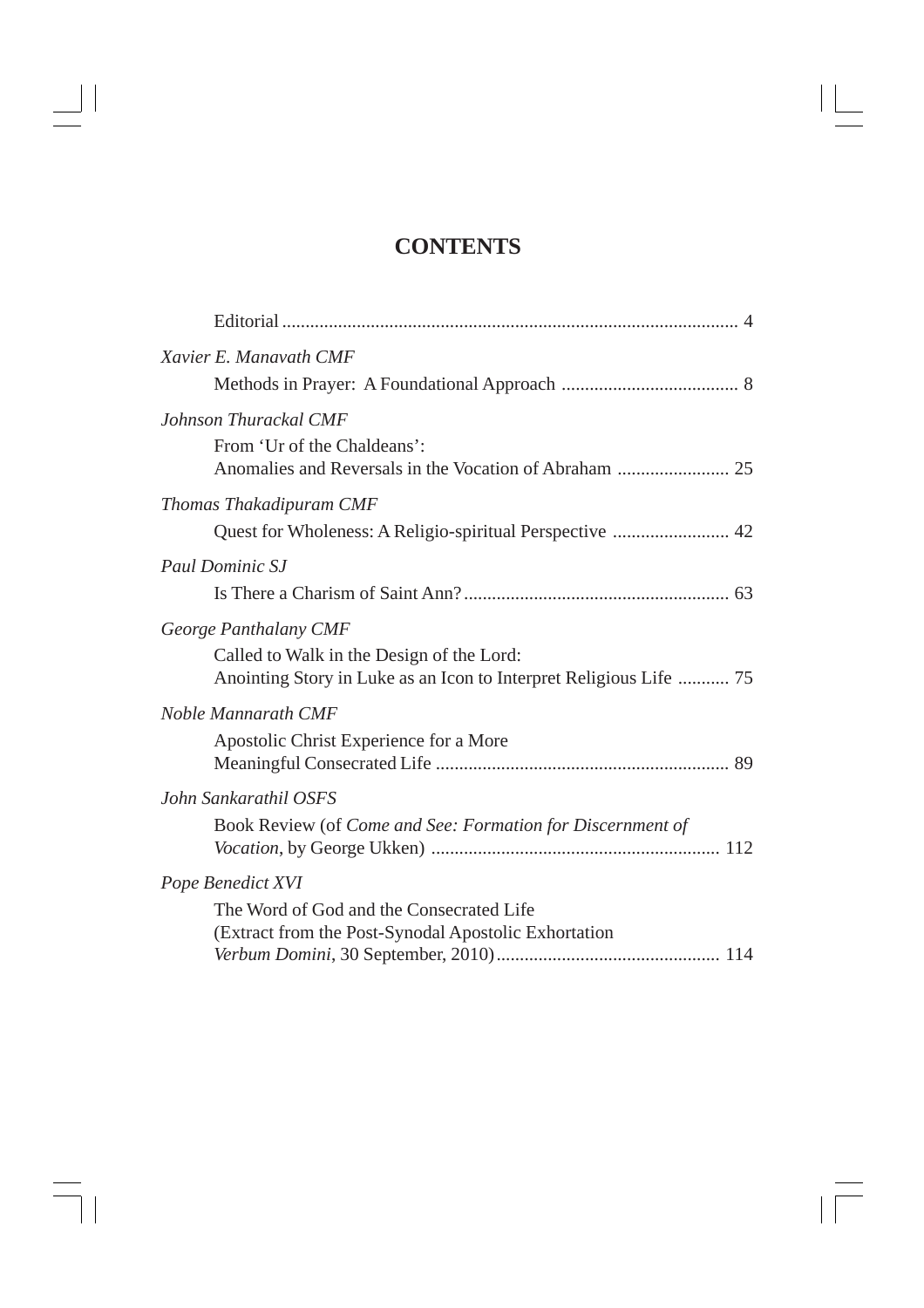## **EDITORIAL**

In the Post-Synodal Apostolic Exhortation *Verbum Domini* (on the Word of God in the Life and Mission of the Church), promulgated on 30 September, 2010, the Holy Father wrote: "With regard to the consecrated life, the Synod first recalled that *it is born from hearing the word of God and embracing the Gospel as its rule of life*. A life devoted to following Christ in his chastity, poverty and obedience thus becomes *a living 'exegesis' of God's word"*. This phrase, often repeated by him and his predecessor reminds today's religious of a very significant but often neglected principle that the Word of God is to be lived. We admit that we are still far from having achieved the target of making the Gospel our rule of life, though some serious efforts in this direction cannot be ignored. Therefore, in spite of the vows, our lives do not often become living exegeses.

Pope's words remind us that the most effective exegesis is done through a life in conformity with the Word. Jesus' words unequivocally repeats the same: "Not everyone who says to me, 'Lord, Lord,' will enter the kingdom of heaven, but only the one who does the will of my Father in heaven" (Mt 7:21-22). So, Bible is not primarily meant for reading, studying, analysing or memorising, but for practising. Nonetheless it is clear that reading, studying, analysing and memorising can help our practice of the Word. Unfortunately in many Christian circles, reading and learning the Word is often more stressed than its practice. This leads to a rift between the word and the deed, which undermines the very tenets of Christianity and religious life. No wonder why someone rightly commented that among priests and religious "we have more Biblical scholars, preachers, exegetes and quiz masters than practitioners of the Bible."

The often repeated command of Jesus to proclaim/preach the good news (Mk 16:15), which the priests and religious have taken upon themselves, is unfortunately often narrowed down to preaching (practice excluded). In fact, the most receptive manner of preaching is practice. For example, the world, even the non-Christians, did not face any difficulty in understanding and accepting the way Mother Teresa preached the good news; and surprisingly not even religious fundamentalists would raise any objection to her preaching, which was done through her deeds. We cannot think of a better preaching of the good news (evangelization) than more and more Christians translating the love, compassion and forgiveness of Jesus into real acts. But the fact remains that living the gospel is far more difficult than preaching it. The priest and the Levite in Lk 10:30-37 could have easily preached ten sermons on the need to help one's neighbour, but would hardly become a Good Samaritan, when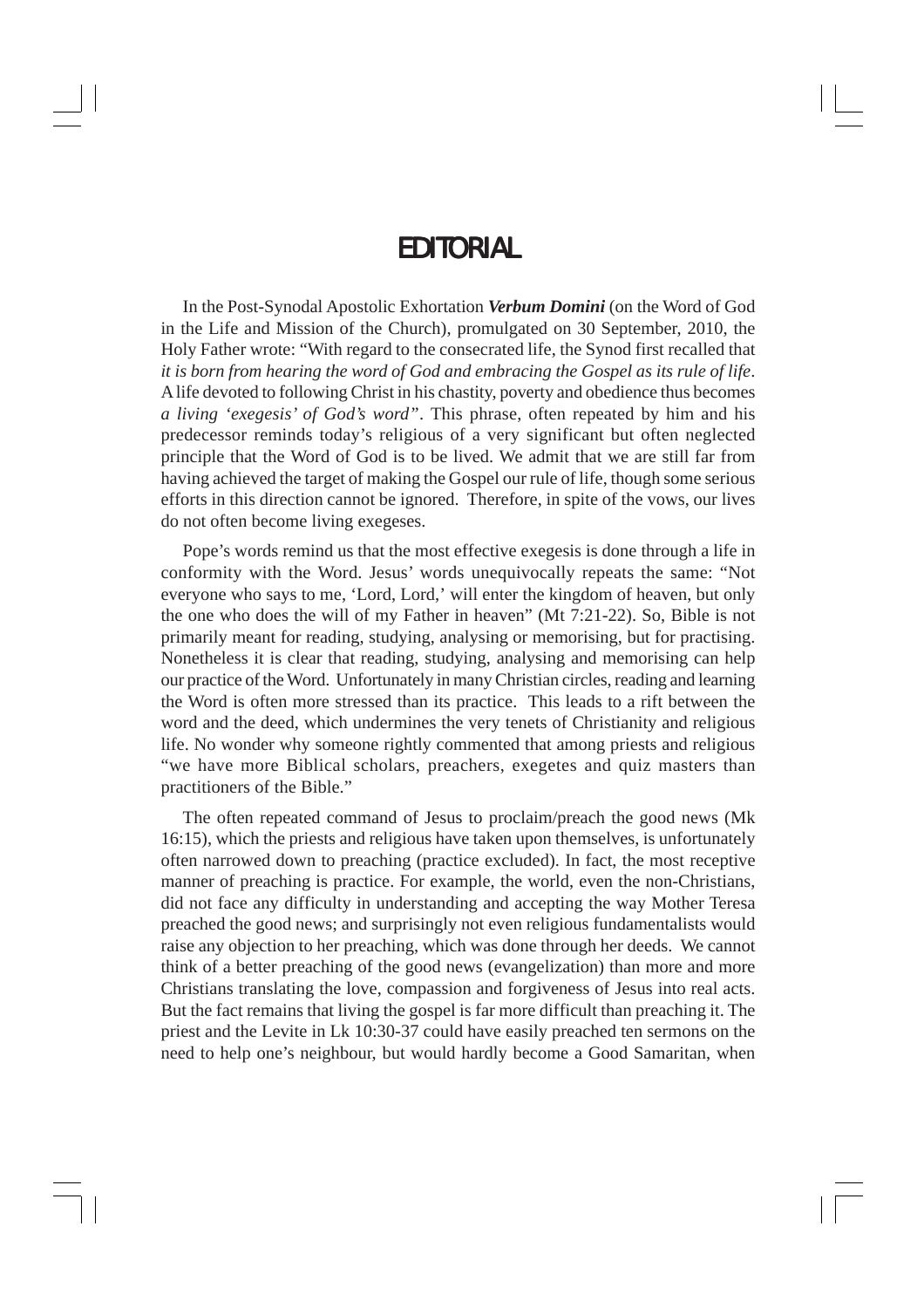#### *Editorial*

they chanced to see a wounded man on the road. Easier said than done! Hence many take the easier way and consequently we have reached this predicament, where religious life is said to be in a so-called crisis.

The crisis, if at all there is one, is what we have discussed above: many of us have failed to maintain the gospel as our rule of life and our lives do not become living exegeses of the Gospel. Other facts like dying Congregations, scandals and lack of vocations, which people perceive as a crisis, are in fact external symptoms of the said crisis. Any institution is said to be in a crisis when it substantially deviates from the founding principles. When religious run after money, power and comforts, and make them the rule of life in place of the gospel, it is a substantial deviation; hence the crisis. In this New Year, Sanyasa wishes all the Consecrated men and women to make a sincere effort in living the gospel and encourage the new generations to do the same; the crisis shall be overcome!

The present issue of Sanyasa carries six articles on relevant themes in consecrated life today: two biblical and one each on prayer, wholeness, charism and Apostolic Christ Experience. At the end you will also find a review of a book on vocation discernment and an extract (the paragraph on Consecrated Life) from the post-synodal apostolic exhortation, *Verbum Domini*.

Dr. Xavier E. Manavath's article, *Methods in Prayer: A Foundational Approach*, offers helpful hints about Christian methods of prayer and, thereby, helps Christians wisely integrate the wisdom of the 'other' ways and forms of prayer. The article also suggests certain basic attitudes and dispositions that may either block or facilitate prayer irrespective of the method one uses. The first part of the article deals with the importance of the Word of God and the Christ event in any form of prayer. The second part discusses the relevance of different methods in Prayer. The third and final section gives practical guidelines about possible obstacles and helpful conditions in prayer. Prayer is an attentive waiting for the Lord in silence and simplicity, shedding our ego.

*From 'Ur of the Chaldeans': Anomalies and Reversals in the Vocation of Abraham* by Fr. Johnson Thurackal is an effort to draw inspiration from the call of Abraham, especially for those who have responded to a religious vocation. First, the author situates the Abraham story by briefly analysing the preceding stories of the fall, flood and the tower. Then, narrating the anomalies and reversals in the family of Abraham and in his call, Fr. Johnson demonstrates how hopelessness is turned into blessing in Abraham's life and how he becomes the icon of obedience. He goes on to say that God employs the same strategy of anomalies and reversals in choosing people; this is applicable even in the case of Jesus. Finally he applies the revelations from the

JANUARY - JUNE 2011 5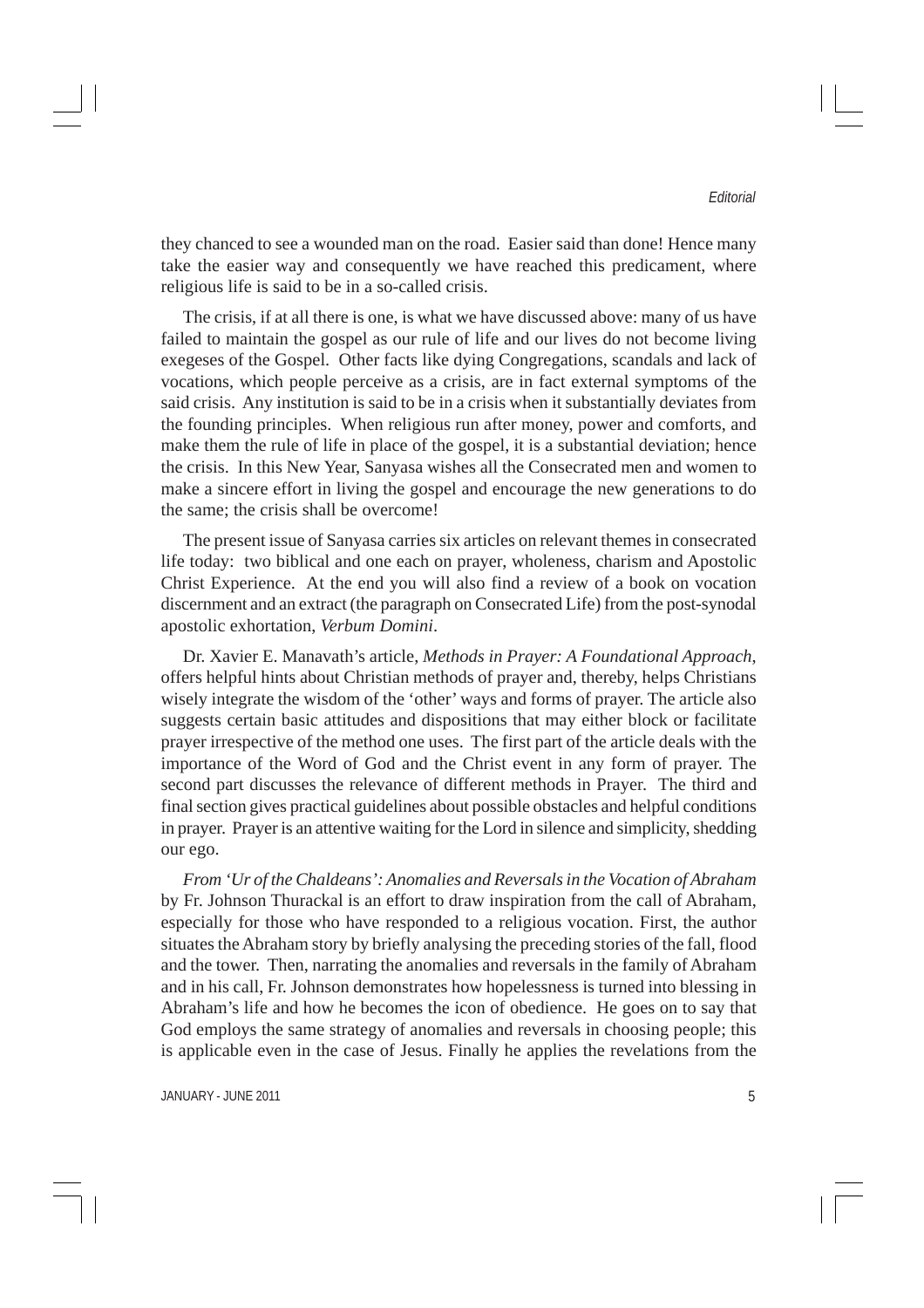Abraham story to religious vocation, life and ministry, inviting them to trust in God and be his prophets in the world.

Dr. Thomas Thakadipuram's article, "Quest for Wholeness: A Religio-spiritual Perspective" presents a phenomenological study of spiritual leaders' quest for wholeness from the perspective of different religious traditions and cultural contexts. The experience of economic, ethical and spiritual crises in the contemporary society, especially in religious leadership, calls for a deeper quest for meaning and wholeness. The author shares his insight into the lived experience of 10 top spiritual leaders from different spiritual traditions across the globe, who have a reputation for wholeness. Four essential themes of spiritual leaders' quest for wholeness emerged from his in-depth interviews with them: (1) experiencing existential crisis; (2) self acceptance (3) unfolding deeper dimension of being (4) fostering an ethic of coresponsibility. Finally he arrives at a *Leadership Wholeness Model* that portrays the intra-dynamics of spiritual leaders' ongoing quest for wholeness penetrating through their existential, learning, spiritual, and moral dimensions of being and five ethical dimensions of wholeness permeating through the personal, communitarian, social, global, and environmental spheres of life.

*Is There a Charism of Saint Ann?* by Fr. Paul Dominic studies the surprising role played by the grandmother of Jesus as the patroness of several religious congregations. How did this Jew, an unknown married woman become the model of Christian celibate religious? What charism do they claim to have received from her? The author finds the answer in the holiness experienced in the context of a family, where an atmosphere of mutual love and respect prevails, irrespective of the religion they profess; the same is often found in religious houses too, pointing to a connecting thread. Though we have no biblical foundation for Anne's family history, it is this life of holiness in her married state that has inspired the numerous religious Congregations who have chosen her as their patron. The author goes on to remind the religious of their call to holiness, which differs from the holiness, lived by married people; both have their own demands and challenges.

Fr. George Panthalany, in his article *Called to Walk in the Design of the Lord: Anointing Story in Luke as an Icon to Interpret Religious Life* studies the Lukan version of the anointing incident, in search of meaningful insights for religious life. Away from the conventional interpretation of the incident, which used to be focused on the sinfulness of the woman, he argues that Luke's attempt is to portray the selfrighteousness of the Pharisee. Jesus differed from the Pharisees substantially in his approach to the so-called sinners. With the help of feminist hermeneutics, the author cautions us against uncharitably pointing fingers at the woman's morality. Analyzing the low status of women in Jesus' time, he argues that in Jesus' company, the woman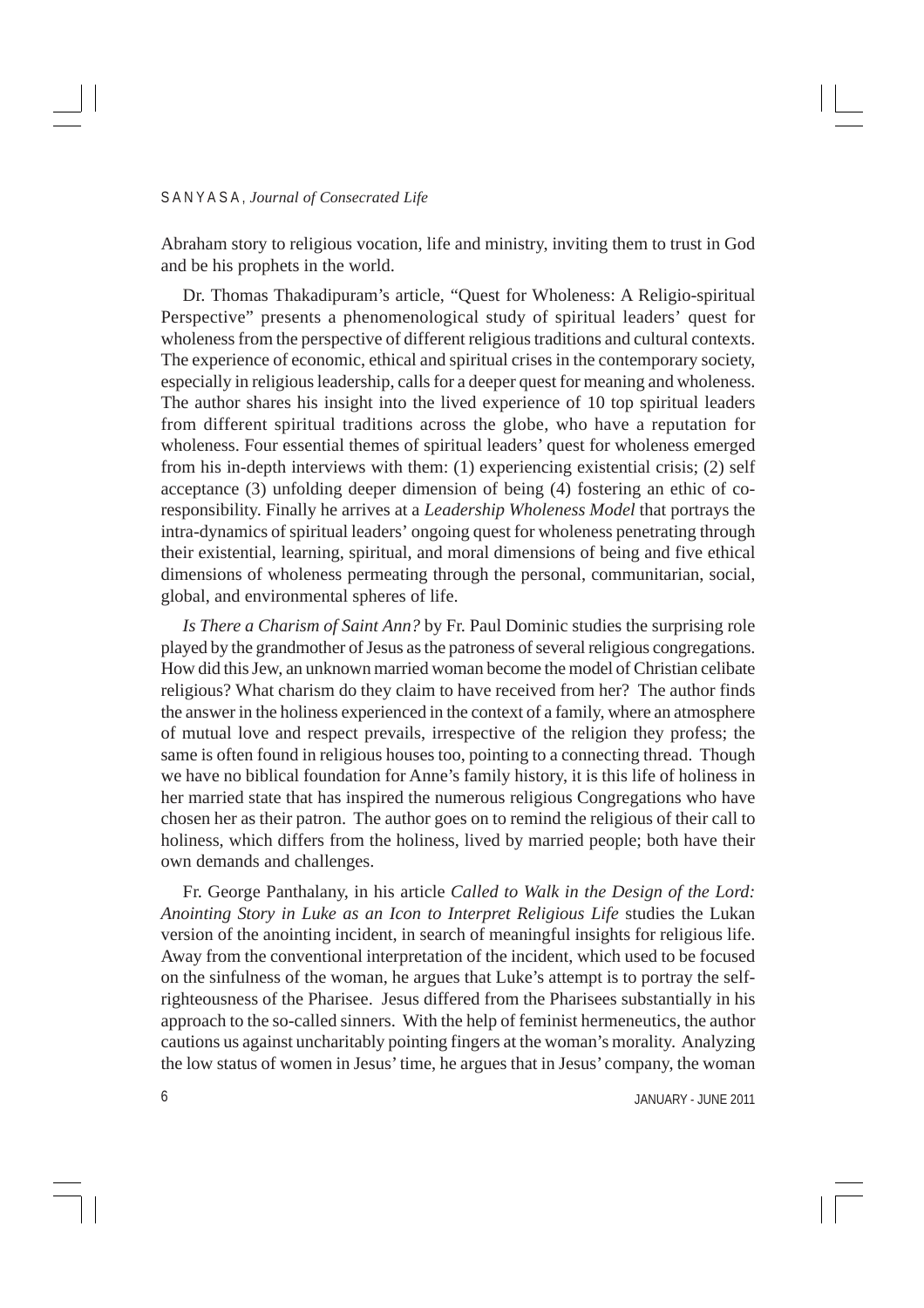#### *Editorial*

receives honour. What is most interesting is the argument that she carries the image of Christ. She is expected to witness to the grace she received, by continuing Christ's mission of liberating the underprivileged. Here comes the message for the religious: the attitude of the Pharisee is a possible danger among the religious, whereas the response of the woman is a model for them. She could be a standard bearer for the religious in bringing Christ's liberation to the world.

Dr. Noble Mannarath in his article *Apostolic Christ-experience for a More Meaningful Consecrated Life*, reiterates that Christ centeredness, primacy of the Word of God, insertion into the Mission of the Church and the Newness of the Spirit are the four pillars on which Consecrated life is built. In the context of disillusionment about the state of consecrated life and the confusions among the consecrated, a renewal of this institution is urgent, rediscovering the essentials of these four pillars. Consecrated life should be aimed at a greater conformity with Jesus of the gospels, necessitating a process of renewal, guided by the Spirit. The second part of the article proposes a new vision for the mission and ministries of the consecrated. The mission of the consecrated is to work towards the integral development of humans and all else in the world, which calls for dialogue and collaboration between peoples, cultures and religions.

#### **Martin George CMF**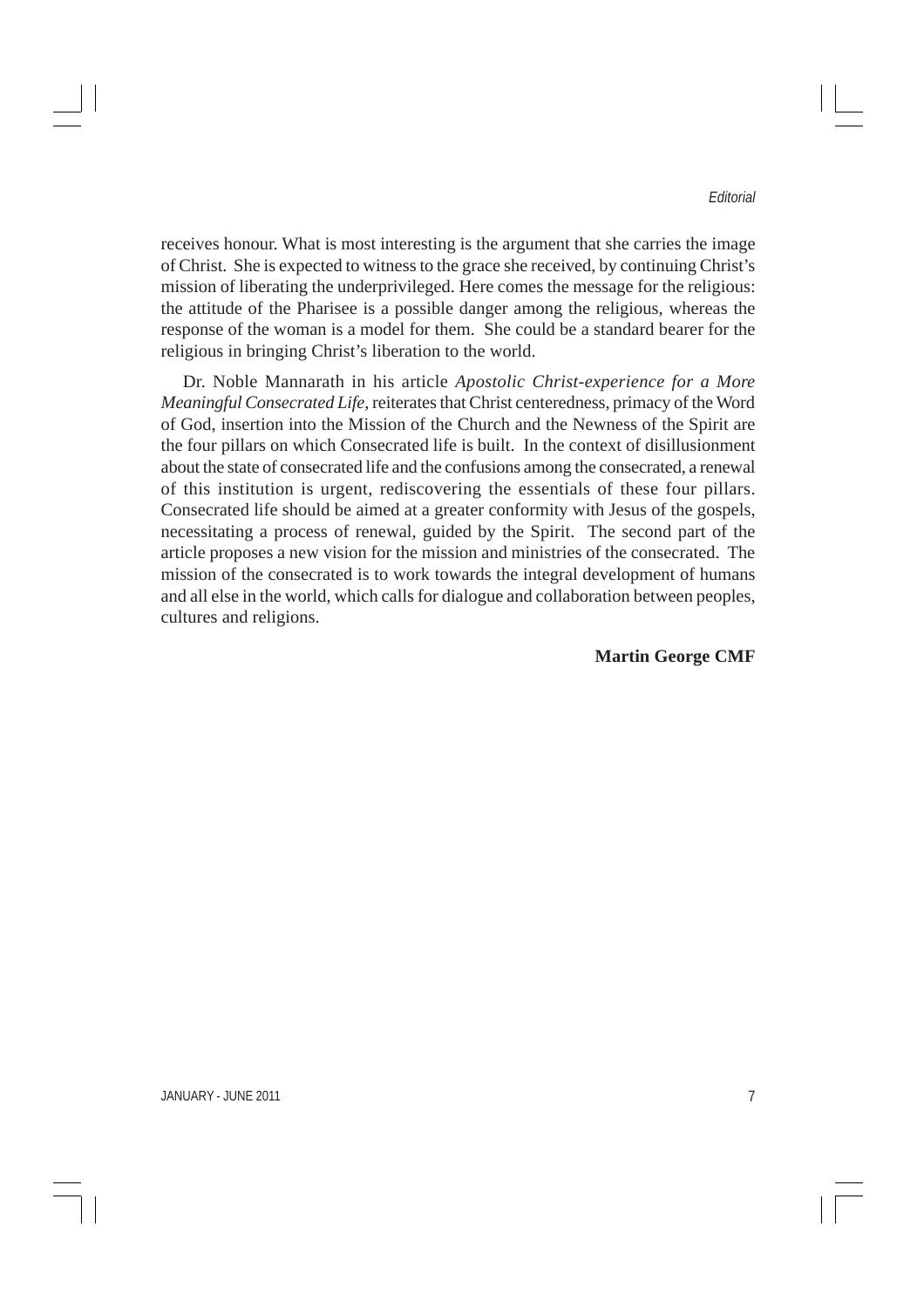SANYASA, *Vol. VI, No. 1 (2011)* .......................... Methods in Prayer: A Foundational Approach

## METHODS IN PRAYER: A FOUNDATIONAL APPROACH

### **Xavier E. Manavath CMF**

This is an age of proliferation in different methods of prayer. The spirit of ecumenism and dialogue fostered by the Second Vatican Council opened our eyes to various ways and forms of prayer practised in other religious and denominational traditions. In the efforts to listen and dialogue with these ways and forms of prayer, a Christian will be confronted genuinely with questions: how do I learn to assimilate and integrate the wisdom in various 'other' forms of prayer into my own practice of prayer? How far can I go in assimilating it? Will I be running into dangers of eclecticism or syncretism? What are some of the basic principles to be kept in mind in this process of integration?

The purpose of this article is twofold: first of all, it offers a foundational approach to Christian methods of prayer and, thereby, helps Christians wisely integrate the wisdom of the 'other' ways and forms of prayer. Secondly, it suggests certain basic attitudes and dispositions that may either block or facilitate prayer irrespective of the method one uses.

### **1. Word of God: The Ultimate Source and Reason for All Methods**

### *1.1.Word God: The Source of All Reality*

God spoke and everything came into being. God said: "Let there be . . . and there was" (Gen 1:1ff). "He commanded and things sprang into being" (Ps.33:9). We read in the prologue of John: "In the beginning was the word, and the word was with God

The author has a long experience of service in the Church as the Rector of major seminaries, Director of Sanyasa Institute, Provincial Superior of the Bangalore Province of the Claretians, and President of KRCR. He has a doctorate from Van Kaam's Institute of Formative Spirituality under Duquesne University in Pittsburgh, PA, USA. He lectures at a number of seminaries and religious institutes. He may be contacted at: xmanavath@gmail.com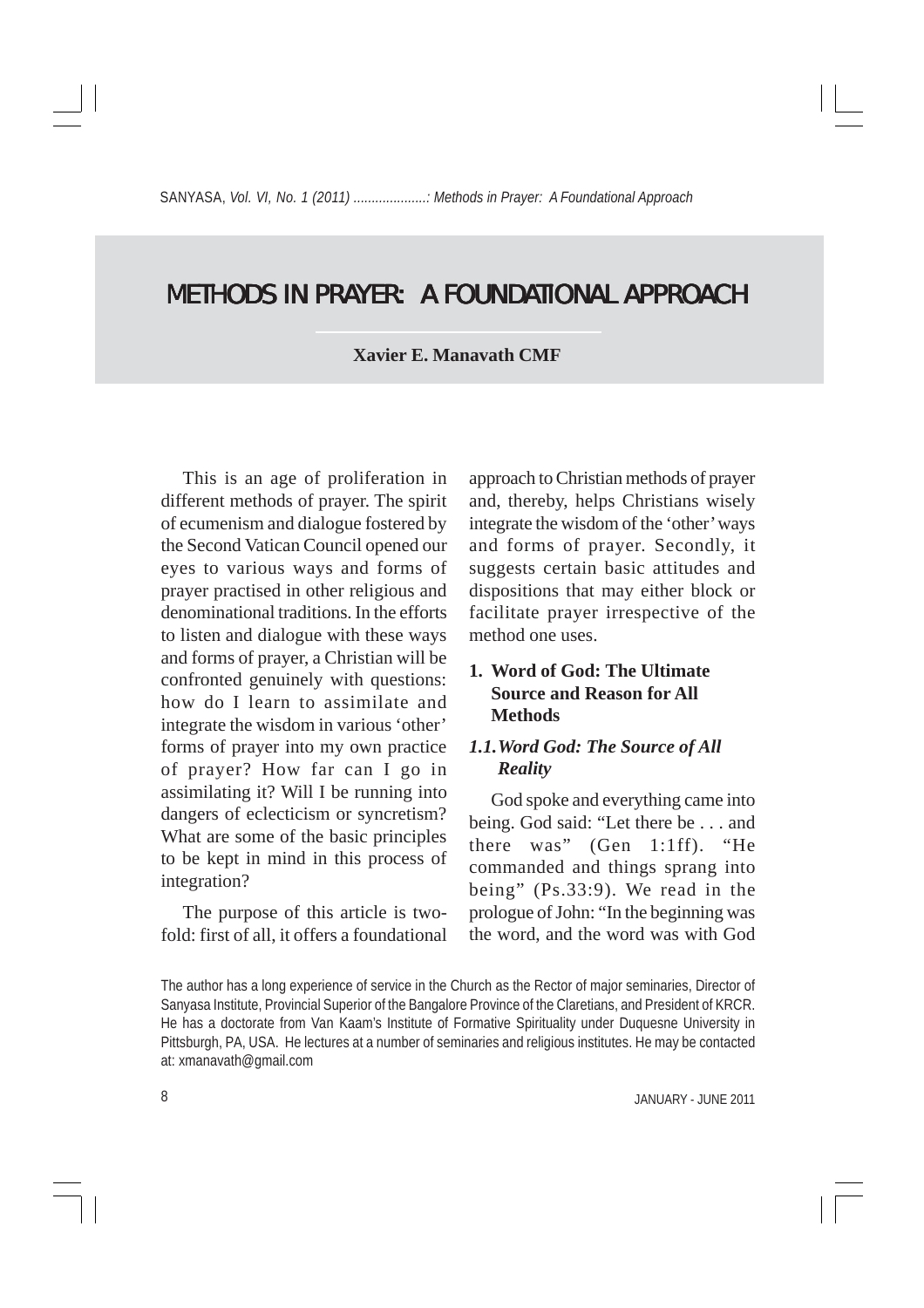*Methods in Prayer: A Foundational Approach*

and the word was God. Everything that came into being, came into being through the word. Nothing that exists, exists without him" (Jn 1:1ff). The Word accomplishes what it aims (Is 55:10; Heb 4:11).

Once this word has rung in the midst of the world, in eternity, in fullness of time, it is so powerful that it applies to everyone, addresses everyone, all with equal directness. Nobody is in a disadvantageous position either in space or in distance or in time (Mt 13:3f; Lk 11:28).

The Eternal Word of God, which is the source of all reality, is always mediated to us in particularities. The immediacy of the word is experienced thorough mediations. God speaks in the sanctuaries of the *universe, history* and *humanity*. These are all 'words of God' in their multiple and varied forms in their complexity and utter simplicity. There is God's word in the *people, events and things* of our life. Yahweh manifests himself to Moses in the 'burning bush' (Ex 3:1ff) and through signs and wonders throughout the history of the people of Israel.

### *1.2.Humans: Called to be 'Hearers' of God's Word*

Thus for our sake, God who has spoken first invites us to enter into communion with him. For the moment, we can only be listeners. We have to begin first of all by listening. And we

JANUARY - JUNE 2011 9

**There is God's word in the people, events and things of our life.**

are all called to be 'hearers of the word'. God has created us in such a way that we have an existential ability to hear the word of God. Hans Urs Balthazar says: "God, in giving us faith, has also given us the ability to hear."1 To believe and hear him is one and the same thing. To believe is to recognize and accept our estrangement from God, and it is only in this recognition that we recognize our ability to listen to his word. It is only in this listening that God further enables us to respond, and in responding, he takes us to communion with himself. 'My mother and my brothers are those who hear the word of God and keep it' (Lk 8:21). Thus any dialogue with God, any communion with him is possible only on the basis of his word, his speaking, his language. Hence all our prayer can only be a response to his speaking. This implies that we can never produce this language on our own initiative. We cannot capture this through any technique or method.

### *1.3.Christ-Event: The Classical Locus of God's Word*

Christ came as the fullness of God's word. "In many and various ways God spoke of old to our fathers by the prophets, but in these last days, he has spoken to us by his son whom he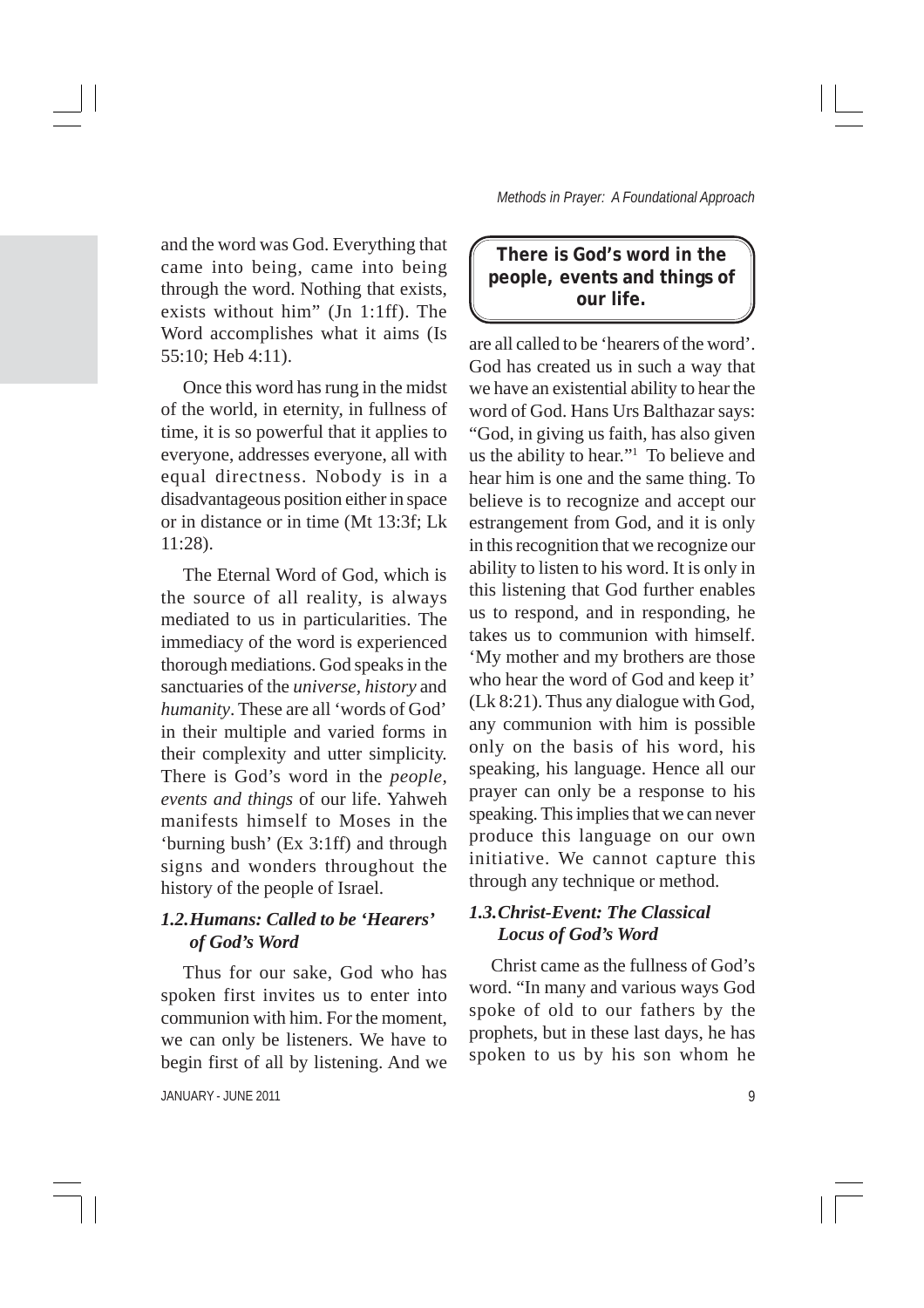appointed the heir of all things, through whom also he created the world. He reflects the glory of God... upholding the world by his word of power" (Heb 1:1-3). Central to all the privileged places of God's speaking, therefore, stands the Christ-Event, which becomes for a Christian, the classical and normative locus of God's word. All the 'words of God' uttered in cosmos and humanity stand in relation to the classical, normative and privileged locus of God's speaking. The scriptures, being the recorded expressions of this Christ-event, become the normative sacrament for divine speaking in the life a Christian.

It is the Christ-event that provides us with the criteria of the Kingdom within which all our listening, perceptions, decisions, actions and relations are to be judged. This implies that any attempt to pray on their part has to begin, grow and develop through their living contact with the scriptures. Those who profess themselves as Christians cannot overlook this fact. Whatever may be the method one uses, it has to spring from a foundational experience of a lived contact with the written word of God. Methods of prayer, certainly, will differ according to the temperaments and abilities in the different stages and throughout our lives; but what is of utmost importance is persistent pondering over the deeper meaning and wisdom of the scriptures.

Only then can we rightly interpret every other form of revelation, every other form of 'God's word' in their varied and multiple expressions. The conviction that De Mello shares in his introduction to one of his books is quite significant in this regard: "I have wandered freely in mystical traditions that are non-Christian, and even non-religious and I have been profoundly influenced and enriched by them. It is to my Church, however, that I keep returning, for she

**What is of utmost importance is persistent pondering over the deeper meaning and wisdom of the scriptures.**

is my spiritual home . . . It is she who has formed and moulded me and made me what I am today."2

### *1.4. Prayer as the Primordial Listening to God's Own Word*

10 JANUARY - JUNE 2011 If the word of God is the source of all reality, it means, then that we can begin to pray only by listening to God's word, speaking everywhere but more centrally in the scriptures. But the problem is when we try to listen, we hear ordinarily too many voices, all mixed up and confused, even voices that contradict the voices of God. When we listen, we hear not only the word of God but also the voices that come from too many other sources especially in the present world governed more by 'information explosion'. All kinds of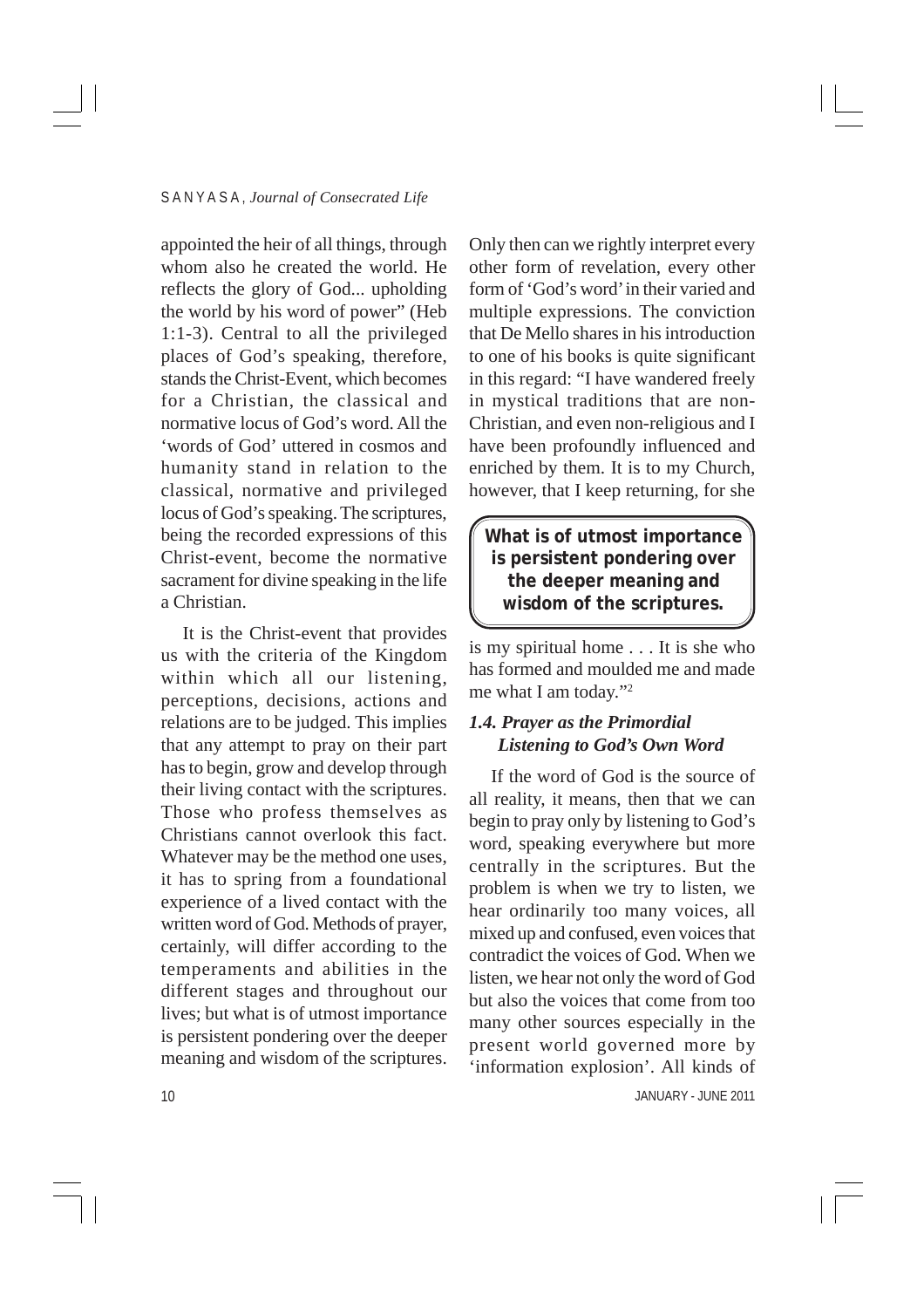human 'isms' also speak each with its own language and expertise and area of knowledge. Sometimes, God's word is subsumed under all these voices. His directives co-exist with many other directives. We are being bombarded with directives that are both consonant and dissonant. This is a peculiarly modern phenomenon, especially in a world governed more by media revolution and globalization, remotecontrolled by systems of collective global power and vested interests. In the past, at least, distinctions between good and evil were finely demarcated and so it was easy to recognize good and evil. The modern situation, when it comes to this recognition, can be very confusing and alarming.

Hence it is no longer enough that we simply listen, but we listen first to God's own word and make all our other listenings subservient to this primordial listening. For this, we must tune ourselves properly, discern, and develop the art of refined listening, disciplined listening or attenuated attention. This refined listening or discerned listening to God's word and all its consequences become the heart of the movement of prayer.

#### *1.5. Being in Continual Prayer*

To pray, then, is to let ourselves be addressed by God's own word and for a Christian, it means to be addressed by the fullness of that word revealed in

JANUARY - JUNE 2011 2012 12:00 12:00 12:00 12:00 12:00 12:00 12:00 12:00 12:00 12:00 12:00 12:00 12:00 12:00 1

#### *Methods in Prayer: A Foundational Approach*

Christ and the recorded expressions of the Christ event in the Scriptures. To pray means not only to be affirmed, cared, loved, accepted, but also to be challenged, confronted, and renewed personally by God's word. This is the

**Listen first to God's own word and make all our other listenings subservient to this primordial listening.**

meaning of **continual prayer.** In prayer, we raise the question, "How shall I be O, Lord?" Such a prayer is existential prayer that springs from the heart of our lives and can happen to us at any moment of our life. This is to live in the awareness of God's word and its implications for our lives. As our lived familiarity with the scriptures deepens, we learn to be more and more in continual prayer. Such a prayer can never be taught or explained; it can only be hinted at or suggested.

#### **2. The Relevance of Methods**

If the Word of God is the source of Christian prayer, it means, then, that we can begin to pray only by 'listening' to God's word speaking everywhere but, primarily, in the Scriptures. This brings us to two important implications which are very significant in this age of proliferation of methods and techniques of prayer. They are: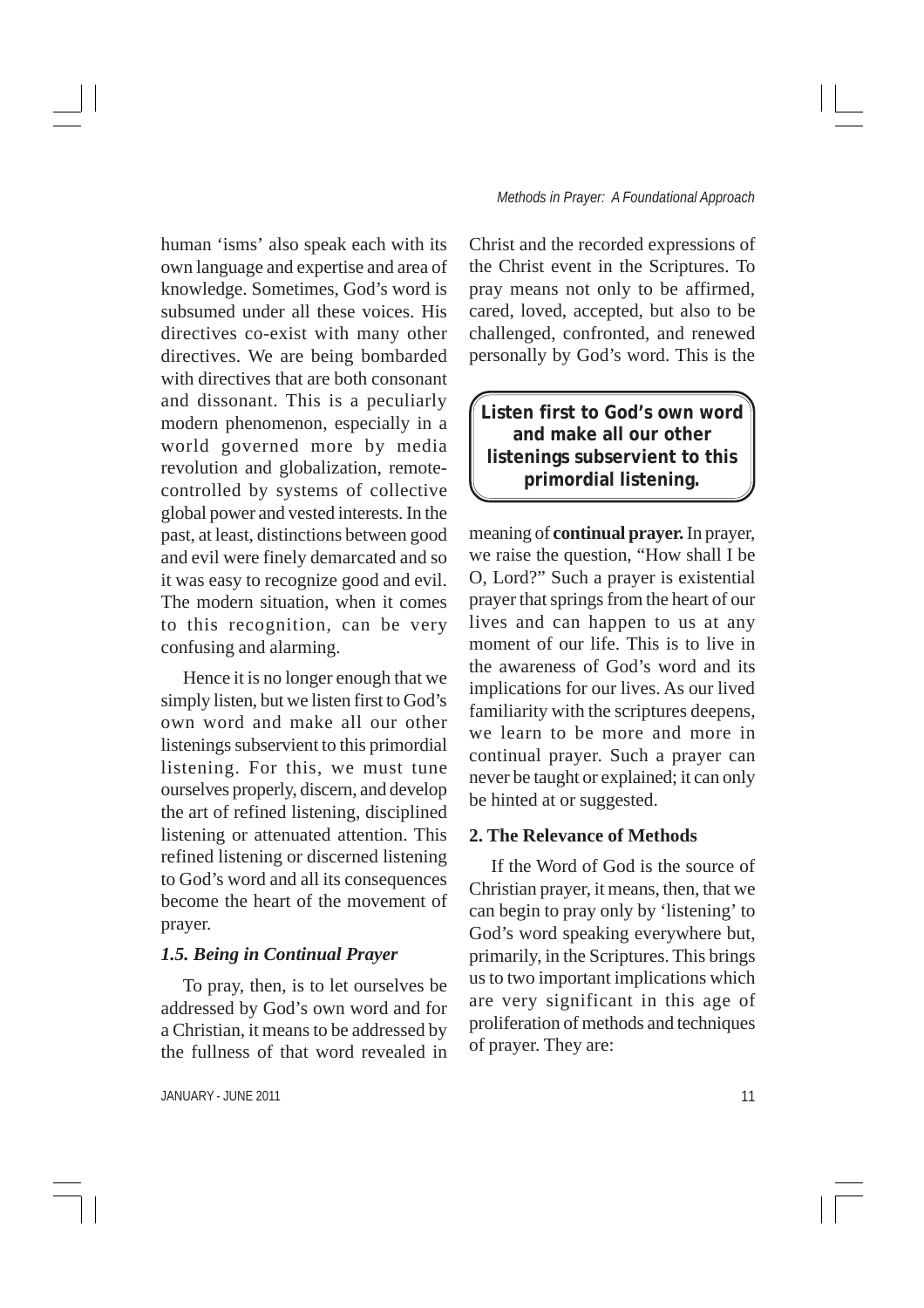- 1. Only God can teach us to pray, and
- 2. All methods that we speak of in prayer are just to help us to facilitate this 'listening'.

### *2.1. Freedom is the Norm of Christian Prayer*

Freedom has to be the definitive rule or the norm of Christian prayer. The child of God is free to speak to his Father in the way its heart dictates. The Spirit of God that prays in the human heart is a Spirit of freedom. One only needs to pray in the way the Spirit moves him or her in the heart. Hence, only God can teach us to pray. No externally imposed rule, technique, or method can reconstruct this dialogue

**One only needs to pray in the way the Spirit moves him or her in the heart. Hence, only God can teach us to pray.**

with God. One may seek advice, read many books on prayer, listen to the experiences of others, and may get exposed to various other ways of prayer; all these, however, must be subservient to the deepest inspirations coming from one's true self as a revelation by the Spirit. In other words, pray in the way that is congenial to the one who prays. If the recitation of the rosary, looking at the crucifix, or the practice of yoga helps you to pray, do it. One may,

however, do so, acknowledging that one's own congenial way of prayer can never be normative for others.

This must be kept in mind as there has been a rediscovery of various methods and techniques of prayer. There has been a fruitful and enriching dialogue between the East and the West in this aspect. Countless are its blessings. But there are also possible dangers. The meeting of these spiritualities, especially in this new age of Trans-personal Psychology and Spectrum theology, has also contributed to the development of various adulterated and syncretic methods that are more 'techniques' for transcendental experiences than genuine ways of prayer.

#### *2.2. The 'Why' of Methods in Prayer*

If one has to pray in the way that is congenial to the person, why should we speak of methods in prayer, or rather, why should there be a method at all?

The answer to this question is very simple, but important. We have already seen the meaning of 'being in continual prayer'. Besides 'being in continual prayer', however, there must be times when we 'sit down' to pray. This becomes necessary as there is 'Martha' in all of us. 'Sitting down' is part of our need for disciplined and refined listening. We need to withdraw ourselves periodically from all our active involvements, discipline our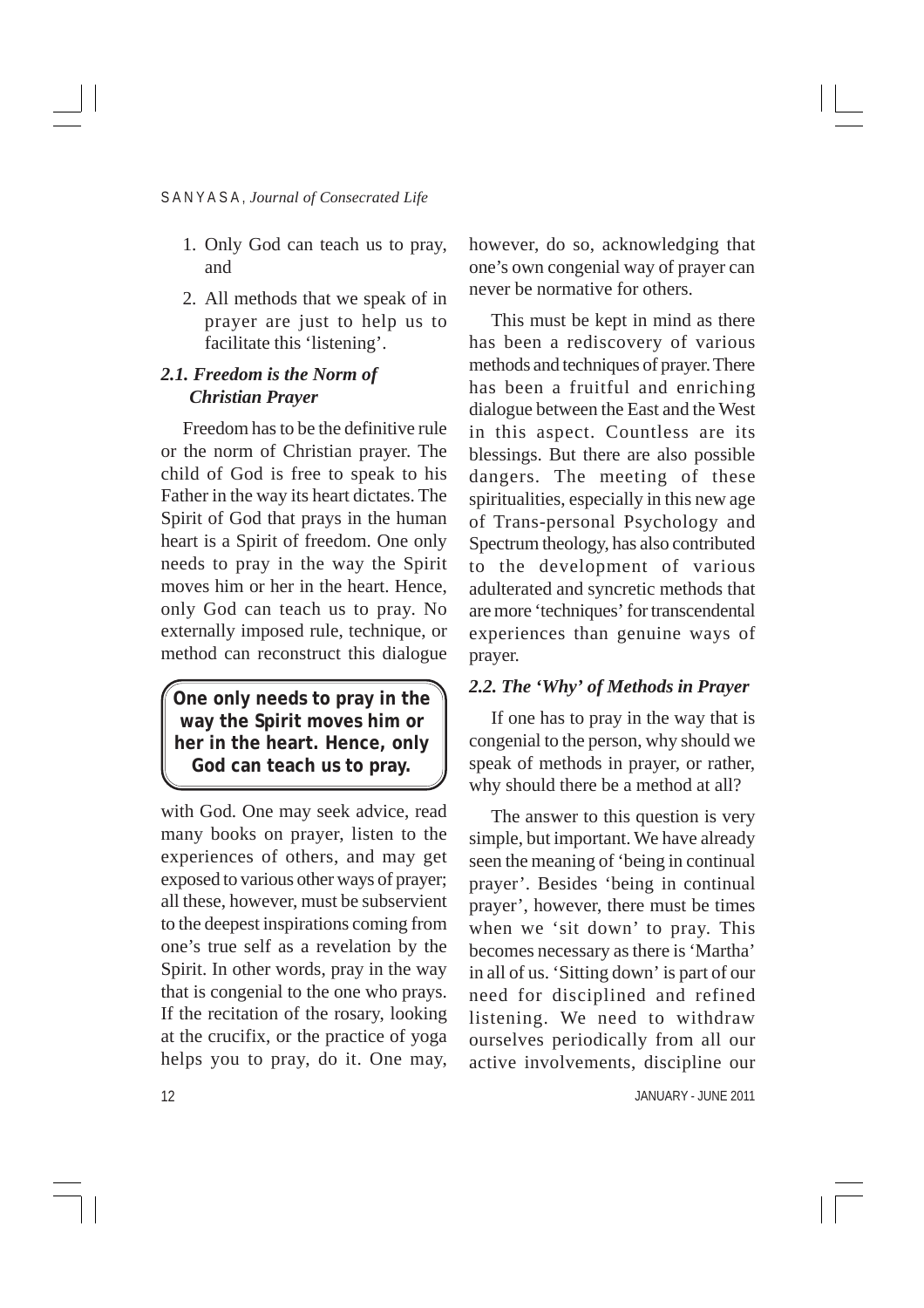### **Interior silence demands a certain disciplining of ourselves, of body, mind and spirit.**

senses, body, mind and spirit and 'sit down' to pray. We can pray only if we listen. We can listen only if there is interior silence. But silence is not something that we already possess. We are not born as *Buddha*s. We know how fluctuating our minds are. Interior silence, therefore, is an attitude that needs to be cultivated regularly which, in turn, demands a certain disciplining of ourselves, of body, mind and spirit. This is to dispose ourselves to God's activity. Prayer is the work of God in the soul. It requires our own cooperation in freedom. There can be no contemplation without this ascetical dimension.

From a human perspective, prayer is also an art. A person, however great his or her innate musical talents may be, can never become a great musician unless he or she learns the basic rudiments of music, practices regularly with a sense of devotion and dedication, and goes through the asceticism of a beginner. Those who want to learn music need to discipline themselves in a certain way, practice at a particular time, conform to certain basic rules and play frequently certain basic melodies or *raga*s. The same is with prayer. Real asceticism gives us a freedom in which

JANUARY - JUNE 2011 13

we listen and respond to God. As fragmented selves, we need a practice, a possible way of prayer through which we dispose ourselves to openness, receptivity and silence. As humans, therefore, we all need to have, at least initially, a personal method of prayer and a regular practice.

The same reasoning could be done in a different way. To pray is to discover and incarnate our true self. This true self, however, being simple like God, can be realized only in a mode of simple awareness that is proper to it. This mode of awareness is nothing other than a contemplative awareness. Hence, two elements, contemplative awareness and the search for the true self, are inseparably interwoven. One leads to the other. But these two can be attained only in deep silence which, for most of us, needs to be cultivated. This is the sole reason for methods in prayer as these facilitate us in attaining this silence where we remain attentive to God, and God alone.

### *2.3. The Meaning of Methods in Prayer*

Whenever we speak of 'method' in Christian prayer, we need to clarify what it really means. A method is not a technique. Prayer is not something that we achieve by using a correct technique. It is not that we go to prayer as an ego, an 'empirical self' with all the good intentions in the soul, that sets out to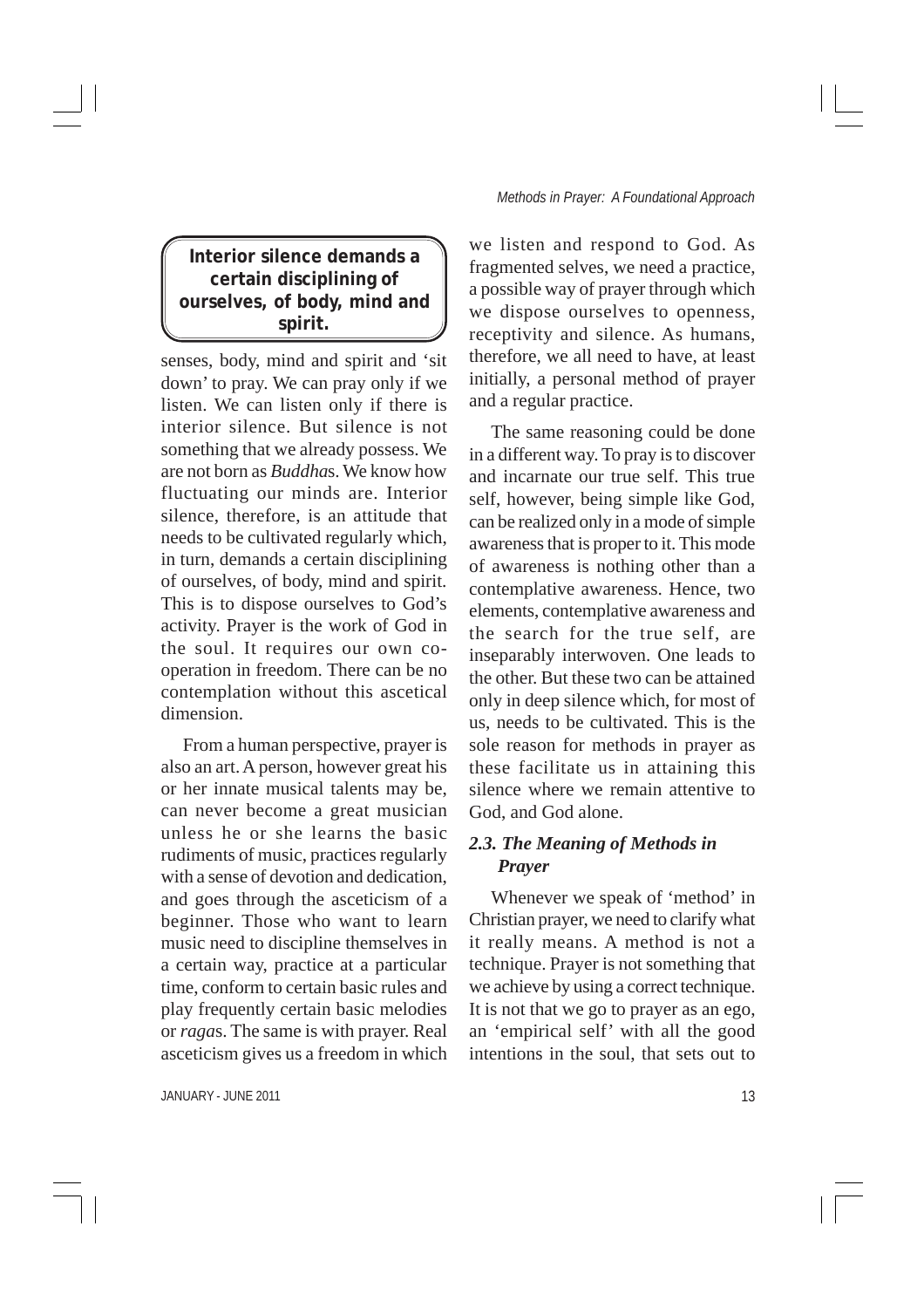achieve its liberation, or determined to experience God or possess Him as an object.

A method in itself is not a prayer. Many of us confuse the two. Methods are not ends in themselves and, therefore, are not to be absolutized. A method, instead, is a pointer to the 'Beyond'. It is better to speak of 'ways of prayer' or 'disciplines of prayer' than 'methods of prayer'. Whatever may be the term, through all these ways of

**Methods are not ends in themselves and, therefore, are not to be absolutized.**

prayer, all that we can do is to facilitate within ourselves under grace something of the silence, the humility, the detachment, the purity of heart, which are required if the true self is to be awakened. For this, however, there is no 'the method'. Hence, whenever we speak of ways of prayer or methods of prayer, besides the regular practice, our concern should be more for cultivation of attitudes, a new outlook. True listening is possible only in the context of these basic dispositions of heart. Thomas Merton writes: "We should not look for a 'Method' or 'System', but cultivate an 'attitude', an outlook; faith, openness, attention, reverence, expectation, supplication, trust, joy. All these finely permeate our being with

love in so far as our living faith tells us we are in the presence of God... and we see God without 'seeing'. We know Him in 'unknowing'."3

In our actual practice of prayer, all these imply a certain disciplining of body and mind. Certain appropriate postures, certain congenial efforts towards concentration, some preferred places and times for prayer, regularity in the reading of the Scriptures, prayerful reflection etc., can facilitate the awakening of such dispositions as mentioned above. It is at the level of these preparatory stages that we can rightly speak of the various methods of prayer. James Finley writes: "Prayer at its deepest nub is a perpetual surrender to God. All these have to be seen as preparation and purification to ready us for the never-ending surrender to God that we already listen in silence and are led by Him."4

### *2.4. Practice of Methods and the Role of Lectio Divina*

Among the different religious traditions, there are different methods practiced as forms of prayer. Some of these forms are: slow reading of the Scriptures; meditations of awareness, fantasy and nature; awareness of sensations; Zen meditation; *vipasana*; breathing exercises; yogic postures; prayer of heart; discursive prayer; centring prayer; repetition of sacred words; and recitation and singing of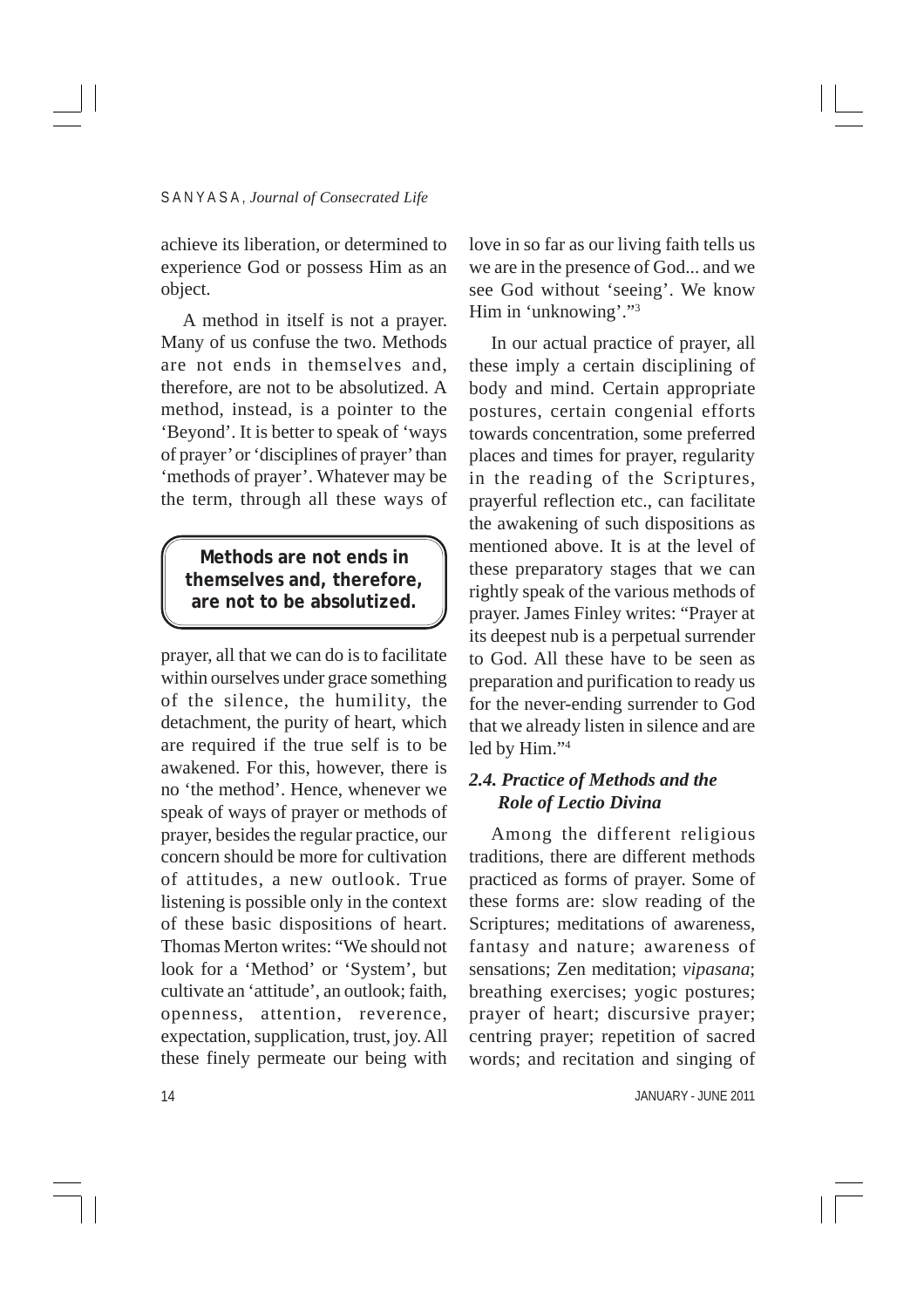chants and *bhajans*. 5 Some of these are mutually enriching and complementary. The most basic method that has been so foundational to Christian practice from the very beginning is called *Lectio*

### **Preparation, reading, meditation, prayer and contemplation**

*Divina*. This literally means 'Divine Reading' which involves a slow meditative reading of the Scriptures, more exactly, listening to it. Traditionally we speak of five moments in this practice of *lectio*. They are: preparation, reading, meditation, prayer and contemplation. These five elements are neither five distinctive stages nor chronological steps, but rather the basic constitutive, inter-related dimensions of prayer. They are interwoven into one another. They all may take place during the same period of prayer or the person may remain just in one or two stages during the period of prayer. Spirit of the Lord can place the person in any stage of His choice. Basic to this practice is the understanding that contemplation is regarded as the normal outcome of listening to the word of God.

This method is foundational to Christian practice of prayer due to various reasons. First of all, it can become the springboard or the source from which so many other ways of

JANUARY - JUNE 2011 2001 15

prayer can emerge or different methods of prayer can be built into. When we begin, we may focus only on one stage, but if the prayer is genuine, the Spirit of the Lord will lead the person into other stages. Secondly, this method fits very well with the understanding of prayer as something that we can begin only by listening; and attentive listening needs silence which is to be cultivated through stages of preparation. Thirdly, it is so universal that we find this practice in all major world religions. Fourthly, we find in its very structure itself, all the other necessary dimensions of prayer. Lastly, this method continues to remain as a form of prayer from the very beginning of the Church.

The purpose of the preparatory stage is to quieten the physical and mental operations and to open us to the transcendent. Here we can use various methods - awareness of body, sensations, breathing, sounds, practice of yogic postures, use of chants, etc. We may practice all this with an attitude of surrender to and trust in God. During the successive stages we come to read and reflect on the word of God, make aspirations inspired by these reflections and, then, rest in the presence of God. We read (reading) in order that we may listen. This listening leads us to a deeper listening (meditation). In this deep listening, we are enabled to respond (prayer) and then we are led into transcendent communion (contemp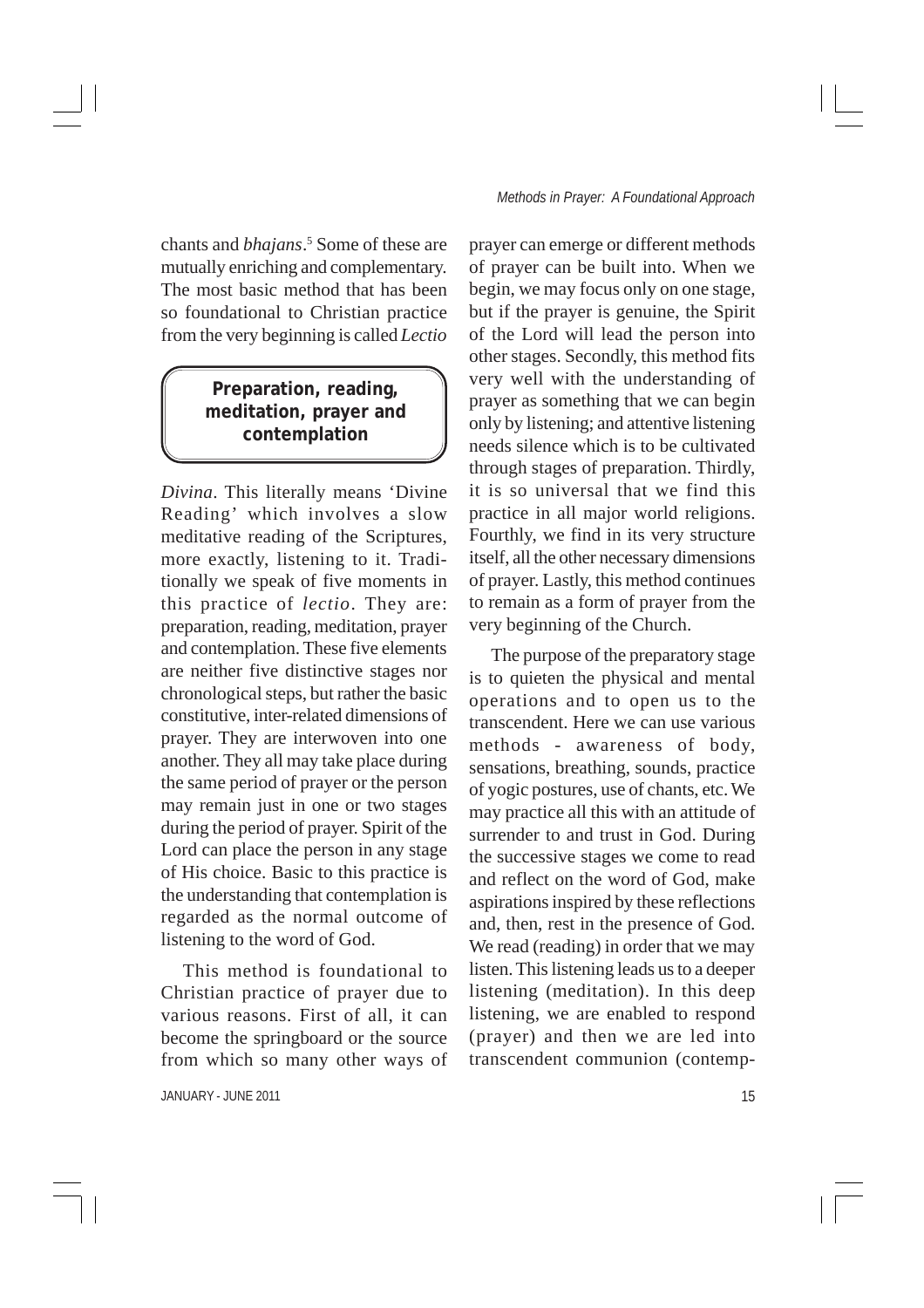lation). In the first, God reveals Himself to us and we listen (revelation). By listening, we ar enabled to respond (faith). The whole process, thus, is a participation in the Christ event as it is a movement from the Father carried by the Son in the Holy Spirit and back to the Father.

The practice of *Lectio Divina* is so rooted in the Christian tradition that the writers of other classical methods of prayer always allude to it. The author

### **We may feel that we have reached a higher stage of prayer than others.**

of 'The Cloud of Unknowing' speaks of three habits - study, reflection, prayer - which the beginners are called upon to practice regularly.<sup>6</sup> As a method of moving beyond, the author suggests the use of a sacred word. The practice of 'centring prayer' is a way of moving from the first three phases of *Lectio Divina* to the final one of resting in God.<sup>7</sup>

#### **3. Obstacles and Facilitating Conditions**

Whatever may be the method we use in prayer, there are some dispositions and attitudes which block us in our ways of prayer, and there are some others which facilitate our growth in union with God. We shall analyze a few of them.

#### *3.1. Obstacles*

### *3.1.1. Spiritual Pride and Complacency*

Spiritual pride and complacency come as major obstacles to Christian prayer. St. John of the Cross speaks about spiritual pride in his 'Dark Night' as he writes about the seven capital vices.<sup>8</sup> We may feel that we have reached a higher stage of prayer than others. This attitude could be seen in the Pharisee who despised the Publican while he elevated himself and praised God for the good deeds he has accomplished. Such people may also get stuck in the means, forgetting the real goal of prayer. They would like to remain stagnant at a particular stage and refuse to move beyond. It could be due to the fear of change. Prayer is a dangerous adventure. The nearer we come to God, the sharper the contrast between Him and us. It reveals to us new possibilities which we may not be ready to take up. In such a fixation, it is easy to develop a pretended insensibility to higher stages of prayer.

We may call this attitude, in modern language, a type of 'individualism' in prayer. This seems to be so characteristic in the prayer of people who are affluent and mediocre. Such people are content with the consolation of devotionalism and pious sentimentality. Neither do they move beyond, nor do they allow others to do so, nor are they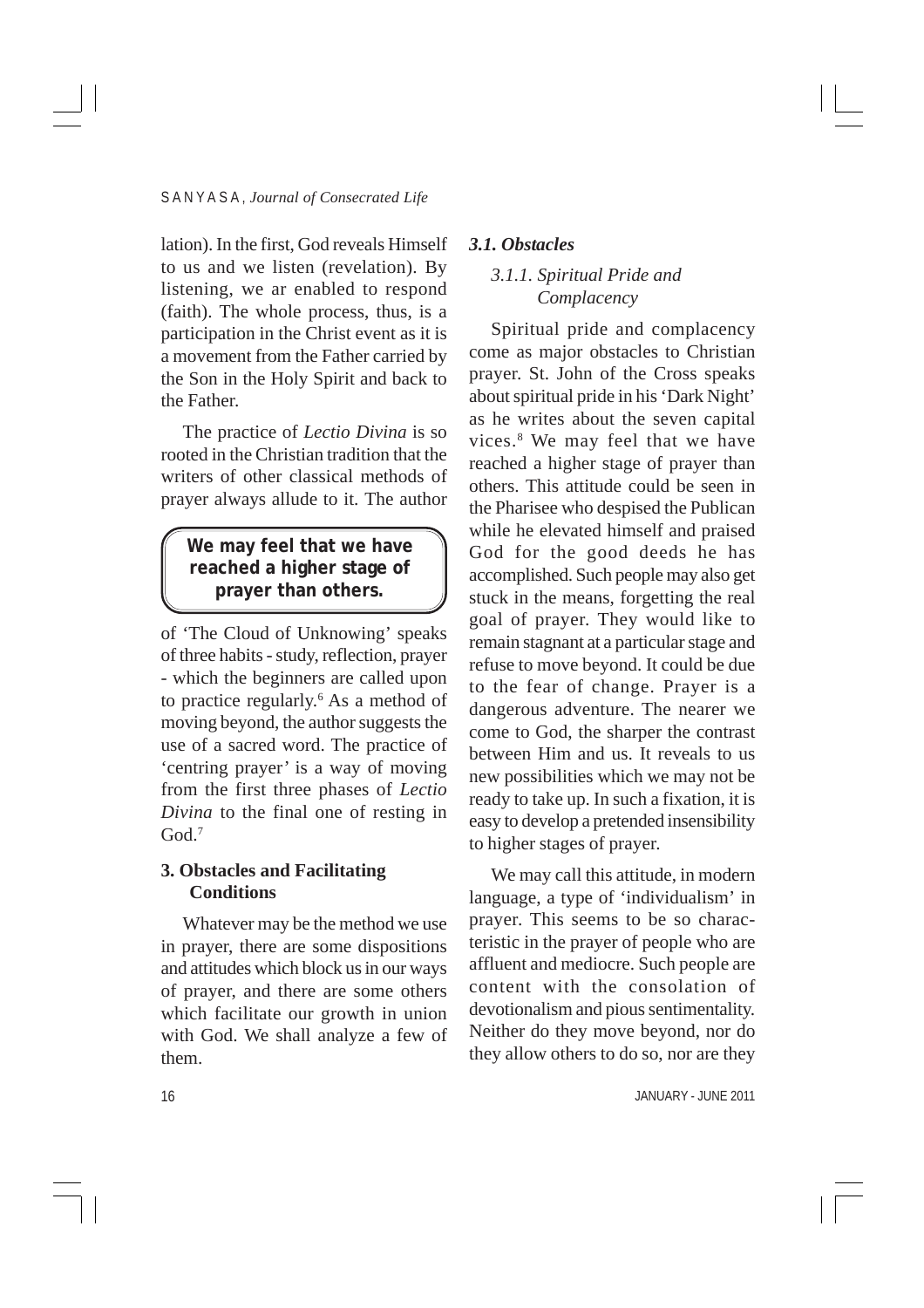**The most dangerous aspect of this spiritual disease is in the legitimation that they want to make not only for them, but also for others.**

ready to expose themselves to something new. It is also a type of fixation in the means and externals of prayer, which rejects a communal witness and collective human response to God. Spiritual pride makes prayer a private affair, something totally individualistic and intimate. Prayer becomes a 'luxury' that they enjoy in their own world with a pretended insensibility to the social responsibilities that genuine prayer may evoke. The most dangerous aspect of this spiritual disease is in the legitimation that they want to make not only for them, but also for others. Merton writes: "Whatever one internally desires, whatever one dreams, whatever one imagines; that is the beautiful, the Godly and the true; petty thoughts are enough. They substitute for everything else, including charity, including life itself."9 Van Kaam also talks about spiritual pride as an attachment to certain 'idolized' forms of prayer.<sup>10</sup>

#### *3.1.2. Resistance to be a Beginner*

This obstacle which comes from a certain spiritual 'ambitiousness,' is manifested in those who want to be

JANUARY - JUNE 2011 17

elevated to higher realms of prayer within a short period. It is wise to realize that there are no tricks or short-cuts in spiritual life. We need to persevere in prayer with patience and humility. We cannot begin to face the real difficulties in the life of prayer and meditation unless we are prepared to be beginners. This implies that we must really be ready to experience ourselves as those who know little or nothing and have a desperate need to learn from bare rudiments. God has His own time and pace to take us into higher realms. There cannot be real prayer without going through the asceticism of a beginner. It is possible and, sometimes, probable to remain as beginners throughout our lives.

It is not prayer that we seek in prayer, but God Himself. The false self within us, sometimes, may seek to assert itself in our spiritual journey. It may project itself as a potential subject for special and unique experiences or as a candidate for realization, attainment, and fulfilment. Such people may always seek for consolations and mystical visions. This is what Merton means when he writes: "Perhaps the best way to become a contemplative would be to desire with all our heart to be anything but a contemplative; who knows?"11 All the efforts we make are to be determined by the indications of God's will and of His grace.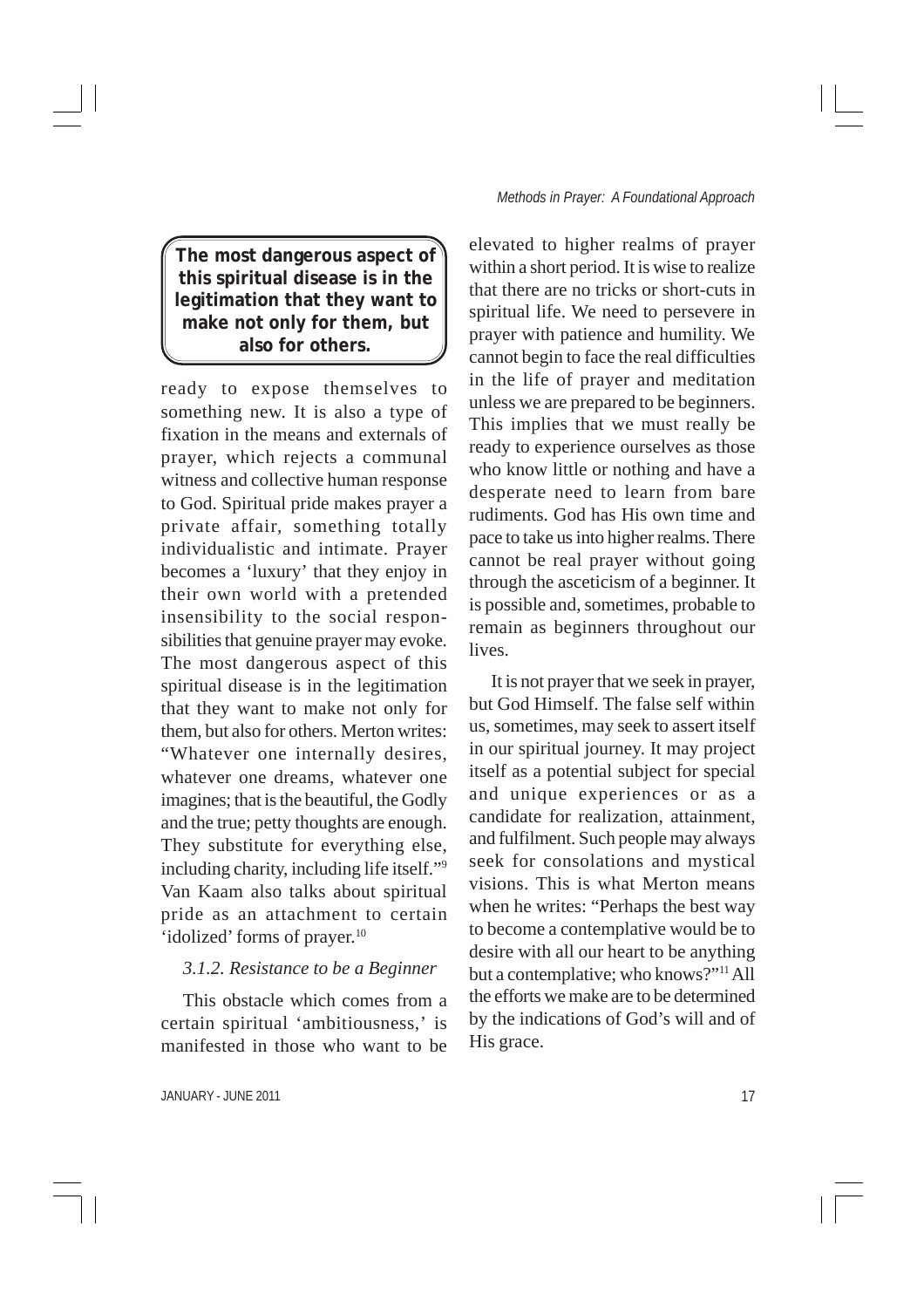#### *3.1.3. Reluctance to 'waiting for' in the 'Dark Night'*

This spiritual obstacle may be characterized by inner confusion, coldness, and lack of confidence. What, at times, found so easy, consoling, and rewarding in our journey through prayer, suddenly turns out to be something utterly impossible. Lack of concentration, wandering of emotions, unconscious fantasies, or an upheaval of the unconscious - all these unpleasant developments may happen. One runs in panic and in despair. It may be a passing

### **Prayer has no reality unless it is firmly rooted in life.**

phase; or it could be due to a wrong start where one separated one's inner life from the rest of existence. This split could have been caused by a false supernaturalism. Prayer has no reality unless it is firmly rooted in life. These crisis moments in prayer could also be due to certain dispositions of pride that God wants to purify and heal within us. Those who are reluctant to 'wait for', instead of correcting their attitudes and moving beyond, may turn around blaming others, the community or the system in which they live. Many of these obstacles could be easily lived through if they could simply open themselves to others in an atmosphere of love, acceptance, and understanding.

Submission to the mystery of God's will may call us to take risk and face dread. All attempts to build our own security can come as major obstacles in prayer life.

### *3.1.4. Quietism and Spiritual Activism*

Quietism is a kind of passivity in which we sit and wait for God to possess us with some unforeseeable experience. This is an attitude that St. Paul describes in his letter to the Romans (Rom.8:11, 14-16). Spiritual activism is a state of mind in which we are determined to reach a goal, we ourselves have prescribed, so as to have something we do not already have. There is no point in trying too hard in prayer. James Finely writes: "A small apple cannot ripen in one night by tightening its muscles, squinting its eyes, and tightening its jaws in order to find itself the next morning, miraculously large, red and juicy beside its small, green counterparts."<sup>12</sup>

We must learn to wait for God. We must go on trusting in the inner wisdom that guides us in a way of desire beyond desire, of vision without illusion. We must learn to trust in His hidden action within us. The tragedy is that we very often look at prayer as a problem rather than a mystery. We are full of activities, projects and plans which place demands and deadlines on us. With our functional efficiency we look for the best solution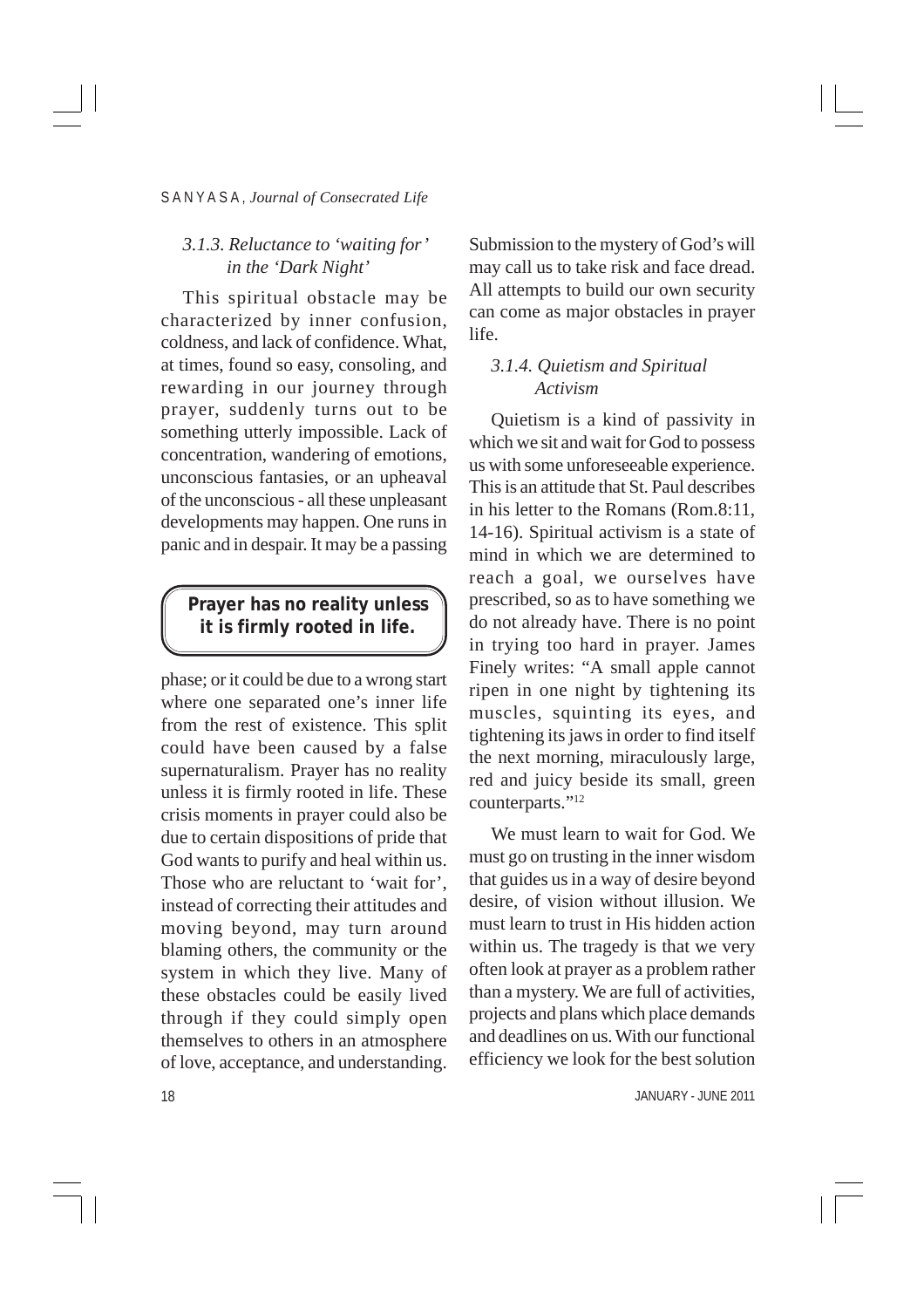**Such people cannot listen to the appeal of the spirit expressed in daily events, situations and people.**

to the problem of prayer. To pray well, there has to be a clearing made for God; there has to be an emptiness, a nothingness of simple awareness and humble prayer made before God. We may be able to offer only little, but that 'little' is great in God's eyes; we must be ready to offer what we are and have.

#### *3.1.5. Introspectionism*

Intropsectionism is a creation of the false self within us. It tends to isolate us from the divine presence in everydayness and leaves us competitive, excessively anxious, depressed and filled with self-depreciation. Much of the time of prayer and silence is spent dwelling on and around these dispositions. Those who are scrupulous, excessively worried and guilty suffer from this obstacle in their life of prayer. In their efforts to pray, they turn to themselves, looking anxiously in an aggressive attempt to figure everything out. They become alienated from their entire context and situatedness. They fail to experience the interwovenness and connectedness of the mystery of God permeating all the dimensions of their lives. Such people cannot listen to the appeal of the spirit expressed in daily events, situations and people. To pray

JANUARY - JUNE 2011 19

is to live in 'everydayness'. 'The Cloud of Unknowing' also speaks about this obstacle, as we read: "Attend more to the wholly otherness of God rather than to your own misery."13

There are also other obstacles to prayer such as: absolutization of methods, subjectivism, lack of self acceptance, hyperactivity, perfectionism, etc.

#### **3.2. Facilitating Conditions**

### *3.2.1. Desire for God and Decision to Pray*

All prayer must begin from this ground of a longing for God and a decision to pray. To pray is not just an intention or a pious wish on a surface level. Until we go to pray, there can be no prayer. There has to be a daily fidelity to solitude and silence. "If we wait for time in which to wait for God, we will never wait for Him."14 We have to 'will this as one thing necessary'. As a deep awareness of the presence of God, prayer has to go on all the time. But there has to be a personal decision at the level of 'sitting down' to pray. We do not wait for schedules to make room for prayer. If there is any deliberation and determination, it has to be on this decision for and commitment to prayer. This requires a certain amount of personal discipline. One may have to choose a particular time, a convenient place and a suitable posture. It is essential that each person makes some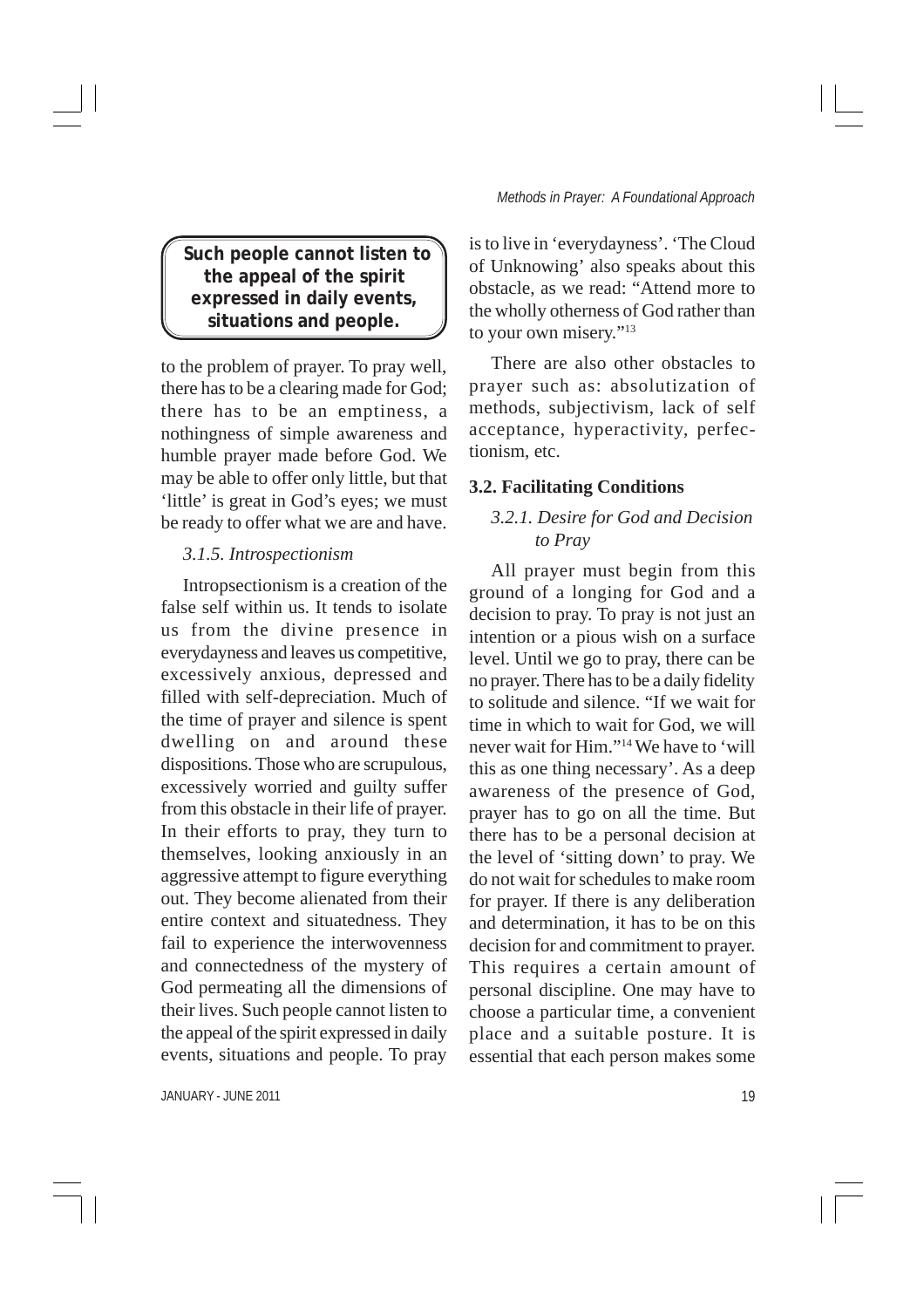kind of a personal response to God in Christ. There is a risk to be taken and a journey to be made.

#### *3.2.2. Attentiveness, Openness and Receptivity*

These attitudes, as they form the qualities of simple faith, are very necessary for prayer. We believe and

### **There has to be perennial disposition to humility in the life of a person who wants to pray.**

remain attentive, open and receptive. This presupposes a purity of heart, characterized by an unconditional surrender to God who calls us to renounce all the deluded images of ourselves. In prayer, we need to be docile, soft and malleable in the hands of a divine potter, being receptive to his will, his suggestions and his slightest movements. Prayer is not only a matter of 'being there' but also 'being thus'. This attitude is best described in 'The book of 'Privy Counselling'. "Lift up your sick self, just as you are, to the gracious God just as He is... That which I am and the way that I am with all my gifts of nature and grace, you have given to me, Oh Lord and you are all this. I offer it all to you principally to praise you and to help my fellow Christians and myself."15 It is only in such an openness and acceptance that prayer can really grow. Prayer does not blind us to

the world. It gives a 'rootedness' in reality as it transforms our vision of the world and makes us see everything around us in the light of God. It makes us enter into that infinite love which is at work behind the complexities and delicacies of human existence.

#### *3.2.3. Letting Myself Go*

This could be considered as the most important facilitating condition for prayer. Prayer and humility always go together. There has to be perennial disposition to humility in the life of a person who wants to pray. Not only that all prayer is grace, but even our capacity to recognize our condition before God is, itself, a grace. Merton writes: "We should let ourselves be brought naked and defenceless into the centre of that dread where we stand alone, before God in our nothingness, without explanations, without theories, completely dependent upon His providential care, in dire need of the gift of His grace, His mercy and the light of faith."16

Perhaps the coldness itself that we find in prayer life is a sign of our need and helplessness. If true prayer is to discover and incarnate who we really are, namely, our true selves in God, then our false selves will come as major obstacles in this process of discovery and incarnation. The false self can create havoc when it enters even into our spiritual realm of prayer. But we also need to be conscious that even humility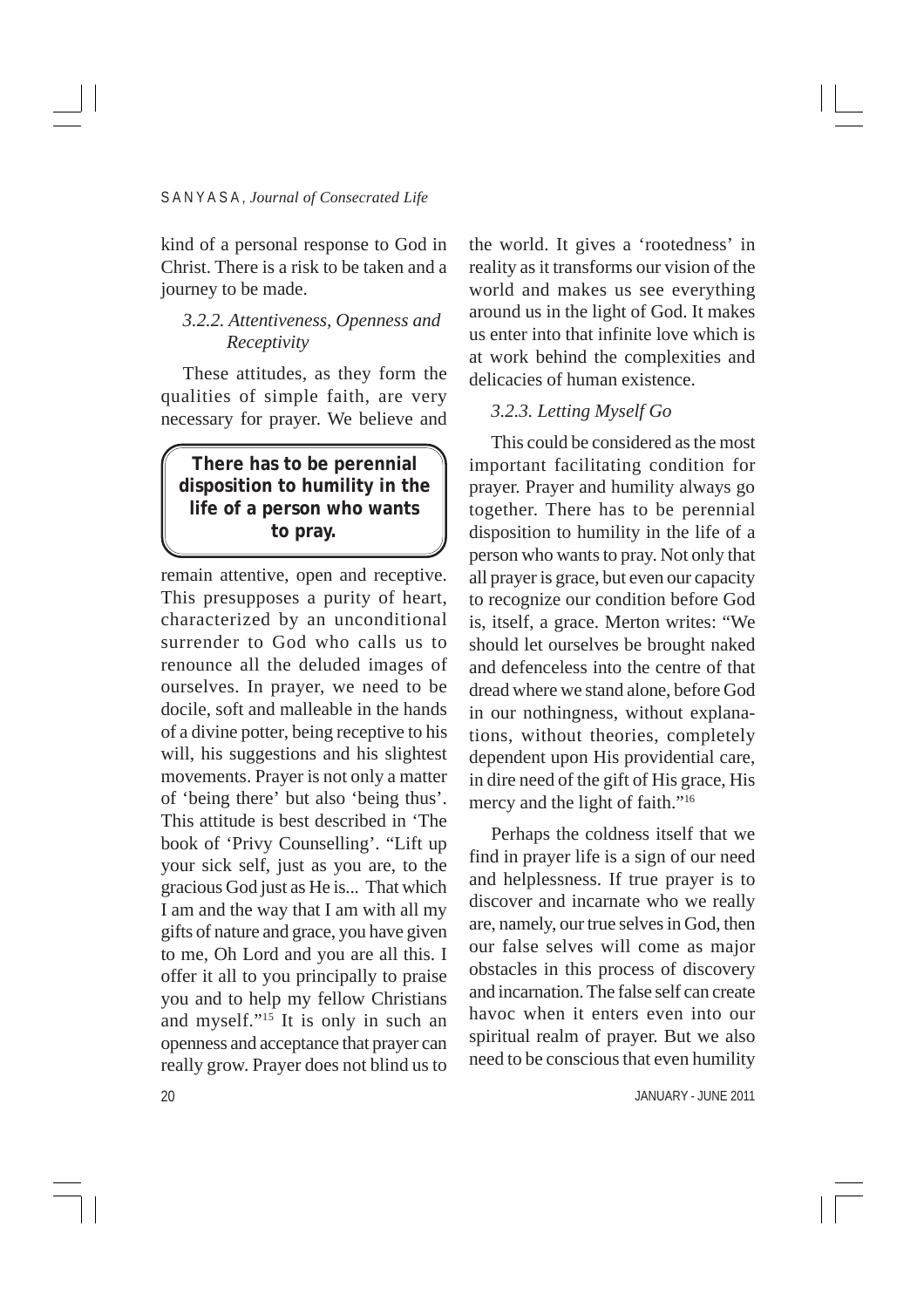is not an end in itself in our life of prayer. When we make this an end, it becomes a disguised form of pride.

Hence a deep awareness of our innermost identity, our true self, implies the recognition and denial of the false self which is nothing but a mask and an illusion. Our true self is hidden in the obscurity and nothingness at the centre, and we will be able to discover it only when we die fully to ourselves and come into the direct dependence on God. Merton substantiates: "Contemplation is the highest and most paradoxical form of self-realization attained by apparent self-annihilation."<sup>17</sup>

### *3.2.4. Waiting for the Lord and Persevering in Faith*

In our journey through prayer, we must wait for the Lord and persevere in the path that He shows us. We cannot anticipate anything and should always be ready for the 'unexpected'. There are no necessary sequences in prayer. God is in control over the person who prays and places him or her where He wants to place. He takes us in various strides and leaps. Nobody can predict anything. As Balthazar writes: "There is no intrinsic contradiction in a Christian being led along the paths of sublime union and blissful, nuptial experiences of God and finally dying in what to him, feels like God-forsakenness; this could, in fact, be one of the highest forms of union with the Lord, who ended His

JANUARY - JUNE 2011 21

earthly existence in a night of the senses and of the spirit."<sup>18</sup>

We can only keep waiting in patience, openness, and receptivity. Misplaced effort in the spiritual life often results in stubbornly insisting upon compulsive routines with our short-sighted notions. This waiting,

### **We need to be purified by the 'dark nights' from attachment to our preferred ways of prayer, symbols and rituals.**

therefore, has to be guided by openness. We need to be purified by the 'dark nights' from attachment to our preferred ways of prayer, symbols and rituals. St. John of the Cross writes: "The more spiritual a thing is, the more worrisome they find it, for as they seek to go about in spiritual matters with complete freedom and according to the inclination of His will, it causes them sorrow and repugnance to enter upon the narrow way, which says Christ, is the way of life."19

We need, therefore, to move beyond in the ways of prayer under the guidance of grace and in the night of pure faith. God does not wish us to be found on any other path than that of His son's dying and rising. Watching, waiting, persevering, and moving beyond are all, therefore, vital to Christian prayer. We, however, also need to recognize that we cannot move beyond what we have not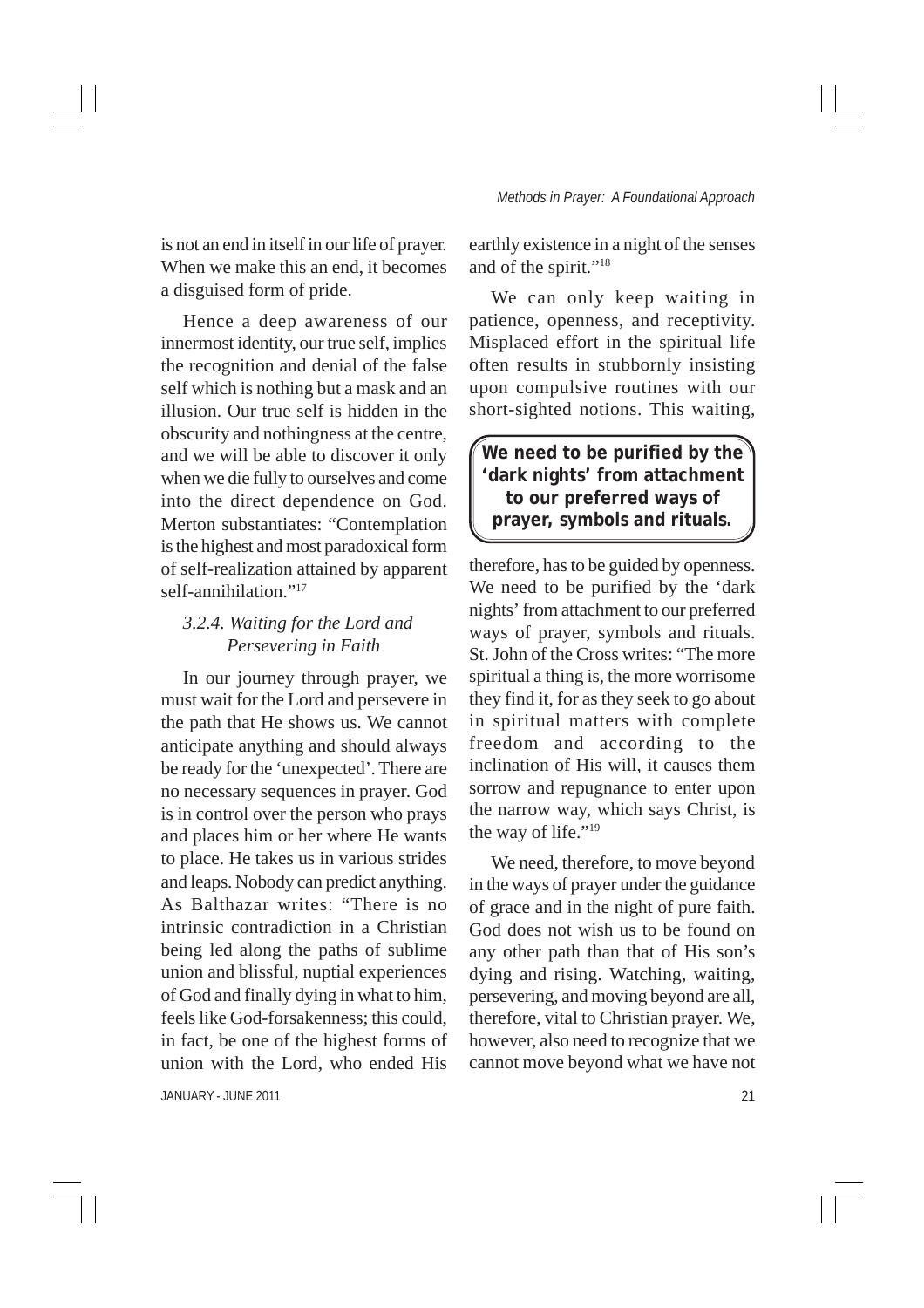attained. The ability to move beyond comes only after going through a good use of imagination, sensations, symbols and rituals. Even when we move beyond certain forms, we do not throw away the old but are enabled to use it with better insights and a new perspective.

### *3.2.5. Cultivating Silence and Simplicity of Life*

We cannot grow in prayer unless we learn to discover some moments of internal silence to make a deeper listening. Silence is great power. Every word that we utter emanates from

**This simplicity of love gives us the ability to use or sacrifice all things and our talents in the interests of love.**

silence and returns to it. Silence, in this sense, is total language. It is not just the absence of sound. External silence is the result of interior silence. The solitary place is important, but more important is the inner silence of solitude. This enables us to gather ourselves together and bring our fragmented selves before God after all the damaging and deadening distractions of the world's hyperactivity. St. Gregory of Nyssa writes: "If it (human mind) spreads itself out in all directions, constantly flowing out and dispersing to whatever pleases the senses, it will never have any notable force in its progress towards the true

Good. But now recall the mind from all sides, and make it collect itself, so that it may begin to operate in that function which is preferably connatural to it, without scattering and wasting itself; then the mind will find no obstacle in its rise to heaven and its grasp of the true meaning of reality."20

To pray also requires a simplicity of life. Christian life is not a cult of suffering or emptiness for its own sake. Prayer, however, can grow in a way of life where there is self-denial, detachment and spiritual sacrifice. This simplicity of love gives us the ability to use or sacrifice all things and our talents in the interests of love. As St. Paul writes: "We have to be pure-minded, enlightened, forgiving and gracious to others. We have to rely on the Holy Spirit, on unaffected love, on the truth of our message and the power of God" (2 Cor 6:6-7).

22 JANUARY - JUNE 2011 There has to be an asceticism in prayer. This, however, should not be self-imposed, rather spring from an inner congeniality derived from personal meditation. It must come as a fruit of discernment and must be embraced in freedom. Otherwise, our attention will be fixed on such practices we have piously created, and they may be exaggerated or made unbearable. Asceticism has to be enlivened by the transforming power of Christian love. The ability to sacrifice ourselves in a mature and generous spirit will be one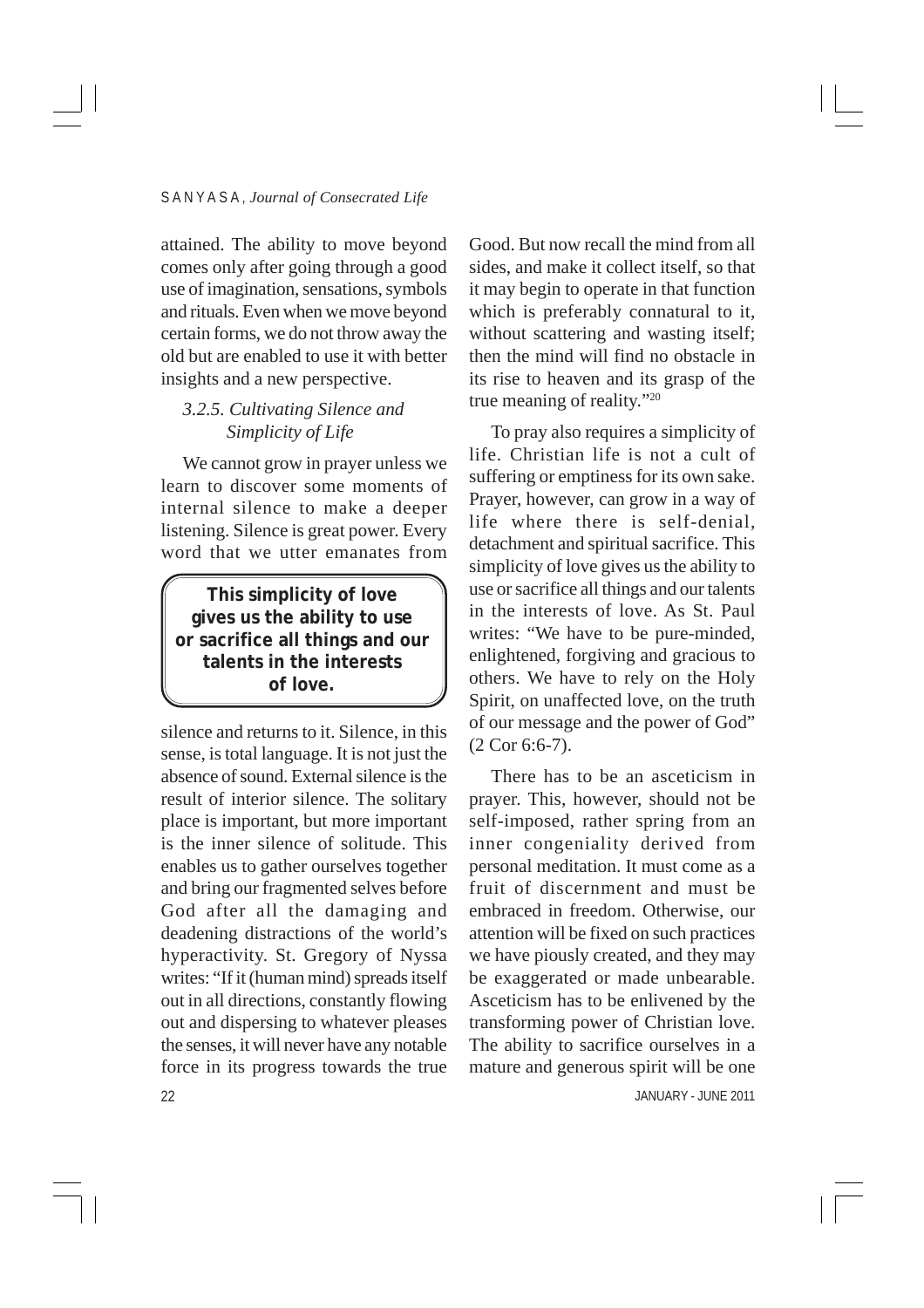#### *Methods in Prayer: A Foundational Approach*

of the touch-stones of our internal prayer. Not only do well-directed asceticism and God-experience go together, but they are also fused together in an inter-forming relationship. Merton writes: "Serious and humble prayer, united with mature love, will unconsciously and spontaneously manifest itself in a habitual spirit of sacrifice and concern for others that is unfailingly generous though perhaps we may not be aware of the fact."<sup>21</sup>

#### **Conclusion**

We, thus, have come to a foundational approach to the question of methods in prayer and been made aware of certain attitudes and dispositions that may either block or facilitate our journey through prayer. Being cautioned against those attitudes that block and energized by those that facilitate, we can use a method of prayer that is congenial to us and grow into an intimate oneness at the very core of our being. It is precisely this intimacy that satisfies who we deeply and uniquely are and the individual whom God calls us to be. Our life in prayer is, then, simply a matter of our willing response to His will and our unconditional ability to follow His lead along the path toward our destiny in the Mystery called 'God'.

#### **Endnotes**

<sup>1</sup> BALTHAZAR, Hans Urs von, *Prayer* (San Francisco: Ignatius Press), 1986, p. 33.

JANUARY - JUNE 2011 23

- <sup>2</sup> De MELLO, Anthony, *The Song of the Bird*, (Anand: Gujarat Sahitya Prakash), 1982, p. xiii.
- <sup>3</sup> MERTON, Thomas, *Contemplative Prayer*, (New York: New Directions), 1969, p. 34.
- <sup>4</sup> FINLEY, James, *Merton's Palace of Nowhere* (Notre Dame, IN.: Ave Maria Press), 1978, p. 55.
- <sup>5</sup> cf. De MELLO, Anthony, *Sadhana: A Way to God*, (New York: Doubleday), 1984 and PAINADATH, Sebastian, *The Power of Silence* (Delhi: ISPCK), 2009.
- <sup>6</sup> JOHNSTON, William (ed.), *The Cloud of Unknowing* (New York: Image Books), 1976, chapter 35.
- <sup>7</sup> KEATING, Thomas, *Open Mind and Open Heart* (New York: Amity House), 1986, pp. 30-45.
- <sup>8</sup> John of the Cross, *Dark Night*, Book 1, Chapters 2-8, *The Collected Works of St. John of the Cross*, translated by Kieran Kavanaugh and Otilio Roderiguez (Washington DC: ICS Publications), 1973.
- <sup>9</sup> MERTON, *Contemplative Prayer*, p. 108.
- <sup>10</sup> VAN KAAM, Adrian, *Fundamental Formation* (New York: Crossroad), 1983, p. 170.
- <sup>11</sup> MERTON, *Contemplative Prayer*, p. 64.
- <sup>12</sup> FINLEY, *Merton's Palace of Nowhere*, p. 116.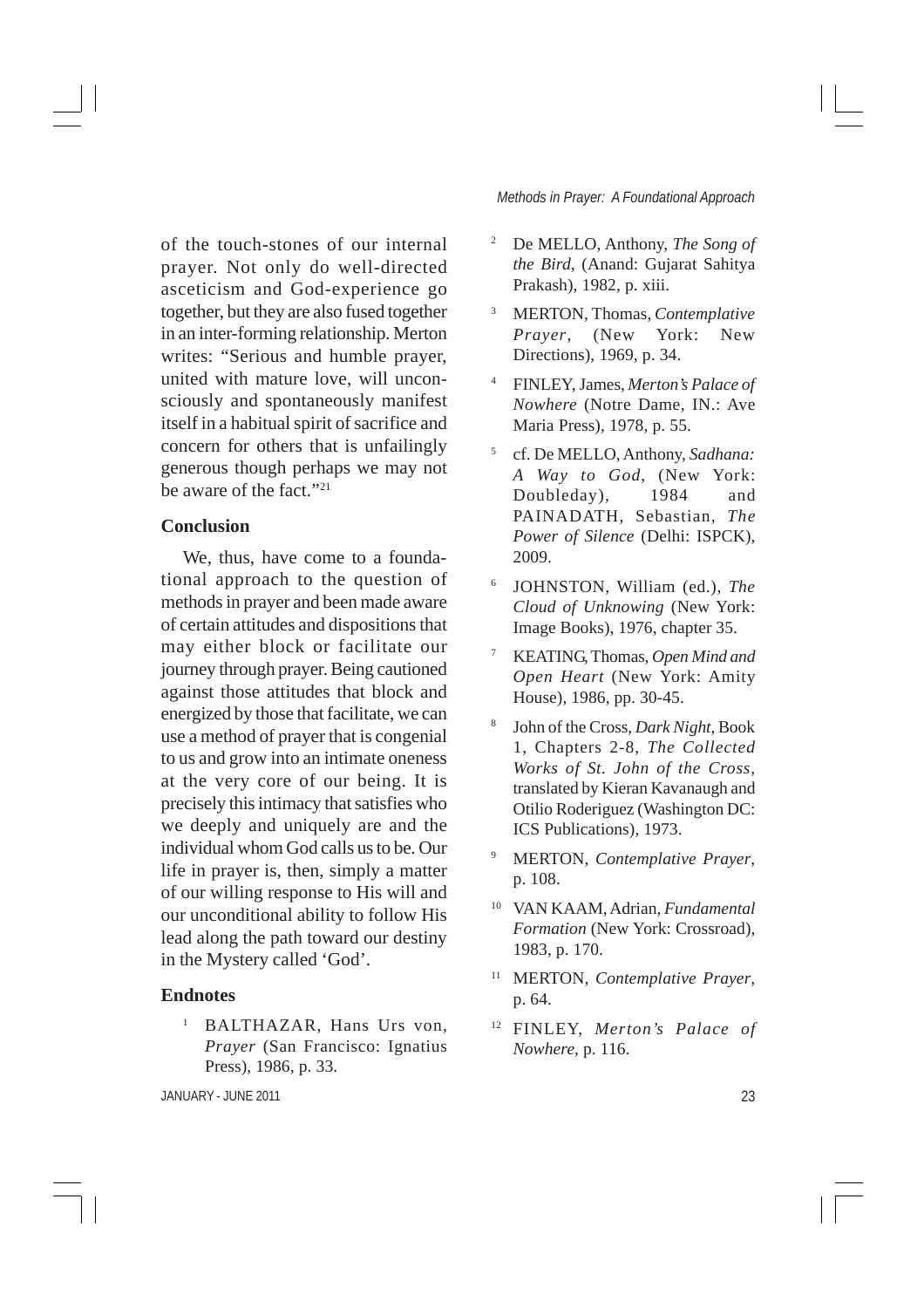- <sup>13</sup> JOHNSTON (ed.), *The Cloud of Unknowing*, Chapter 23.
- <sup>14</sup> FINLEY, *Merton's Palace of Nowhere*, p. 112.
- <sup>15</sup> *The Book of Privy Counselling*, Chapter 2, p. 153; Chapter 3, p. 156.
- <sup>16</sup> MERTON, *Contemplative Prayer*, p. 69.
- <sup>17</sup> MERTON, Thomas, *New Seeds of Contemplation* (New York: New Directions), 1961, p. 104.
- <sup>18</sup> BALTHAZAR, *Prayer*, p. 274
- <sup>19</sup> John of the Cross, *Dark Night*, Book 1, Chapter 7, Paragraph 4.
- <sup>20</sup> Gregory of Nyssa, *From Glory To Glory: Texts from Gregory of Nyssa's Mystical Writings*, edited by Jean Danielou (London: John Murray), 1962: *On Virginity*, p.102- 103.
- <sup>21</sup> MERTON, *Contemplative Prayer*, p. 74.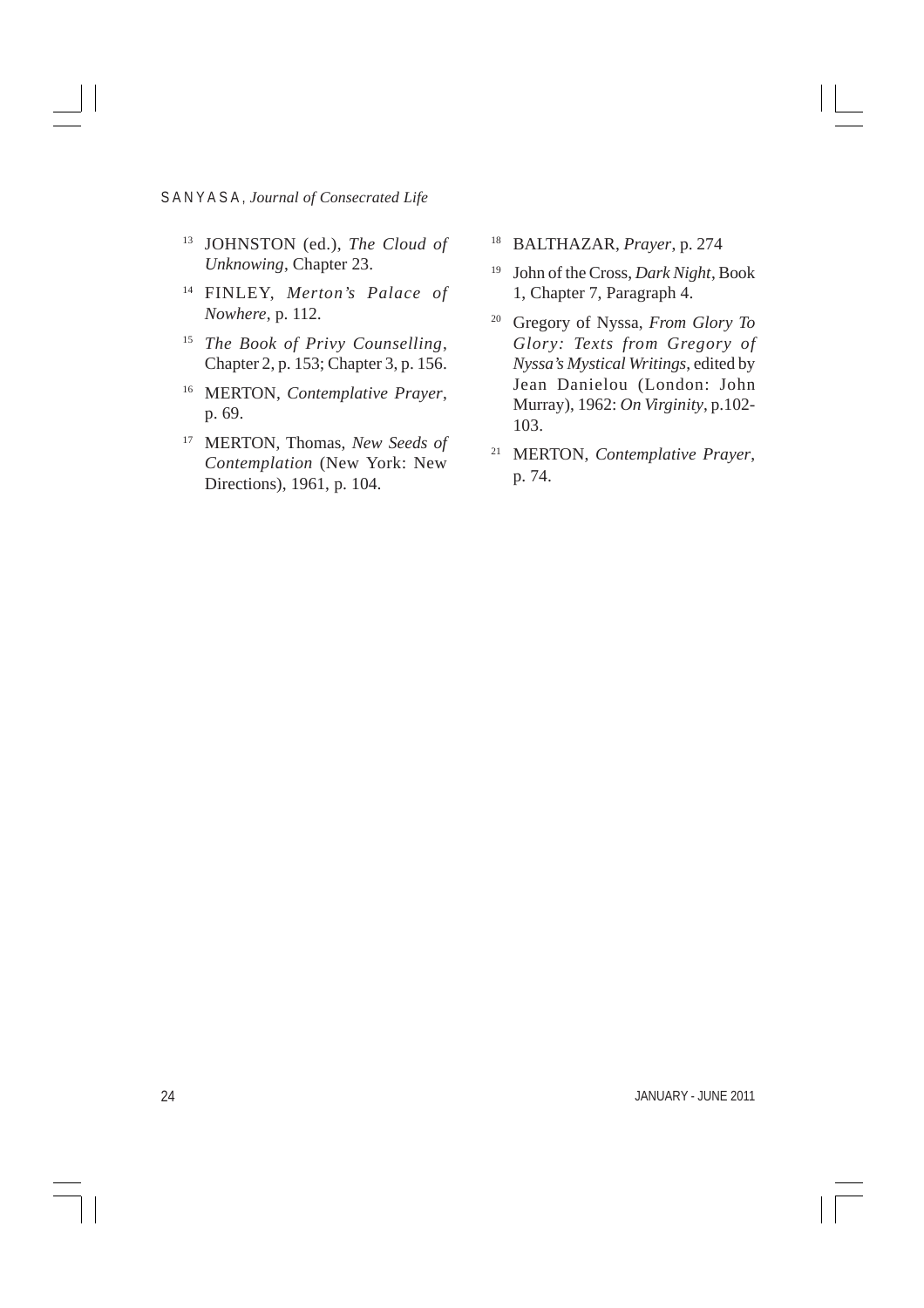SANYASA, *Vol. VI, No. 1 (2011) .............: From 'Ur of the Chaldeans': Anomalies and Reversals ...*

## FROM 'UR OF THE CHALDEANS': ANOMALIES AND REVERSALS IN THE VOCATION OF ABRAHAM

#### **Johnson Thurackal CMF**

#### **Introduction**

With the appearance of Abraham<sup>1</sup>, the theology of the Book of Genesis gets a new page. The Genealogy of Terah (Gen 11:27- 25:11), which comes after the tragedies of primeval history (Gen  $1:1-11:26$  - the first sin, flood, Tower of Babel), opens the story of Abraham, through whom God introduced a programme to bless and restore the world. For this reason, Gen 11:27-32, where the family of Abraham is presented, is a major turning point in Genesis, with distinct connections to what precedes it as well as to what follows it.<sup>2</sup> Hence, the narrations of the Creation, the Flood and the Tower of Babel that precede the Abraham cycle have their unique makeup. The mystical nature of the story of Abraham, with reference to the divine revelation, makes a historic turning point in the understanding of God, who can

intervene in the life of an individual and transform his predispositions into greater realms to serve the plan of God for His people. Even as a religious experience can be collective, the mystical experience remains essentially personal. The consequences of Abraham's experience have been limitless and enduring. All succeeding time has been influenced by him. From the mystic sense of the story or the testimony of the experience of Abraham, we can derive insights into the grand reversals that God causes in the lives of people. The biblical history has many instances of amazing reversals, by which God heals the inadequacies and brokenness of the people to use them to transform the world. I believe that it is one of the favourite actions of God to call anomalous persons and to turn around their insufficiencies into streams of power that can heal and save. This

JANUARY - JUNE 2011 25

The author has been a missionary in the North East of India for several years. He has a licentiate in Biblical Theology from the Pontifical Gregorian University in Rome. He is presently pursuing his doctoral studies in the same University. He may be contacted at: frjoncmf@yahoo.co.in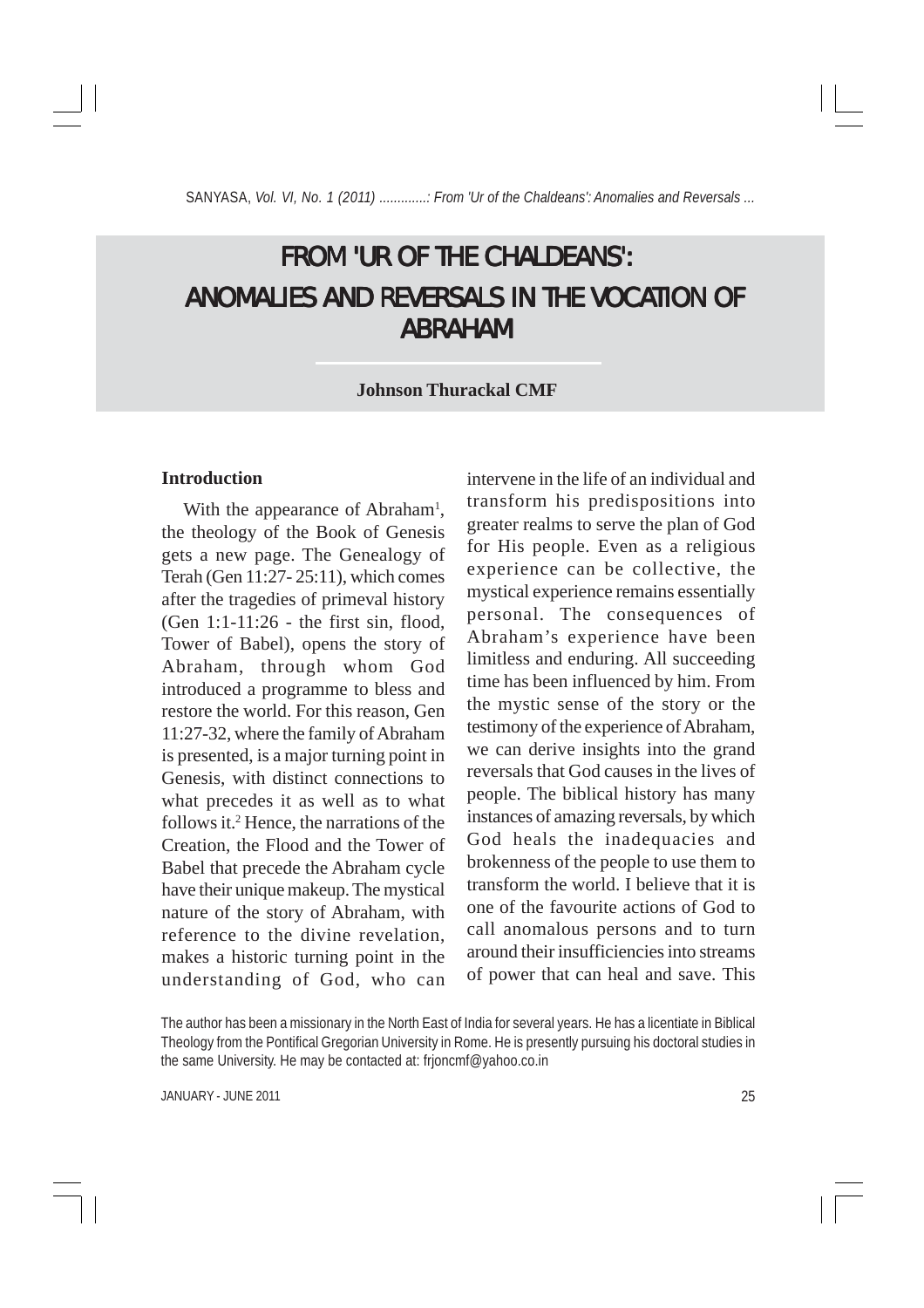divine action is beyond the ordinary human perceptive. Thus, though the call of Abraham and the promises to him are incomprehensible in human terms, a close look at the narration will reveal the strategy of God in calling him, and for that matter, in every call.

### **1. The Antecedents of Abraham Story**

In essence Gen 1-11 is the preamble to Abraham's story. It provides for the account of the world from creation up to Abraham. The story begins with humans dwelling in the presence of God and experiencing his blessing. The creation account tells us how God blesses the humanity with a rich life (Gen 1-2). However, it continues with the tragic story of the disruption of that blessing (Gen 3-11). I would underline three sad moments which amount to the refusal of God's blessing. These events also manifest the motive of God in calling Abraham.

#### *a) The Fall from Grace (Gen 3:1-24)*

When man assumed to be God and God was understood wrongly, the fall began. The turning point was the command of God to the first parents "not to eat of the tree of the knowledge of good and evil" (Gen 2:17). They transgressed the command. With a play on words Gen 3 begins a reversal of the end of Chapter 2: the chapter narrates the peace and harmony of God's creation and ends with the picture of man and woman not feeling shame despite being naked. Whereas they were naked (Hebrew *'arom*), the serpent (3:1) was astute (Hebrew *'arum*). As B. Lawrence puts it, "The Yahwist creates a masterpiece of psychological insight here, with the serpent hinting that great things are possible and playing upon Eve's vanity."3

Man in his limitation couldn't realize that knowing everything profoundly was possible only for God and to understand and possess all the reality was not possible for him. When God commanded not to eat from a tree, man failed to read God's intention. It was not

### **This command, therefore, was an invitation and a gift, a gift of communion with God.**

an arbitrary command. On the other hand, God was guiding him by hand into a journey of truth to understand that he was different from God. One has to be diverse from the other to be in communion. Communion is possible in I-thou diversity. An I-I situation leans more to competition than communion. This command, therefore, was an invitation and a gift, a gift of communion with God which he forfeited and found himself in nakedness and shame (Gen 3:7, 10). But God remains tenderly concerned to make them adequate clothes even as he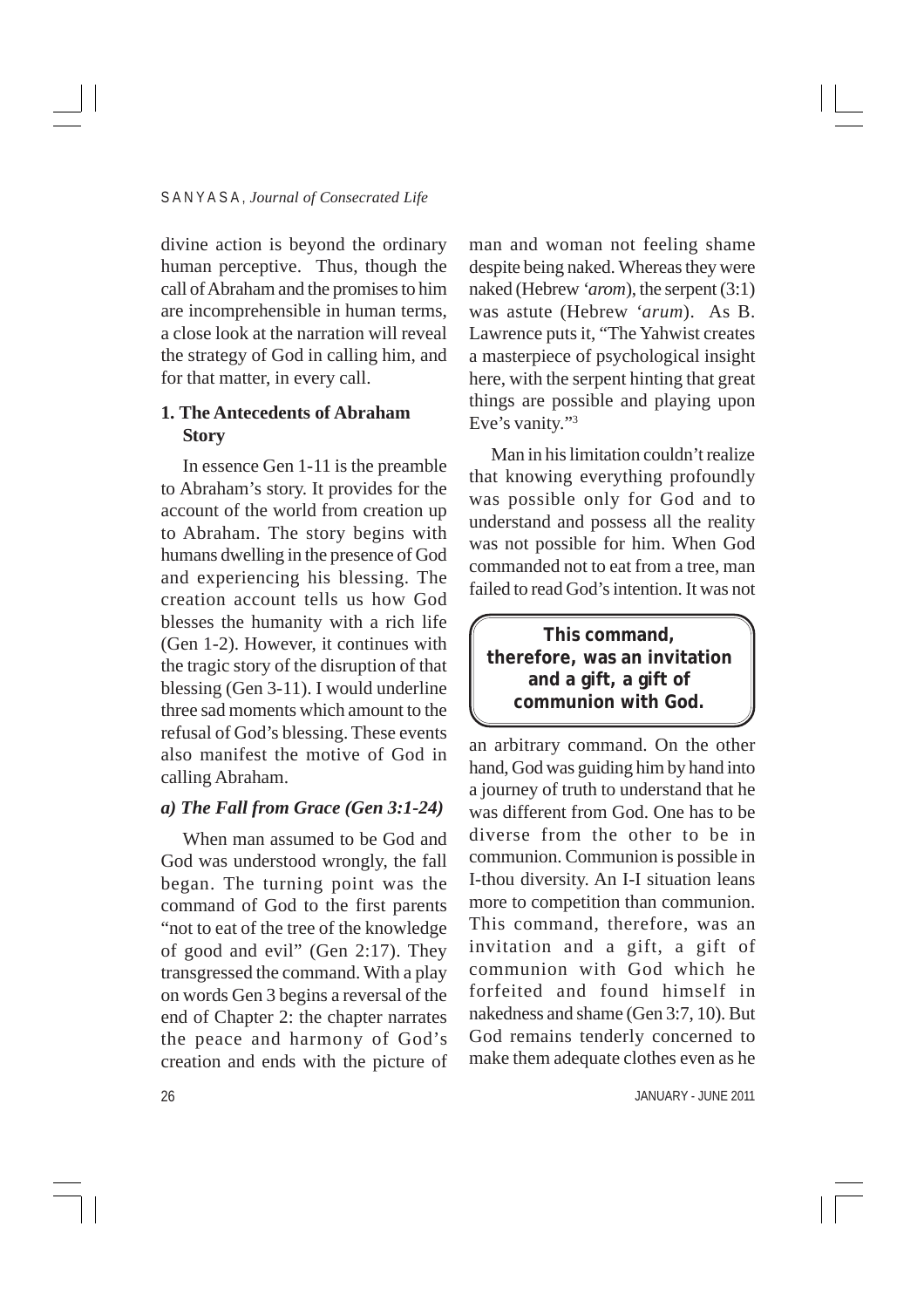expels them from their hopes of immortality.

### *b) The Great Flood (Gen 6-9)*

Another disaster struck the creation because "the Lord saw that wickedness of humankind was great in the earth and that every inclination of the thoughts of their hearts was only evil continually" (Gen 6:5). "And the Lord was sorry that he had made humankind on the earth, and it grieved him to his heart" (Gen 6:6). Even as God decided to blot out human beings from the earth, he saw that Noah walked with him when all the inhabitants upon the earth corrupted their ways. Therefore, God decided to spare Noah by allowing him to ride out of flood on an ark. When the disaster is over God restores his covenant with the world through this man. In the climax (Gen 8:20-22) God's forgiveness extends even to lifting the curse upon the earth for what humans have done in their hearts.4

#### *c) Tower of Babel (Gen 11:1-9)*

Babel is the Hebrew form of the name Babylon. Gen 11:1-9 tells us that after the flood the humankind came to the plain of Shinar. There, to set themselves a lasting monument and to have a common purpose to unite them and prevent their scattering all over the earth, they decided to build a city and a tower that would reach to heaven. God, however, mixed up their language so that they no longer understood one

JANUARY - JUNE 2011 27

another, and they had to disperse. The city and the tower were therefore - in a play on the Hebrew word *bäläl,* "to mix" - called Babel.5

Indeed Babel was a transgression and it was basically the same sort of sin committed in the Garden and so a kind of continuation of it – the sin of pride which always disrupted God's blessings and the communion. Unfortunately we see the recurring of the same mistake, where man continues to refuse the sovereignty of God and his dependence on Him.

In fact all the three units of chapter 11 (vv. 1-11: The Tower of Babel; 10- 26: descendents of Shem; 27-32: descendents of Terah) show that at the end, human effort and life is falling apart. Thus the chapter brings the primeval history to a doubly appropriate close, with man's self effort issuing in confusion and disaster at Babel.<sup>6</sup> On his own, man will get no further than this.

### **Man continues to refuse the sovereignty of God and his dependence on Him.**

According to Sternberg, there is a suspense and partial resolution that connects the Tower of Babel episode in Gen 11:1-9 to the introduction of the genealogy (Terah-Abraham narrative – Gen 11:27-12:9) of Abraham. In this episode it is yet to be answered if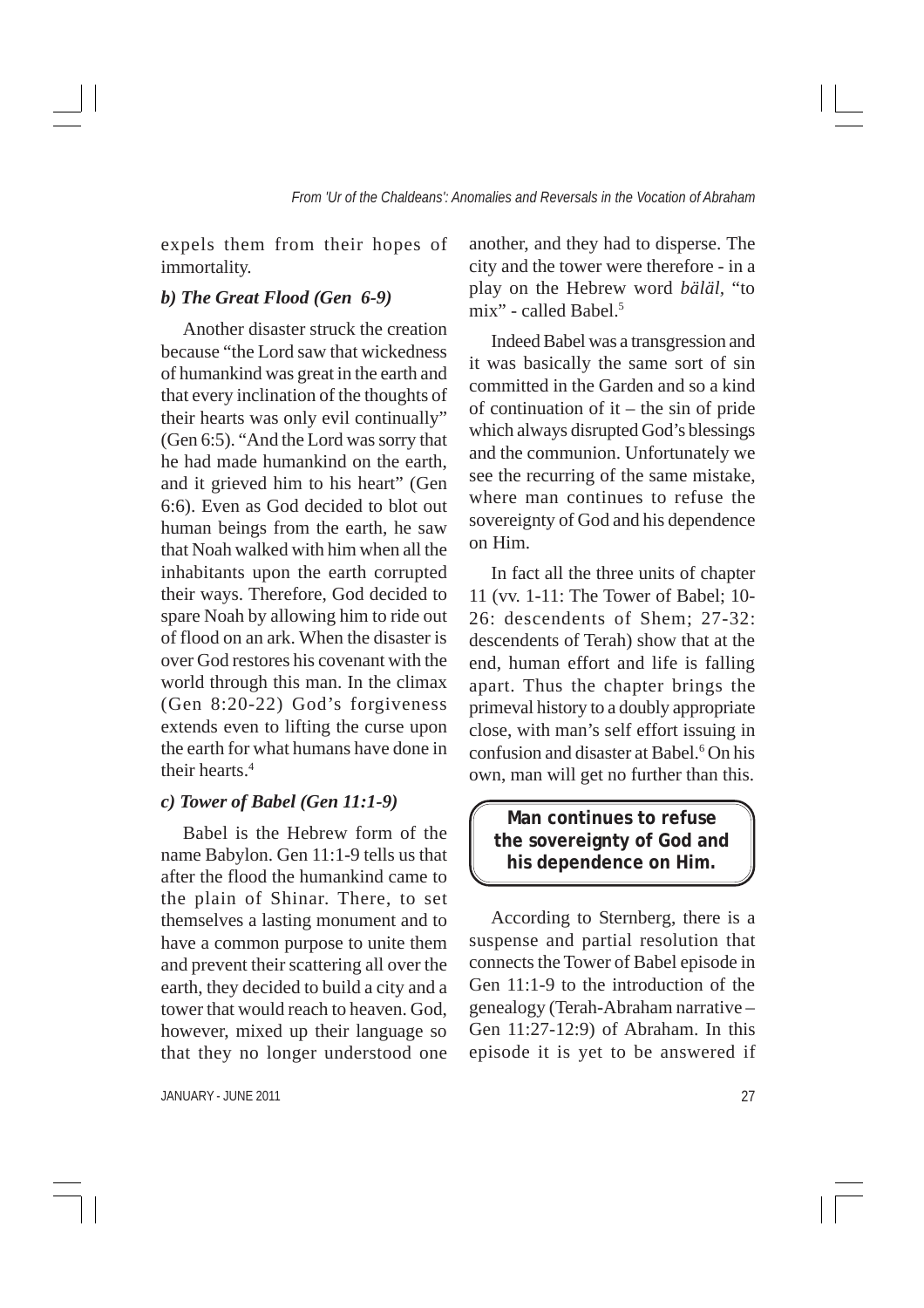humans provoked Yahweh beyond a sustainable relationship.7 Gen 11:1-9 raises this question, but refrains from answering it. Looking at the two episodes together, we could say: if the flood story ends with hope for restoration (cf. Gen 8:15-9:17), the Tower of Babel episode delays or even subverts that restoration. Yet hope persists in God's relentless pursuit of renewed relationship with His creation. This is the key to understand the mystery of the call of Abraham because it is to this scene that the episode of Abraham is presented with his immediate ancestry and the events leading up to his call. The text, which has had the world as a stage, narrows down to a small town in Mesopotamia, to a single family, to the mind and heart of a single individual - Abraham. At the same time, the world stage remains very much in view. Abraham is both deeply rooted in that earlier history and continues to be in contact with the peoples of that larger world. As G.J. Wenham puts it so well, "the promises to Abraham renew the vision for humanity set out in Genesis 1 and 2."8

### **2. The Beginning of Abraham's Story**

The call narrative of Abraham is preceded by the progeny accounts of the Sons of Noah (Gen 10:1-32) Sons of Shem (11:10-26), and Terah (11:27) who is the father of Abraham.<sup>9</sup> The

situational context of the family of Terah and the land of Ur unfold the anomalies and graces in the call of Abraham which we would like to investigate. Terah had three sons: Abraham, Nahor and Haran. Haran, the brother of Abraham died leaving his son Lot to the care of Abraham. Abraham married Sarah who was barren. Nahor married Milcah. We will take up this situation later in this study.

### **Yet hope persists in God's relentless pursuit of renewed relationship with His creation.**

Ur was the city of Terah, the father of Abraham. It was called the Ur of the Chaldeans. This is the modern Tell el-Miqayyar in Lower Mesopotamia on the banks of Euphrates near the Persian Gulf. Chaldeans were a tribe living in this land. At the time of Abraham, Ur was the capital city, rich and the apex of civilization, and also the holy city of the Chaldeans.10 The city had temples for moon god and magnificent rituals to their deities.

### **3. The Predicament of Terah in Ur of the Chaldeans.**

Terah apparently without any divine command has left the home of his fathers and left for Canaan. Bible does not give the reasons for this decision of Terah to leave the land of Ur. According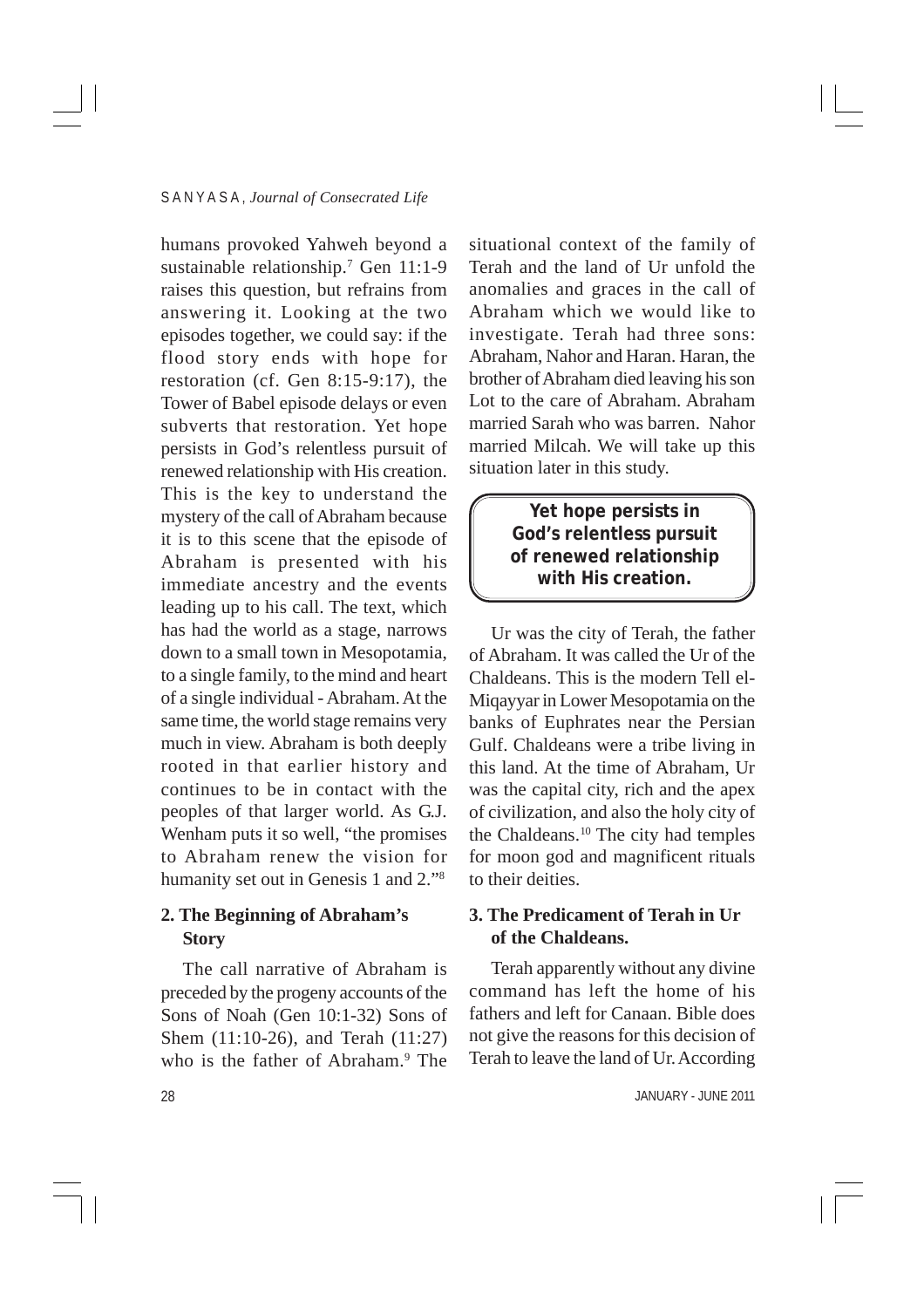to scholars there could be different reasons. Possibly there was a religious reason, in which he had a desire to free himself from pagan and ungodly customs of Ur which he disapproved. The Hebrews in their writings narrates, "This people are descended from Chaldeans, and they sojourned heretofore in Mesopotamia because they would not follow the gods of their fathers which were in the land of Chaldea."11 If this is a true account of the origin of movement northwards, it must have been stirred by religious motive, a desire to search for truth.

On the other hand there is also an assumption that a personal and family reason prompted this move. There was a premature death in the family. "Haran Son of Terah died in the presence of his father in the land of his birth, in Ur of the Chaldeans" (11:28). There was a sense of lack of blessing in the parentage. "Sarah was barren and she had no child" (v. 30). In this situation and in this place it was no longer possible for Terah to continue to live. "Ur of Chaldea had become not only a place of death but also of sterility."12 Thus he wanted to look for a better land to escape the curse. Yet another reason could be migration for food pastures which was a normal practice of the people of that time. In any case Terah took his family to move to Canaan and when they reached Haran<sup>13</sup> instead of pressing on to Canaan, Terah and his

JANUARY - JUNE 2011 29

family settled there, at another centre of moon worship. And Terah died in Haran (Gen 11:32).

### **4. The Anomaly and Grace in the Call of Abraham**

A close look at the call narrative proper of Abraham in Gen 12:1-9 would indicate certain anomalies in the call of Abraham. In fact here lies the strategy of God in calling people and in making them his chosen instruments.

#### *a. Why Abraham?*

After the death of Terah the Lord said to Abraham, "Go from your country and your kindred and your father's house to the land that I will show you" (Gen 12:1). "Why was Abraham chosen? Why not Nahor, his brother, (whose wife Milcah was not barren)? Or why not any other contemporaries?" These were the questions that one could raise and Abraham himself would have them asked. In the history of God's call there have been many who doubted, resisted and asked questions. Moses (Ex 3:11) and Jeremiah (Jer 1:6) were

### **It must have been stirred by religious motive, a desire to search for truth.**

frontrunners in disagreeing with God when called. Prophet Jonah (Jon 1:3), who ran away from God, and Zachariah (Lk 1:18), who disbelieved God's intervention in his life, are also in the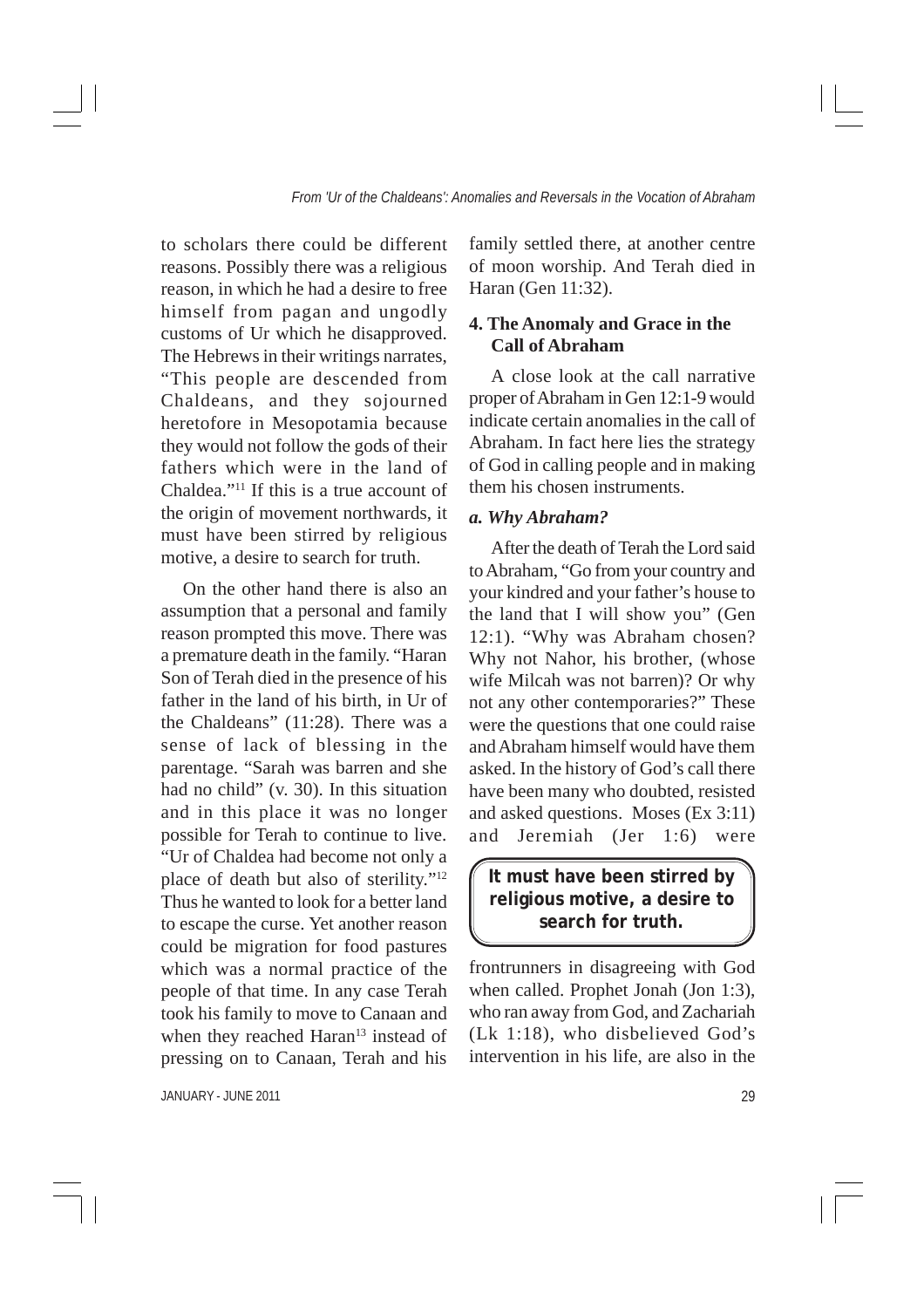### **Abraham's selection was an unconditional expression of divine free will.**

line. Apparently Abraham would have been the last candidate for such a call, and the promise attached to it. The one from a pagan context and with a barren wife, the one who is unstable and on the move is highly unlikely to be called by God to be the father of a multitude and to restore his blessings on creation. This is the anomaly of the call.

From the Rabbinic point of view, Abraham was called because he merited the divine call. Abraham recognized that there was a God and thereupon God revealed himself to Abraham.<sup>14</sup> However, we must admit that Abraham's selection was an unconditional expression of divine free will. He was in no way distinguished from his peers. From such perspective, the selection was pure felicity: God chose because it suited him. Abraham's call also revealed the pragmatic reasons for God's own choice of Abraham. Though the selection of Abraham remained an exceptional act of tolerance, he was chosen precisely for what he lacked. Abraham's election was a symbol of indistinction and weakness, not a foundation for exclusivist claims of distinction.15 God determined to fulfil his promises through Sarah who was barren and not through Milcah who was not barren. Those who struggle to

reconcile with the fact of God's calling (of one's own or of others) can resign to the truth that everything depends on the Sovereign initiative. We cannot know definitively why God chose Abraham rather than another person or family. But we do know that God chose him so that the human and nonhuman creation might be reclaimed and live harmoniously according to the original divine intention. God's choice of Abraham constitutes an initially exclusive move for the sake of a maximally inclusive end.16 Election serves mission. This is the grace of the call.

### *b. Call to 'leave' – The Inconsistency and Justification*

"Go from your country…." (Gen 12:1) in itself is an anomaly. Abraham is no more in Ur, in his own native land, when God is asking him to leave his country. Rather he had begun his journey long back. He is already on the move. Therefore the call of Abraham to "go" is not from the scratch. God is picking up something that is already there to suit his plan. From God's point of view this is going to be Abraham's first departure and from Abraham's point of view it is the second departure but with radically changed dimensions. There are meaningful insights for a vocational journey here, especially in discerning and inspiring responses to God's call.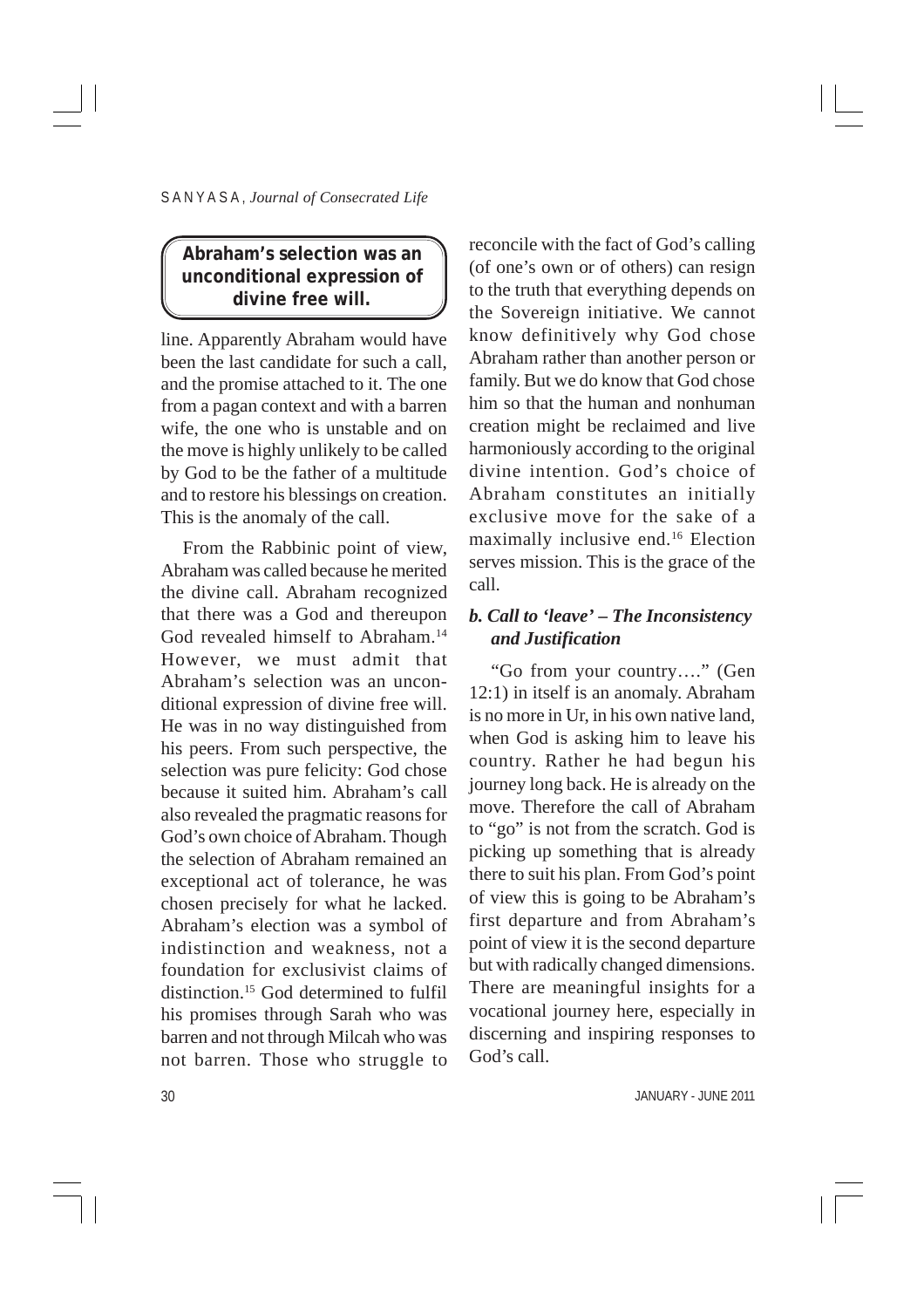**i)** *The first departure*: Abraham set out from Ur where he was a natural citizen to Canaan where his status would be as of a foreigner. Thus, when he left Ur there was an insecure situation where he would be identified as a foreigner, without the right of land and with the risk of pain of rejection in the foreign land. At the same time, his sense of insecurity in the first departure is not absolute because his departure from Ur could be temporary. He had always the prospect to return to his own country to reclaim his rights and his land as a native. In this sense he was not risking anything definitively nor was absolutely absorbed in uncertainties.

**ii)** *The Second departure*: It is true that God called Abraham to a destination which he had already set for himself. Then, what is the relevance of the intervention of God and such a call? There was a radical change in the projects and motifs of Abraham after he had been called on the way to the same destination. At this departure for the second time (from Haran to Canaan), it was going to be an irreversible journey and he had no way to return to his own land. He had to leave behind definitively all his belongings and identity. He could no longer retrieve his land and would inhabit in a foreign land for the rest of his life. Now he had to face the fears of insecurity and rejection permanently. The fundamental difference in the call, even though to the

JANUARY - JUNE 2011 31

same destination, is that in this context, the project of Abraham gave way to God's.

The strategy of God's intervention in one's personal life is similar to what had occurred in the life of Abraham. God does not call anyone out of nothing. He takes up the course of one's life, projects and dreams and in short what one is up to, and changes it radically for his own purposes even if the target remains the same. In this sense, we can understand vocation as an action of God in which he purifies (changes) one's intentions, projects and inclinations at the same time allowing one to maintain one's own traits and the orientation of life. "God works in and with the forces and circumstances of human life."17 Ironically in this process one may not achieve one's own personal orientation, but will remain an instrument in God's hand for his projects. As we see in the

### **It was going to be an irreversible journey and he had no way to return to his own land.**

story of Abraham, God promised the land to his descendents and not to him. In fact, he never possessed the land, which was the destination of his first departure. The fundamental sense of the 'vocation' is justified in the experience of Abraham: One does not say that one has a vocation to do something or to be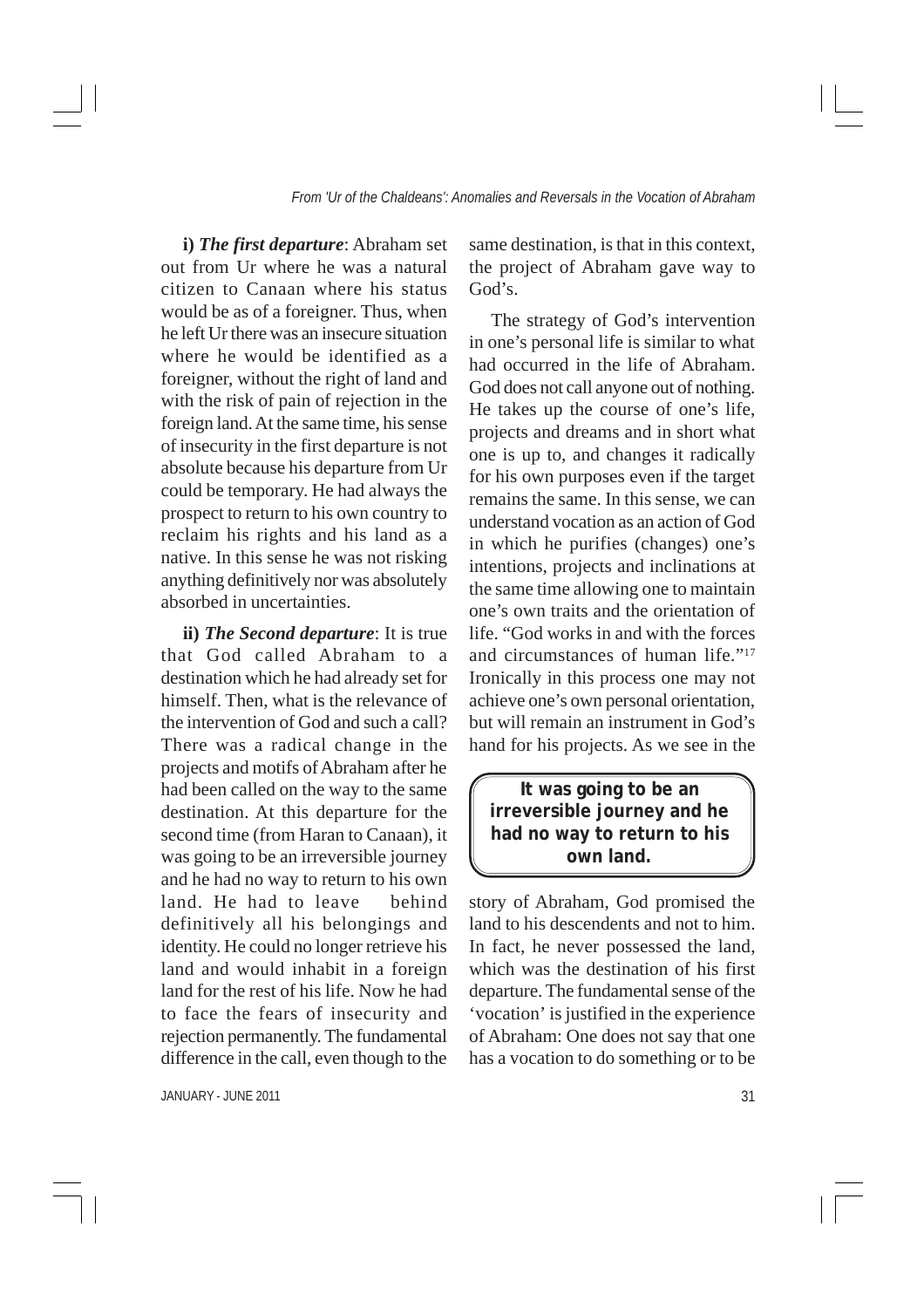**On the other hand Abraham, the one who is alive is like the dead, because he has no child.**

something but it is a response to what God is asking one to do.

### *c. "I will bless you and make you a great nation" (Gen 12:1-2)*

One of the most intriguing anomalies in the Abraham story is the blessings that were promised to Abraham. After the call to go to the land where God wants him to go, the speech of God abounds in blessings. There are five blessings promised to Abraham along with the call:

- I will make you a great nation
- I will bless you
- I will make your name great
- You will be a blessing
- By you all the families of the earth shall bless themselves

The intensity of the anomaly is evident when Abraham and his family circumstances find themselves in an environment of curse and misfortune. For Abraham (and for the readers) it was unbelievable that a person who was carrying along a cursed family could become a source of blessing.

*This is how the present situation of Abraham and his family looks like:*

**i)** Terah, Abraham's father, was steeped in pagan idolatry. Even though he was not happy with the religious practices of Ur, when he arrived in Haran, another land of pagan worship, he settled there. According to some Biblical authors the death of Terah and the other evils that had befallen on them were because the ancestors lived beyond the Euphrates and 'served other gods'.18 Because Terah was dead his journey remained incomplete.

**ii)** One of his brothers, Haran died. "Haran died in the presence of his father in the land of his birth, in Ur of the Chaldeans" (Gen 11:28). It is an anomaly because it is against natural order. The vice versa situation is normal where father dies in the presence of the son. The situation of Abraham is indeed precarious here. In the death of his brother, leaving a son, he continues to live because he generated a life (Lot). On the other hand Abraham, the one who is alive is like the dead, because he has no child. His life (lineage) will end with him.

**iii)** Sarah, Abraham's wife is barren. Barrenness is considered as a curse. Sarah's sterility is considered as irreversible. Talmud says Sarah in fact was deprived of uterus.<sup>19</sup>

**iv)** Finally, Lot (his brother's son), the only hope for the family of Abraham, whom he brought with him was then separated (Gen 13: 8-12). On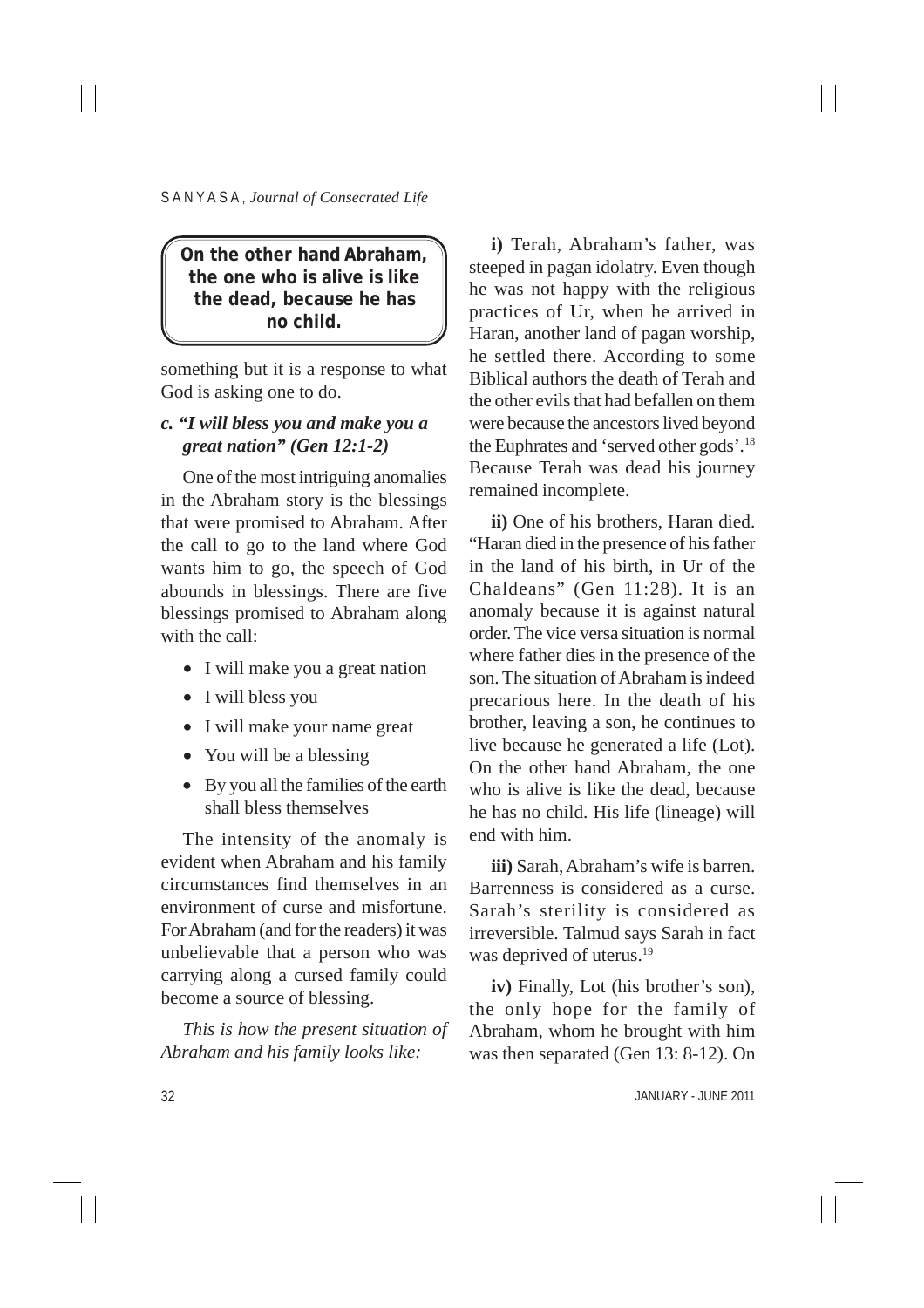him Abraham had placed his last hope to maintain the line of his descendents.

Thus the poverty of the situation and the hopelessness in which Abraham is placed do not guarantee any hope of the blessings pronounced on him. Abraham here stands in need of a formidable courage to believe in a reversal of all these curses and the fulfilment of the blessings.

And Abraham's response was not disappointing. He stood up to the test of faith and obedience. The Hebrew sense of the verbs is cohortative in 12:2, connoting purpose. W. Coats provides rationale for reading these verbs as expressing purpose when he describes this passage as a "theologically pregnant unit designed to emphasize Abraham's obedience as a virtue of edifying proportions," one that "gains final confirmation in 22:1-19"(the command to sacrifice Isaac).<sup>20</sup> This seems to be a reflection of Hermann Gunkel's view of this passage as the 'most difficult test of faith'.21 Grüneberg follows this line of reasoning, stating that "the syntax implies that the promises are linked to the command... that their fulfilment at least in the preferred divine plan - will somehow follow from its execution. Divine grace seeks the co-operation of human obedience….. Abraham is thus a model of faithful obedience."22 The consequence of such an act of faith was overwhelming for him and for the entire humanity.

JANUARY - JUNE 2011 2003 33

#### **5. The Miracle of the Reversal**

"So Abraham went as the Lord had told him" (Gen 12:4). It was a spontaneous response of Abraham to God's call. There is a fundamental departure in the behaviour of Abraham, from his ancestors, in the relation with God. In the Garden the first woman did not trust God (Gen 3:1-6) and so was Cain (cf. Gen 4:50) in his dealing with God. The difficulty to perceive God with a difference prompted them to equate themselves with God and even dared to consider God as evil, the cause of their unhappiness or inconveniences. On the other hand, Abraham did the opposite. To him God was good and kind and he was able to confess that over and again.23 He blessed God amid all the curses that he was carrying along and thus began to see the miracle of reversal in his life. The perennial

**The poverty of the situation and the hopelessness in which Abraham is placed do not guarantee any hope of the blessings pronounced on him.**

wisdom of the Gospels is justified in the event of Abraham: repaying evil with evil is the path of destruction and the evil is destroyed by facing it with goodness (Mt 5:43; Lk 6:27-28). In the reversed state of affairs for Abraham, Canaan was changed into the Promised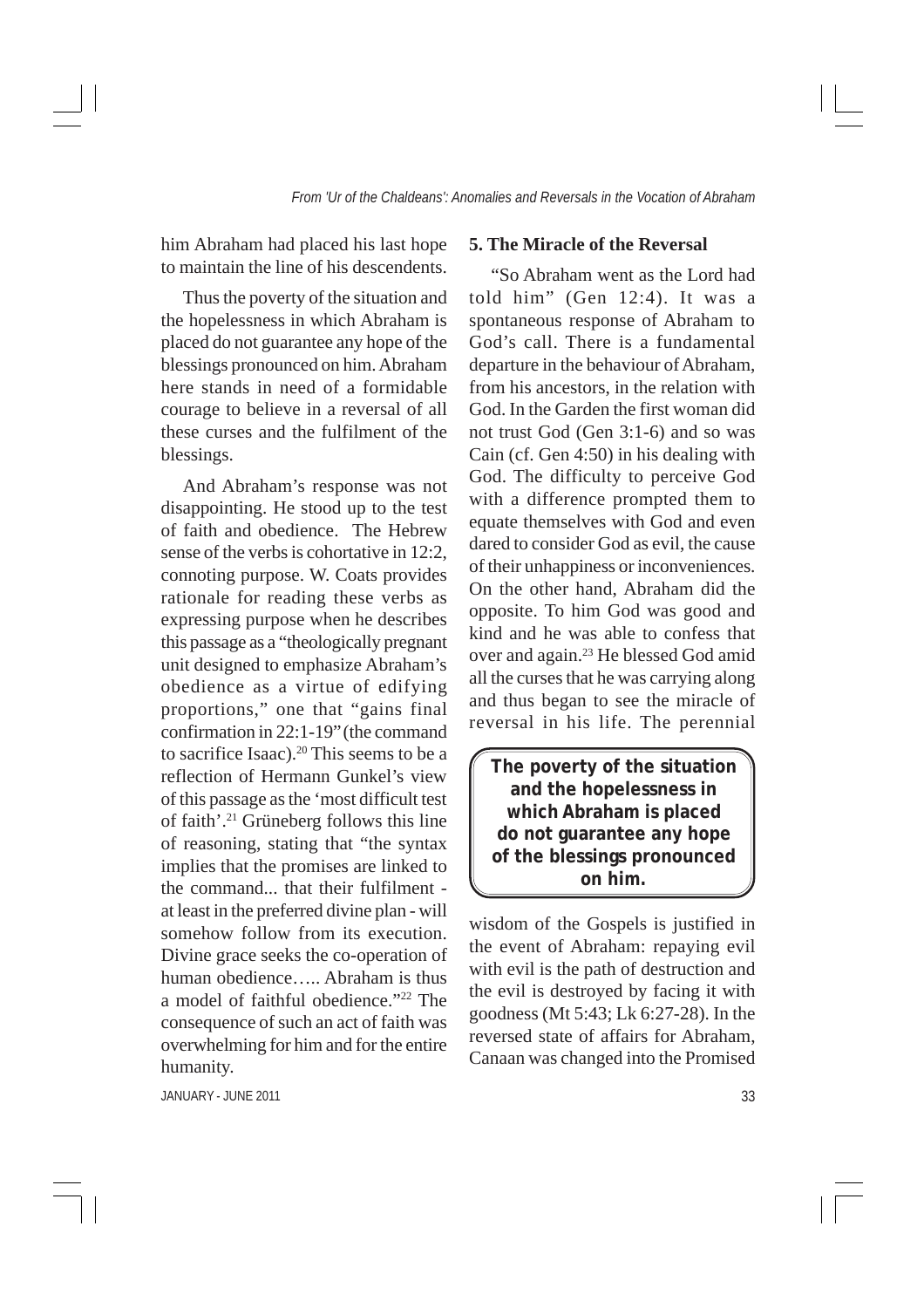Land, Sarah became the mother of a Son and Abraham became the father of the multitude.

Thus, "in keeping with the promise of God, Abraham became a remedy for the curses that befell upon the successive generations."<sup>24</sup> The hope of revoking the ancient curse is also realized in the blessing of Abraham. We

### **The blessing of Abraham points to God's course of action to overcome the curse of sin.**

read in Genesis 5:28-29, the statement Lamech utters at the birth of Noah, which recalls the curse of Gen 3:17 (And Lamech lived 182 years and he fathered a son. And he called his name Noah, saying, "this one will give us rest from our work and from the pain of our hands from the ground which Yahweh cursed").25 These words depict a hope for an end of the curse and perhaps a return to Edenic conditions. The blessing of Abraham points to God's course of action to overcome the curse of sin. Moreover, in this process of reversal, by 'being a blessing', Abraham gifted to the humanity the right notion of God which was not yet present in the theological domain of the time: "The call of Abraham helps to make clear that the God of biblical faith (in contrast to the notion that the deity is a God of mercy and judgment in equal

proportion) is clearly bent toward blessing and mercy toward the human creature."26

#### **6. Jesus: The Type of Abraham**

The incongruity in the vocation is part of the strategy of God which has a pedagogic and pragmatic motive. Abraham was the first person to go through this test of God's call. To an extent this is the standard process that God employs in choosing people. In the later history of God's people there had been scores who were called with the same standard applied in the call of Abraham.27 I would like to say that even in the vocation of Jesus God applied the same norm (i.e., the strategy that uses anomalies and reversals). In this sense, there are similarities between Abraham and Jesus in the way they have realized their respective vocation.

a) There was an apparent curse in the family of Jesus, because his mother would have faced a cursed death for the illegitimacy of the state of affairs. (Abraham too faced a situation of curse in his family). Later Jesus took upon himself an appearance of a curse. "Christ purchased our freedom from the curse of the Law, by becoming a curse for us, for it is written, cursed is everyone who hangs on a tree (Gal 2:13).28 On the cross Jesus was the cursed one by all: "Those who passed by derided (blasphemed) him" (Mk 15:29).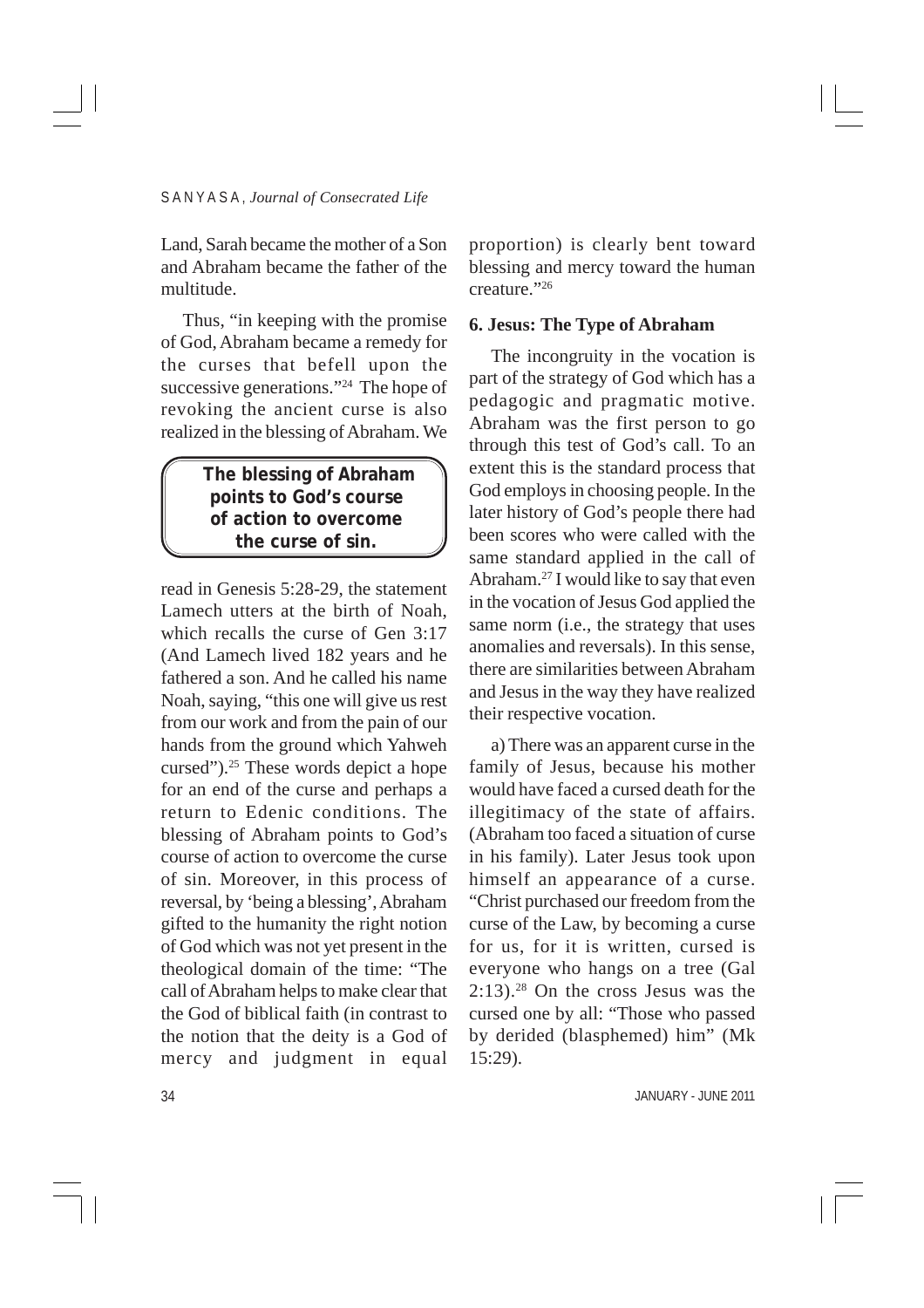#### *From 'Ur of the Chaldeans': Anomalies and Reversals in the Vocation of Abraham*

b) The promise of a virgin birth sounded an implicit sterility. The 'son of a virgin' is an impossible concept and had an inkling of barrenness. Gen 11:30 says Sarah was sterile and had no child. An apparent situation of curse is present in the vocation of Jesus. The reversal of the anomalous situation akin to Abraham operates in Jesus' vocation as well.

c) Jesus was a stranger. His parents couldn't find a place for him to be born. He had to flee to a foreign land, was condemned at the behest of a foreigner (Roman Governor) and died outside the walls. He suffered the pain, rejection and the insecurity of a stranger in the same way Abraham underwent for being obedient to God's call.

d) In the final reversal, the curse has become blessing and the death has become life. Hence, if the humanity's first cultural symbol was "tomb", in Jesus, "empty tomb" has become the new cultural symbol. Jesus has become a blessing and in him all the generations are blessed. A Homily of St. Basil on "Annunciation" eulogizing the virgin birth as the cure for the ancient curse expresses the reversal of the anomaly in Jesus:

"Thou hast given to us boldness of access into paradise, and thou hast put to flight our ancient woe. For after thee the race of woman shall no more be made the subject of reproach. No more

JANUARY - JUNE 2011 35

do the successors of Eve fear the ancient curse, or the pangs of childbirth. For Christ, the Redeemer of our race, the Saviour of all nature, the spiritual Adam, who has healed the hurt of the creature of earth, cometh forth from thy holy womb."29

The apparent sterility of the virgin has opened to absolute fecundity. When Mary was given John as her son at the foot of the Cross (Jn 20:29), she received the infinite possibility of motherhood. The ultimate state of this reversal can be seen in the Book of Revelation: "And there shall be no curse anymore and the throne of the Lamb shall be therein; and his servants shall serve him" (Rev 22:3).

## **An apparent situation of curse is present in the vocation of Jesus... The apparent sterility of the virgin has opened to absolute fecundity.**

In Jesus, the reversal becomes perfect. The absolute meaning of God's action is that God always takes the side of the victim and the weak. Jesus becoming the Primordial Victim, whose innocence is declared eventually, and through which every sacrificial victim of the world has his innocence declared, is the proof of God's readiness to reverse the order to offer solidarity with the weak.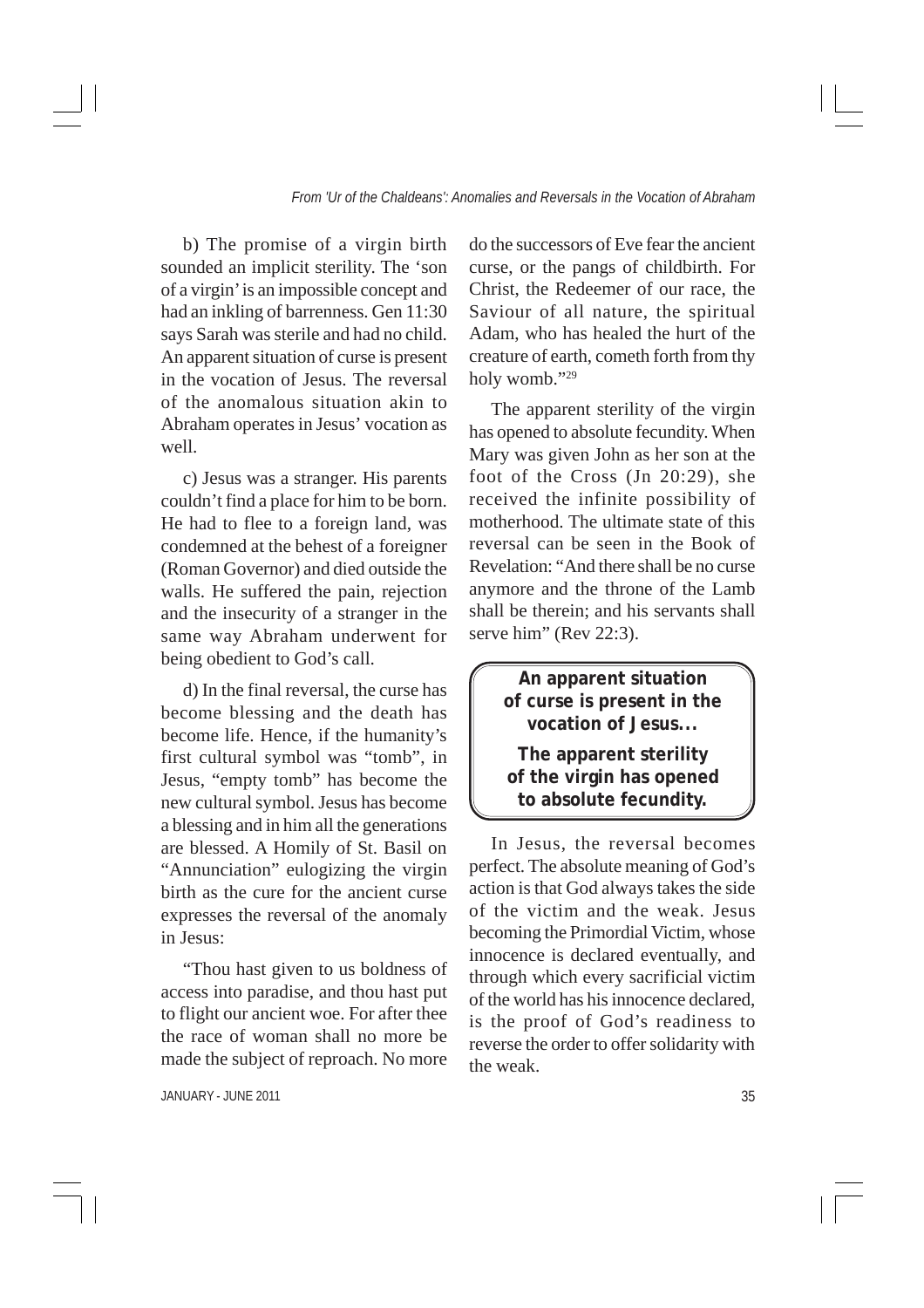### **7. The Paradigm for Religious Vocation**

The details of the dynamics of the vocation of Abraham can shed light into the motives and strategy of God in calling people for his purpose. The event of the vocation of Jesus is a model for the resemblance noticeable in every religious vocation. This could be a help in discerning and appreciating one's vocation as religious at the service of God:

> **Every anomaly will turn into immense blessings.**

**a. Anomalies**: Certain anomalies are present in every vocation. Suitability and merit could be the last among the requirements of God's call. The biblical narrations of vocational stories abound with examples for this. God has never abandoned people for their flaws and never ceased to call people for their unworthiness. The only criterion of God is the disposition of the heart which allows one to change his/her own way radically and give way to the project of God in the place of one's own. The journey is easy when there is a possibility to return and to acquire again whatever is left behind. But a decisive journey, leaving behind things irretrievably, calls for enormous courage. Abraham is the forerunner in this case. This is the juncture where the

actual reversal takes place. Every anomaly will turn into immense blessings.

**b. Blessings**: "You shall be a blessing" (Gen 12:2) was the promise of God to Abraham. The purpose and the motive of any vocation is "to become a blessing." Blessing is attached to the call. This is a blessing to be received (you are blessed) and conveyed (you are blessing). This promise is realized in proportion to the faith and obedience. In the faith-response to God even the promise becomes secondary. It is said about Abraham that he believed in God than in the promise itself and he clung to God who had promised rather than to what had been promised.<sup>30</sup> Abraham's faith was more personal than propositional<sup>31</sup> and the dynamic of the personal faith is the grace to believe even when the subject is unintelligible or invisible. This also refers to the unconditional surrender to the sovereignty of God and then one becomes a true blessing.

**c. Reversal**: Anomalies are not only the condition of hopeless humanity, but also the arena of God's life giving action.32 Learning from God's dealing with Abraham one can credibly believe in an ultimate reversal of anomalies and the incompatibilities present in the call. The Word of God (Gen 12:1-3) entered in a moment of great uncertainty and disillusionment about the future of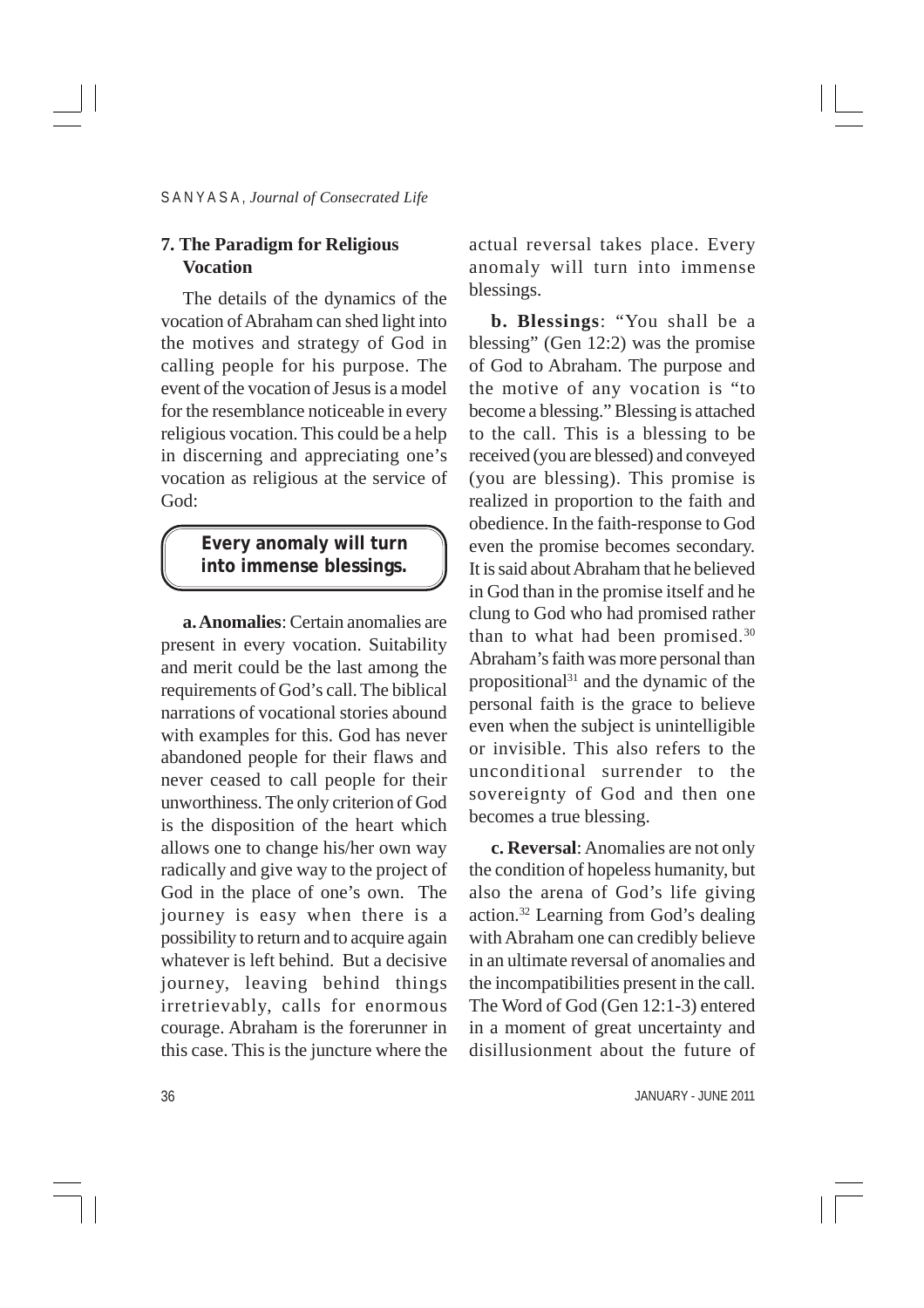*From 'Ur of the Chaldeans': Anomalies and Reversals in the Vocation of Abraham*

Abraham's family. But he moved on at the promptings of God. In the final reversal, the blessing went beyond the empirical fact of acquiring the land by his descendents; he became a symbol of the divine gifts in which all humans would share. The genuine trust in this action of God - the reversal- would decisively shape the vocational journey, relation with God and the meaning of one's own vocation.

"Just as the Risen Lord entrusted himself into the hands of pathetic, broken people in the beginning, he does the same to us. The full significance of the Ascension of the Lord reminds us that Christ accepts our lack of selfconfidence in ourselves. He accepts the shadowy and dark areas of our humanity. He accepts our capacity for deceit, betrayal, abuse, greed and power. And having accepted us, he calls us, gives us the eternal commission to be his people, and sends us to serve him and love him."33 The personal deficiencies and the absence of apparent signs of God's call are not necessarily pointers of insufficiency rather they could become the springboard of blessing in the reverse order of God that he establishes in his infinite wisdom and power.

St. Paul experienced this reversal in his life and he had no hesitation to write: "Consider your own call, brothers and sisters: not many of you were wise by human standards, not many were

JANUARY - JUNE 2011 37

# **In the final reversal, the blessing went beyond the empirical fact of acquiring the land by his descendents.**

powerful, not many were noble by birth. God chose what is foolish to shame the wise, God chose the weak to shame the strong; God chose what is low and despised in the world, so that no one might boast before God" (I Cor 1:26- 28). The reversals invite us to reverse human style of thinking and acting and to conform to God's ways of thinking and acting.

**d. Count on God's Action**: To trust in reversals and to pave way for God's intervention that remedies the deficiencies, one has to be disposed to give in to God and to believe that he will take control at the appointed time and turn over the situation. It is worthwhile to recall here the homily of Pope Benedict XVI during the Mass marking the Inauguration of his Petrine Ministry on April 24, 2005. In that very moving, programmatic address, Benedict XVI said: "Dear friends, at this moment there is no need for me to present a programme of governance... My real programme of governance is not to do my own will, not to pursue my own ideas, but to listen, together with the whole Church, to the word and the will of the Lord, to be guided by Him, so that He himself will lead the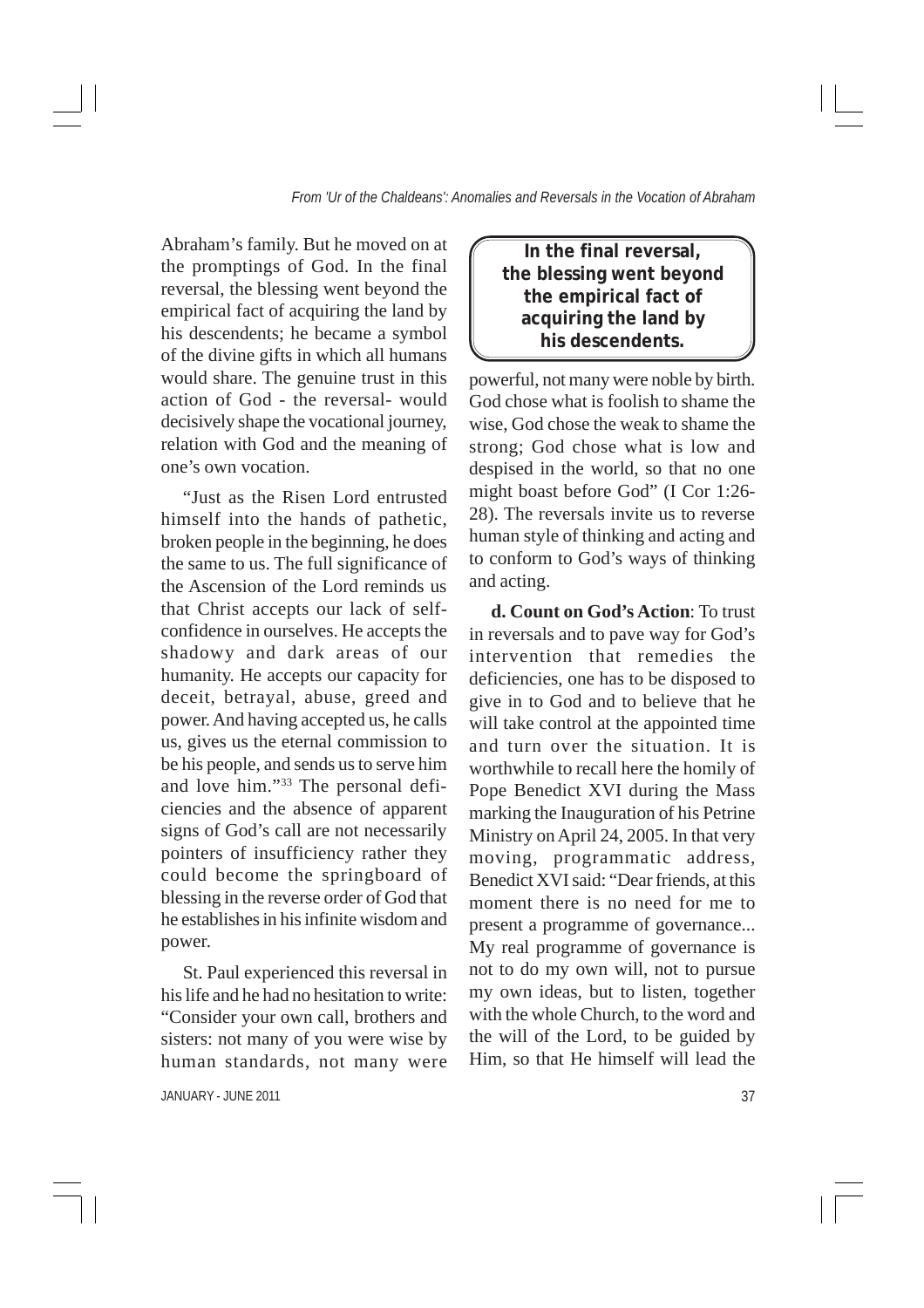Church at this hour of our history." One of the great theologians of the Church, Pope Benedict XVI admitted that he has nothing to do on his own other than to allow the Word and Will of the Lord to guide the Church. The programme of action announced by the Pope for his pontificate is a model for religious vocation. It is a programme that allows the will of God to call, to guide and to govern. In this programme, the personal projects, ambitions and one's own drawbacks take the back seat. The will of God is first of all the comprehensive plan of God for the universe and history. It is the marvellous plan through which

**In this programme, the personal projects, ambitions and one's own drawbacks take the back seat.**

the Father "destined us for adoption as his children through Jesus Christ, according to the good pleasure of his will" (Eph 1:5). The 'will of God' surpasses our wildest imagination and dreams, and reveals God's immense providential, merciful care for the world. Learning to count on God's action opens one to the will of God that turns everything for good because we love him and are called according to his purpose (cf. Rom 8:28).

**e. Prophetic Task**: Finally, the reversal that God brings in one's life has its take. There is a risk, challenge and a discomfort. Every vocation is prophetic. As a consequence of the transformation of the unwelcome situation, the prophetic dimension of the call comes to the fore. The promise is about healing. Healing is a preparation. The prophetic task is to be a messenger of healing and reconciliation to one's brothers and sisters. Thus, the prophetic nature of God's call is to become a blessing to others, especially to those who are less fortunate. This mission involves sacrifice, denying oneself and carrying the cross (Mk 8:34). Abraham was able to live up to the demands of the reversal of the curses, he experienced in his life. The intention of God, in dealing with anomalies by reversing it, is to lead one to the essence of vocation, i.e., to be prophetic. Forgiven of the human fragilities and restored of the dearth of the human condition, one embraces the prophetic role with radical resolve and courage to represent the living image of God who continues to love and save the world.

### **Conclusion**

Judeo-Christian faith is the story of a Grand Reversal. Nevertheless, these grand reversals in the lives of the people are not only a thing of the past. It is the continued action God all along, up to this day, to uplift the chosen ones. The example of Abraham might encourage us to believe in God's call and to live it gladly and gratefully in spite of the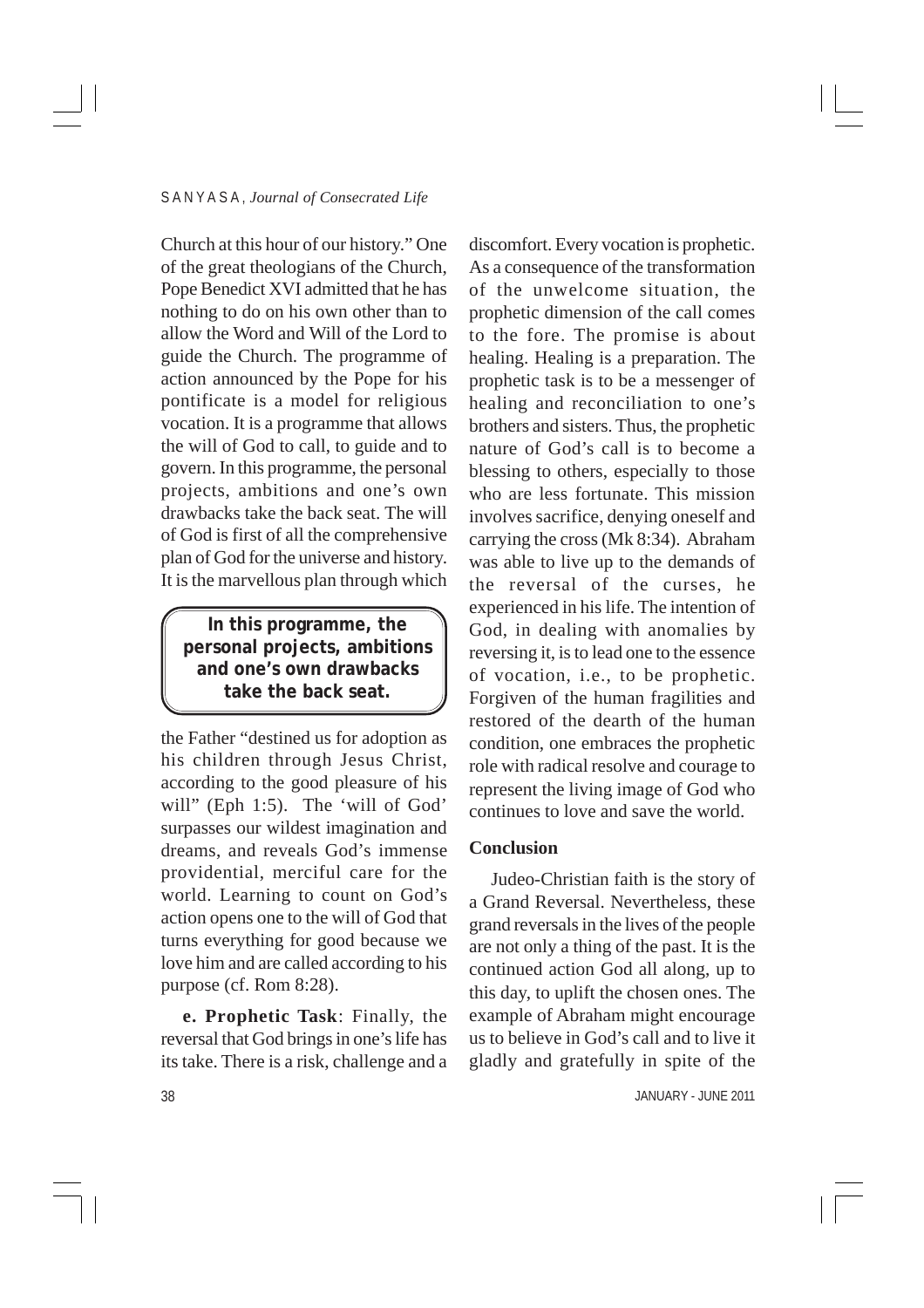incompatibilities that dampen the spirit. Abraham's journey in obedience to God could be a theological programme. He learns to recognize God journeying towards his destination, because he did not comprehend everything at the time of the call. The religious life is also a journey of search and a continued walking forward in faith, forgiven, healed and restored, till one arrives at the Promised Land, where one possesses God and realizes fully the quintessence of one's call. The spectacle of one, who believes that there is something higher than what he is given in life and that there are great laws to govern his life, and who journeys calmly and hopefully forward into the unknown because he knows that God is with him, will continue to remind the figure of the Patriarch Abraham to the world. The words of John Henry Cardinal Newman summarize well all that is said in this paper:

*"He calls us again and again, In order to justify us again and again, and more and more, To Sanctify and glorify us. It were well if we understood this; But we are slow to master the great truth, That Christ is, as it were, Walking among us, and by his hand, or eye, or voice, Bidding us to follow him."*

# **Endnotes**

- <sup>1</sup> At the beginning of the story he was called Abram and not Abraham. Throughout the narrative under our consideration the name Abram has not yet been changed. 'Abram' comes from the Hebrew word *abiram* which is the combination of two words, meaning '(my) father is exalted'. The change occurred in Gen 17:4. When God established the covenant with Abram, his name is changed into Abraham as a witness to the divine promises and this name signifies 'father of multitudes.' Throughout this paper, in order not to enter into an etymological discourse, only the name Abraham is used.
- <sup>2</sup> G. V. Campbell, "Refusing God's Blessings: An Exposition of Genesis 11:27-32", in *Bibliotheca Sacra* 165 (2008), p.270.
- <sup>3</sup> B. Lawrence, *Reading the Old Testament* (New York: Paulist Press), 1984, p.119.
- Ibid., p.124.
- <sup>5</sup> A. B. George, "Genesis" in: *New International Biblical Commentary Vol 1* (Nashville: Abingdon Press), 1992, p.13. We can get an idea of this project of building massive tower from the tower temples of Mesopotamia, the ziggurats, on whose high terraces the Babylonians thought they could gain access to the Godhead and thus dominate God. Thus the pun used is relevant: the

JANUARY - JUNE 2011 39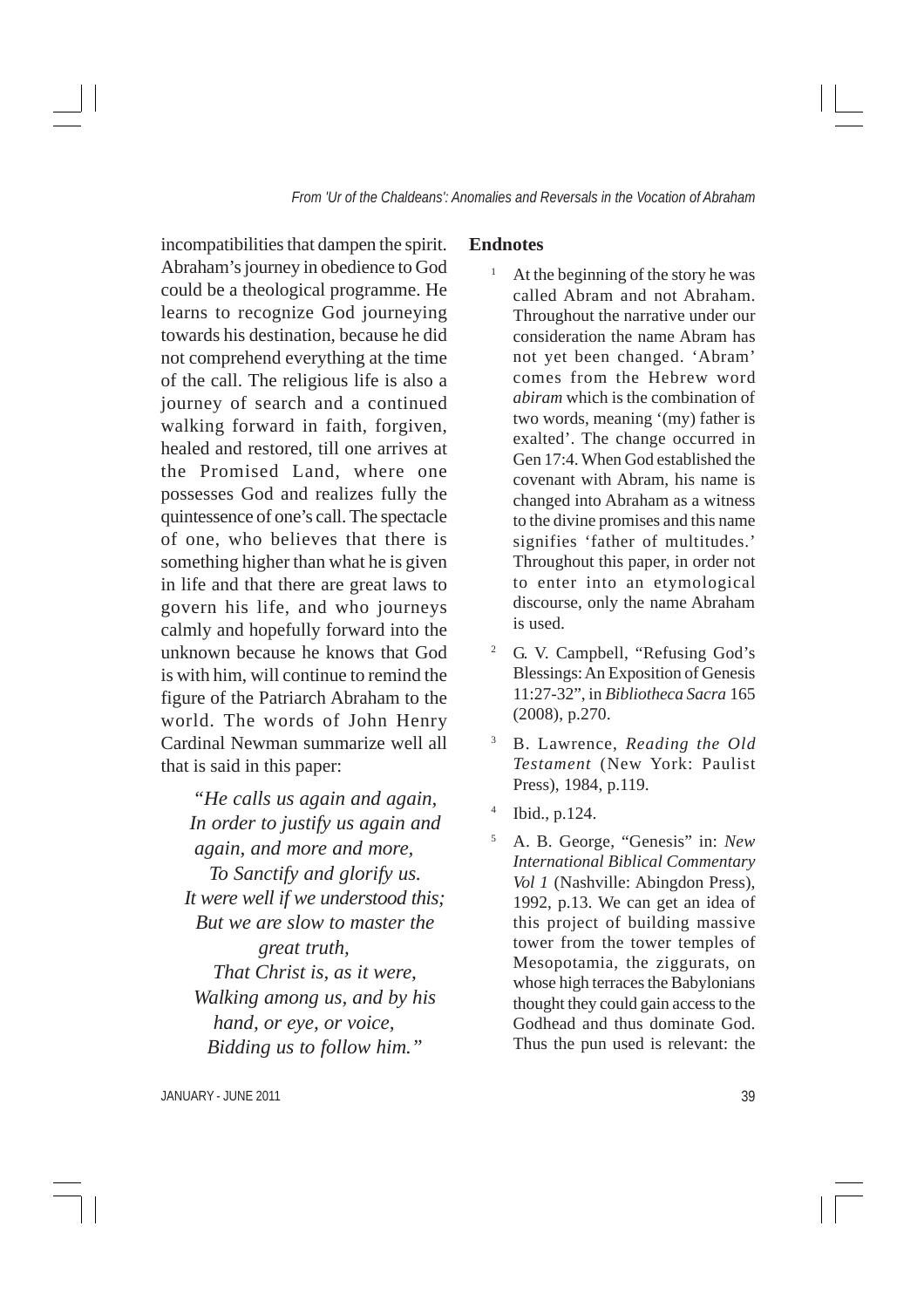tower is *babel* (the Babylon of History) and the divine punishment is *balal* (confusion of language).

- <sup>6</sup> T. L. Brodie, *Genesis as Dialogue* (New York: Oxford University Press), 2001, p.205. Cf. also D. Kinder, *Genesis: An Introduction and Commentary*, Tyndale Old Testament Commentaries, IL: 1967, pp.111-112.
- 7 M. Steinberg, *The Poetics of Biblical Narrative* (Bloomington: ISBL), 1985, quoted in: A.W. Mark, "Babel, Suspense, and the Introduction to the Terah-Abraham Narrative" in *Journal for the Study of Old Testament* 51.1 (2010), p.6.
- <sup>8</sup> G. J. Wenham, *Genesis* 1-15 (Waco: Word Books), 1987, p.54.
- It is interesting to note that Abraham belongs to the tenth generation of the lineage of Shem Son of Noah and Noah is of the tenth generation after Adam, the first human.
- <sup>10</sup> M. Dods, "The Book of Genesis" in *Expositors Bible*, 1978, p.84.
- <sup>11</sup> Ibid., p.85.
- <sup>12</sup> L. Tiziano, "The Vocation of Abraham", in *Parola di vita* 6 (2007), p.28.
- <sup>13</sup> Not to be confused with the personal name (Son of Terah), Haran here is a place located on the bank of the Balikh River, 885 k.m. northwest of Ur and close to the present day Syrian Turkish Border. Like Ur, it was an important centre of moon worship.
- <sup>14</sup> *Genesis Rabbah* (Theodore Edition), XXXIX, 1. Cf. Ginzberg, *The Legends of the Jews*, V, pp. 217- 218. It further says, "Abraham was already a vial of fragrant perfume, lying unnoticed in obscurity, when the divine command to leave home came to him."
- <sup>15</sup> L. Eslinger, "Prehistory in the call of Abraham" in *Biblical Interpretation* 14.3 (2006), pp.194- 195.
- <sup>16</sup> A. B. George, "Genesis" in: *New International Biblical Commentary Vol 1* (Nashville: Abingdon Press), 1992, p.610.
- 17 E. Terrence, *Abraham: Trails of Family and Faith* (S.Carolina: Fretheim), 2007, p.32.
- <sup>18</sup> According to Josh 24:2 death and even sterility is caused by the pagan worship of the ancestors: cf. L. Tiziano, "The Vocation of Abraham" in *Parola di vita* 6 (2007), p.28.
- <sup>19</sup> L. Tiziano, "The Vocation of Abraham", in *Parola di vita*, 6 (2007) p.28.
- <sup>20</sup> J. S. Baden, "The Morpho-Syntax of Genesis 12:1-3: Interpretation and Explanation" in *Catholic Biblical Quarterly* 72 (2010), pp.227-228.
- <sup>21</sup> H. Gunkel*, Genesis* (Macon: Macon Library of Biblical Studies), 1997, p.163.
- <sup>22</sup> K. N. Grüneberg, *Abraham*: *Blessing and the Nations: A Philological and Exegetical Study of*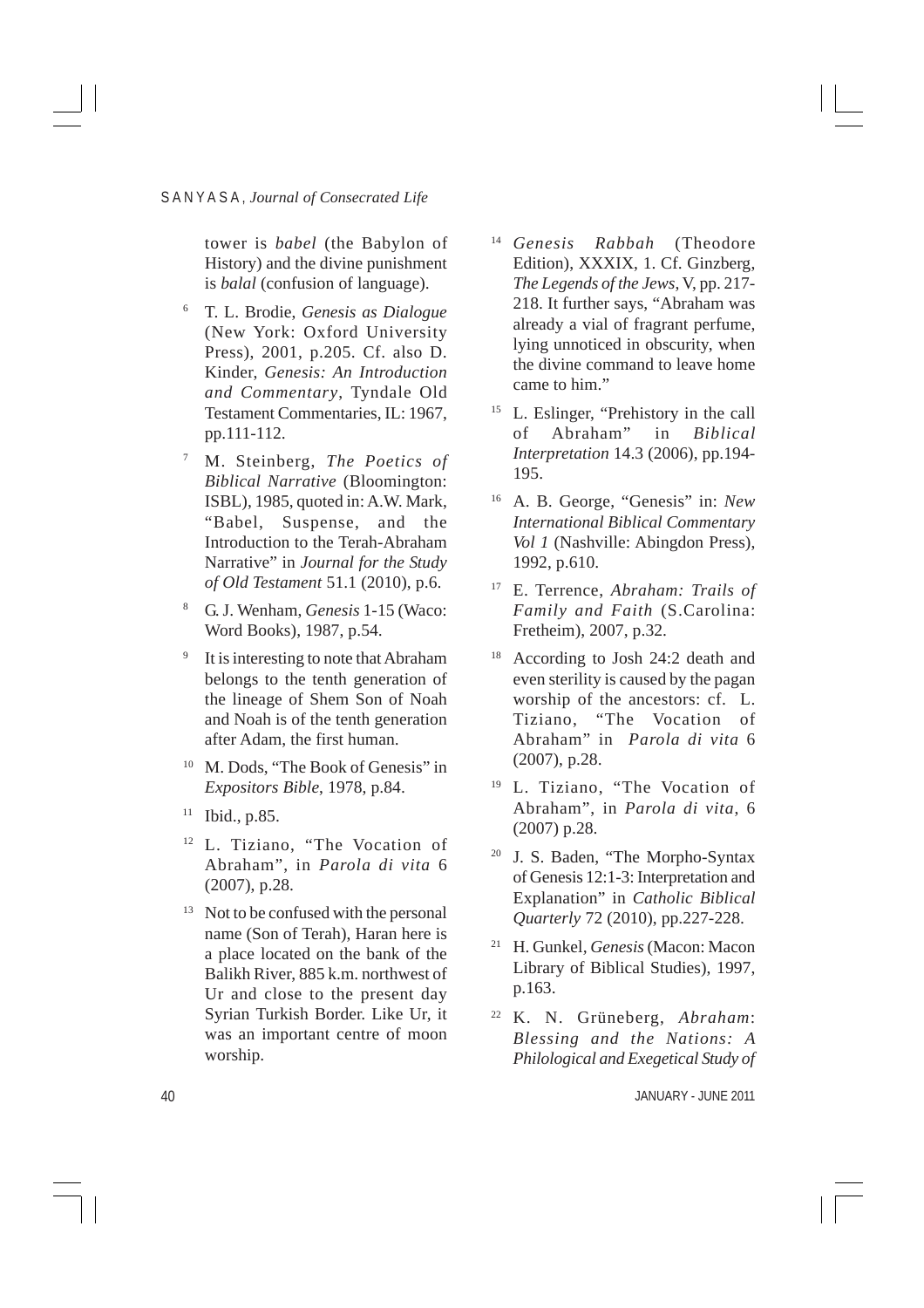*Genesis 12:3 in its Narrative Context*, (New York), 2003, 160- 161.

- <sup>23</sup> During the journey Abraham built altars three times in different places - Schechem, Bethel and Mamre - to thank God and to offer him sacrifice.
- <sup>24</sup> The Purpose of God's action (Gen 12:2) is to make Abraham a 'Blessing'. Umberto Cassuto astutely pointed to the only other biblical use of the phrase, Zech 8:13: "As you were a curse among the nations, O house of Judah and house of Israel, just so when I deliver you, you will be a blessing." There the meaning is relatively clear: Israel has been held up as an example of a cursed people, but they will in the future be held up as an example of a blessed people (cf. U. Cassuto, *Genesis*, 2:314).
- J. Hamilton, "The Seed of Woman and the Blessing of Abraham" in *Tyndale Bulletin*, 58.2 (2007), p.258.
- <sup>26</sup> P. D. Miller, "Syntax and Theology of Genesis 12:3a" in *Vetus Testamentum* 34 (1984), p.475.
- <sup>27</sup> We can recall to mind Moses, David, Peter, Paul, St. Augustine, St. John Maria Vianney, John Paul II, etc. (and not to mention the scores of our contemporaries).
- <sup>28</sup> This scripture saying about the curse of every one who hangs on a tree (crucified) is from Deut 21:23.
- <sup>29</sup> Epistles of Basil, 260 (317).
- <sup>30</sup> R. Holst, "The Meaning of 'Abraham believed' in Romans 4:3" in *Westminster Theological Journal*, 59 (1997), p.319.
- $31$  By propositional faith what is meant is the content of faith.
- 32 W. Bruggemann, "Genesis", in *Interpretation* (New York), 1973, p. 116. After Sarah, Rebecca (Gen 25:21), Rachel (Gen 29:31), and Hannah (I Sam 1:2) were barren. But God's action reversed their anomalies and restored their families.
- <sup>33</sup> This quote is taken from the keynote address of Fr. Thomas Rosica, the C.E.O. of the Salt and Light Catholic Media Foundation, delivered on Sept. 14, 2010 at the  $47<sup>th</sup>$  Convention of the National Conference of Diocesan Vocation Directors, the Midwest Association of Theological Schools, and the Seminary Division of the National Catholic Education Association. The address was titled 'Reflections on Pastoral Leadership and Ministry in the Church of 2010 and Beyond'.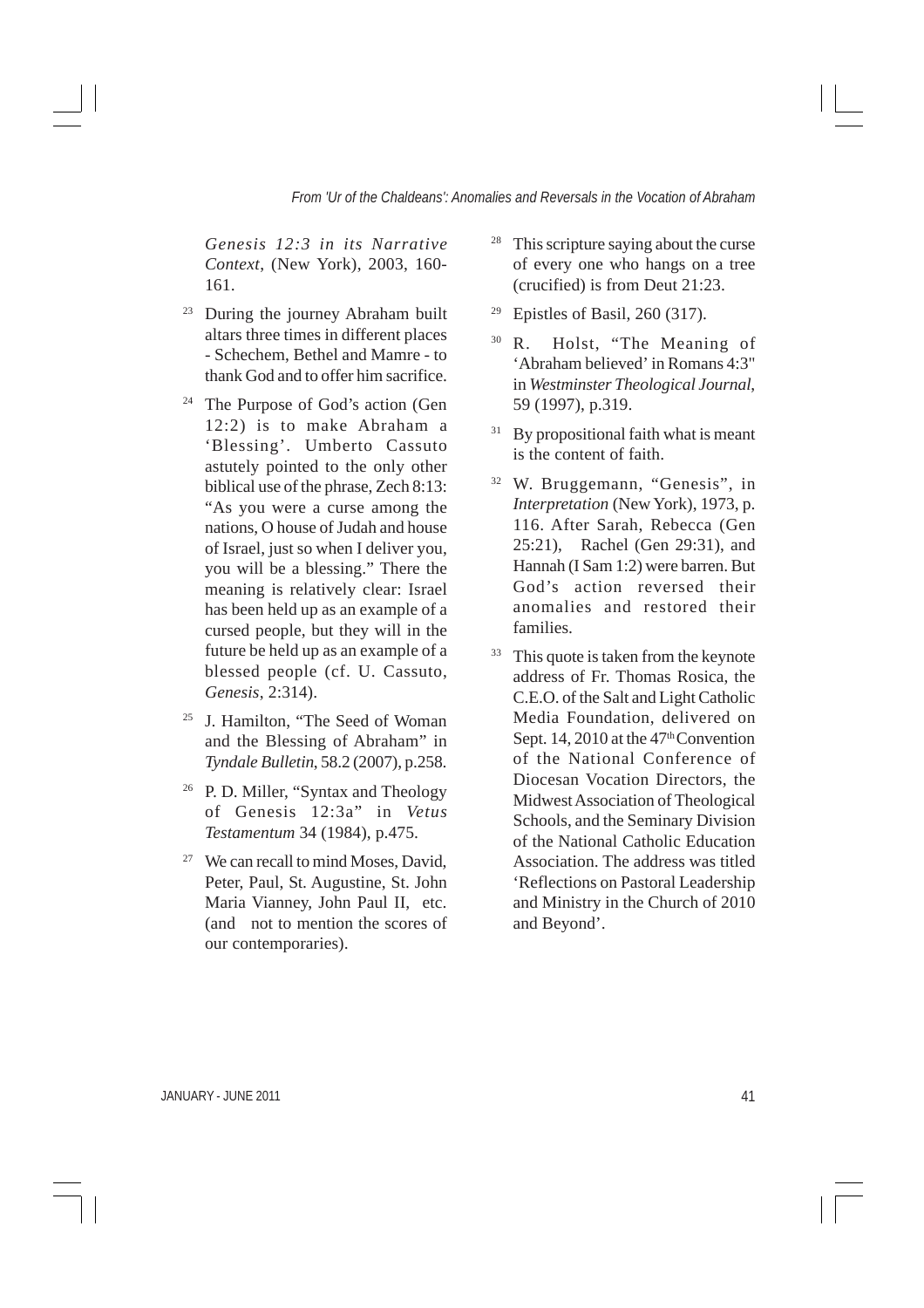SANYASA, Vol. VI, No. 1 (2011) .............: Quest for Wholeness: A Religio-spiritual Perspective

# QUEST FOR WHOLENESS: QUEST FOR WHOLENESS: A RELIGIO-SPIRITUAL PERSPECTIVE

# **Thomas Thakadipuram CMF**

In a world of turbulent changes, escalating ethical crises, and moral dilemma, spiritual leadership is recognized as a critical competency across the globe. This paper presents the key findings from my research, in which spiritual leaders from different religious traditions shared their growth and transformation following crises on a journey toward wholeness. In this study 10 top spiritual leaders shared their transformational journeys from brokenness to wholeness in a variety of cultural settings across the globe, including an abbot, abbess, archbishop, a Zulu Chief, founders and presidents of international organizations and members of the World Council of Religious Leaders. It is one of the few empirical studies on spiritual leaders' quest for wholeness and offers the Leadership Wholeness Model from a religio-spiritual perspective. The findings provide an understanding of personal and community leadership

within the crucial constructs of ethical, spiritual and religious dimensions of life.

The growing discontent in religiocultural sphere of life is manifested in many polarizations, conflicts, and greedy assaults, both internal and external, which threaten to disconnect us and pull us away from the deep sources and meanings of our personal and collective life.<sup>1</sup> The spiritual crisis comes from the tendency to hold scientific understandings, which are divorced from any religious and spiritual teachings, that will eventually lead to materialistic nihilism, because science alone cannot generate values, morality and reasons for living. Consequently society is advancing materially and technologically but is adrift morally and spiritually.2

On the spiritual level, all of us, in our different ways, are personally engaged in a journey that grants an

The author is Principal of St. Claret Degree College at Jalahalli, Bangalore, India. He has several years of experience in religious formation and teaching philosophy. He has a doctorate in Organization Development from St. Thomas University, Minnesota in USA. He may be contacted at: tomscmf@gmail.com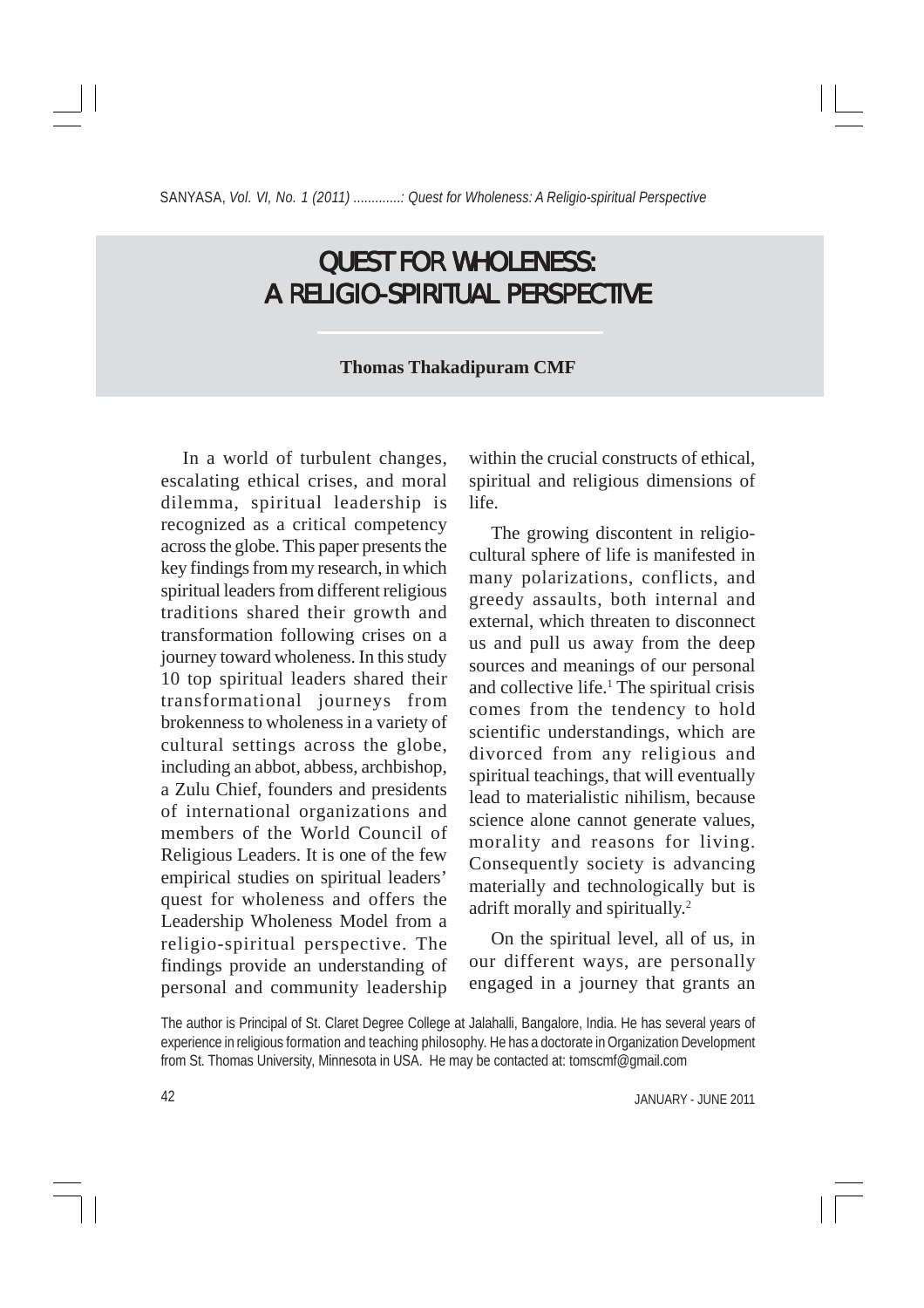answer to the most important question of all – the question concerning the ultimate meaning of our human existence. The quest for the sacred is the search for the one thing necessary, which alone satisfies the longings of the human heart. In the fifth century, Saint Augustine described that search in these terms: "Lord, you have created us for yourself and our hearts are restless until they rest in you".3 As we embark on this adventure we come to realize more and more that the initiative lies not with us, but with the Lord: it is not so much we who are seeking him, but rather he who is seeking us, indeed it was he who placed that longing for him deep within our hearts.<sup>4</sup>

Pope Benedict complimented consecrated men and women engaged in the daunting task of quest for wholeness, when the humanity in these post modern times ignores such a pursuit: He conveyed in a recent statement during his tour of England, "Catholic Church's appreciation for the important witness that all of you bear as spiritual men and women living at a time when religious convictions are not always understood or appreciated." Today, "the presence of committed believers in various fields of social and economic life speaks eloquently of the fact that the spiritual dimension of our lives is fundamental to our identity as human beings, that man, in other words, does not live by bread alone" (cf. Deut

JANUARY - JUNE 2011 43

8:3). We engage with the world wholeheartedly and enthusiastically, but always with a view to serving that higher good, lest we disfigure the beauty of creation by exploiting it for selfish purposes and ends.

While modernity shuns the quest for sacred and praises the secular fields of scientific inquiry and technological enhancement, it is not free from internal crisis and chaos. "The quest for the sacred does not devalue other fields of human enquiry. On the contrary, it places them in a context which magnifies their importance, as ways of responsibly exercising our stewardship over creation." Pope Benedict clearly underlined the need for a fundamental quest for meaning and happiness without which life is not worth living:

**The quest for the sacred is the search for the one thing necessary, which alone satisfies the longings of the human heart.**

"within their own spheres of competence, the human and natural sciences provide us with an invaluable understanding of aspects of our existence and they deepen our grasp of the workings of the physical universe, which can then be harnessed in order to bring great benefit to the human family."5 Yet these disciplines do not and cannot answer the fundamental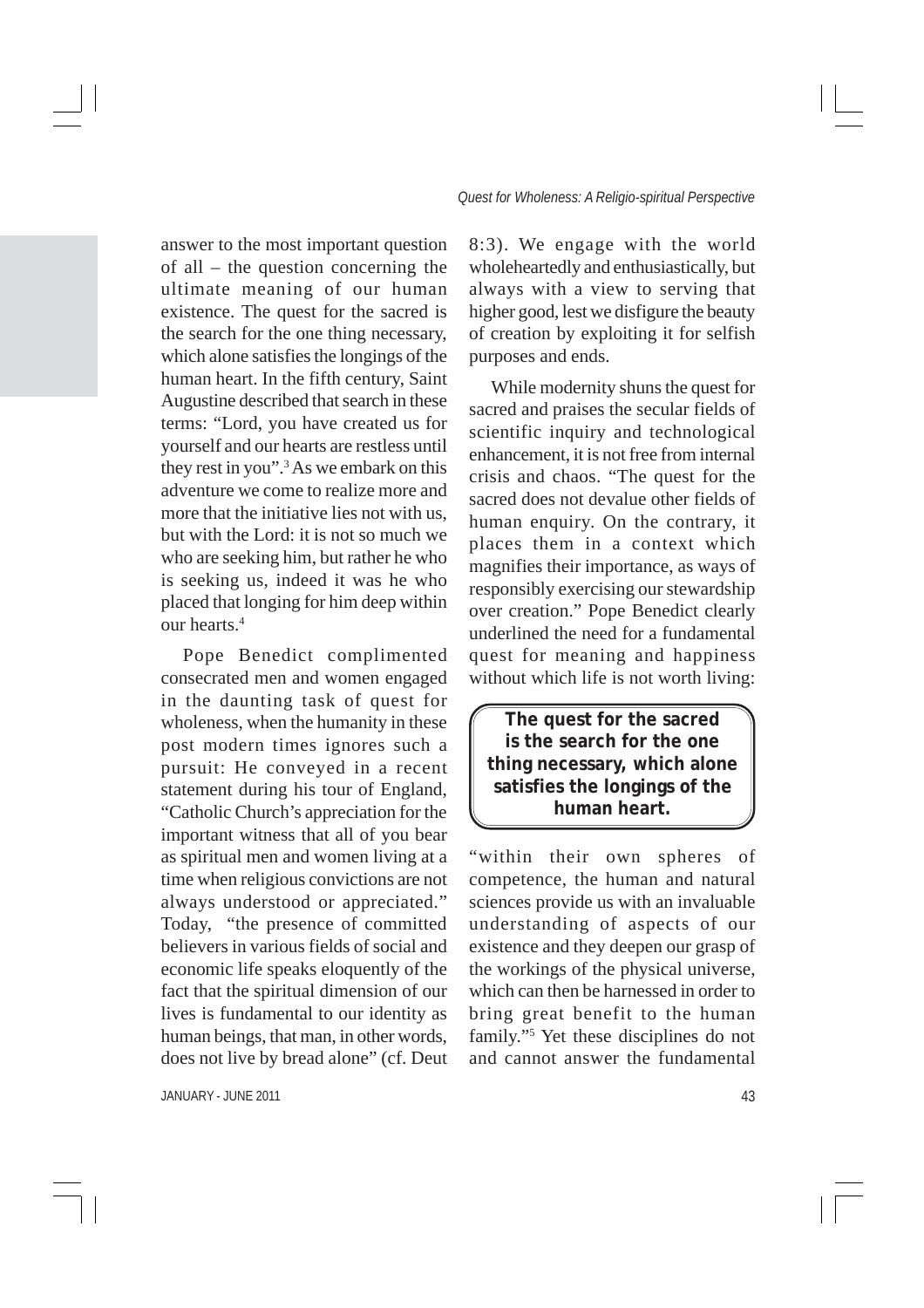question, because they operate on another level altogether. They cannot satisfy the deepest longings of the human heart, they cannot fully explain to us our origin and our destiny, why and for what purpose we exist, nor indeed can they provide us with an exhaustive answer to the question, "Why is there something rather than nothing?"

This fragmentation, chaos, and internal crisis call for a deeper quest for wholeness and meaning. There is a growing gap between multi-cultural richness and religious homelessness, religious affiliation and spiritual brokenness. Western societies have turned into aging societies; social scientists noted that the aging Europe and the greying America is inevitable

**This fragmentation, chaos, and internal crisis call for a deeper quest for wholeness and meaning.**

and the experience of spiritual alienation and distancing from religious practices are fast spreading across the Northern Hemisphere. The religious life in the East is also going through a period of decline. In the East the spiritual sources of religions are undermined by the onslaught of religious fundamentalism and fanaticism with the politicization and criminalization of religious forces.

With changing world markets, the globalization of organizations, escalating crises in business environments, global recession, and the growing stresses of religious life, new ways of leading and guiding are required.<sup>6</sup> Rosabeth Kanter captures this need for change succinctly when she states, "Faced with extraordinary levels of complexity and interdependency, traditional sources of power have eroded and the old motivational tools lose their magic."7 As such, the previous generation of command and control leadership needs to give way to a new way of leading and guiding communities, a new way that is based on authentic engagement, dialogue, sustainable living and a genuine quest for wholeness both at the personal and community levels.

## **1. Definition of Key Terms**

A working definition of the key terms of wholeness, spirituality, and spiritual leader are given below. These definitions are elicited from the classic and contemporary literature.

# *a) Wholeness*

Etymologically, the word 'wholeness' comes from the Anglo-Saxon root word, 'hal' which means, healthy, whole or holy;<sup>8</sup> and the Sanskrit root word, *sampoorna* means totality, completeness and wholeness.9 The concept of wholeness is defined in manifold ways. Palmer defined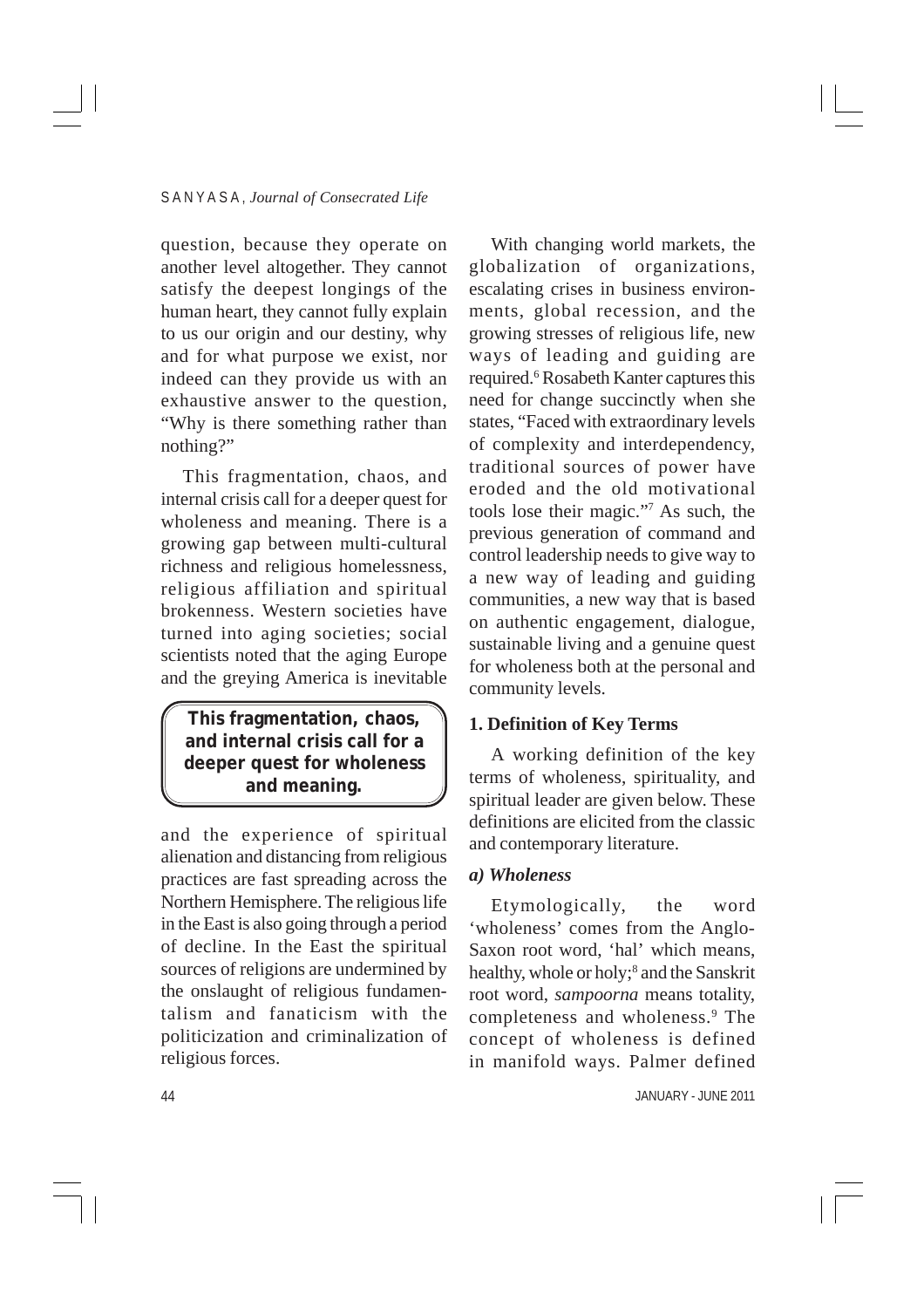wholeness as "living an undivided life."10 Living an undivided life does not necessarily mean living face-to-face with others; rather, it means never losing the awareness that we are connected to each other in the entire cosmos, and that we live for the universe through our choices and actions. To be whole means to envision the reality of individuals, organizations, society and nature as interconnected phenomena designed for the purpose of common well being, progress, and maximum happiness. Griffith emphasized this inter-

# **"Wholeness does not mean perfection: it means embracing the brokenness as an integral part of life."**

connectedness with the individual and cosmos when he noted, "The root and ground of consciousness of being, is one with the root and ground of the whole creation."11 To be whole is a process of being and becoming.12 Palmer clarified that, "Wholeness does not mean perfection: it means embracing the brokenness as an integral part of life."13 As such, wholeness is a journey through the process of praise and criticism, success and failure, solitude and community, leading towards greater integration of life. I consider the quest for wholeness as an ongoing aspiration for harmony in life. The journey towards wholeness is a process of cultivating

JANUARY - JUNE 2011 45

inner and outer harmony despite the chaos and complexities of life. This quest for wholeness is described in different ways: seeking truth, quest for sacred, journey towards fullness, search for fulfilment and coherence between the inner values and the outer behaviour.

# *b) Spirituality*

The word 'spirituality' originated from the Latin world *spiritus* which means breath or conscious being, and the Greek word, *enthousiasmos*, which means enthusiasm or 'the divinity within'.14 The phrase 'the breath of divine within', which captured the process of divine inspiration, can be interpreted as either a sense of the sacred or a sense of higher consciousness beyond the four dimensions of the material world.15 Indian spiritual traditions define spirituality as *adhyatma,* meaning that which pertains to the inner self or consciousness*.*

## *c) Spiritual Leader*

Spiritual leaders in this study are known for their deep rootedness in their own religious and spiritual traditions and have a global or national influence through their ideas and praxis manifesting a sense of wholeness. A prominent spiritual leader manifests high levels of integrity, spiritual resilience, and interconnectedness. A spiritual leader inspires authenticity, universal vision, intuition, and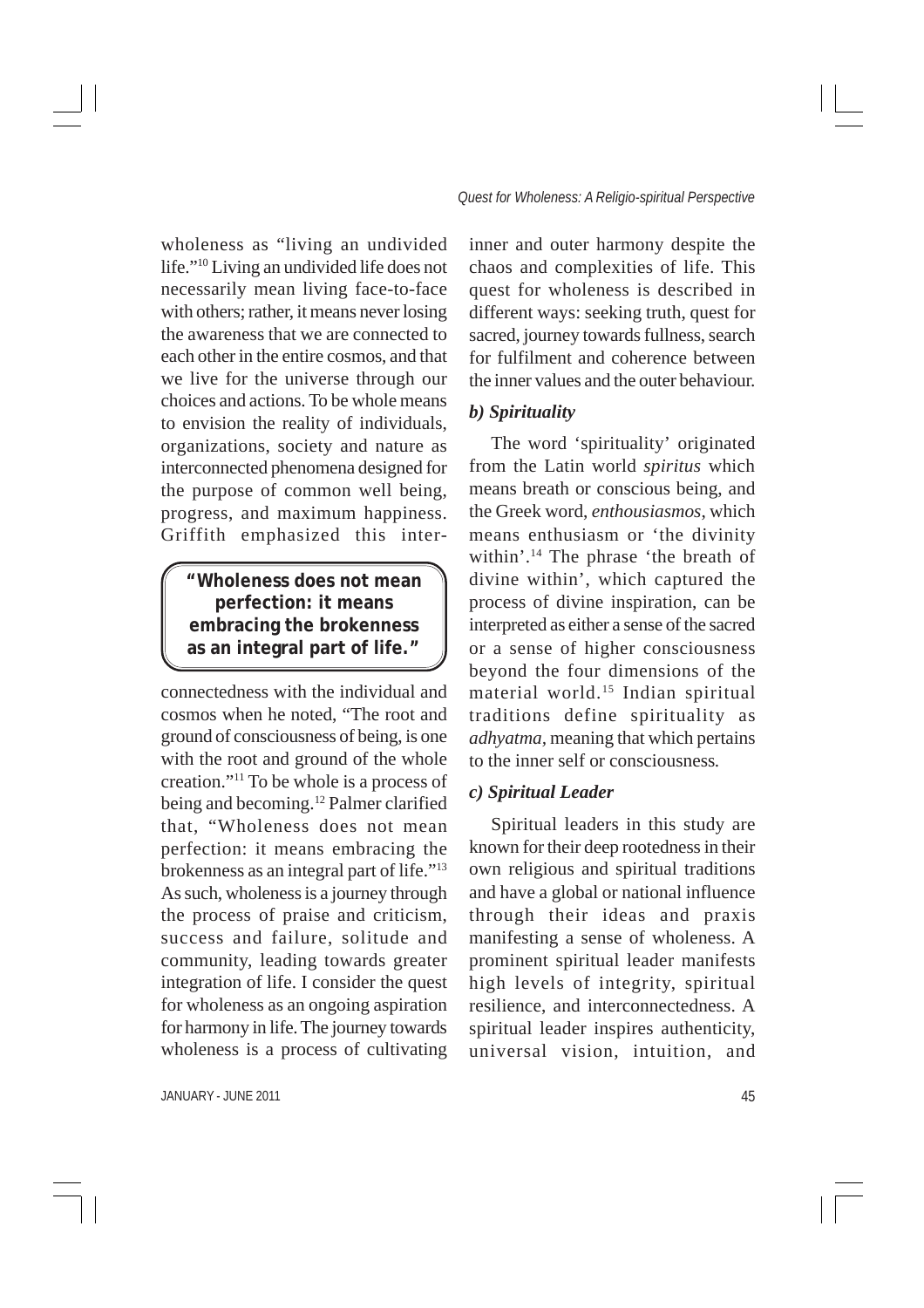joyfulness.16 In this study, the prominent spiritual leader is defined as a person renowned for his or her sense of wholeness and universal outlook on life. While being a person who is deeply rooted in his or her own spiritual

**The prominent spiritual leader is defined as a person renowned for his or her sense of wholeness and universal outlook on life.**

practices, a top spiritual leader is well respected across cultures and traditions for his or her openness and charisma. A prominent spiritual leader is different from a religious leader in the sense that his or her positive influence goes beyond the confines of a particular religion or tradition and reaches across cultures.

## **2. Literature Review**

Scanning through the sacred writings from different religious and spiritual literature and the contemporary wholeness literature, it is evident that little research has been done focusing on contemporary quest for wholeness from the leaders' perspective. The research literature on wholeness in the last decade has mainly focused on personal and ethical dimensions without exploring the deeper spiritual and social dimensions of wholeness and our global responsibility for all beings on the planet

in the wake of global crises.<sup>17</sup> Bryman reports no studies on wholeness in his review of 66 qualitative articles on leadership research that dated back to 1991.<sup>18</sup> The research on different aspects of wholeness, such as personal wholeness, spiritual wholeness, and educational wholeness, both quantitative, and in a limited number of qualitative studies, focuses mainly on values and virtues but does not address the deeper quest for wholeness.<sup>19</sup> Although these above cited empirical studies articulate leaders' need to journey towards wholeness, there are few accounts of leaders' quest for wholeness in the body of contemporary scholarship.<sup>20</sup> This paper explores the need for quest for wholeness from a religio-spiritual perspective and presents the findings with a model for leadership wholeness.

Although there is very little empirical research on leaders' quest for wholeness, there has been an ardent search for wholeness in the classic literature. Reviewing the classic spirituality literature, I identified the salient contributions on the topic of wholeness from Taoism, Ken Wilber, Aurobindo Ghosh, Jalaludin Rumi, and Thomas Merton. Merton was an ardent advocate for balancing material pursuits and human dignity. Achievement of peace and prosperity goes hand in hand; peace is gained by enacting justice and prosperity is sought by promoting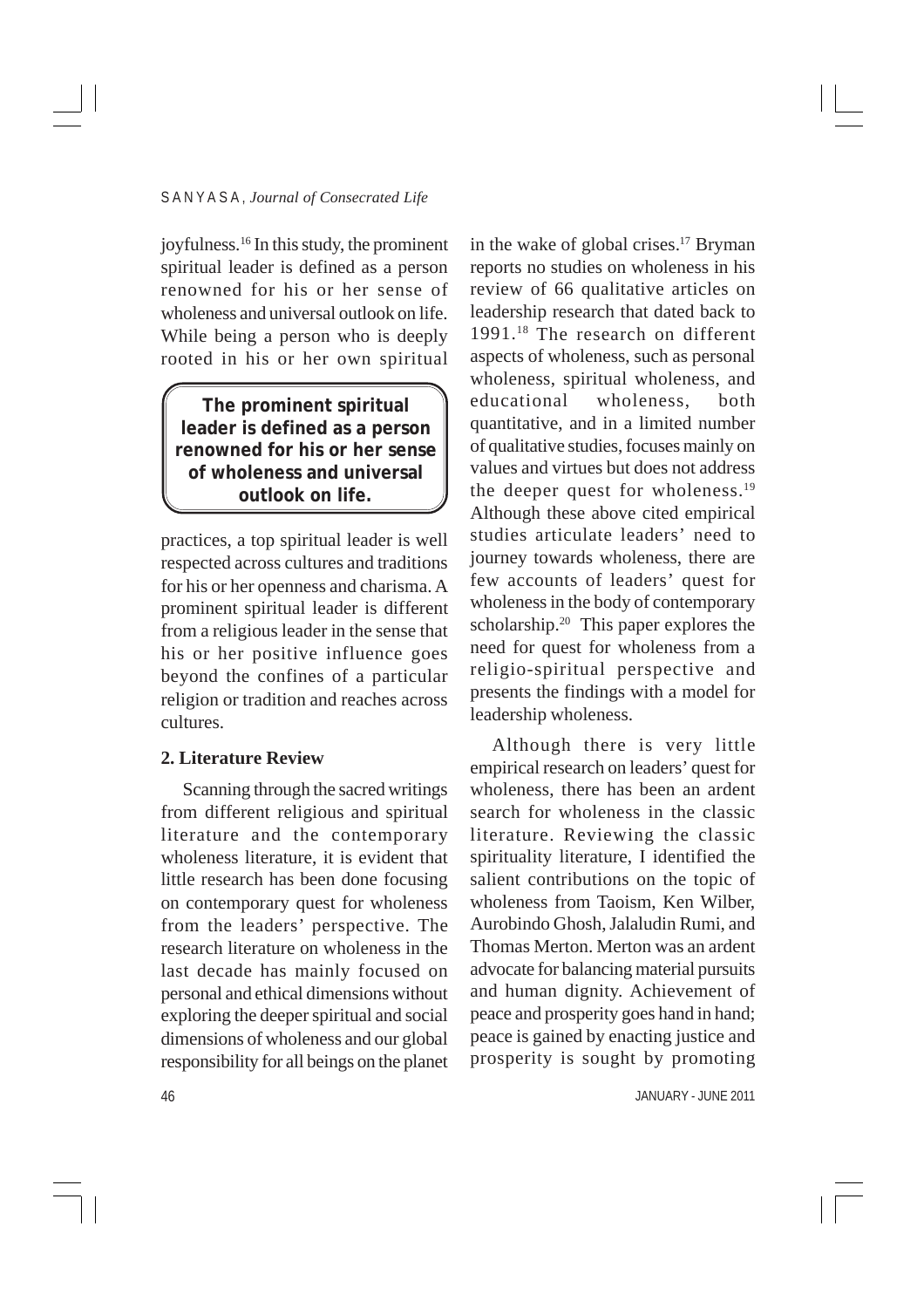continuous growth. His core principles of solitude and solidarity become relevant in cultivating inner peace and evoking universal responsibility in the hearts of leaders. Merton's views on social responsibility and social justice pave the way for greater human solidarity in dealing with issues of the disparity of wealth, human rights in the workplace, and environmental responsibilities. Harrison noted, "The business leaders who articulated philosophies of benevolence toward their employees were moved by deep caring and a sense of personal responsibility."21 The spiritual insights and the perspective of human solidarity of Merton help create a holistic approach assuring humane working conditions in a globalized world while promoting sustainable development.

**Leadership based on selftranscendent values helps leaders to be true to themselves, their community and organization.**

A brief review of the current literature in reference to leaders' quest for wholeness revealed different perspectives of leadership practice such as: learning from crucibles,<sup>22</sup> holistic leadership<sup>23</sup> and ethical leadership.<sup>24</sup> Quest for wholeness is also explored from the perspectives of authentic leadership<sup>25</sup> and spiritual leadership.<sup>26</sup>

JANUARY - JUNE 2011 2007 12:00 12:00 12:00 12:00 12:00 12:00 12:00 12:00 12:00 12:00 12:00 12:00 12:00 12:00 1

The above cited literature discusses leadership wholeness that is based on leaders' authenticity, holistic approach, ethical grounding, inner development, emotional and spiritual intelligence, and growth through crucible experiences. In addition, leadership based on selftranscendent values helps leaders to be true to themselves, their community and organization, embracing the challenges of life.

#### **3. Methodology of Research**

This study used phenomenological research methodology. Kvale explains that, in phenomenological research, interviewing relevant participants is the primary data gathering method.27 The interview, supported by direct observation, is employed to deeply and fully mine the lived experience of the phenomenon. The research question, which I formulated in this study, is: What is the lived experience of spiritual leaders' quest for wholeness? Based on this focus question, I established the participant selection criteria and located relevant participants for the study.

# *a) Criteria for Participation*

In order to gain deep insight into the phenomenon of the quest for wholeness of spiritual leaders, I sought information-rich participants. I sought eight to ten participants who are considered to be top spiritual leaders of our time from different cultural and geopolitical contexts. The top spiritual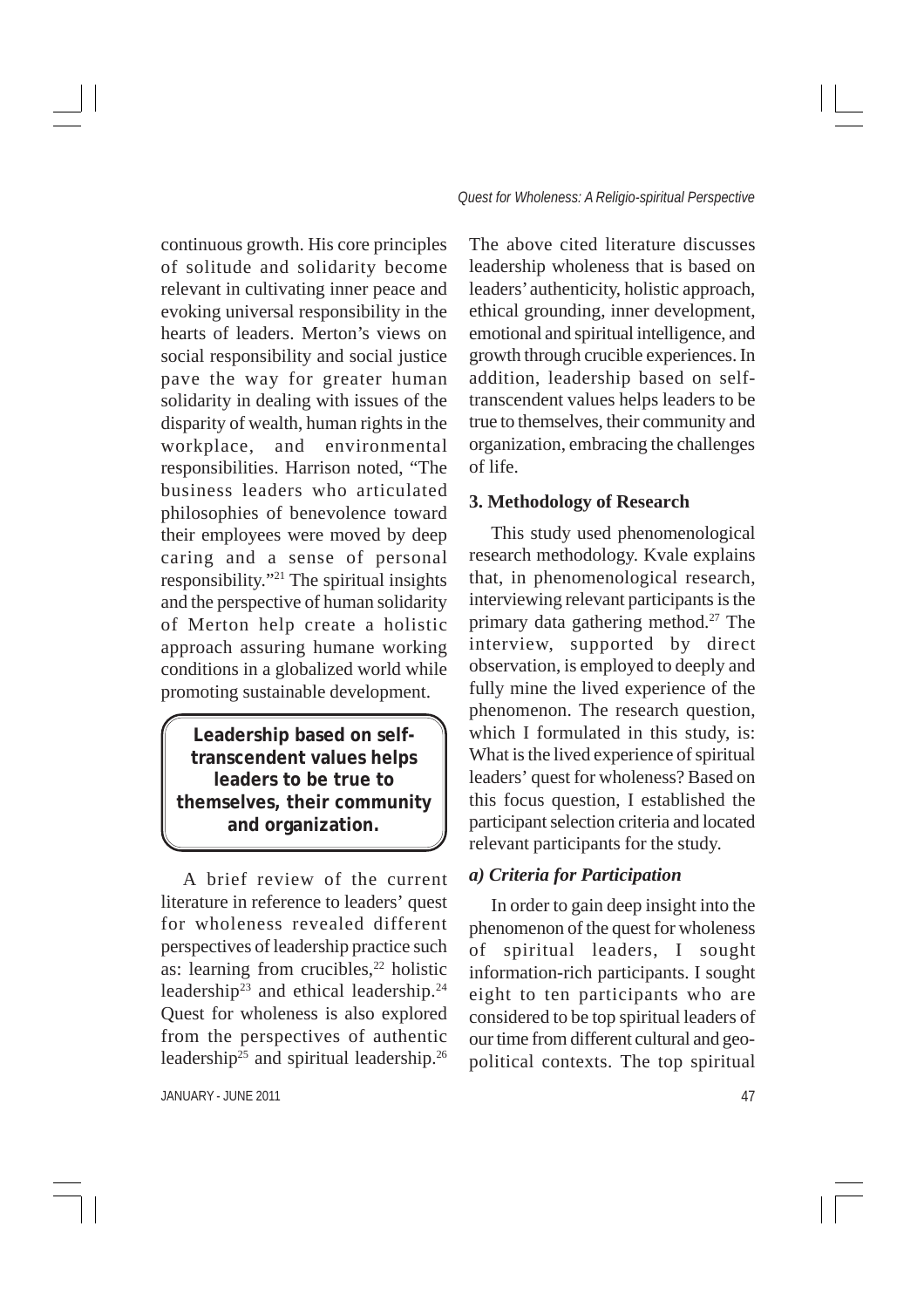leaders can be described as having the following characteristics:

**The participants were from Catholicism, Buddhism, Quakerism, Hinduism and Indigenous religions.**

- Leaders who are known nationally or internationally for their spiritual leadership
- Leaders who are rooted in a particular religious or spiritual tradition but are respected across traditions, cultures and organizations
- Leaders who are known for their ethical-spiritual well-being and social responsibility
- Leaders who are known for their personal integrity, and humanitarian outreach and ecological concern
- Leaders who are known for their quest for wholeness for at least the last five years

By interviewing ten participants based on the above-mentioned selection criteria, I felt that sufficient saturation was achieved to allow me to explicate themes from the data.

# *b) Locating Participants*

After obtaining the necessary approval from the Institutional Review

Board (IRB) of the University of St. Thomas for the use of the human subjects in this study, I sought referrals from both international and national spiritual organizations and networks for potential participants who fit the criteria of selection. In searching for recommendations, I asked for possible candidates without suggesting names. This helped me to build the potential participant pool28 of 55 top spiritual and religious leaders.

#### *c) Participant Profiles*

The prominent spiritual leader participant group included members of World Council of Religious Leaders, founders, and presidents of international spiritual organizations, an abbot, an abbess, a Zulu chief shaman, and an archbishop. The group included spiritual leaders from India, France, Spain, South Africa, Ireland, and the United States. The participants ranged in age from 38 to the mid 80s. Many of them are accomplished authors who are known across the globe. The participants were from various religious and spiritual traditions such as, Catholicism, Buddhism, Quakerism, Hinduism and Indigenous religions. Although gender was not a criterion for participation, there were 6 male and 4 female spiritual leaders. With the exception of one recently retired participant, all are still actively working in the field. The participants' experience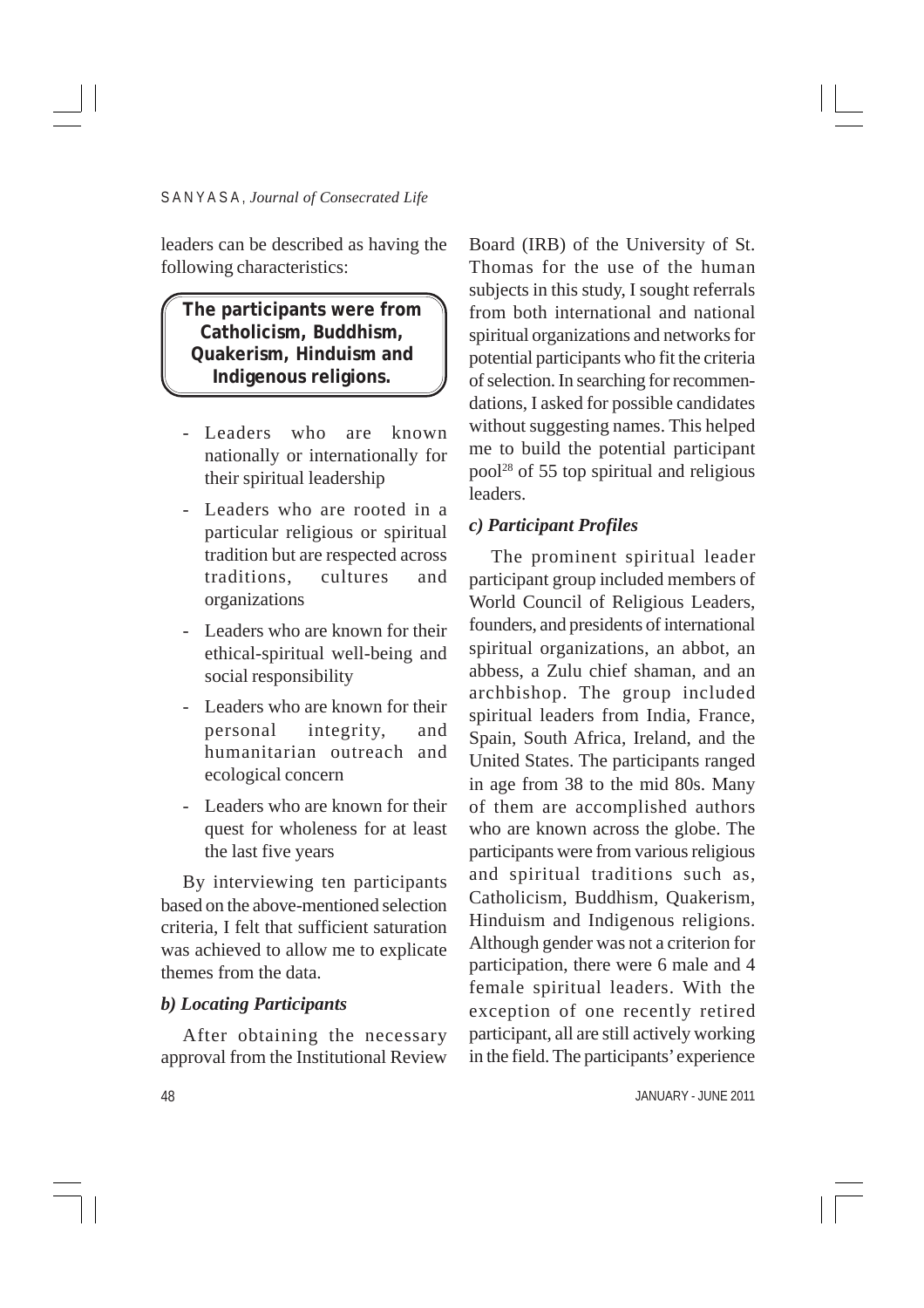ranged from 8 to 50 years. Finally, pseudonym is used for one participant who did not wish to be identified in this study. All others gave written consent to be identified in this study and are identified by their actual names. Participant demographic information is summarized in the table below:

| <b>Name</b>                  | <b>Title</b>                                       | Age | Organization                                 | Edu-<br>cation | <b>Experience</b><br>(years) | Country,<br>City                   |
|------------------------------|----------------------------------------------------|-----|----------------------------------------------|----------------|------------------------------|------------------------------------|
| Sri Sri Ravishankar          | Founder<br>President                               | 55  | Art of Living                                | PhD            | 25                           | India,<br>Bangalore                |
| Swami Veda Bharati           | Founder<br>Chancellor,<br>HIHT Univ.,<br>Dehradun. | 75  | Himalayan<br>Meditation<br>Centre            | PhD            | 40                           | India,<br>Delhi                    |
| Parker J. Palmer             | Founder<br>President                               | 68  | Centre for<br>Courage and<br>Renewal         | PhD            | 35                           | USA,<br>Milwaukee                  |
| Leslie Temple<br>Thurston    | Founder<br>President                               | 62  | Core Light                                   | <b>MA</b>      | 30                           | South Africa,<br>Johannes-<br>burg |
| Credo Mutwa                  | Chief Zulu<br>Shaman                               | 84  | African<br>Renaissance<br>Centre             | PhD            | 30                           | South Africa,<br>Kimberly          |
| Archbishop Harry J.<br>Flynn | Archbishop                                         | 75  | Archdiocese<br>of St. Paul<br>Minneapolis    | <b>DD</b>      | 45                           | USA,<br>Minneapolis                |
| Abbot Phap Son               | Abbot                                              | 45  | Plum Village<br><b>Buddhist</b><br>Monastery | <b>MA</b>      | 10                           | Spain,<br>Madrid                   |
| *Abbess Pema Kuang           | Abbess                                             | 61  | <b>Buddhist</b><br>Monastery                 | <b>MA</b>      | 25                           | Ireland,<br><b>Dublin</b>          |
| Sister Rosalind Gefre        | Founder<br>President                               | 78  | Rosalind<br>Healing<br>Massage Centre        | <b>MA</b>      | 25                           | USA,<br>St. Paul                   |
| Immaculee Illibagiza         | Founder<br>President                               | 36  | Illibagiza<br>Foundation                     | PhD            | 8                            | Rwanda                             |

\*Pseudonym is used to ensure anonymity of participant who did not wish to be identified.

JANUARY - JUNE 2011 49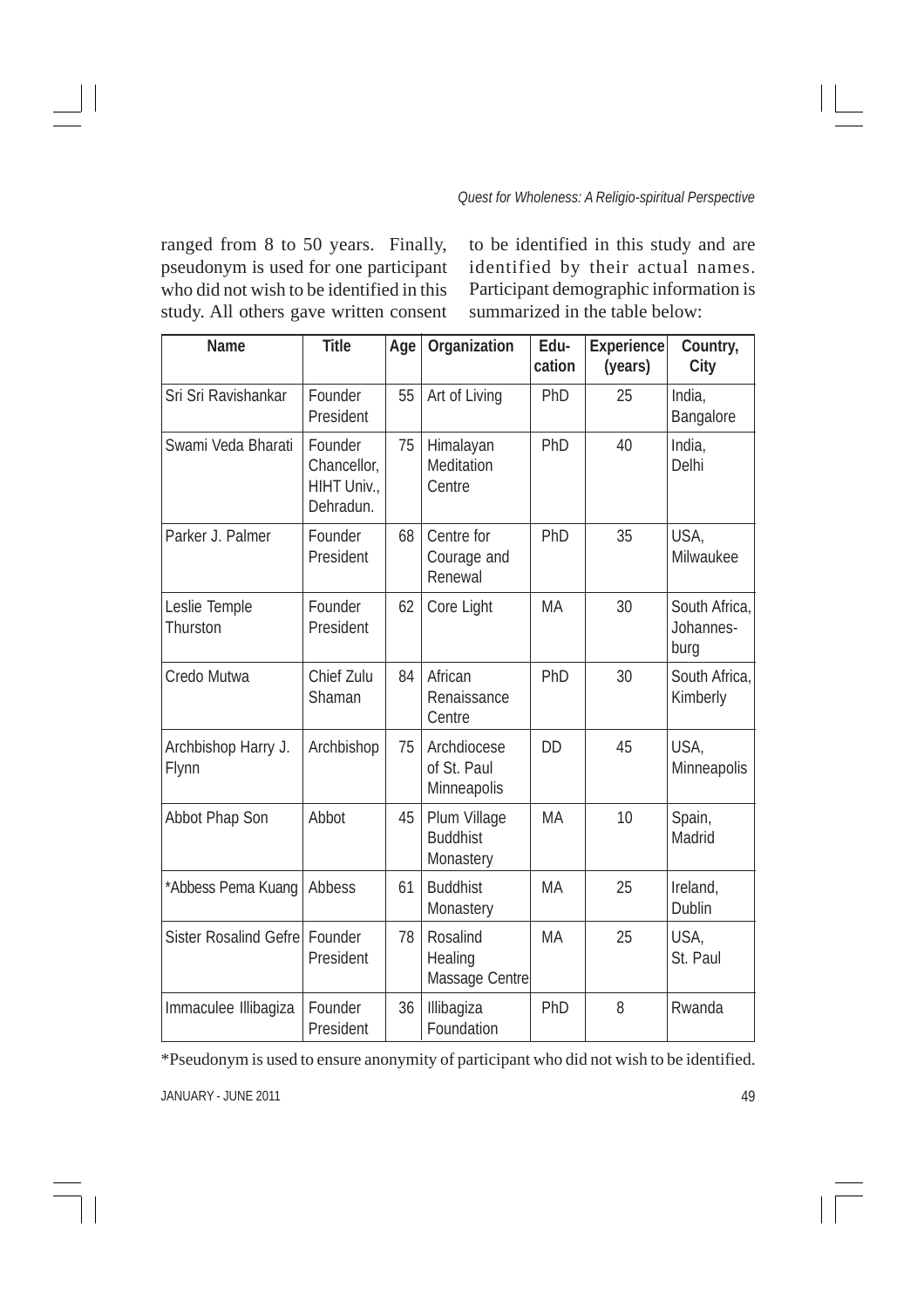#### *d) Participant Interviews*

Using a phenomenological interview approach, I conducted ten interviews in a conversational style lasting approximately ninety minutes each. I used an interview protocol to guide the interview process. I gave the consent form to the participant before the interview began and provided necessary clarification if they had any questions before signing the consent. The interviews were focused on the spiritual leaders' experience of the quest for wholeness. All the interviews were both video recorded and audio recorded to

**The interviews were focused on the spiritual leaders' experience of the quest for wholeness.**

ensure the safety of the data. I listened to and watched the recordings repeatedly to help decipher previously un-noticed patterns of the interviews. I transcribed the audio track soon after each interview, which helped me to get closer to the data.

Understanding that in phenomenology "the interviewer leads the subject towards certain themes, but not to certain opinions about these themes"29 helped me to keep research rigor. My professional experience in counselling and in conducting in-depth interviews for spiritual direction, focused on the human situation and the

lived experiences, helped me conduct the interviews with great resilience. In my interview process, I maintained an awareness of the above mentioned guidelines to stay focused on the phenomenological perspective and help the participant to move towards a "prereflective level of lived meaning, to make the invisible visible."<sup>30</sup>

While conducting this research on spiritual leaders' quest for wholeness, I used inquiring questions to explore the ways a leader lived, told, retold, and relived stories and experiences that manifested in their journey towards wholeness. When people tell their stories, which are essentially a meaningmaking process, they select details of their experience from their stream of consciousness. Every whole story has a beginning, middle, and an end. The stories they told captured the wholeness and relationship among the past, present, and the future elements of one's life. As Vygotsky notes, "Every word that people use in telling their stories is a microcosm of their consciousness."31 I explored stories that impacted the leader, provided understanding, portrayed reality, and allowed the leader to naturally explain the lived experience of the quest for wholeness.

# *e) Data Analysis*

In this phenomenological study, I used a descriptive approach for selecting and highlighting statements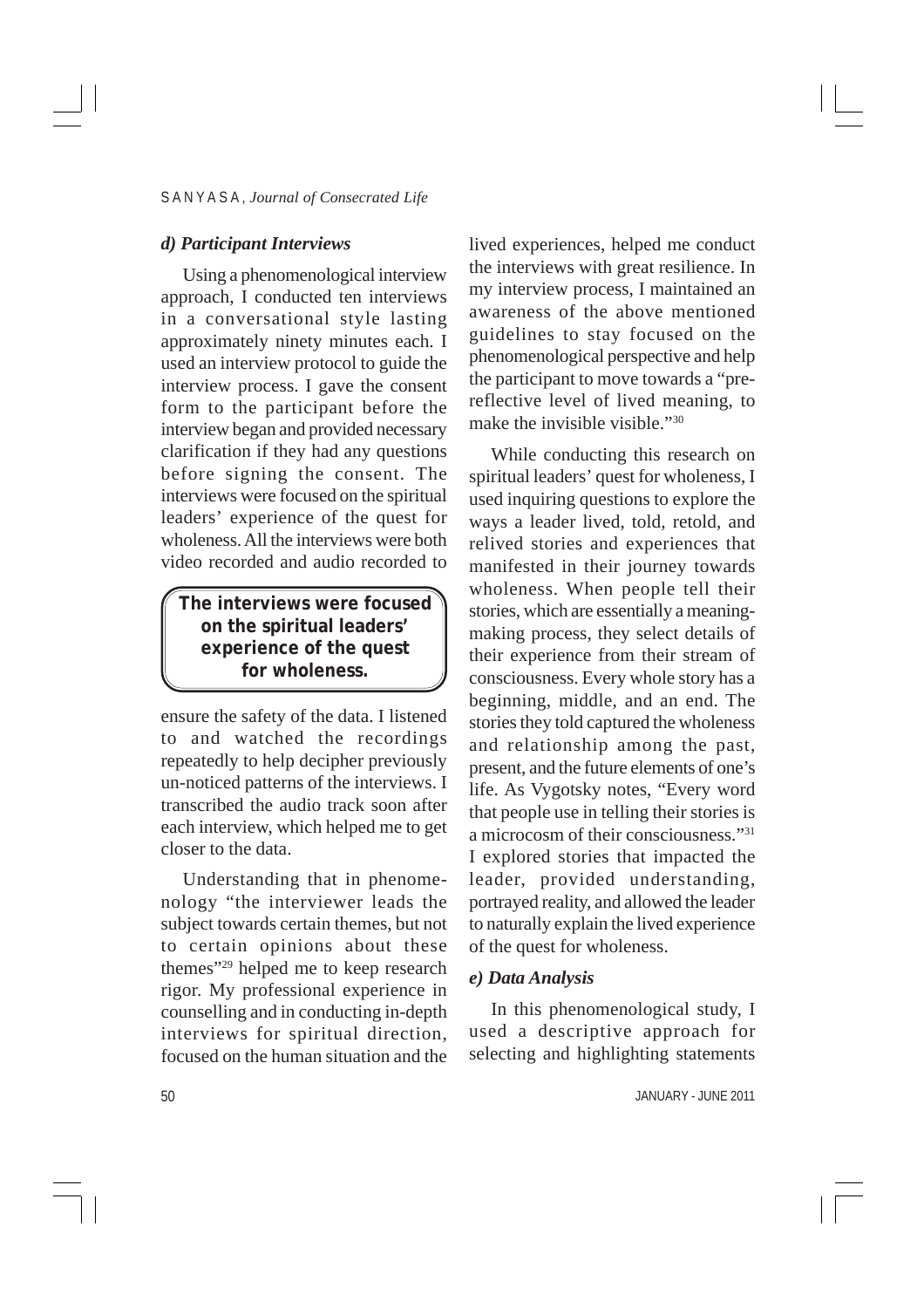that seemed important to the phenomenon.32 I looked into the transcribed data in order to understand the essential themes of the quest for wholeness as they revealed themselves for an identified group of spiritual leaders. The 10 interviews produced approximately 24,000 lines of data. I selected and highlighted sentences or phrases that stood out and revealed the experience of the quest for wholeness to support the developing categories of meaning.33

**The essential themes reflected their experience of the quest for wholeness.**

Although there is no attempt to generalize the themes to a larger audience, the essence of the themes may strike a chord with other spiritual leaders, religious followers, and anyone who pursues wholeness in life. As noted above, I submitted the essential themes to the participants to see if what I discovered accurately reflected their experience of the quest for wholeness. The communications with them confirmed that the essential themes reflected their experience of the quest for wholeness. Moreover, most of the prominent leaders expressed that it was a very worthwhile study to help support other leaders in their journey and realize their potential. Cohen identifies this method of engaging the participant in

JANUARY - JUNE 2011 51

the thematizing process as a means to ensure validity of the research findings.34

## **4. Key Findings**

The experience of the quest for wholeness demonstrated the pivotal life journey of these top spiritual leaders. Engaging in a deep quest for wholeness was described as the lifeblood of their spiritual leadership. Although these leaders' experiences crossed cultural contexts and religious traditions around the globe, four essential themes emerged as common threads in their journeys. The first theme, *experiencing existential crisis*, reflects how the eminent spiritual leaders faced intensely difficult crisis moments or near death experiences in their journeys. The crises ranged from emotional, ethical, to spiritual levels, and each was a way to explore deeper meaning and purpose in their lives. The word for crisis in the Chinese language, *Mandarin* means danger and opportunity. Negative response to crisis situations can make people end up being victims of boredom, frustration, sadness and depression, whereas positive response to crisis can lead one on the path of deeper transformation and growth.

The second theme, *self acceptance,* illuminates the attitudes and approaches of these leaders in dealing with the existential crises as a learning experience to grow in authenticity,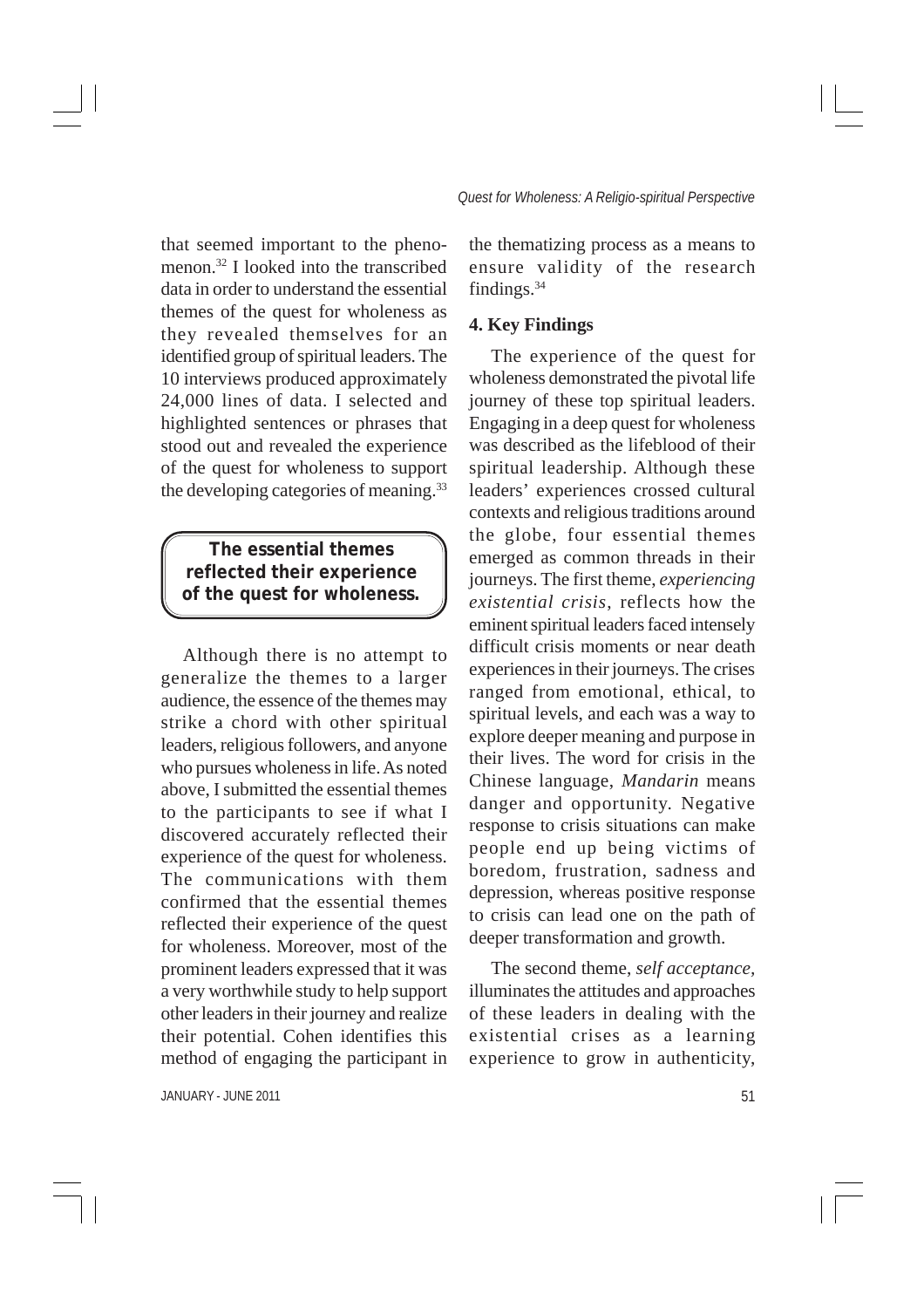integrity, and enlightenment*.* The religious leaders have realized that crises are necessary milestones in one's life to become whole persons by journeying through the moments of brokenness*.* The third theme*, awakening,* explores the ways in which the leaders cultivated pertinent spiritual practices such as self-reflection, contemplation, and critical thinking, to transform their inner selves to touch the ultimate dimension of their being. The experience of awakening makes them gain deeper insights about life and its meaning. Lastly, the fourth theme, *fostering an ethic of co-responsibility,* recognizes the ways these leaders

**Crises and transformative learning moved their hearts to an experience of awakening, leading to an ethic of collective responsibility.**

sought community to find solutions to help build a just and peaceful world with broader spiritual vision, values, and collective responsibility.

These four themes reflect the essential nature and meaning of these spiritual leaders' quest for wholeness. The quest for wholeness was marked by crises and transformative learning that moved their hearts to an experience of awakening, leading to an ethic of collective responsibility. The quest was

a messy journey with trial and error, successes and failures, but not without learning key lessons for life.

# *a) Existential Crisis*

*Experiencing existential crises* such as identity crisis, emotional crisis, value crisis, and meaning crisis, these leaders sought deeper meaning, purpose and direction in life. They confronted the crisis situations of clinical depression, genocide, apartheid, loss of families and war situations. Immaculee Illibagiza, a Rwandan girl who was locked up in a bath room for 90 days during the days of genocide underwent deep trauma but experienced great awakening to see things in a whole new light. The pattern of these leaders' journey towards wholeness was quite non-linear with ups and downs but not without gaining great insights on the way.

Sister Rosalind Gefre who started her religious life working in the convent kitchen became a massage therapist in US for the first time, but not without undergoing the agony of rejection, public scandal, and opposition. She became a leading religious who found the net work of massage therapy clinics in four different states in US. She became a nightingale of healing and wholeness for many depressed patients. Rosalind journeyed through the vicissitudes of darkness, insecurity and multiple faith crises. In her utter helplessness she relied on the divine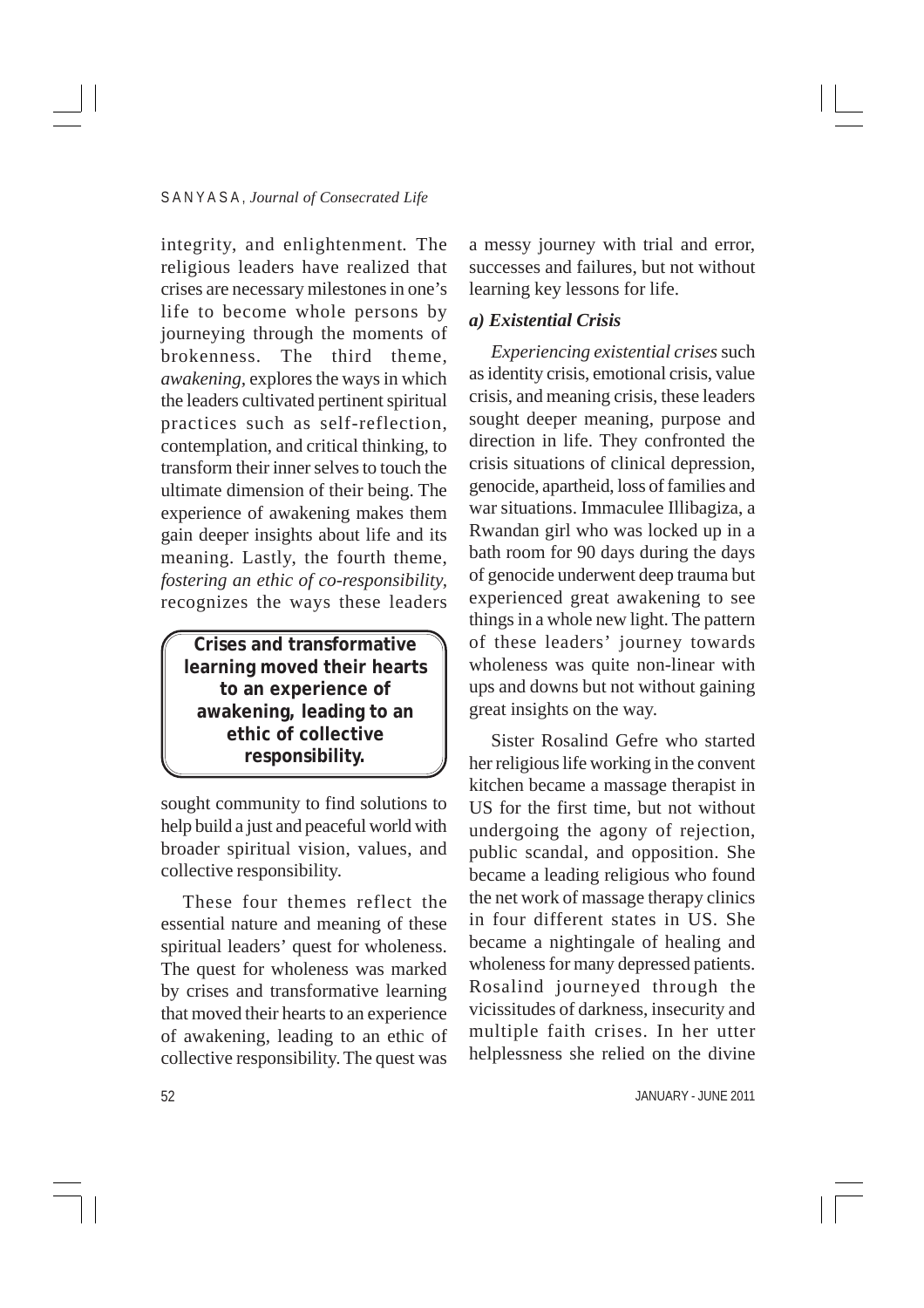source for consolation and spiritual support. They realized that the quest for wholeness is a lifelong aspiration and process of seeking deeper meaning of life. These leaders considered crisis as a springboard for broadening their base and deepening their understanding of life. Palmer went through clinical depression due to his hectic life style and met with many failures. He says, "I learned more from my failures than from the many spectacular successes I had." The crisis moments helped leaders to look at life squarely and penetrate through the illusions, gaining profound insights. Leslie Thurston from South

**When people learn to embrace the crises positively the break-through happens beyond their imagination.**

Africa learned through family crisis how to be a mother of not just a few, but the mother of many, championing the cause of the less privileged African children. Similarly, Credo Mutwa walked through the dark valleys of apartheid and fought against the unjust regime with vigour and valour. Instead of becoming a bitter person with gross resentment about the past, he was transformed to become a non-violent freedom fighter after the model of Gandhi. The crisis was a turning point in their lives, unlocking their hidden spiritual genius with new vision, values,

JANUARY - JUNE 2011 53

and opportunities, while relinquishing the past perspectives in their journey towards wholeness. The religious and spiritual life today is marked by these necessary crises, both personally and collectively, showing a decline in religious persuasion even in the East. When people learn to embrace the crises positively the break-through happens beyond their imagination; new insights and energies are discovered to live a wholesome life. They learn to become wholesome persons with integral vision and values.

# *b) Self Acceptance*

The experiences of existential crisis urged leaders into a transformative process of *self acceptance.* Acceptance of strengths and shadows enabled these leaders to broaden their understanding and deepen their roots of life's purpose. For these leaders, wholeness is about a fundamental sense of self-acceptance and they embraced the fact that brokenness and crises are part and parcel of life. Both the successes and failures intrinsically belonged to the trajectory of their journey towards wholeness. It is not that the failures and crises crippled their lives, but they were gifts and catalysts for new learning and exploration. A sense of trial and error experimentation with life added to the messiness of the journey, revealing the inner emptiness and restlessness. Penetrating through the illusions of life,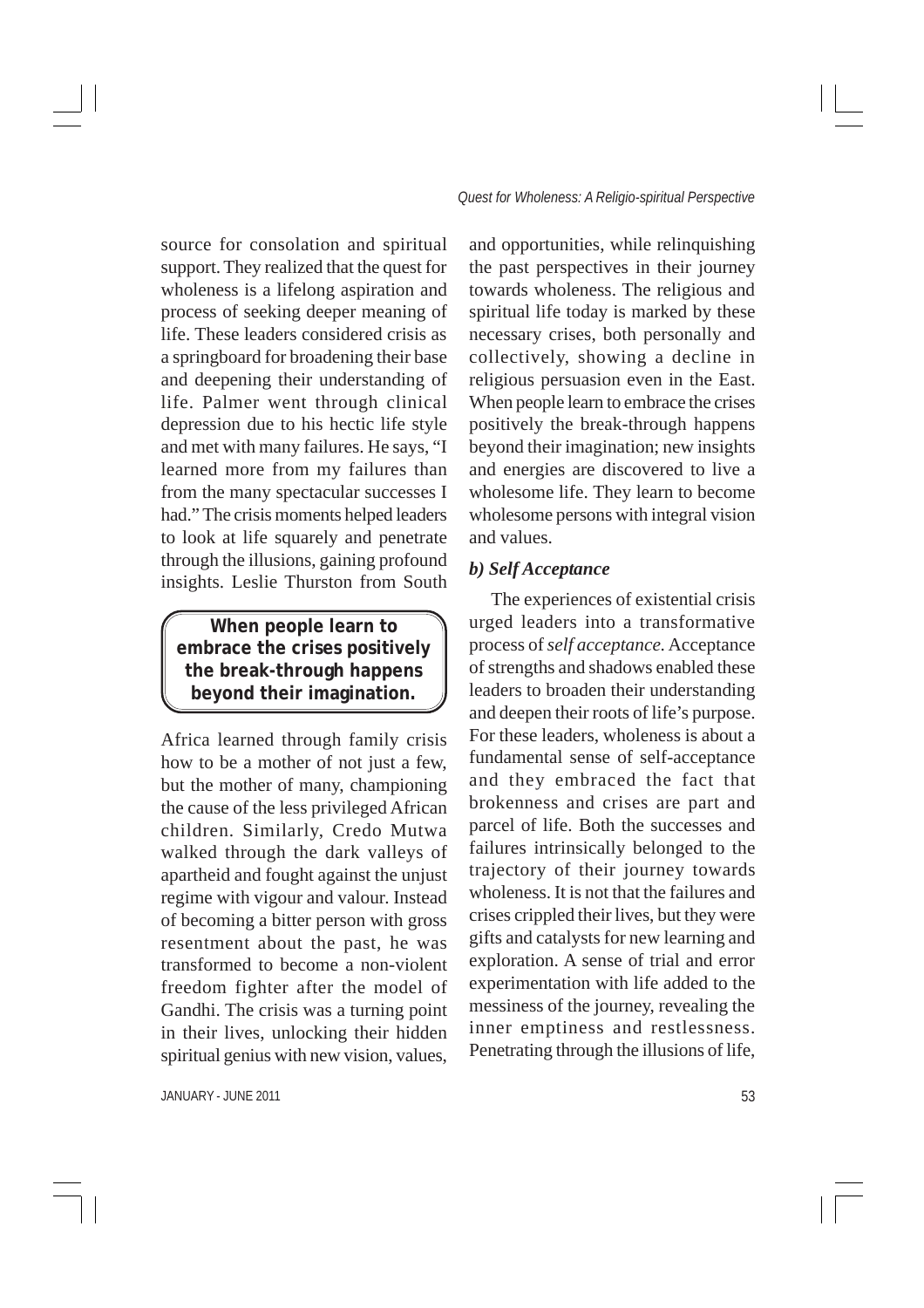the spiritual leaders were able to speak honestly and experience growth in personal authenticity. A fundamental level of self-acceptance and persistent inner work enables these top spiritual leaders to rejoin who they are with what they do.

#### *c) Awakening*

The top spiritual leaders experienced an *Unfolding of the ultimate dimension of being* in their journey towards wholeness. These leaders understood that the path towards wholeness requires personal reflection, interiority, and solitude. Their experience of expanded spiritual awareness was

**These leaders manifested deep peace, tranquillity, and joy in the midst of turbulent chaos and confusion.**

attributed to their capacity to cultivate internal awareness and solitude. Spiritual leaders' return to reflective awareness helped them to make sense of their journey and experience deep inner transformation. A gradual awakening of their spiritual consciousness helped them to realize the hidden wholeness of life in the midst of crises and brokenness. Being awakened, they are able to see the reality in a whole new light and respond creatively and positively. The experience of weakness and fragility make them look towards the source beyond the visible reality and

get reconnected to the ground of grace and blessings. These leaders manifested deep peace, tranquillity, and joy in the midst of turbulent chaos and confusion. They were deeply aware that they were led by a higher power or consciousness towards greater purpose and fulfilment of life. A sense of spiritual calling and response was an underlying thread in their journey towards wholeness. Through various vicissitudes of life, these leaders experienced an evolution of their consciousness, resulting in an unfolding of the inner spiritual being.

#### *d) Ethic of Co-responsibility*

These top spiritual leaders sought community in their quest for wholeness. They were deeply engaged in *fostering an ethic of co-responsibility* in their own organizations and across the globe*.* Developing a deep conviction of the interconnectedness of the web of life, these leaders engaged in fostering an ethic of co-responsibility to enhance the quality of life. The leaders realized the need for moving from an ethic of "I and mine" to an ethic of "we and ours" to create a better world. Cultivating circles of relational trust helped them to engage in authentic dialogue and self-discovery. They demonstrated responsibility for the welfare of others by establishing unique organizations and formed teams of followers to carry their mission across the globe. As highly evolved spiritual beings, top leaders expanded their circle of compassion to the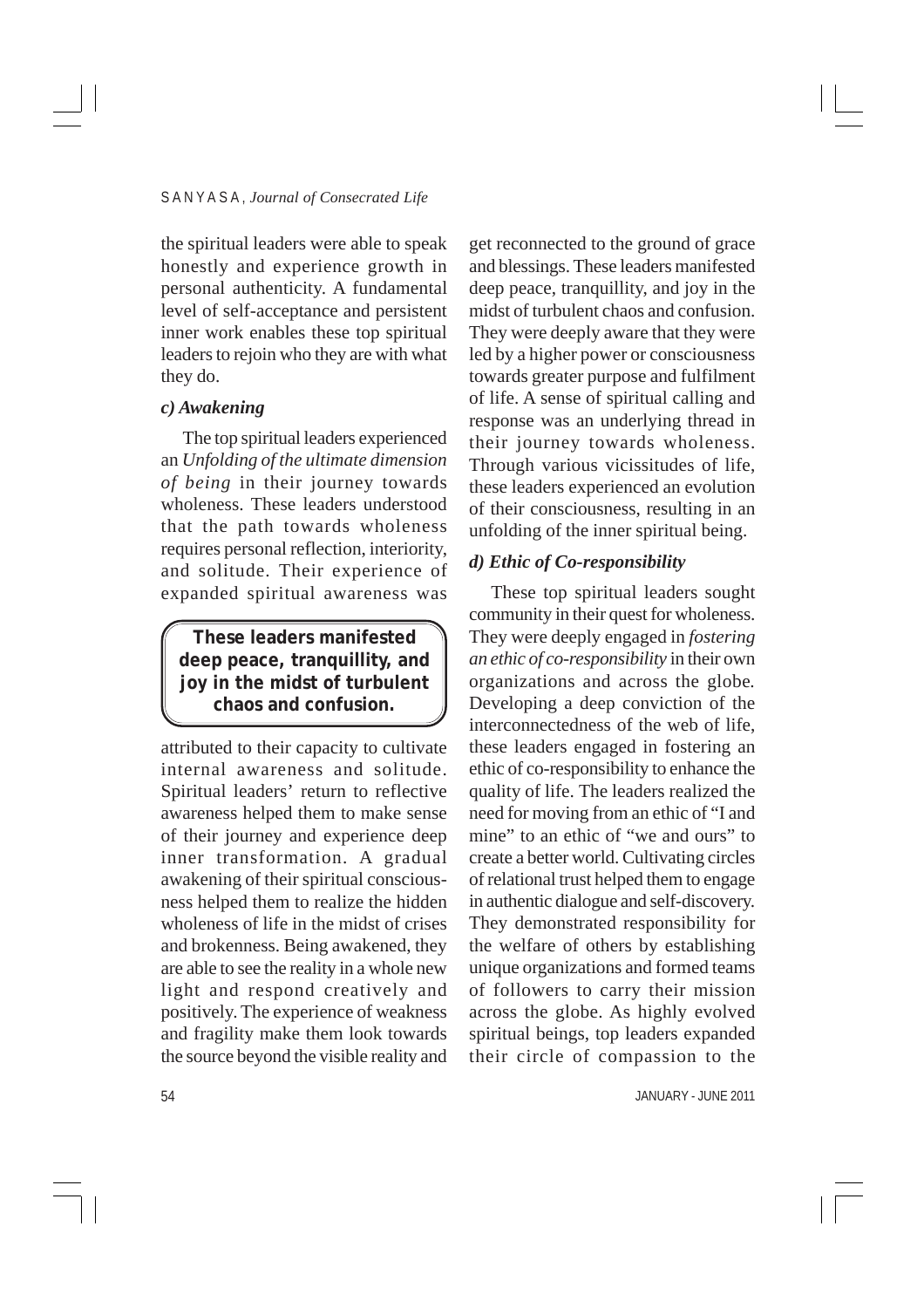suffering humanity beyond the boundaries of race, culture and nationality. These leaders were keenly aware of the massive injustice and disparity prevalent in the current world beset with violence, exploitation, and environmental degradation. Their awareness of inequality and disparity evoked a sense of deep solidarity. Their conviction of the oneness of the humanity in the midst of diversities, urged them to take unique initiatives through their organizations to promote an ethic of co-responsibility, alleviating suffering and cultivating goodwill for common welfare. Top spiritual leaders' quest for wholeness led them to an ethic of co-responsibility that was rooted in trust, respect, responsibility, compassion and universal solidarity.

To summarise, integral to the experience of spiritual leader's quest for wholeness was their experience of existential crisis, a deeper selfawareness, and a willingness to embrace

**Ethic of co-responsibility was rooted in trust, respect, responsibility, compassion and universal solidarity.**

both the light and shadow as part and parcel of the whole life. Spiritual leader's unfolding of the ultimate dimension of being through spiritual awakening and the realization of their interconnectedness with the whole

JANUARY - JUNE 2011 **55.** STEEP STEEP STEEP STEEP STEEP STEEP STEEP STEEP STEEP STEEP STEEP STEEP STEEP STEEP STEEP STEEP STEEP STEEP STEEP STEEP STEEP STEEP STEEP STEEP STEEP STEEP STEEP STEEP STEEP STEEP STEEP STEEP STEE

creation urged them to cultivate and promote a universal ethic of coresponsibility, enhancing the wholeness in life. These leaders' lived experience demonstrates that wholeness is not about perfection but an enduring realization of greater harmony in life.

# **5. Leadership Wholeness Model**

Based on the salient themes that emerged from the data analysis, I formulated a leadership wholeness model from a religio-spiritual perspective. In the study, the top leaders' quest for wholeness demonstrated both interior and exterior dynamics as an integrated whole, as explained in the leadership wholeness model below.

#### *a) Interior Dynamics*

As we have seen, the journey toward wholeness involved four common experiences: crisis, acceptance, awakening, and co-responsibility. The quest for wholeness that springs from the very being deeply influenced how they interacted with followers, community, and the larger world and characterized their journey: the experience of existential crises led all the participants to question previouslyheld views, values, and perspectives of life. For example, one questioned the practice of apartheid and advocated an ethic of tolerance; another challenged the cult of Rwandan genocide and became a caretaker of orphan children of genocide; and yet another's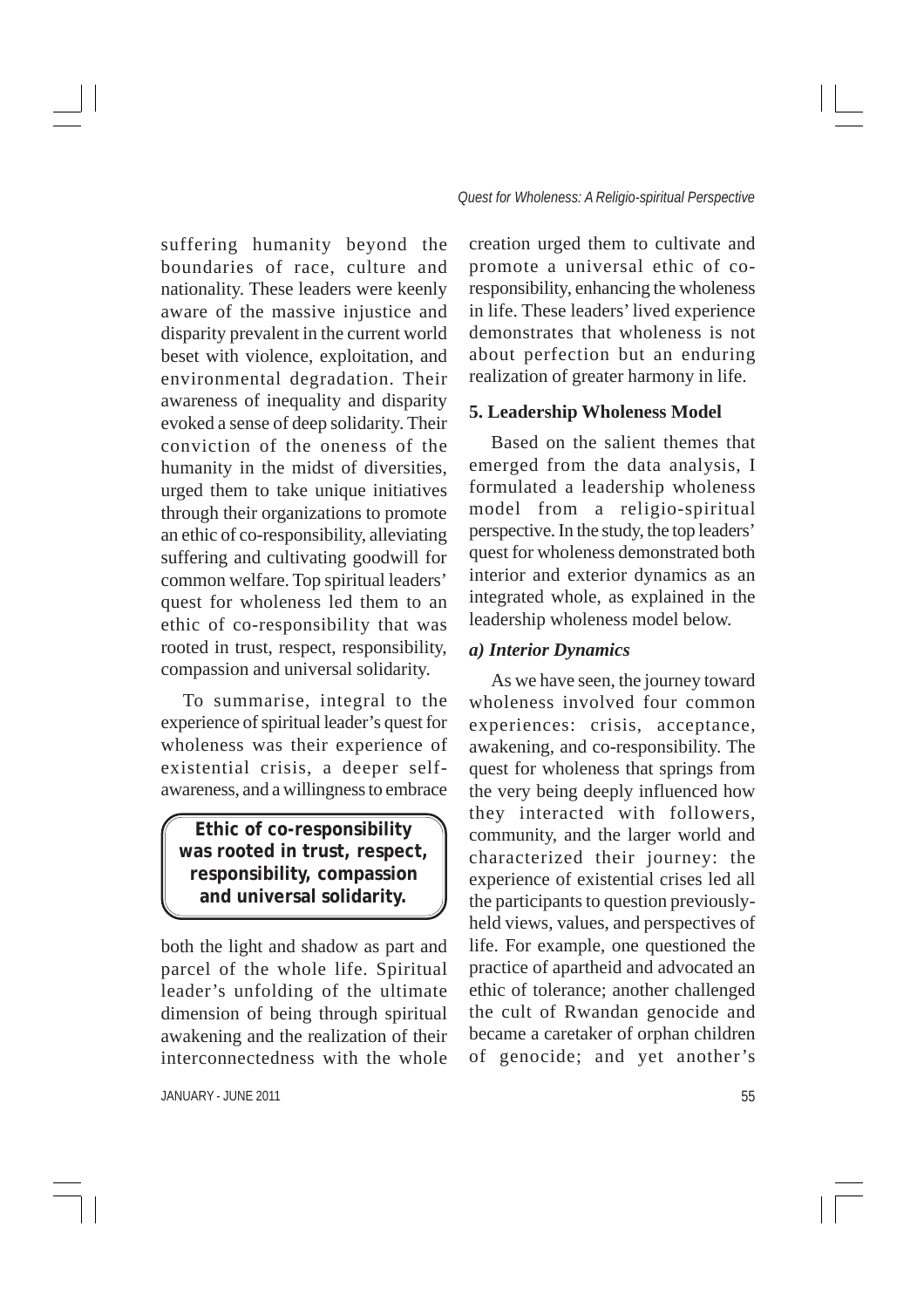experience of major failures and clinical depression helped him become an authentic agent of courageous renewal. The crucibles of crises urged them to look at life with a new lens as the old meanings and patterns were shattered. Crises also led them to a process of selfacceptance and learning from past failures and weaknesses in spite of their tendency to resist and deny. They dealt with their crises constructively to break through the darkness and meaninglessness of life, experiencing an awakening to a higher perspective.

The trajectory of the leaders' journey was non-linear, as the four factors of crisis, acceptance, awakening, and coresponsibility interplayed together in a pattern of an 'infinity loop' (similar to continuous breathing in and breathing out process) and transformational process of learning and growth. By engaging in an authentic search with integrity and honesty, the top spiritual leaders set new directions for their quest for wholeness. Consequently, they began to enhance their sense of deeper self and discovered their interrelationship with the community and the larger world, thus experiencing greater harmony. Awakening to a new purpose and meaning, the leaders exercised responsibility for their life and also for the lives of others. A sense of responsibility and co-responsibility demonstrated the relationship between leaders and followers and also between

the community and the larger world as an integrated whole. Moreover, the four factors of crisis, acceptance, awakening and co-responsibility interplay with one another in an 'infinity loop' and are rooted in consciousness at the centre of the leader's being. This represents the leaders' quest for wholeness as an ongoing natural process in a non-linear fashion, discovering new meaning and harmonious relationship with the

> **The crucibles of crises urged them to look at life with a new lens as the old meanings and patterns were shattered.**

community and larger world through crises and chaos. From a Eucharistic perspective, the process of transformative experience of crisis, acceptance, awakening and co-responsibility could be seen as: experience of suffering, acceptance of gradual death, rising to a new level of being and the ethic of loving service to humanity.

#### *b) Exterior Dynamics*

The exterior dynamics contained five dimensions of co-responsibility for the leader, followers, community, and the larger world:

*i) The circle of relational trust* operates at the personal and intimate level between the leader and the inner circle of his or her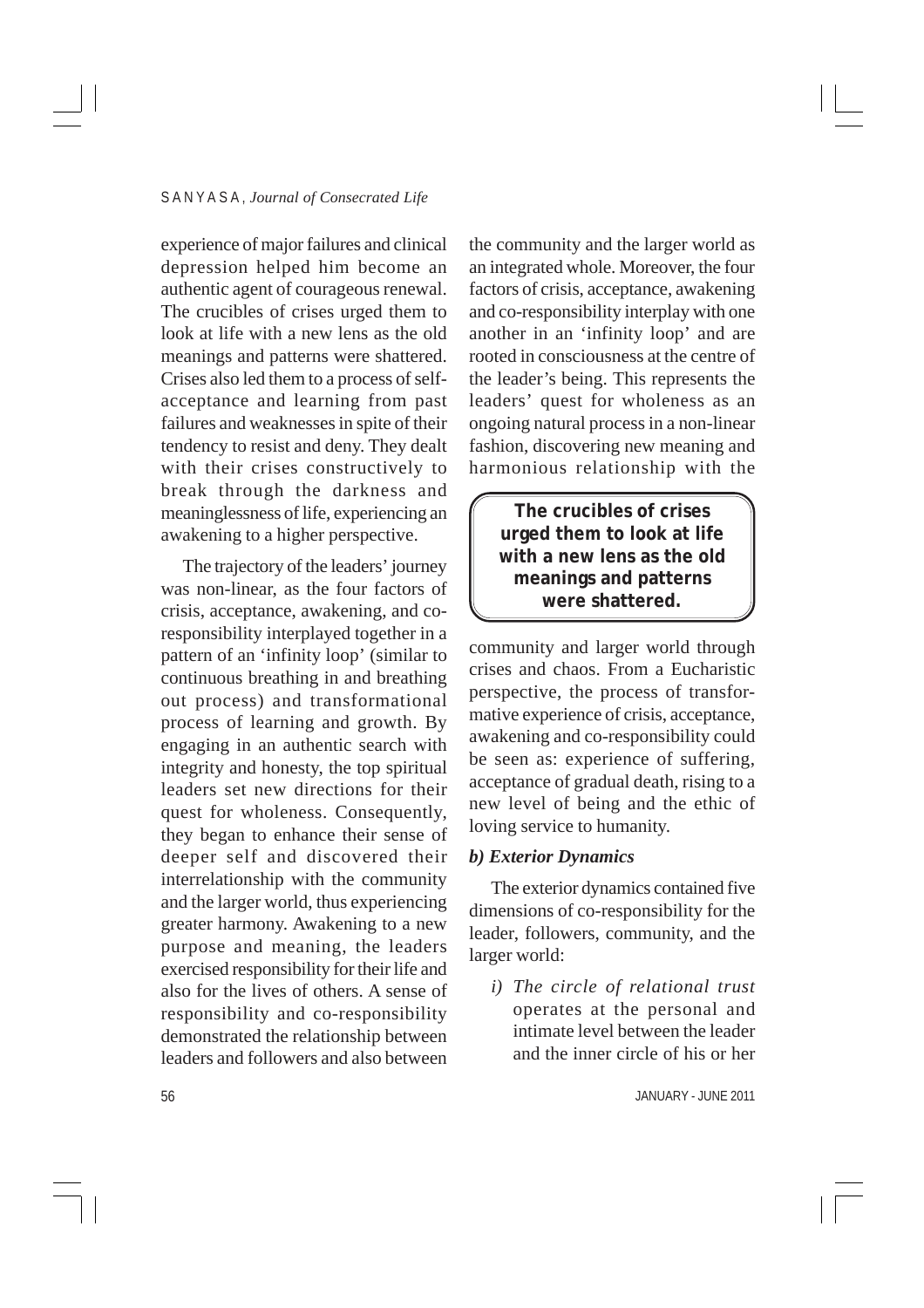team, where each one had the courage, willingness, and mutually-assured confidentiality to be who they were without any mask or pretensions.

- *ii) The circle of responsibility* is exercised at the organizational level, where the leader assumes certain roles, duties, and authority. A sense of values and ethics guides the leaders to exercise the responsibility with utmost care.
- *iii)The circle of influence* indicates the impact the leaders are able to make on society by their presence, creative activities and persuasion. Similarly, Covey identified the

# **They nurtured the notion of the family of humanity and the earth as one common roof.**

'circle of influence', where the leader impacts the lives of others by the witness of their own life and activities, and 'circle of concern', where leaders show sympathy about issues, but without having the ability to do anything about it.35

*iv) The circle of compassion* indicates the leader's concern and involvement in global issues,

JANUARY - JUNE 2011 57

especially for the most vulnerable and deprived sentient beings (including humans, animals and other beings). These leaders expanded their circle of compassion globally, having helpful service activities to uplift the weak.

*v) The circle of solidarity* points out the interest and involvement of the leaders in environmental and sustainability issues of development and progress. Leaders expressed solidarity, mostly for issues of peace and justice, establishing organizations and networks for wider cooperation. As we live in an interdependent and interconnected world, these leaders understood the need for global cooperation in a spirit of solidarity, eliminating unbridled greed and unhealthy competition to tackle global issues and advance world benefit, reducing world misery.<sup>36</sup>

The quest for wholeness was expressed in these practical ways of coresponsibility and global initiatives from many of the top leaders. They nurtured the notion of the family of humanity and the earth as one common roof under which everyone belongs, and where everything is connected to everything else. Moving through the processes of crisis, acceptance, and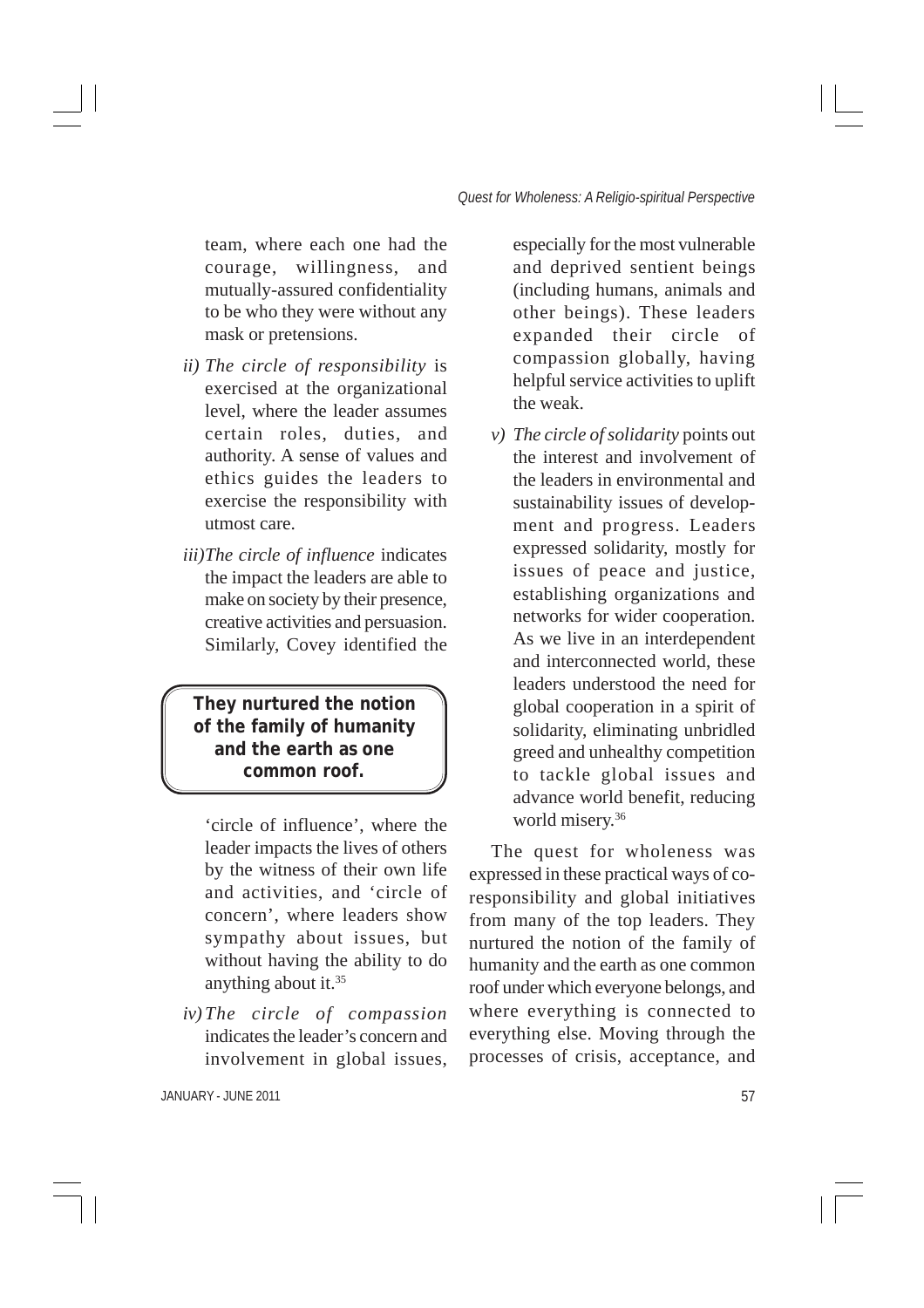awakening, the quest flow culminated in the realization of an ethic of coresponsibility toward community and the larger world, flowing from their sense of values and obligation to the whole universe, as they became aware of the deep connection between the individual self and the universal or cosmic self. This enlightened awareness was the platform, from which their sense of collective responsibility and solidarity emerged.

# **6. Implications**

A brief review of the classic and contemporary wholeness literature revealed that the notion of the quest for

**The themes of this study can be used for facilitating self-reflection among religious leaders and spiritual aspirants.**

wholeness could be approached from different perspectives. The personal, organization, and leadership dimensions of wholeness are presented from spiritual, psychological, and sociological perspectives. These studies unveil the deeper dimensions of one's self and his or her interrelationship with community, ministry, and the natural environment. Exploring the key implications of this study, I recommend the application of this model in religious and spiritual life.

The key implications of this study are presented as follows:

- The concepts of the quest for  $\mathbf{L}$ wholeness and spiritual leadership explored in this study could serve as a basis for designing meaningful leadership development programs in religious and secular organizations and can help leaders engage in selfreflection and personal growth practices.
- Using the *leadership wholeness*  $\mathbf{L}$ *model* based on such studies can be helpful for mentoring and coaching, to develop ethical and spiritual leaders with a holistic approach in religious communities and organizational settings.
- The theme, *leadership wholeness*  $\mathbf{r}$ *and organizational wholeness* can be used for the education and development of ethical leadership in organizations from the perspective of social and environmental responsibility.
- The themes of this study can be  $\mathbf{L}$ used for facilitating self-reflection among religious leaders and spiritual aspirants, especially for using self as an instrument of change. This can be accomplished through leadership retreats and reflective practitioner workshops.
- $\mathbf{L}$ From a research methodology standpoint, inter-disciplinary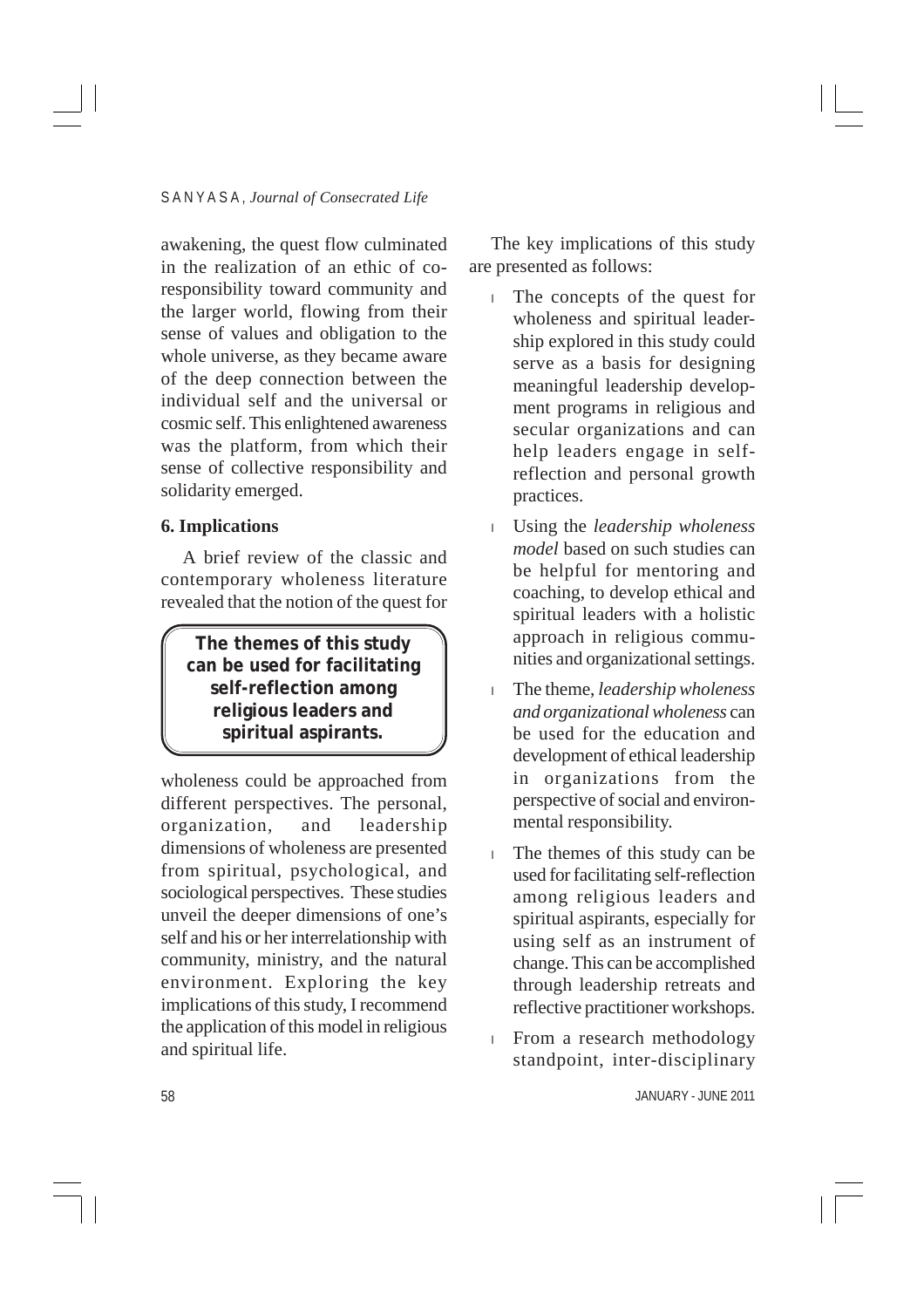approach can be used to obtain new knowledge and perspectives about religious and spiritual leadership in the contemporary world.

The current review also supports the use of language around spirituality and wholeness in leadership conversations. The findings indicate an expanded understanding of leadership that provides support for emerging leadership theories of holistic and spiritual leadership and for the use of the term 'wholeness' with greater fluency in leadership theory and development. In the light of the emerging interest in spirituality in business and not-for-profit organizations, and in the wake of climate crisis, moral crisis, and global responsibility, the insights from this study can be used to facilitate productive conversations around 'spirituality, development and wholeness' across cultures in various geographical contexts.

# **7. Recommendations for Future Research**

Further research should continue to focus on leaders in religious organizations, as there is great need for understanding, explaining and applying quest for wholeness in today's religious contexts. Undoubtedly, the organizations are highly influenced by the leaders' sense of wholeness, vision, and values

JANUARY - JUNE 2011 59

as the leader sets the direction and tone of the community and organization.37 Given the high relevance of ethics, spirituality, and wholeness in organizations, and the limited number of research studies available in this area, it should be beneficial to conduct indepth inquiries to the essence of the phenomena of wholeness for leaders at different organizational and hierarchy levels. Understanding the nature, meaning, and influence of leaders' wholeness at different levels of organization will provide support for research on implications of faith and practice of spirituality in today's mission contexts.

**There is great need for understanding, explaining and applying quest for wholeness in today's religious contexts.**

Further research could focus on leaders' quest for wholeness from the perspective of different genders and people with different orientations, to discover valuable similarities and differences in the themes. In addition, connecting both spiritual leadership and wholeness with ethical leadership from a broader perspective of social and environmental responsibility could strengthen the emerging picture about leadership and organizational wholeness in the context of rising religious and ethical scandals, and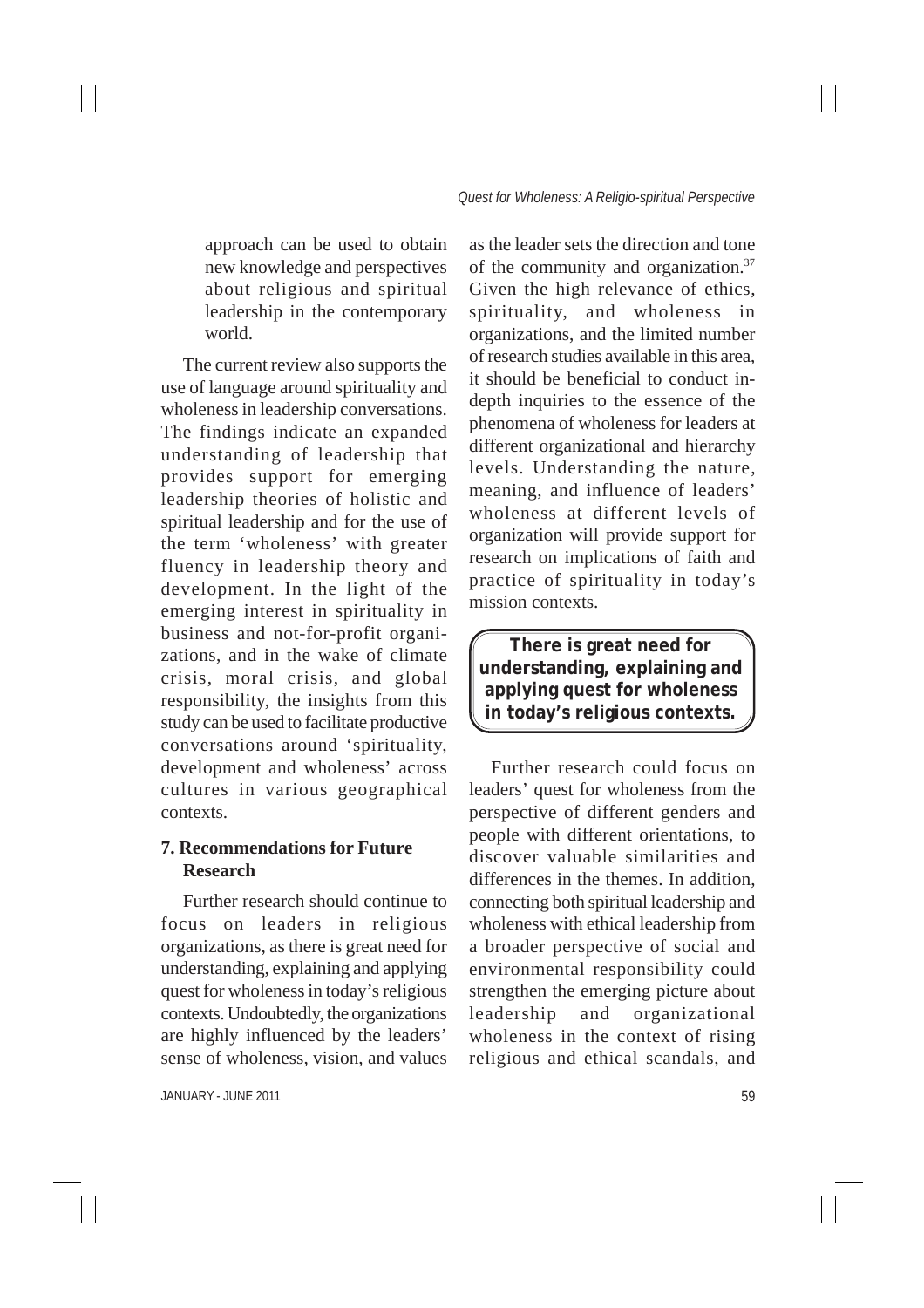escalating environmental crisis.<sup>38</sup> It is evident from this review of the classic and contemporary wholeness literature and pertinent research that quest for wholeness needs to be holistically explored from psychological, spiritual, sociological, and ecological perspectives, balancing personal, leadership and organizational dimensions of life. There is no doubt that such a deeper pursuit of wholeness in religious leadership in the current environment is an indispensable process of exploration, learning and praxis.

# **Endnotes**

- Barrett, R., Liberating the orporate Soul: Building a Visionary Organization (Bost on: Butterworth - Heinemann), 1998; Fairholm, G. W., Perspectives on Leadership: From the Science of Management to Its Spiritual Heart (Westport, CT: Praeger), 2000; Kostenbaum, P., Leadership: the Inner Side of Greatness (new and revised ed.), (San Francisco: Jossey-Bass), 2002.
- <sup>2</sup> Stevens, P. R., *Doing God's Business: Meaning and Motivation for the Marketplace* (Cambridge, UK: William B. Eerdman's Publishing Company), 2006.
- <sup>3</sup> Confessions, Book I, 1.
- Benedict XVI, Holy Father's words to religious leaders in UK, retrieved on November 15, 2010, from http:// www.zenit.org/article-30377?l=english.
- Benedict, 2010.
- <sup>6</sup> Drucker, P.F., *Management Challenges for the Twenty First Century* (New York: Harper Business),1999; Friedman, T., *The world is Flat: A Brief History of the Twenty First Century* (New York: Farrar, Straus and Ciroux), 2007; Kouzes, J. M. and Posner, B. Z., *The Leadership Challenge (4th Ed.)* (San Francisco: Jossey-Bass), 2007.
- as cited in Eagly, A. H., "Achieving Relational Authenticity in Leadership: Does Gender Matter?" in *The Leadership Quarterly*, 16 (2005), pp.459-474.
- Merriam-Webster's Collegiate Dictionary, 11<sup>th</sup> Ed. (Springfield, MA: Merriam- Webster Inc), 2005.
- <sup>9</sup> Apte, V., *The Practical Sanskrit-English Dictionary (The fourth Revised Edition)* (Delhi: Mothilal Banarsidas Publishers Private Ltd.), 2004, p.973.
- <sup>10</sup> Palmer, P. J., A hidden Wholeness: The Journey toward an Undivided Life, Welcoming the Soul and Weaving Community in a Wounded World (San Francisco, CA: Jossey-Bass), 2004, p.5.
- <sup>11</sup> Griffith, B., *New Creation in Christ* (London: Temple Gate), 1992, p.61.
- <sup>12</sup> Aurobindo, G. S., *Letters on Yoga* (Pondicherry, India: Sri Aurobindo Society), 1972.
- <sup>13</sup> Palmer, 2004, p.5.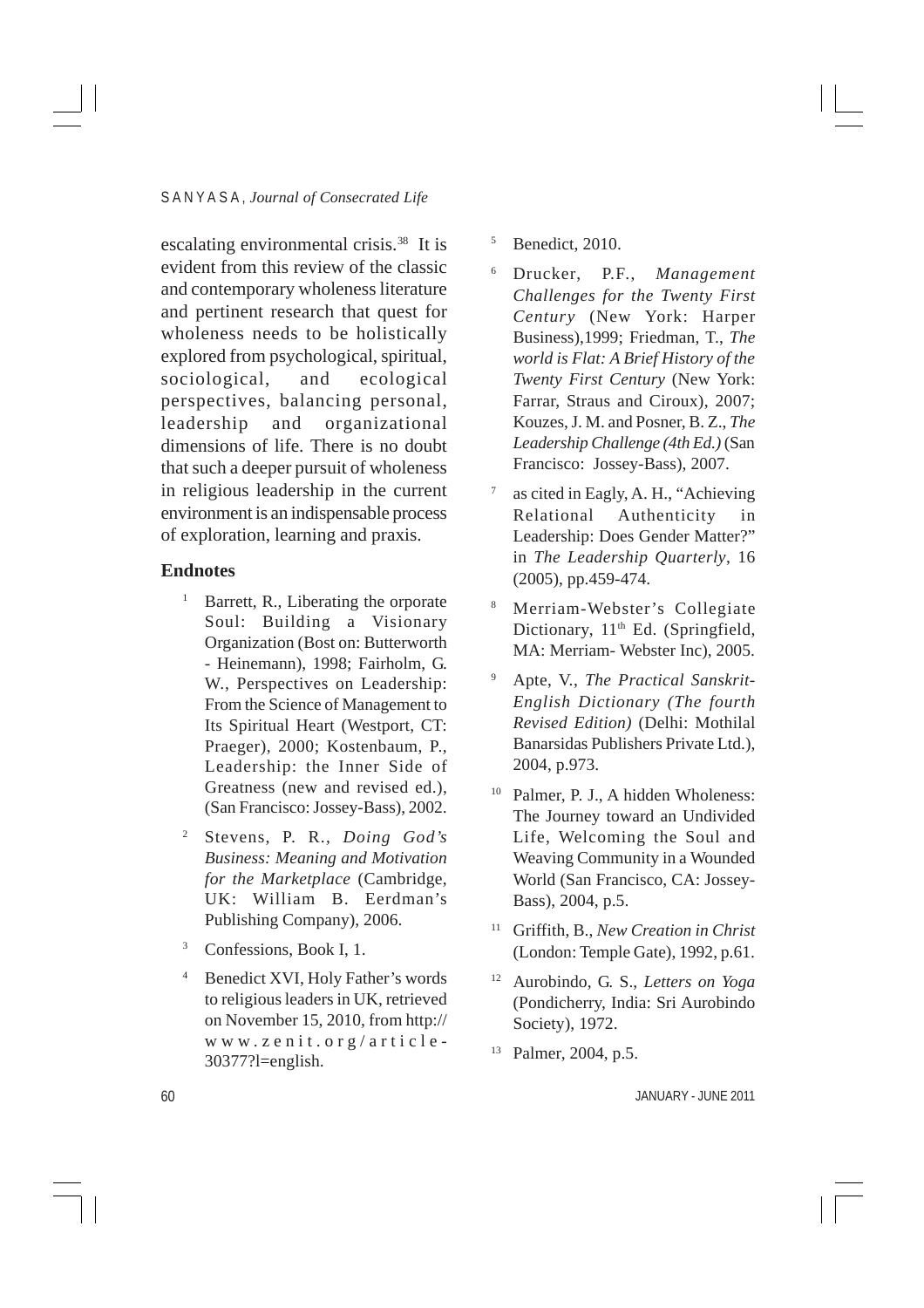- <sup>14</sup> Reese, "Spirituality, Belief and Action" in *Journal of Mind and Behavior* 18 (1997), pp.29-51.
- <sup>15</sup> Reese, 1997, p.30.
- <sup>16</sup> Henricks, G. & Ludeman, K., *The Corporate Mystic: A Guidebook for Visionaries with Their Feet on the Ground* (New York: Bentam Books), 1996; Nhat Hanh, T., *Art of Power* (New York: Harper Collins), 2007.
- <sup>17</sup> Fry, L.W., "Introduction to the Leadership Quarterly Special Issue: Toward a Paradigm of Spiritual Leadership" in *The Leadership Quarterly,* 16 (2005a), pp.619-622; George, B., *True North* (Sans Francisco: Jossey-Bass), 2007; Kriger, M. and Seng, Y., "Leadership with Inner Meaning: A Contingency Theory of Leadership Based on the Worldviews of Five Religions" in *The Leadership Quarterly*, 16 (2005), pp.771-806; Reave, L., "Spiritual Values and Practices Related to Leadership Effectiveness" in *The Leadership Quarterly,* 16 (2005), pp.441-453; Sparrowe, R.T., "Authentic leadership and Narrative Self" in *The leadership Quarterly,* 16 (2005), pp.419-439.
- <sup>18</sup> Bryman, A., "Qualitative research on leadership: A critical but appreciative review" in *The Leadership Quarterly,* 15 (2004), pp.729-769.
- <sup>19</sup> Ashar, H. and Lane-Maher, M., "Success and Spirituality in the New Business Paradigm" in *Journal of*

JANUARY - JUNE 2011 61

*Management Inquiry,* 13 (2004), pp.249-260; Fry, 2005a; Marques, J., Dhiman, S., & King, R., *Spirituality in the Workplace: What It Is and Why It Matters, How to Make It Work for You* (Fawnskin*,* CA*:* Personhood Press), 2007.

- <sup>20</sup> Fahey, R.A., *Job Spirit: How Soul and Spiritual Leadership Impact Human Performance*, PhD Dissertation, Capella University, 2007; Giacalone R. A. and Jurkiewicz, C. L., "Toward a Science of Workplace Spirituality" in R. A. Giacalone, & C. L. Jurkiewicz (Eds.), *Handbook of Workplace Spirituality and Organizational Performance* (Armonk, NY: M. E. Sharpe), 2003, pp.3-28; Glanz, J., *What Every Principal Should Know about Strategic Leadership* (Thousand Oaks, CA: Corwin Press), 2006.
- <sup>21</sup> as cited in Kostenbaum, P., *The Heart of Business* (Dallas, Texas: Saybrook Publishers), 1987, p. xii.
- <sup>22</sup> Thomas, R. J., Crucibles of Leadership: How Leaders Learn from Experience to Become Great Leaders, (Boston, MA: Harvard Book Publishing Corporation), 2008.
- <sup>23</sup> Blankestein, A. M., Cole, R. W and Houston, P. D., *Spirituality in Educational Leadership,* (Corwin Press), 2007.
- <sup>24</sup> Ciulla, J. B., Mitric, A. and Wren, J. T., "Leadership: Views from the Humanities" *The Leadership*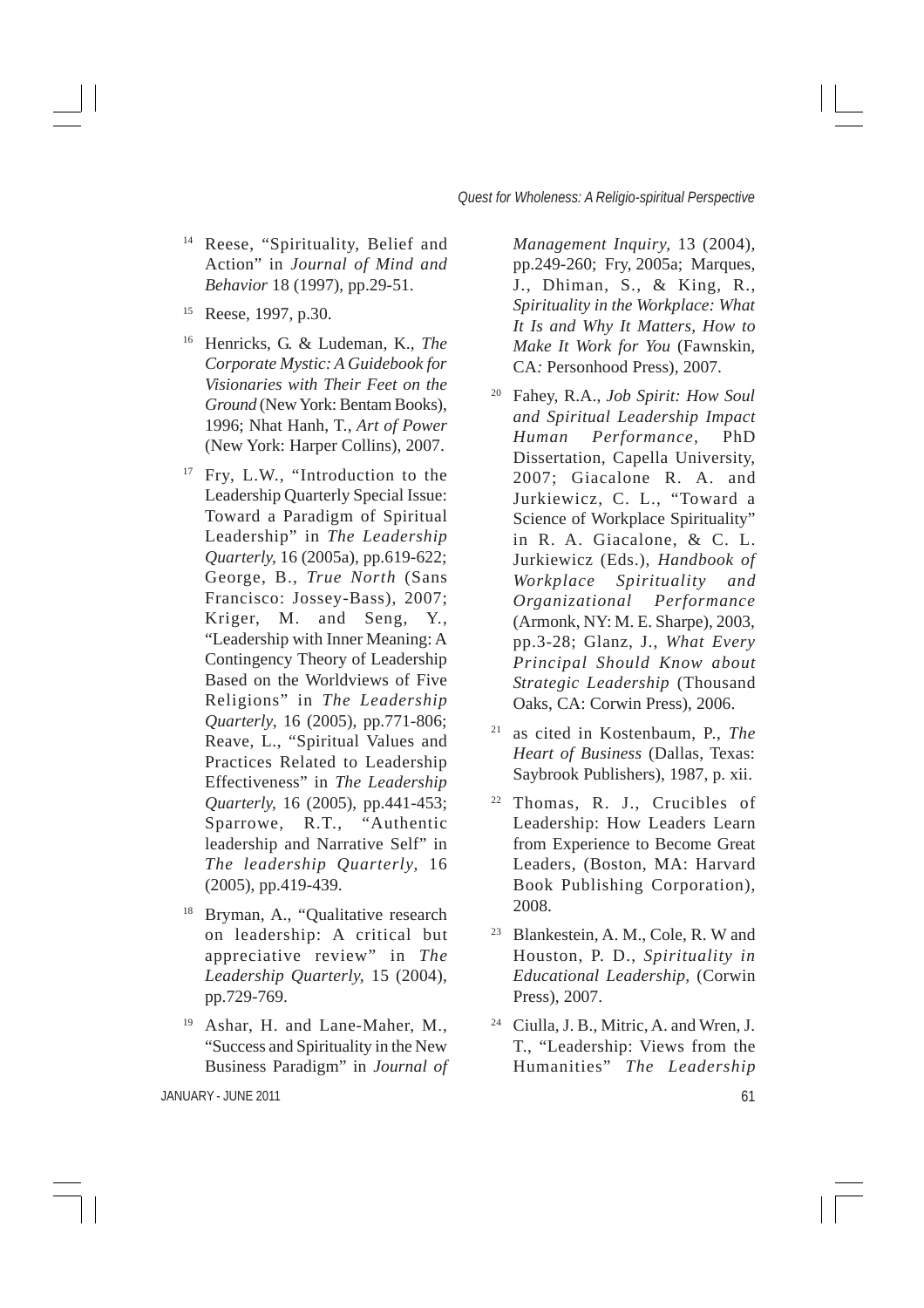*Quarterly*, 17 (special issue, 2006), p.311.

- <sup>25</sup> George, 2007.
- <sup>26</sup> Fry, 2005a.
- <sup>27</sup> Kvale, S., InterViews: An Introduction to Qualitative Research Interviewing (Thousand Oaks, CA: Sage Publications), 1996.
- <sup>28</sup> Seidman, D., "The Case for Ethical Leadership" in *Academy of Management Executive*, 18 (2004), pp.134-138.
- 29 Kvale, 1996, p. 34.
- <sup>30</sup> Kvale, 1996, p. 53.
- <sup>31</sup> Vygotsky, L. S., *The Collected Works of L. S. Vygotsky,* (vol.1): *Problems of General Psychology*, Trans. by N. Munnik (New York: Plenum), 1987, p. 236.
- <sup>32</sup> Dahlberg, K., Drew, N. and Nystrom, M., *Reflective Lifeworld Research* (Lund, Sweden: Studentlitteratur), 2001; van Manen, M., *Researching Lived Experience: Human Science for an Action*

*Sensitive Pedagogy* (London, Ontario, Canada: The Althouse Press), 1997.

- <sup>33</sup> van Manen, 1997.
- <sup>34</sup> Cohen, A., Lecture on Phenomenology, 2001, accessed on October 20, 2007 from http:// www.sonoma.edu/users/d/daniels/ phenomlect.html
- <sup>35</sup> Covey, R. S., *The Seven Habits of Highly Effective People* (New York: Simon and Schuster), 1989, p.83.
- <sup>36</sup> Maak, T., "Responsible Leadership, Stakeholder Engagement and the Emergence of Social Capital" in *Journal of Business,* 74 (2007), pp.329-343.
- <sup>37</sup> Block, P., C*ommunity: The Structure of Belonging* (San Francisco: Berrett- Koehler), 2008; Kozus and Posner, 2007.
- <sup>38</sup> Weiming, T., "Confucian Humanism as a Spiritual Resource for Global Ethics", paper presented at the Tsan Lectures, Korea, 2001.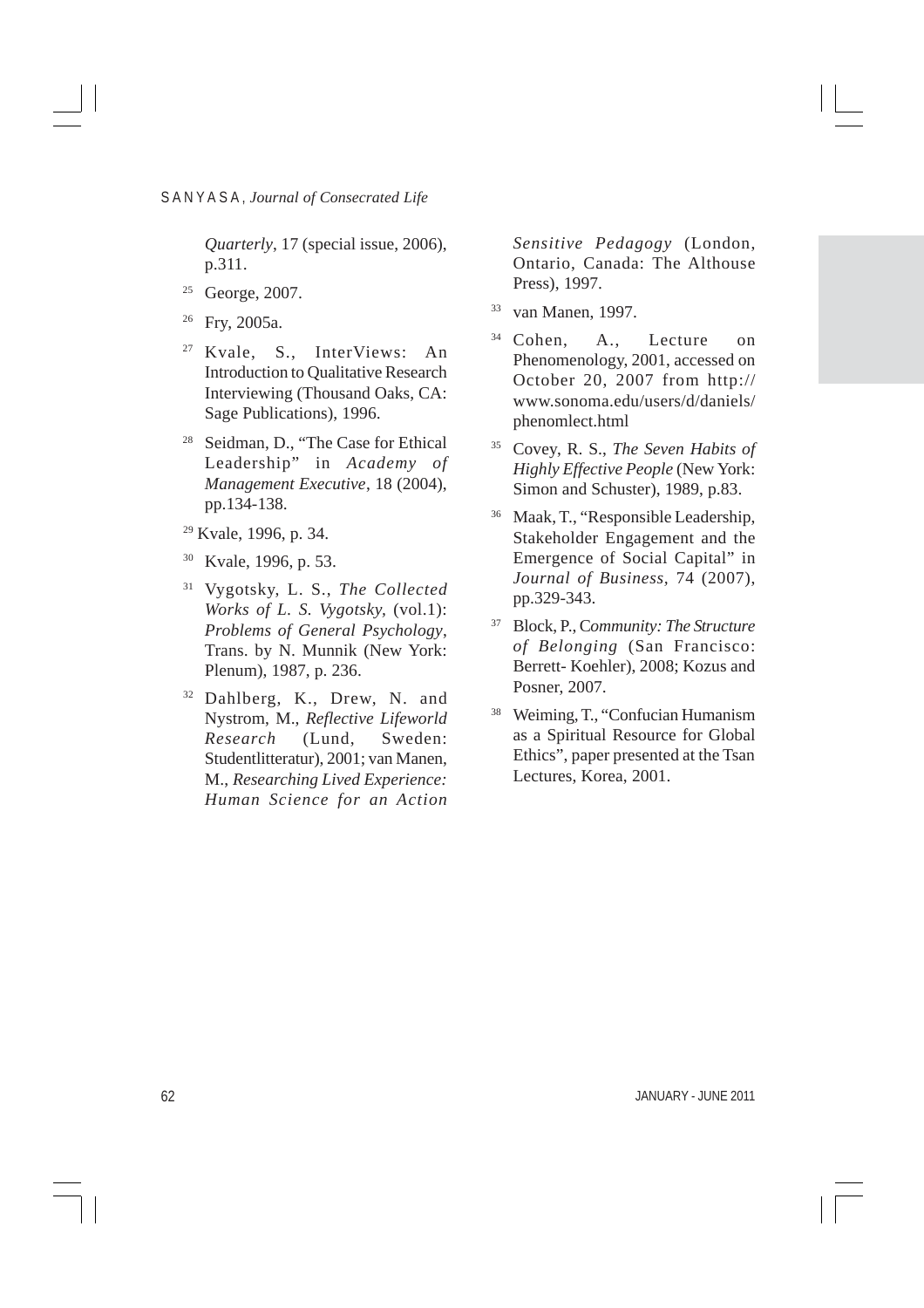*Is There a Charism of Saint Ann?* SANYASA, *Vol. VI, No. 1 (2011) .............: Is There a Charism of Saint Ann?*

# IS THERE A CHARISM OF SAINT ANN?

# **Paul Dominic SJ**

The classical distinctive charisms in religious life have been mostly named, rightly or wrongly, after holy men and women who founded the religious orders. Later founders and foundresses of religious Congregations have not been so recognized, generally. The reason is that they themselves sought and chose to be under the umbrella of the hallowed charisms, either explicitly or implicitly. It is not that they did not offer a distinctive inspiration for their followers; but whatever was original, even charismatic, in them was an apostolic orientation rather than a new charism, meaning a new kind of religious life.

In some cases the founders or foundresses of Congregations did not espouse any charism but proposed to

answer the apostolic need of the hour. In so doing they chose a saint for their inspiration, e.g., Francis Xavier or Clare of Assisi. Some, indeed many, have chosen St. Ann. Her choice is, to say the least, not a little surprising as she lived long before the dawn of religious life and, indeed, of Christianity itself. But her name, like Elijah's Carmel, is associated with several religious Congregations. In this context it is not irrelevant to ask if and how her person can be an inspiration for religious life, at least for those who are interested in her.

One of the most certain aspects of the mostly uncertain picture of St. Ann is that she was a married woman. Though a married woman, she is perhaps the most favored patroness of

The author, after a stint of lecturing in Mathematics in Jesuit colleges in Andhra Pradesh, has been engaged since 1980 in directing retreats, based on the Spiritual Exercises of St. Ignatius, and writing. He has written a number of books like *Who has believed Our Report, Unsuspecting Sources of Religious Life, God of Charisms, God of Justice, God of Mission, God of the Gospel, Beyond the Song of the Bird* and *The Beginning of Reality*. His articles are published in many leading pastoral and theological journals. He is presently stationed at St. Ignatius Mission, Lethem, Rupununi, GUYANA, South America. He may be contacted at: pauldominicsj@yahoo.com

JANUARY - JUNE 2011 63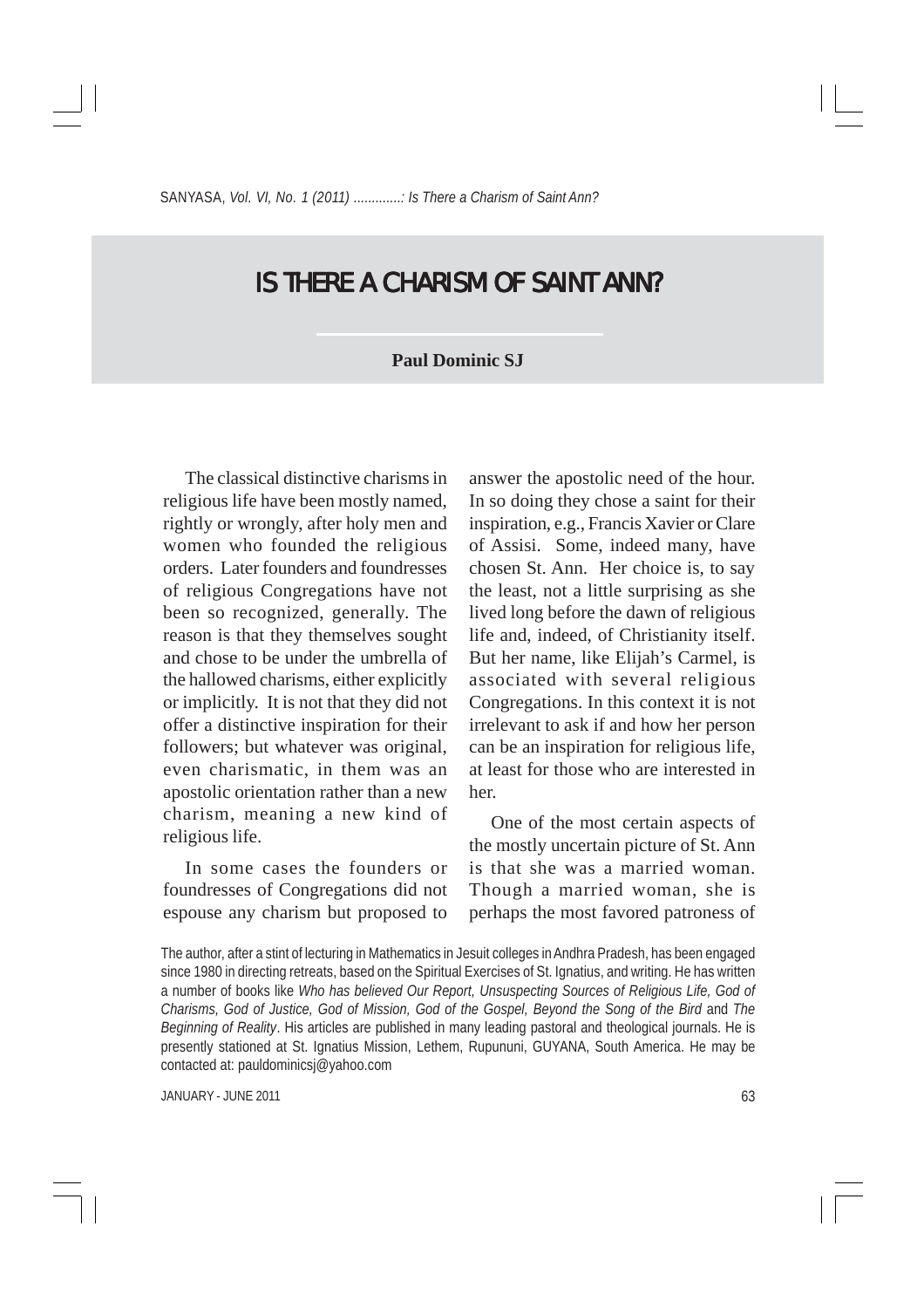religious women (and so, indirectly of religious life itself), as she has more congregations expressly named after her, at least in India, than any other saint! On the face of it, can anything else be more self-contradictory? Or is it only a paradoxical fact hiding a precious truth to surprise the seekers? If so, it could reveal an interesting lesson for those religious who enthusiastically celebrate the memory of St. Ann liturgically every year! Whatever could it be, so inspired by her?

# **A Judaic Patron or Patroness of Religious Life?**

Before developing the paradoxical picture of St. Ann in the minds of those religious women for whom she is a *de facto* patroness, I would broach a related claim. Relating briefly the story of young Jacob working to gain his bride only to be given first the unpreferred Leah and then the longed-for Rachel, Joan Chittister concludes, "Jacob, clearly, is the patron saint of contemporary religious life." I was far from inspired by that designation and interpretation even as I wondered about the feminists' - I mean, moderate feminists' - reaction! Anyway, to be fair to Chittister, this is how she argues:

"In each case Jacob works just as hard, with just as much fervor, with just as much care... In each case, Jacob never stints, never quits, never

withdraws his heart though each case is different....

Jacob teaches us continuance of spirit in a time of change. Jacob teaches us that reversals of our life-plans are not nearly the obstacles to life we think they are.... In Jacob we realize that reversals simply attune the heart to higher things again and make us listen for the original voice, for the first sound that moved our souls... If anything, Jacob teaches us most of all that it is not change that threatens religious life; it is stinting that

# **She has more congregations expressly named after her, at least in India, than any other saint!**

desiccates the soul; it is stinting that wrings life out of life; it is stinting that turns us to hollow and shrivels us to dust $"$ <sup>1</sup>

From such an argument I would readily conclude that the story of Jacob serves as a parable of contemporary life, maneuvering a difficult period of transition and tension and turmoil between a definite past and indefinite future. That is to say, the situation of Jacob is similar to that in which we, religious, find ourselves today having to work out for the future of our religious life as hard as we did earlier in the calm assurance of our pet convictions. But that situational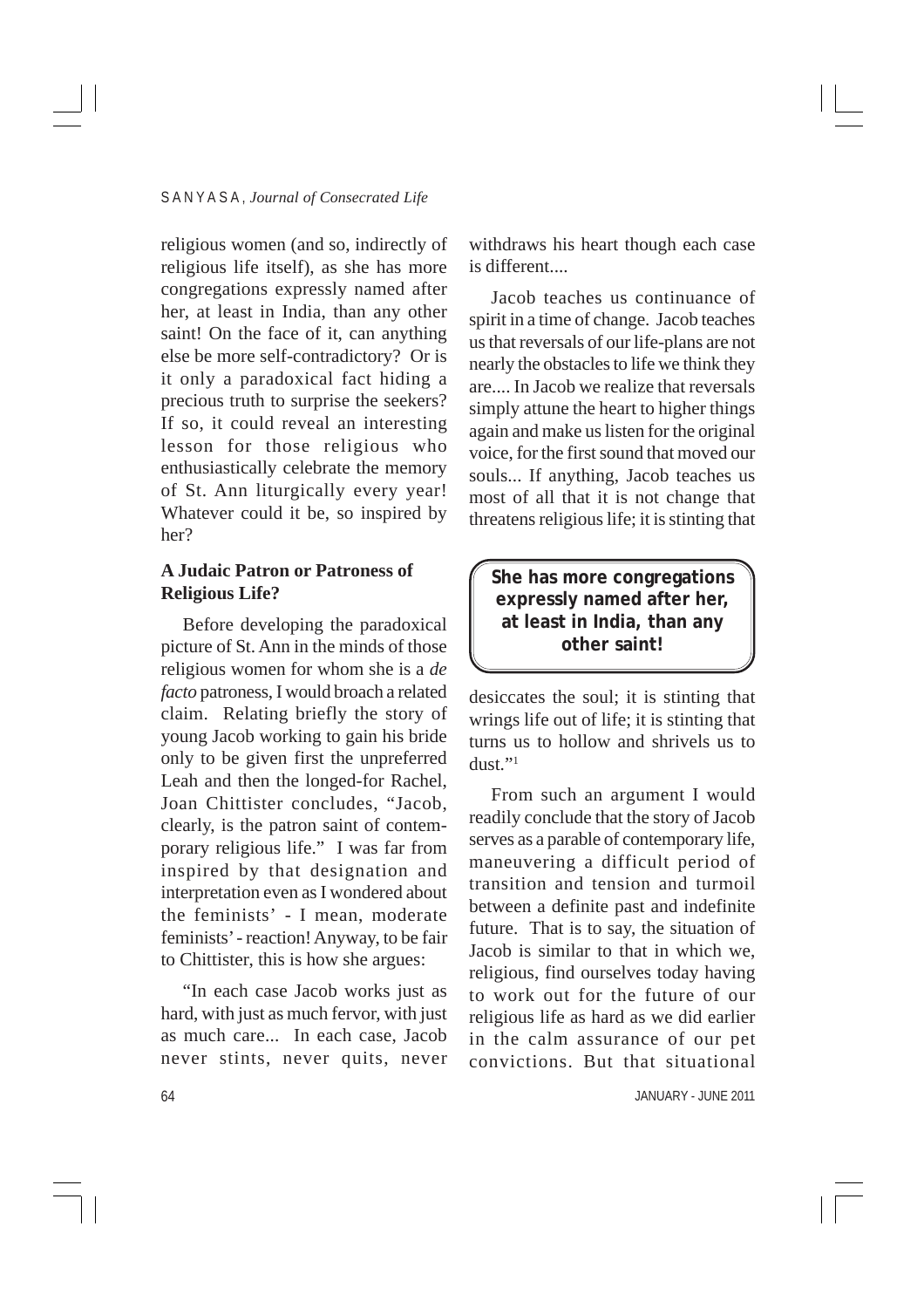comparison does not make him a patron saint of religious life. Whatever he may be, the patron saint of religious life Jacob is not, especially if patron saint means one who guards, protects and countenances the devout protege. St. Ann certainly qualifies for that title especially for women religious, and more especially for those of them whose Congregations bear her name.

#### **An Inspiring Family Encounter**

Part of the inspiration of St. Ann for her spiritual progeny is, strangely enough, what I experienced during a short visit to a Hindu home. It was a few days after a wedding had been celebrated there. A teacher of good standing in our school had celebrated the wedding of her daughter. Earlier,

**There was a sort of serene atmosphere there in that house.**

he had left for me, in my absence, his invitation to the wedding, though I was not on the staff of the school but only a member of the religious community attached to it. Touched by his consideration, which was obviously in tune with his general image as a good person, I felt compelled, on my return, to honor his invitation and call on him. When I did - I had not visited him anytime before - I exchanged ordinary

JANUARY - JUNE 2011 65

courtesies with him, while his wife danced attendance on us and saw to the Indian-wifely duties of silent hospitality, and provided us with a smile, something to snack on and to drink. As he talked appreciatively of the whole marriage celebration I had a chance to go through the thick wedding album with the photos of the marriage rites, arranged in an order blending happily both the Hindu religion and cine-culture. Even as I enjoyed all the courtesy and hospitality extended to me I sensed, above it all, what I could only call holiness! I could not name it otherwise, much less explain it.

I knew I was surprised at my own experience. I could not deny, though, the sacredness of my experience. There was a sort of serene atmosphere there in that house. The hosts lived happily with their own belief in God and in God's blessing of marriage for themselves and, now, for their newly wedded daughter (who suddenly made her discreet appearance to the quiet pleasure of all). They all knew to live so in a divine environment of peace and satisfaction; or so it seemed to me!

I had had a pleasant experience earlier, to be sure, of the divine presence in certain Christian homes, both rich and poor. And, of course, I had witnessed too an unusual, palpable divine atmosphere in certain unusually authentic religious houses like those of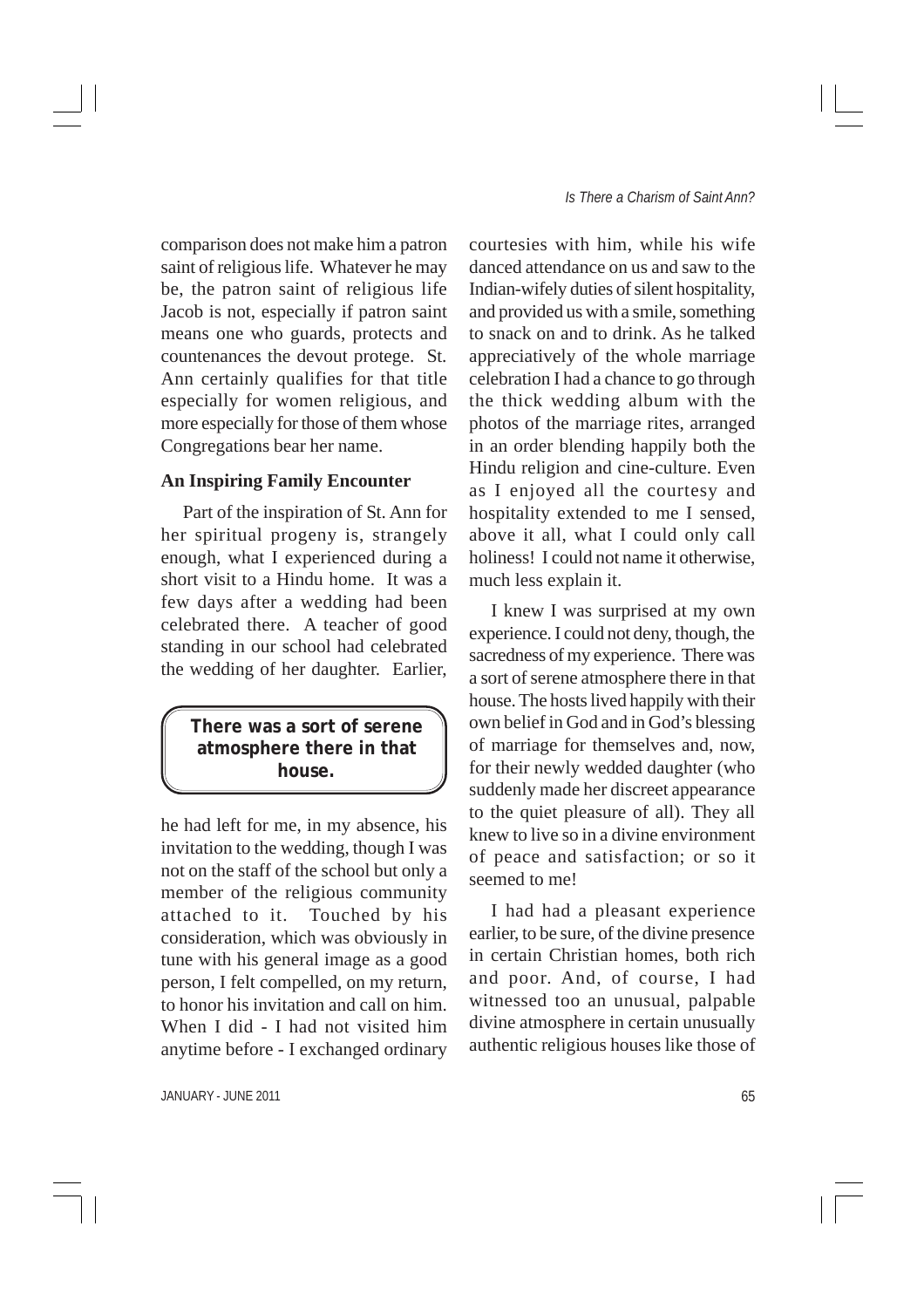the little known Little Brothers and Sisters of Jesus. I had experienced something similar occasionally in the ordinary Jesuit houses, too, of which I was a member or visitor, and also in certain communities of my friends, one of which incidentally belongs to an indigenous Congregation called Catechist Sisters of St. Ann.

**Married life as such could be surprisingly holy and, therefore, strongly inspiring.**

Though these latter experiences in Christian communities of married or celibate people were not without their element of surprise, the former one in the Hindu family took me altogether by surprise and sprang a good news that was a far greater surprise! And the good news was precisely that married life as such could be surprisingly holy and, therefore, strongly inspiring and inviting even for the unmarried with its unrecognized, if not cerebrally unsuspected, call to holiness.

#### **The Inspiration of St. Ann**

The surprise discovery from a chance meeting with a Hindu family celebrating a wedding led me, on reflection, to another surprise. If a good Hindu family could evince certain holiness that could spiritually stir me, a Christian, I began to wonder how much more inspiration I could derive from a committed

Christian family founded on the joyousness and sacredness of marriage, as intended by God right from the beginning. Jesus expressed himself in this vein, tapping the biblical source. An example of an inspiring family in the pages of the Bible is that of the young Tobias and Sarah, whose wedding story is told in the Book of Tobit.

Another such family whose story, however, is not told anywhere in the Bible is that of Ann and Joachim, the putative parents of Mary, the mother of Jesus. Yet, the mere fact that their family story is revered and cherished in Christian tradition and liturgy points to their fundamental holy life in wedlock, though its details are hardly known except, of course, apocryphally! Further, the singular fact that Ann, a Jewish woman of the pre-Christian dispensation, could be invoked by religious women nurtured in twenty centuries of Christian tradition (just as Elijah is venerated particularly by the Carmelites of both sexes) is worth pondering.

While mulling over the religious influence of St. Ann, what comes to the fore necessarily is her holiness in marriage (in the absence of anything else that could be said of her with certainty). What sense can her admirers and devotees in religious life make of that in relation to themselves? Only this,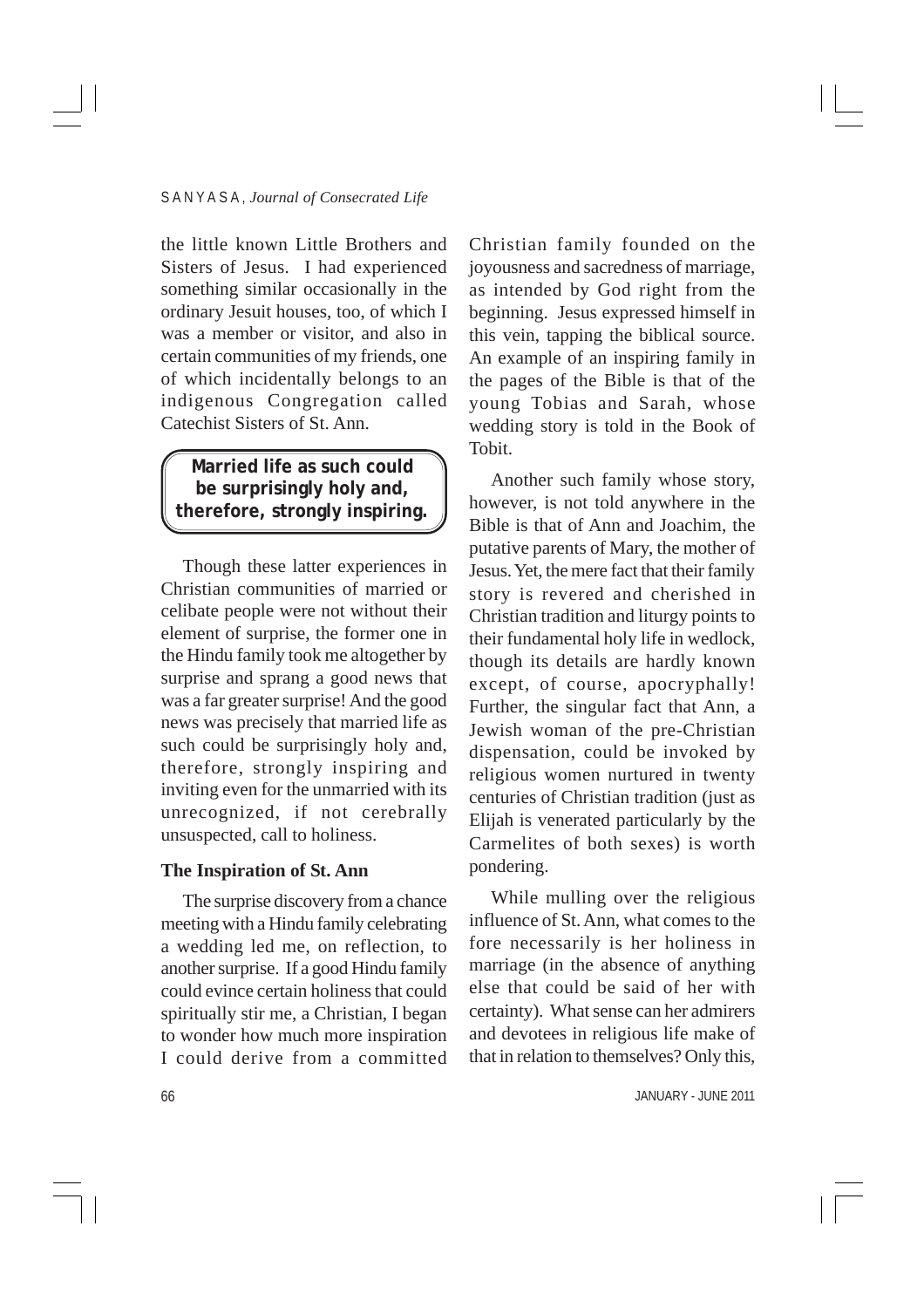it seems to me: that precisely in her married state the figure of St. Ann stands as a sign of religious life, though of course paradoxically! She may do so in three ways. First, she could be reminding religious (women) of the call to holiness in their own life. Secondly, she could be inspiring them to sound the depths of their possible holiness. And thirdly, at times of trial, she could be challenging them to answer the difficult demands of their holy call that had sounded simply glad in the beginning.

## **A Reminder of the Call to Holiness**

All religious know or should know, with or without the teaching of the Second Vatican Council, that, in marked contrast to the older lop-sided emphasis on religious life as a state of perfection, there is the reality of the universal, if long unsuspected, call to holiness addressed to all Christians without any distinction of rank of any kind. Such theoretical knowledge of theirs, however much taught and learnt, may not necessarily be realistic enough in the usual course of their life nor convincing enough in their common discourse. The sort of notional knowledge which may be familiar to almost all is likely to become real, refreshing knowledge owing to an unexpected, unsought exposure to holiness outside their customary living sphere. Thus, even if they only chance to see the sort of

JANUARY - JUNE 2011 67

holiness that family life may at times present strikingly to casual and unsuspecting onlookers, it will surely jolt them out of their unwarranted, if unsuspected, complacency about their own state of life as religious and open their eyes to the holiness actually obtained outside their familiar religious structure. If they are pleased with what their eyes see and, further, choose to dwell upon the new revelation - such as what shows itself in the unheralded. simple, holy life of St. Ann - they will surely come to realize what the universal call to holiness means concretely and contextually in life!

# **Precisely in her married state the figure of St. Ann stands as a sign of religious life.**

It will mean, for one thing, that the very fact of holiness in the simple human experience of some people guarantees that holiness can be equally a fact in some others too and, indeed, in all those who want it, without our least suspecting it! There is no denying the gift of holiness made available to people; so the question is whether there are takers. If so, what matters, next, is who ever and how many want holiness and, further, how much they do! No one can avoid such simple, basic questions on holy living, least of all the religious! However they live, whether routinely or spiritedly, they cannot turn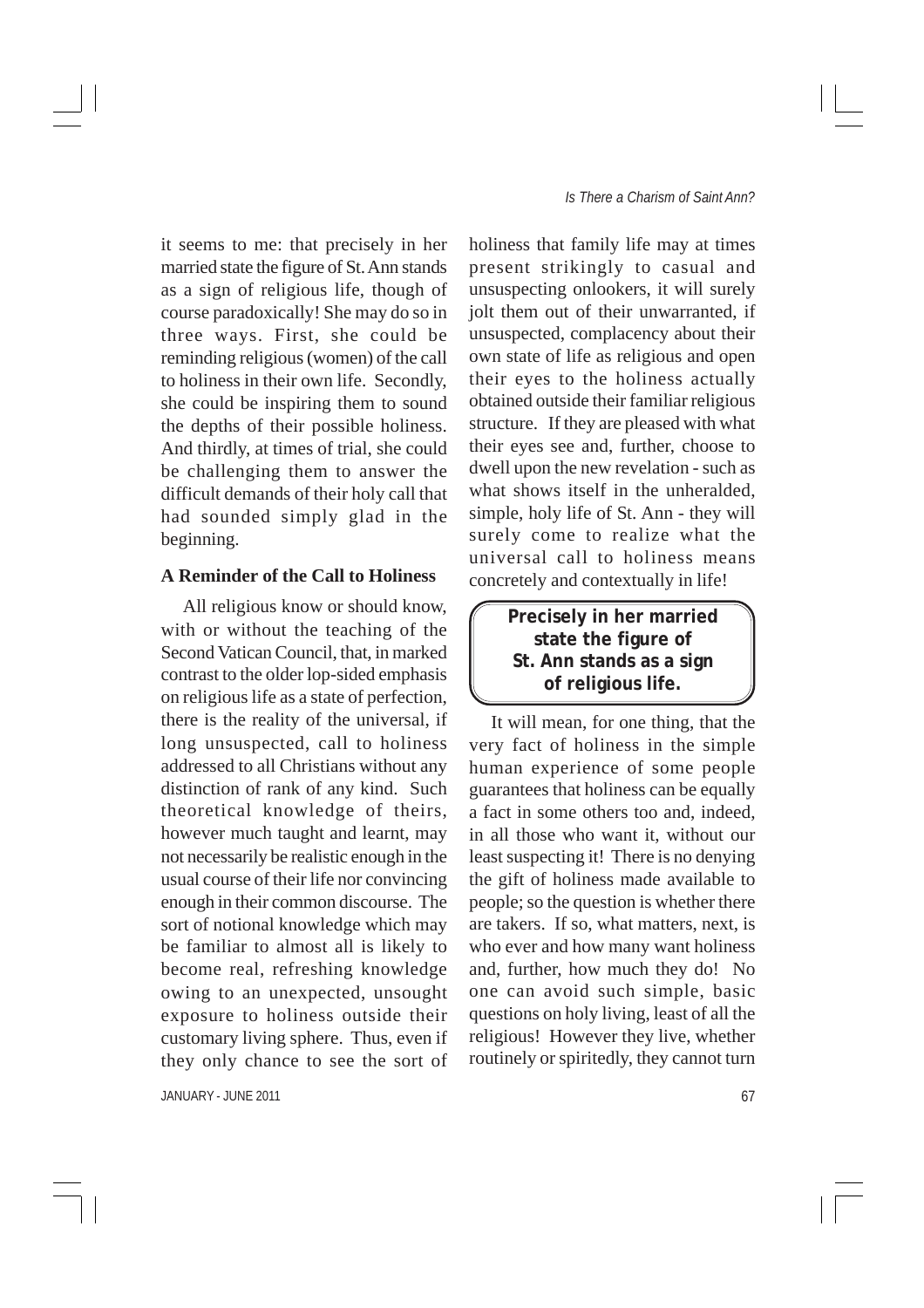their back on such personal, pointed questions when they find themselves face to face with the holiness of the married.

One aspect of that holy living touches on a lively awareness of Providence! An ancient homely expression of it in the Jewish tradition of St. Ann is hidden in Ps 127, dealing with God's blessings in a home. In the present world of feverish hurry and endless anxiety, which perhaps is not a peculiar malady only of our times, there is much to be learnt from the quiet assurance of the psalmist (who could not but have been married):

**One aspect of that holy living touches on a lively awareness of Providence!**

It is in vain that you rise up early and go late to rest, eating the bread of anxious toil; for he gives sleep to his beloved (Ps 127:2).

It reflects the universal, if biblical, God who gave humankind not only the law of work but of rest! So it is by striking a balance of work and rest that we can experience the benevolence of God who alone makes our work truly fruitful. Imbibing such a spirit, Jesus draws attention to the same truth in his own way in the parable of the seed growing by itself (Mk 4:26-29). To go back to the psalm, God provides more than food, and sees further to the needed

safety of the people; and so anyone with a little knowledge of God prays:

Unless the Lord builds the house, those who build it labor in vain. Unless the Lord guards the city, the guard keeps watch in vain (Ps 127:1).

In this way the psalmist, accustomed to the ways of God in human families, recalls the old blessing given to patriarch Benjamin:

The beloved of the Lord rests in safety– The High God surrounds him all day long– The beloved rests between his shoulders (Deut 33:12).

Thus the psalmist dares invite his praying people to repose their faith in God, and claim and enjoy God's care and concern.

If only the realization dawned on more and more people that, as we keep working daily in an appropriate and trusting manner, the bounty of God will not fail us! They will then learn to be free from fear of damage caused by vicissitudes of nature or human wickedness. No one would then spend days and years in impatient, unwise search for accumulation of things and comforts in a competitive, destructive manner. On the contrary, every one will have a reason to be happy and contented, with the assurance, as another psalmist says, that it shall go well with us (Ps 128:2).

The married who live in such a spirit of happiness can thus be a powerful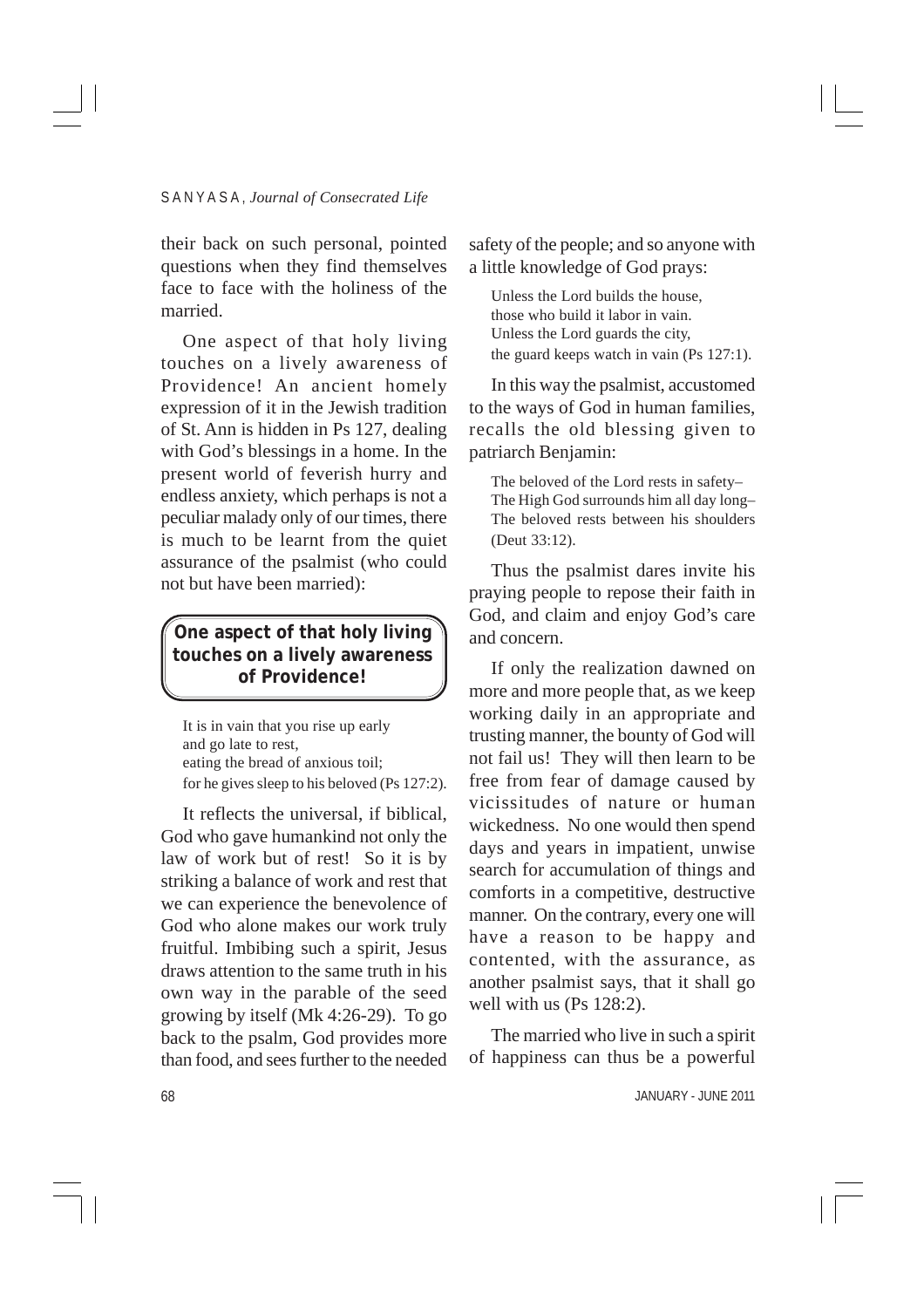# **The married who live in such a spirit of happiness can thus be a powerful reminder to the unmarried,**

reminder to the unmarried, a reminder of an all too rudimentary and yet real understanding of holiness of life, namely, that it is God who gives life, contentment, enjoyment, and even prosperity to people. Such a sort of holiness is surely part of the blessedness of what has been called religious poverty, inspired directly by the life and deportment and teaching of Jesus. He breathes forth the charm of such holiness in simple, straightforward, spontaneous counsel (reflecting, of course, the experience of his home and homely ancestors like St. Ann who knew to be at home with God):

"I tell you, do not worry about your life, what you will eat, or about your body, what you will wear... Consider the ravens: they neither sow nor reap, they have neither storehouse nor barn, and yet God feeds them... Consider the lilies, how they grow: they neither toil nor spin; yet I tell you, even Solomon in all his glory was not clothed like one of these... And do not keep striving for what you are to eat and what you are to drink, and do not keep worrying. For... your Father knows that you need them. Instead, strive for his kingdom, and these things will be given to you as well. Do not be afraid, little flock, for it is

JANUARY - JUNE 2011 69

your Father's good pleasure to give you the kingdom... Make... an unfailing treasure in heaven... For where your treasure is, there your heart will be also" (Lk 12:22-34).

# **A Call to Sound the Depths of Holiness**

If the simple, trustful living that is part of holiness in marriage can give a fresh fillip to holiness of religious life, there are certain other aspects of holiness, which are restricted or specific to the married as such and therefore not pertinent or relevant to the religious as such. So the call to holiness of those united by marital pledge is not, in every respect, coextensive with that of those in religious promises or vows. In other words, the universal call to holiness is not universally the same. That is to say, while the call to holiness holds good for all, whether married or not, the type of holiness people are called to is not the same for all; and surely the exercise and expression of their holiness will not take the same outward form. *Thus there appears to be a riddle of holiness in the kind of happiness that the married discreetly, if shyly, reveal in their life; and the religious may find an inspirational source in their life if they can solve the shy riddle*!

The blessing of happiness enjoyed by the married, for example, includes the house in which they live and the city in which they dwell (Ps 127:1). The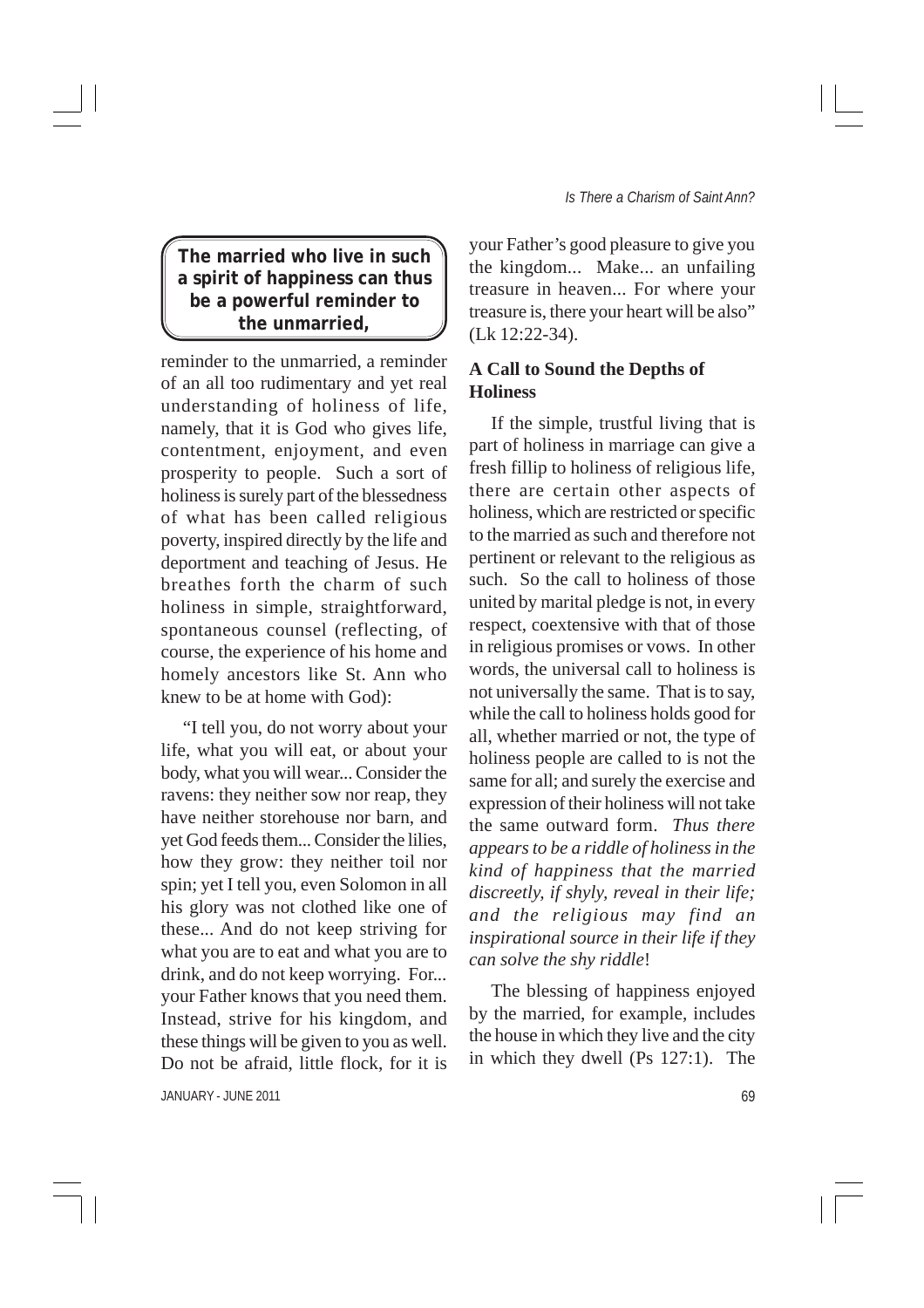house is obviously a matter of their inheritance; and the city is a scene of their ancestral roots. The unmarried religious men and women, too, have their own house and city, but certainly not quite in the same way. Personally, unlike the married, they do not possess any right over their house and do not entertain any claim of roots in their city! They use them for their need and service as long as they are available to them but do not own them individually. In this

**Like the Levites the religious find happiness, not in any house or land or city, but in the Lord.**

they are like the priests and Levites of old. When the Israelites entered their land of promise, all the tribes had their own allotted land, except the Levites.

The Levites were not entitled to any landed portion; they were indeed separated from the rest of the people for something greater, and blessed with God's affairs. God was their exclusive share or possession; and in turn they belonged to God in a unique manner as no others did! Thus dedicated, it was their joyous duty and proud privilege to render their ministry to God in the name of their people, wherever God chose to dwell historically (Lev 8:5-22; 18:6, 20-24).

Like the Levites the religious find happiness, not in any house or land or city, but in the Lord who in the first place owns all the land (Ps 24:1) and guards all that is on it! There is another quality to such happiness. The Levites were usually grouped with the aliens, orphans and widows, who too received their surprise help from none but God (Deut 26:12). It was the happiness of the poor who belong to God and look to God for help and are accordingly provided for by God and so enjoy God's patronage! The happiness of the religious is that sort of blessedness of normal, if at times pinching, poverty and correspondingly comforting providence.

To this experience of happiness of the poor which the religious enjoy, still another facet could be added, referring to the future of God which is not within immediate grasp. It is not unlike what filled the hearts of Abraham and Sarah as they set on their unusual search for the land that God would slowly show them. The religious, without house or city, are likewise privileged to inherit that happiness of hope, originally given by God to the restless patriarchs and matriarchs. They share the latter's sense of being strangers and foreigners on the earth all their life as they kept wandering and pushing for the promised homeland, which was neither what they had left long ago nor what they were passing through but what was being prepared in a city beyond, indeed, in the far country that is heaven (Heb 11:13-16)!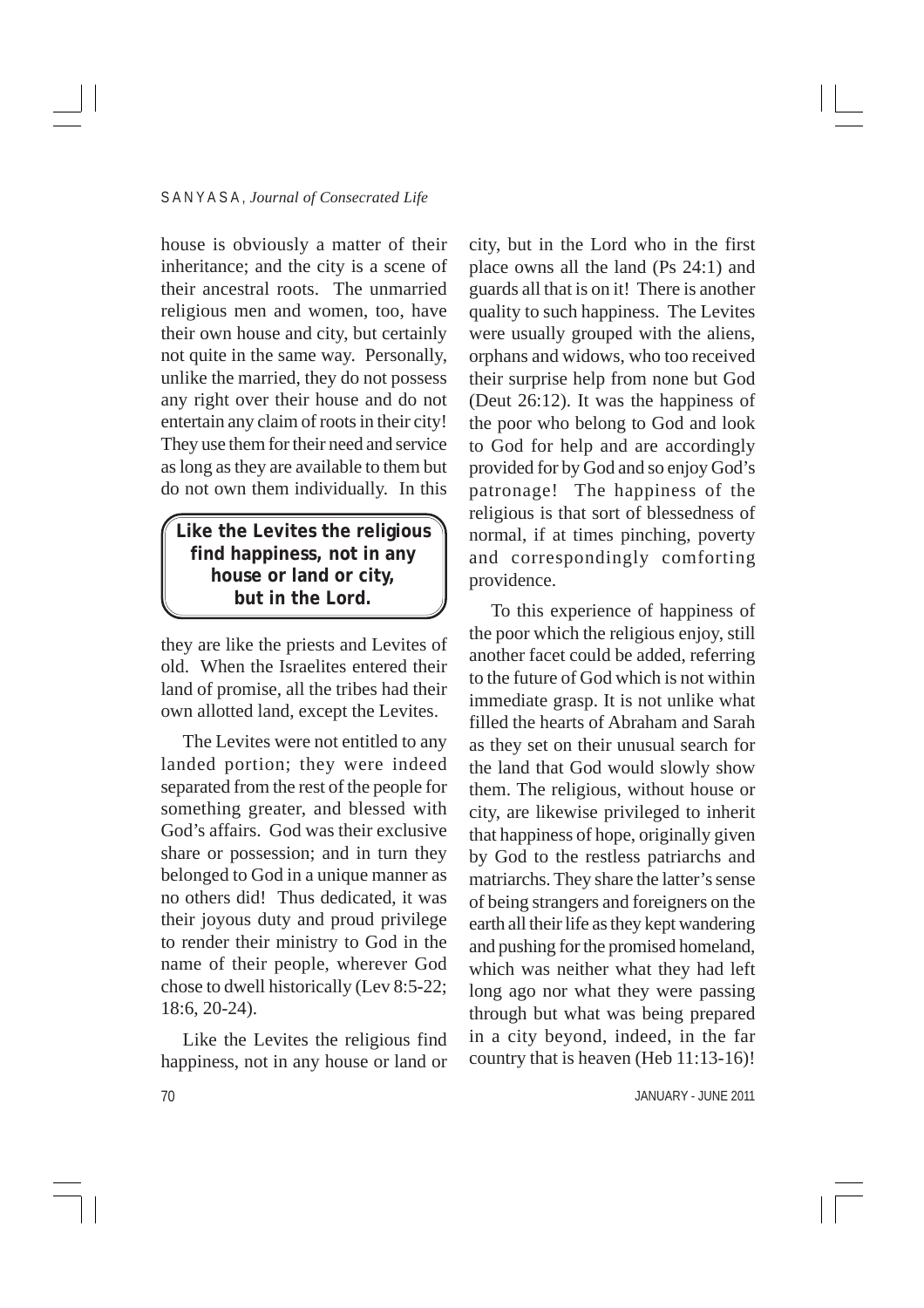And so of the religious too, it could be said: "God is not ashamed to be called their God; indeed, he has prepared a city for them" (Heb 11:16).

# **A Pursuing Call to Awake to the Demands of Holiness**

There is *another thread in the teasing riddle of married life*. It is linked with the word house, occurring in Ps 127 that has been the point of departure in the just concluded discussion. The English word "house" has, besides the meaning of building made for a family to live in, another: namely, the people of the family living in the house! So it should be not really surprising that after thinking of the house as domestic shelter in verse 1, the psalmist speaks glowingly of sons (and daughters) in verse 3. (In the Hebrew original, the word for "house" puns with the word for "sons"2 and thus attractively suggests that the two thoughts are interconnected). Those who have sons have a reason to feel happy about them, as they will not be without support in situations of external conflict with enemies (verse 4-5). However, the real biblical reason for their happiness is not that; rather, it is that as "the fruit of the womb" the sons are "a heritage from the Lord" (verse 3). Just as safety and rest are finally guaranteed only by God, so too, the progeny of the married are not the mere product of fertility and virility with or

JANUARY - JUNE 2011 **71** 

without biotechnology but pure gift of the Lord! In a way it is a double gift; for without this gift of children even the gift of the land would be lost for the parents in the old Jewish dispensation  $(Num 27:8-11).<sup>3</sup>$  So, in the common fact of a family of children there is the surprise that the parents do not, on their own, produce and possess their children but they receive them from God who makes a loving gift of them in procreation! Whereas the celebrated (though unhappily unnamed) mother of seven brothers in 2 Maccabees 7:20-29 knew this truth spontaneously, lesser mothers would have to learn it as a result, perhaps, of a trial, either of infant mortality or delayed offspring. Anyway, here is an aspect of the married life

**Just as safety and rest are finally guaranteed only by God, so too, the progeny of the married are not the mere product of fertility and virility.**

where the partners can recognize their life with God, that is to say, realize the holiness of their life and so come to rejoice in their life.

What does that witness of joy and holiness offer to the religious? It offers them a cause for selfless joy in God and a challenge for faithfulness to God. Ideally when life is smooth for them, they will know to rejoice in their own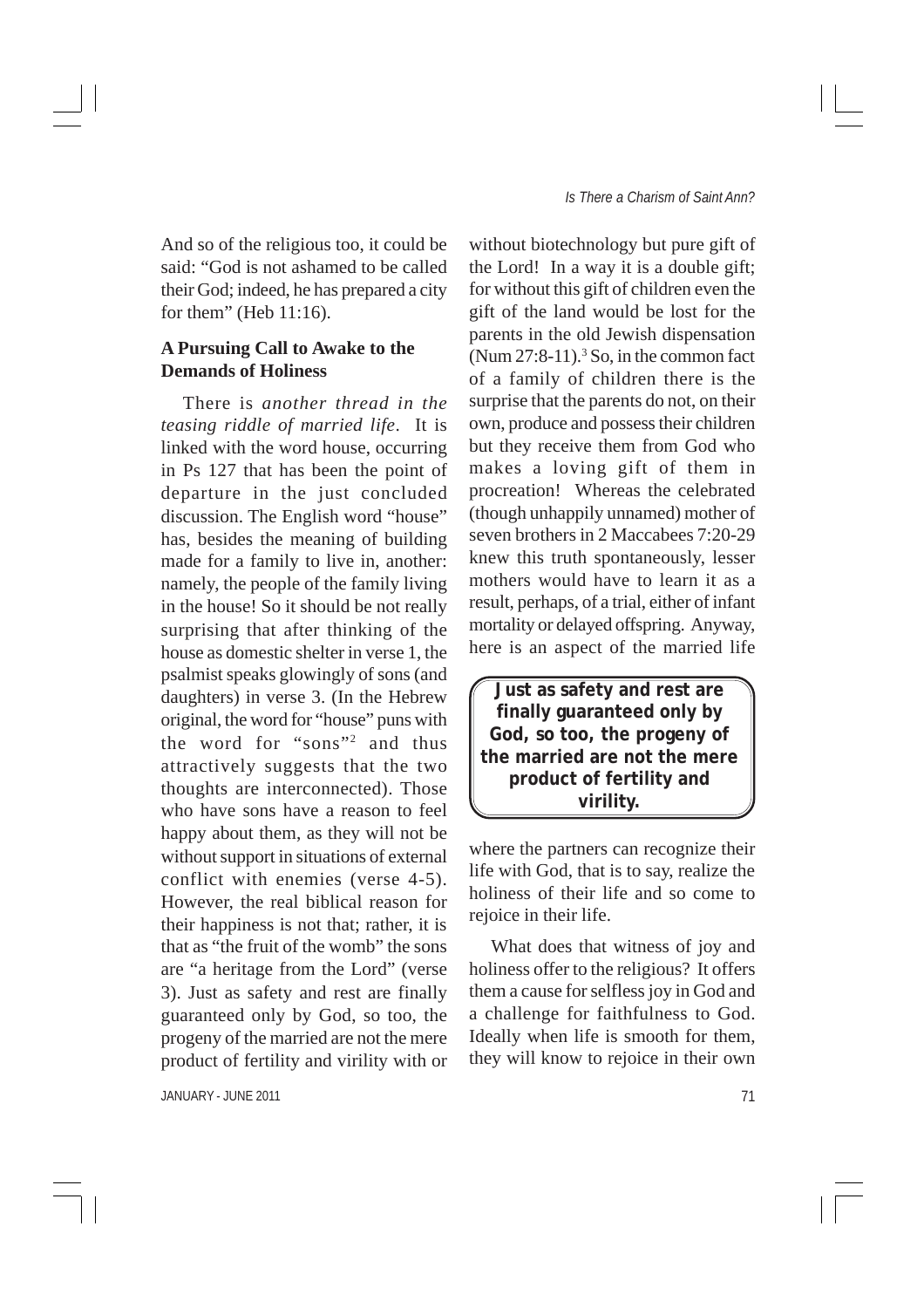life as well as in that of their loved ones happily married. However, even as they join the latter in their joyous appreciation of the fruitfulness of spousal love that comes as a blessing from God, they sense the divine attraction in their own life as religious and value it no less a blessing. At the same time, realistically speaking, when life comes amiss for whatever reason they are likely to be shaken in the total experience of celibacy that may have been till then a matter of joyous holiness. In particular, they may be disturbed emotionally in their earlier choice of foregoing generative joy. They may then begin to miss what they had not missed till then! But long before any such challenge they have an opportunity to train themselves and become prepared for that eventuality. During their own honeymoon with God, when they see the married around them being happy and fruitful and recognize God as the ultimate cause of it all, they can well foresee future questions likely to upset their happiness or holiness and can guard themselves from the danger of living lonely as bachelors or spinsters or quitting as religious. Sure enough, sooner or later, as they come to face the sad spectacle of some of the married being without issue the religious may learn to view their own possible problem in the proper perspective without engrossing self-pity. They may even stumble upon a certain strange cue

to their new-sprung problem as they watch the hard misfortune of the married unable to procreate. They will be forced to ask, for example, if they are worse off than the married who are condemned to be like the fruitless celibate! They may well learn another surprise lesson too. If even the married can be without the prospect of happiness of bearing children (as was the case with Ann and Joachim till their old age, according to the apocryphal Gospel of

**When life comes amiss for whatever reason they are likely to be shaken in the total experience of celibacy that may have been till then a matter of joyous holiness.**

James), they have to find another way of happiness, independent of children, as shown them by God alone! Learning this, the good religious who had not earlier grudged the pleasure of happiness of the happily married would now be quick to observe the heroism of happiness of holy childless couples and follow suit.

More they can do, indeed, and go on better from their own past experience. They had, after all, at the start of their religious life, gladly relinquished their right to have their own offspring because of an initial charm of God. They need to awaken to that divine attraction and discover its depths of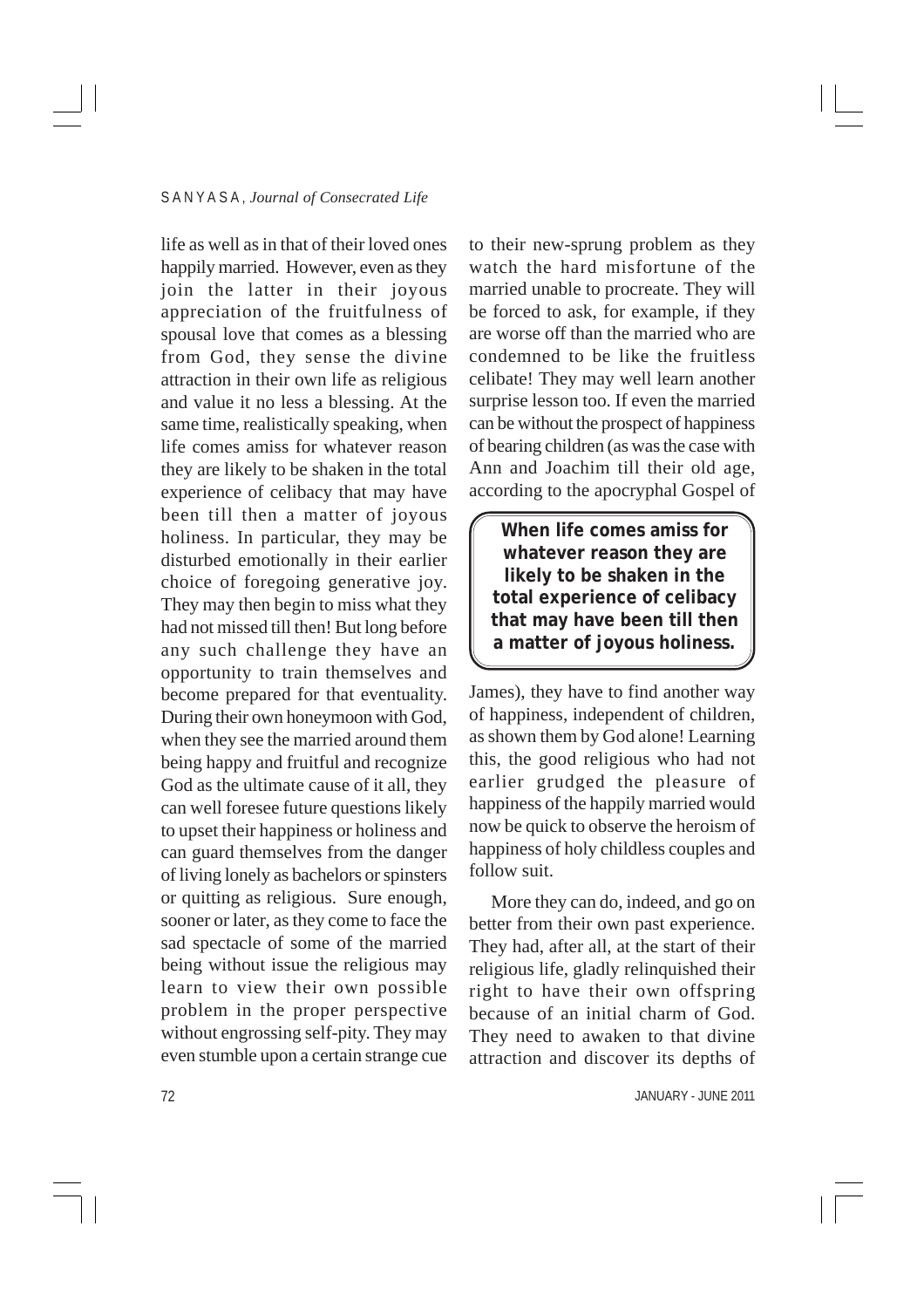happiness more and more, and stay happily loving God while remaining happily celibate and childless! Even here the married can be of great help. If a man like Elkanah could tell his wife Hannah grieving over her barrenness, "Am I not more to you than ten sons?" (1 Sam 1:8), how much more could not God whisper so to couples of barren marriage and also to religious in their possible lonely moments of languishing and longing for children? If the religious really experience God in this manner they will not allow themselves to be crushed by pain and struggle in their once-for-all commitment. Rather, they will find encouragement from the

**It is God, then, who gives and entrusts children to the religious in the engagement of their apostolate.**

kind of joy only God can give the barren in marriage and, in return, with them they will share their own victorious joy in God.

Further they will, at times, realize with surprise that they have their own children, born in their likeness, though not of flesh but of spirit! That happens so prolifically in the personal - not professional - apostolate that has so much to do with nurturing others in loco parentis! Do not the married themselves send, and almost hand over, their children to the religious for their

JANUARY - JUNE 2011 2001 2002 2003 2004 2012 2022 2034 2042 205 206 207 3

keeping and training and grooming? And, indeed, more truly is it not God who makes this happen? Perhaps it is part of the hundredfold promised by Jesus to his followers (Mt 19:29). It is God, then, who gives and entrusts children to the religious in the engagement of their apostolate, which is ultimately nothing less than an engagement with God!

Further, God ought to give them a secret of their own unique happiness, just as they should expect from their life-long consecration, if at all it means anything! It would be matching their own variety of yearning, evocative of how God once comforted the eunuchs in their very despair of being no more than a dried-up tree. God assured them:

I will give, in my house and within my walls, a monument and a name *better than sons and daughters*; I will give them an everlasting name that shall not be cut off (Is 56:5, emphasis added).4

God indeed will not be found wanting to do even more for the religious as they are not eunuchs who cannot help themselves to be so, but deliberately self-made eunuchs, precisely for God!

Perhaps it is better not to say for God and leave it at that without any further qualification; for it would seem that God gains nothing from sexual "mutilation" as such of even optional eunuchs. When Jesus happened once to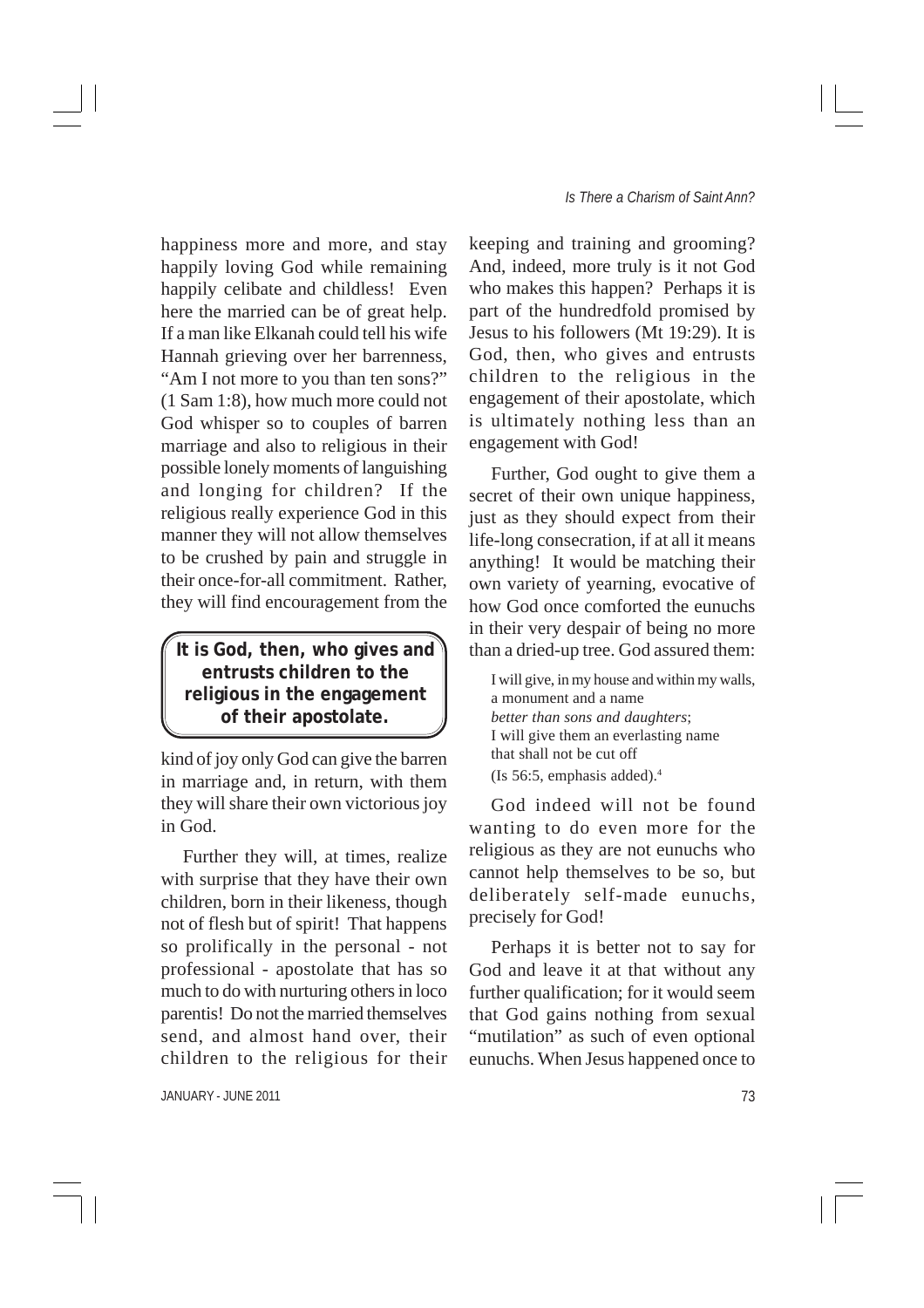speak of celibacy he pictured the voluntary celibates as self-made eunuchs who choose to become so for God's kingdom, and not simply for God. So it is for the sake of such a kingdom of numerous people who clamor for God's succor that the religious become unmarriageable and live so, foregoing the joy of seeing in the kingdom the offspring they could bring forth from their own bodies. Here is solved *another piece of the riddle concerning married life and happiness*.

The married climbing up toward the Temple in Jerusalem wish one another and pray:

May you see the prosperity of Jerusalem all the days of your life. May you see your children's children. Peace upon Israel! (Ps 128:5-6).

How can the joy of living long and so of seeing one's many descendants go together with the joy of the city of

**Such dedicated souls are the religious who dare think big, and in the process do not think so much of themselves as others.**

Jerusalem and, what is more, the welfare of the whole people of Israel? They can only if there are enough people who not only take pride over both Jerusalem, the city, and Israel, the country, but care seriously enough for what makes for their real, common good envisioned by God. However many such people there could be today in each city and country, the result would be nothing compared to what could happen when there are some divinely inspired people who can think beyond their family circle, and yearn for the preservation of holiness of all God's cities on earth, and further work towards the reign of real peace among all people. Such dedicated souls are the religious who dare think big, and in the process do not think so much of themselves as others. They lose themselves in a way to make others gain; but at the same time they gain themselves too, along with all!

### **Endnotes**

- <sup>1</sup> *The Fire in These Ashes* (Mumbai: Pauline Publications, 2002), p. 39.
- <sup>2</sup> See note on Ps 127:1 in *The NIV Study Bible* (Grand Rapids, Michigan: 1985), p. 925. The same twin ideas come into play in the story of God bidding David not to build a house for him but assuring him of building one for him.
- <sup>3</sup> See note on Ps 127:3 in ibid., loc. cit.
- The expression "that will not be cut off" is an idiom that refers to the prolongation of a person through one's descendants.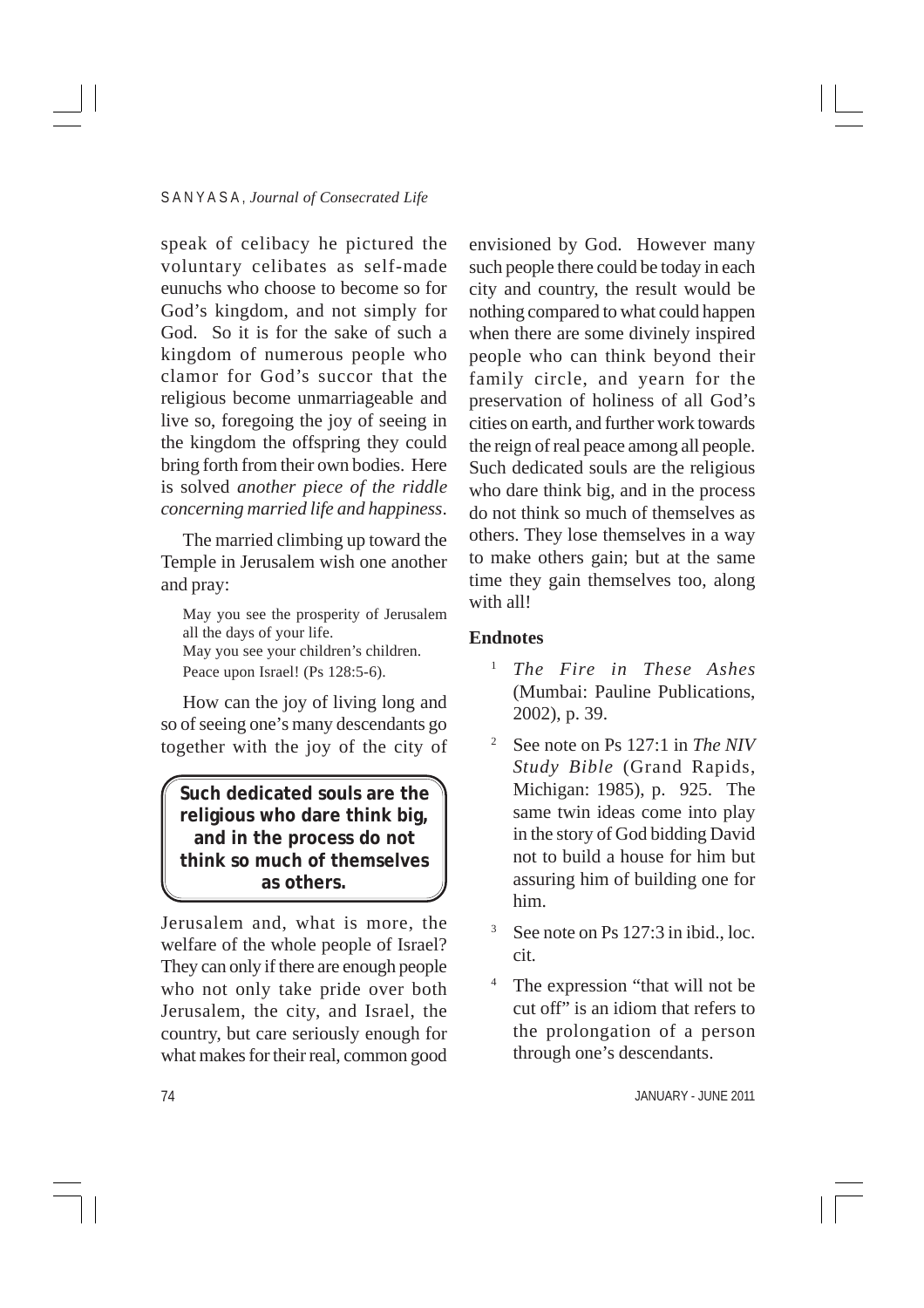# CALLED TO WALK IN THE DESIGN OF THE LORD: ANOINTING STORY IN LUKE AS AN ICON TO **INTERPRET RELIGIOUS LIFE**

### **George Panthalany CMF**

Pope John Paul II, in his Postsynodal Apostolic Exhortation *Vita Consecrata*, chose Mary, anointing Jesus at Bethany (Jn 12:3), as an icon to interpret the element of consecration in religious life. The anointing story is narrated by all the four evangelists (Mt 26:6-13; Mk 14: 3-9; Lk 7:36-48; Jn 12:1-8) with some differences, which we cannot discuss in this article. Here we are looking at the Lukan version.

In fact, the anointing in Luke is an icon which can incorporate various elements of religious life in a comprehensive way. However, one of the reasons for hesitation to read this story as an icon for religious life is the characterization and image of the woman in the story as a sinner, or even as a prostitute. The attention of the readers and interpreters swings from an image of a common prostitute to an

image of Christ. The gossips of the ecclesiastical tradition have ignored Luke's discreet sensitivity and wisdom in burying the woman's identity and the nature of her sinfulness. Probably, it is not the great sins and not even the great conversion of the sinful woman, rather the self-righteousness of the Pharisee, that is showcased in this story. This story, like many other stories in the gospels, leaves sufficient gaps and ambiguities to be read and interpreted in a variety of ways. In this article I intend to analyze the important characters and their roles in the story. I will conclude by telling how this anointing in Luke could be an icon to interpret consecrated life, incorporating various elements of religious life.

#### **1. A Brief History of Pharisees**

To analyze the character of Simon the Pharisee in this story we need to

JANUARY - JUNE 2011 2001 2002 2003 2004 2012 2022 2034 2042 205 206 207 208 209 2004 2012 2023 2024 2022 2023 20

The author has a licentiate in Biblical Theology from the Pontifical University of St. Thomas in Rome and another in the Theology of Consecrated Life from Claretianum, Rome. Presently he is pursuing his doctoral studies in Biblical Theology at St. Peter's Pontifical Institute in Bangalore. He may be contacted at: gpanthalany@gmail.com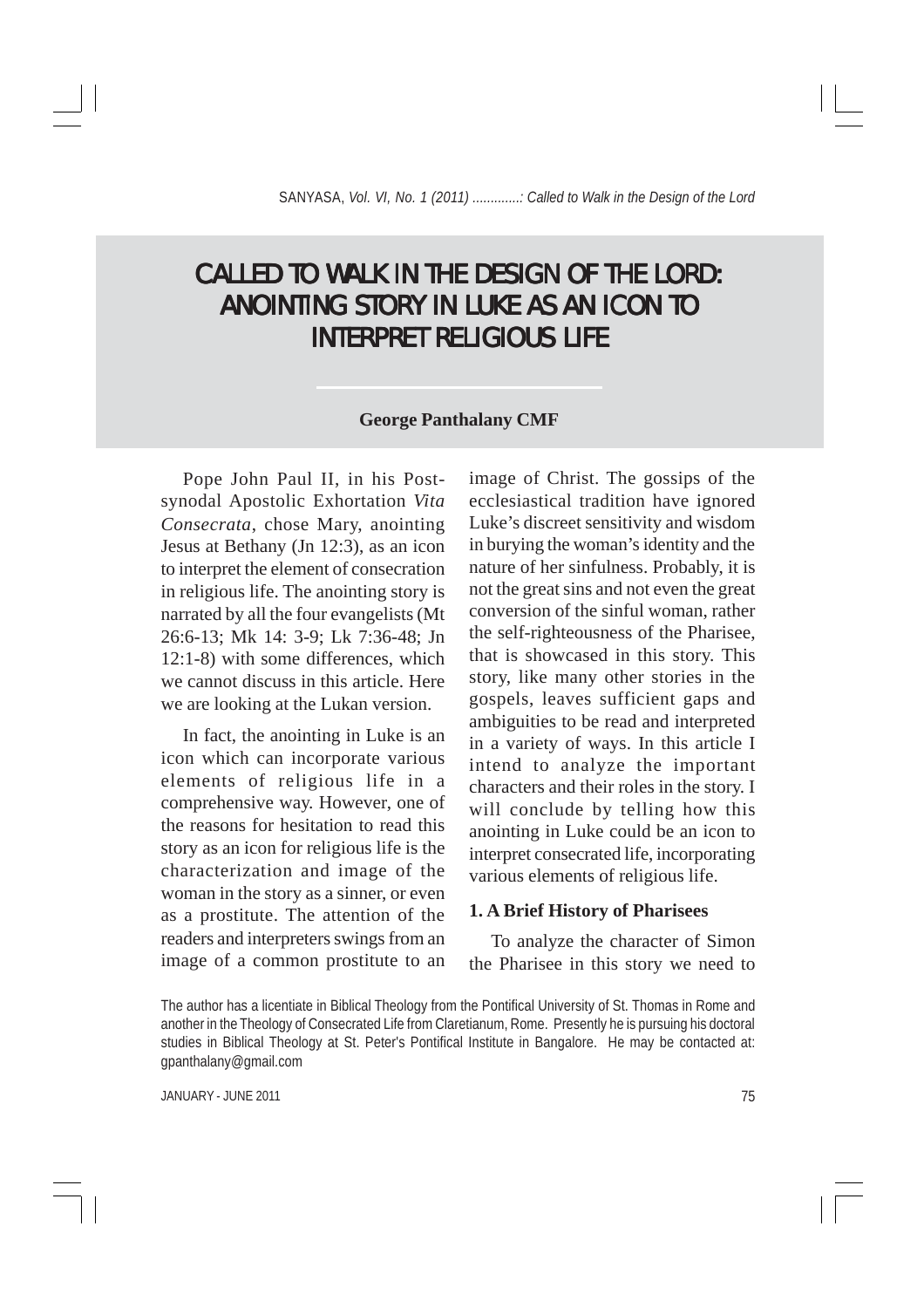have a brief sketch of the history of Pharisees, the largest and the most influential Jewish sect in New Testament times. Their name derived from the verb *parash*, with the meaning "to distinguish," or "to separate." They were the separatists, or puritans of Judaism, who withdrew from all evil associations and sought to give complete obedience to every precept of the oral and written law. The Pharisaic communities in Jerusalem had strict rules of admission with a probation period. They originated as a separate group shortly after the first victory in the Maccabean Revolt (164 B.C.E.), and by 135 B.C.E., they were well

**It was a life inspired by a fierce attachment to God and to the demands of the covenant.**

established in Judaism. In the course of two centuries Pharisees or their scribes, developed from being a rebellious opposition which had involved the country in a bloody civil war as early as the time of Alexander Jannaeus (103- 76 B.C.E.) to becoming the only representatives of Judaism after 70 C.E. In achieving this, they excluded not only their opponents, the Sadducean aristocracy, but also all rival renewal movements. The great hour for Pharisaism struck after the catastrophe of the destruction of Jerusalem and the

temple in 70 C.E. In Jamnia, the Hillelites, their moderate wing, formed a new Sanhedrin, reconstituted Judaism and excluded all competing renewal movements including Christians.

Pharisees believed in the existence of angels and spirits, in the immortality of the soul, and in the resurrection of the body. They practised ritual prayers and fasting, and tithed their property meticulously (Mt 23:23; Lk 11:42). They kept the Sabbath very strictly, allowing not even healing the sick or the casual plucking of grain for eating (Mt 12:1-2). They fulfilled an important role in the Jewish society as teachers of law; so they were well accepted by the people. Among the sects, the Pharisees are frequently mentioned in the Gospels and the only reason for this frequency is that they were actually quite present in Jesus' ministry. In contrast to the traditional Christian antagonism against the Pharisees, many scholars say that it was mostly in relation to and in contrast with them that Jesus articulated his teachings. The life of the Pharisees was that of ordinary lay people sharing in the various vocations and concrete problems of the common folk. But it was also a life inspired by a fierce attachment to God and to the demands of the covenant. The roots of Christian antagonism towards the Pharisees, reflected in the gospel, could be the result of the historical context after 70 C.E., where Pharisees remained as the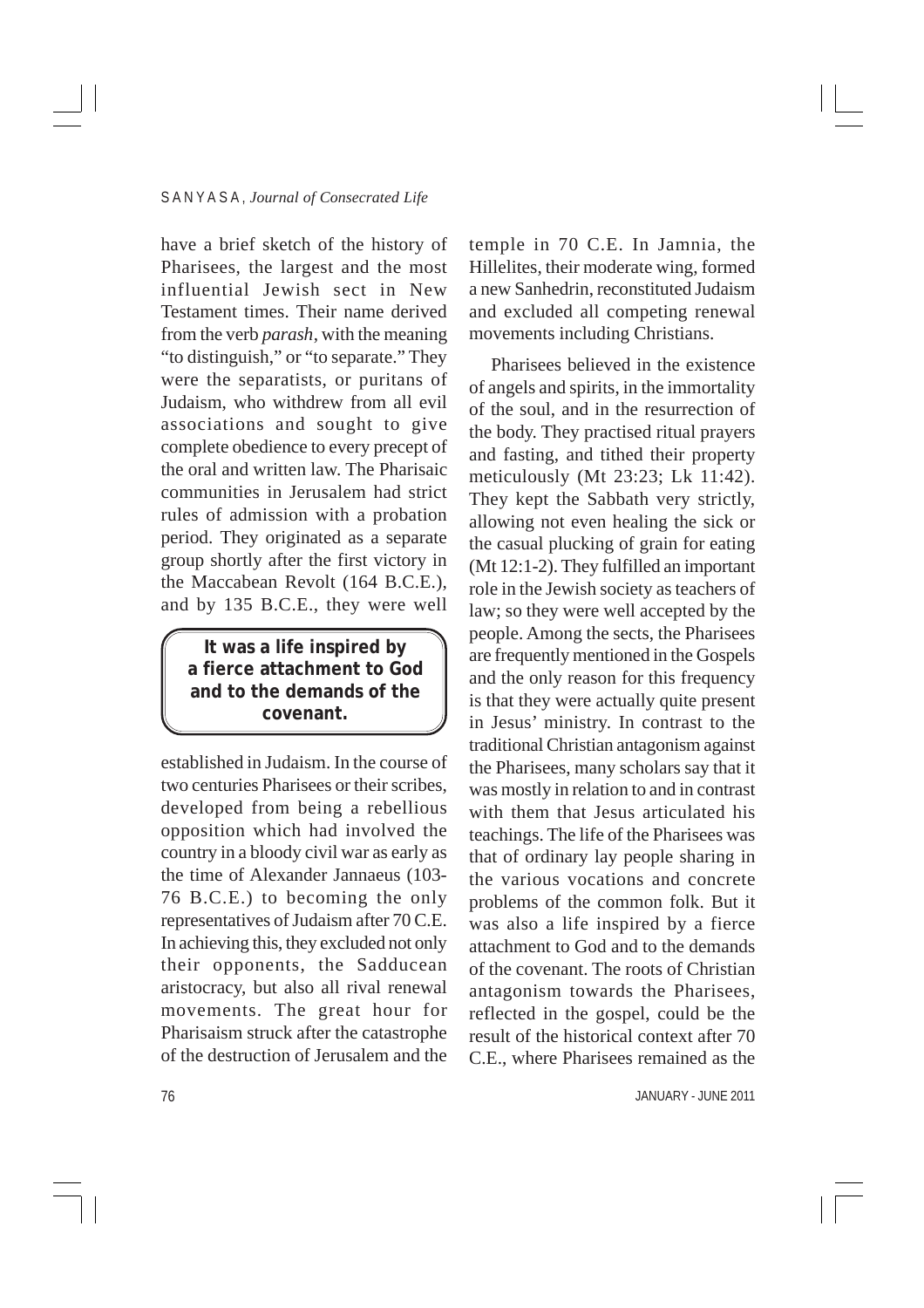only representatives of Judaism, who expelled Christians and other rival movements from its umbrella.

# *1.1. Characterization of Simon the Pharisee in the Narrative*

In the gospel of Luke there is a reasonably consistent picture of Pharisees as antagonists to Jesus in his ministry, covering the Galilean ministry and the travel phase. This is not to deny some positive pictures of Pharisees in Luke-Acts. Doctrinally Jesus and Pharisees agree with each other on many aspects and it is mentioned both in the gospel and Acts. As an individual character with a name Simon, we meet him first time in this story  $(7:36-50)$ . But the characterization of Simon the Pharisee in this narrative is developed, mirroring the Pharisees and their opposition to Jesus in the gospel on accounts of Jesus' relation with the sinners, his table fellowship with them, his interpretation of Jewish customs and laws and his claims regarding identity. The three meals of Jesus with Pharisees in the gospel of Luke showcased Pharisees with three attitudes, namely, self-righteousness (Lk 7:36-50), hypocrisy (11:37-54) and pride (14:1- 24). As puritans they divided the society into the righteous and the sinners and kept themselves away from the sinful world.

In contrast to the purity laws of contamination, believed and strictly

JANUARY - JUNE 2011 **77** 

practised by Pharisees through segregation, Jesus believed in the new principle of association, with which his holiness and purity can transmit to the sinful world. In contrast to the Pharisaic division of society as righteous and sinners, Jesus perceived people as selfrighteous and sinners. He proclaimed sinners (poor) as the beneficiaries of his mission of liberation (Lk 4:16-30). For Jesus the sinners/poor were people who look to God for help. In a consistent pattern found in God's creation, He creates always from nothingness. For Jesus too his mission of recreation was possible only from a stage and attitude

**As puritans they divided the society into the righteous and the sinners and kept themselves away from the sinful world.**

of nothingness. An attitude of selfsufficiency always hindered Jesus' mission (Pharisees with their selfrighteous attitude rejected God's purpose for themselves: Lk 7:30) of redemption/recreation. No man can attribute righteousness to oneself and if he does, he/she becomes in the eyes of God self-righteous. The parable of the Pharisee and Tax Collector (Lk 18:9- 14) is an accurate representation of these two groups of people in the gospel of Luke.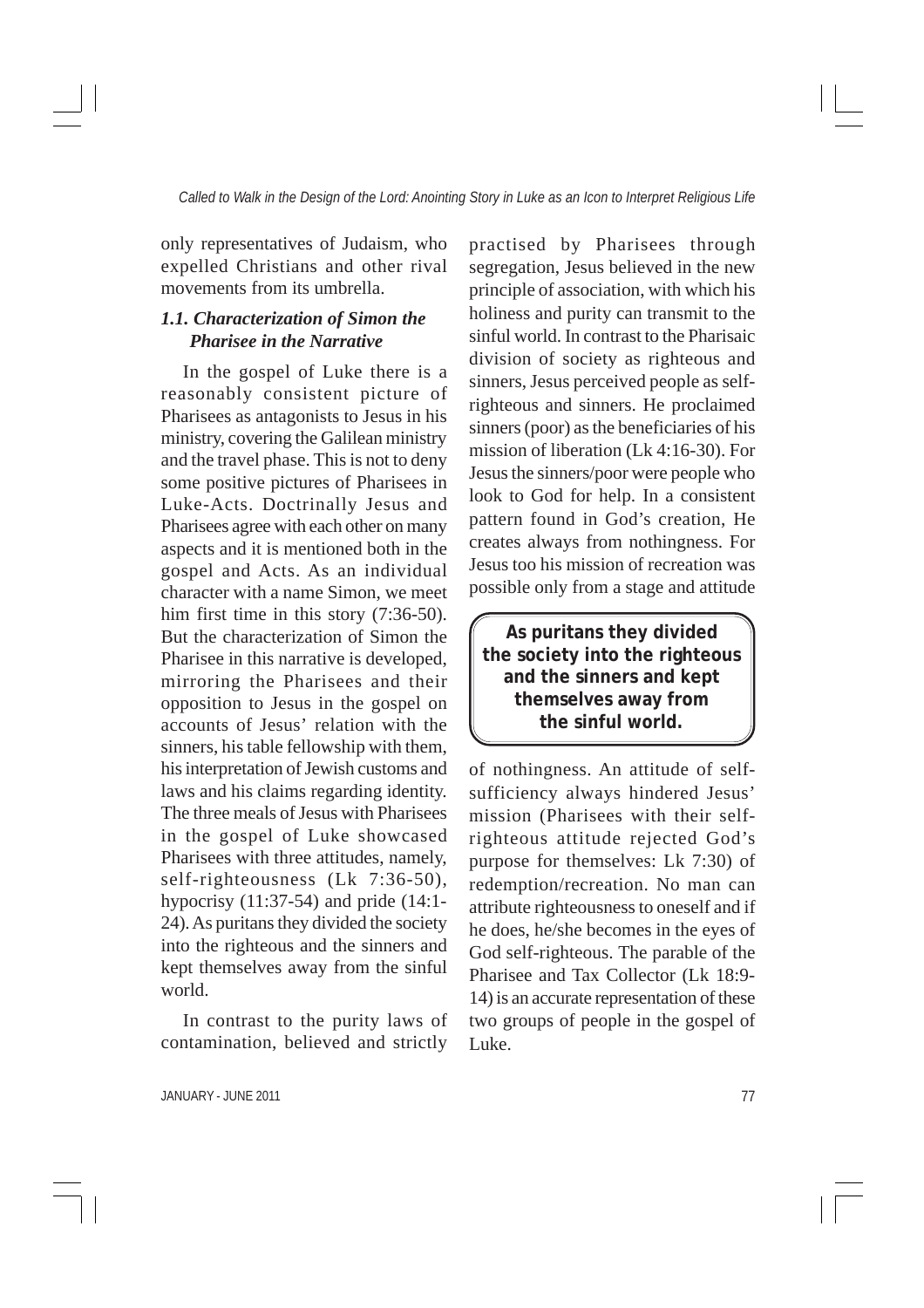#### *1.2. The Concept of Pharisaic Mind*

Many scholars argue that Luke had no interest in the actual identity of Pharisees in Jesus' time. Rather they represented the wealthy, esteemed classes of society within Luke's audience. Scholars believe that the numerous references in Luke to these groups indicate a particular concern and modification by the author for his purposes. Texts that reflect the contrast between tax collectors/sinners and Pharisees/Scribes in Luke have been edited by Luke to fit the needs of his late first century Hellenistic audience.

Luke probably intends the Pharisees in his gospel to represent an internal threat because they exemplify a style of religion and life, by which he believes

# **Luke shows that the 'Pharisaic mind' is a more general danger.**

Christians are in danger of being influenced. The faults which the Pharisees exemplify are not necessarily all attributable to an identifiable Jewish group, whether in the time of Jesus or of Luke; rather Luke has fashioned the Pharisees, who already had a negative image in Christian tradition, in such a way that they embody those faults to which he believes his Christian readers are prone. Pharisees in the gospel of Luke exemplify a particular attitude, but the attitude is not confined to them. By

depicting people who are not identified as Pharisees displaying Pharisaic attitudes Luke shows that the 'Pharisaic mind' is a more general danger. The crucial clue from the text is in Lk 18:9. The parable of the Pharisee and the tax collector is not addressed to Pharisees but to "some who trusted in themselves that they were righteous, and despised others."

### **2. The Sinful Woman**

Arlandson applies the yardstick of Sermon on the Plain to the cultural status of women in the first century and tries to draw a status map of women in the various narratives, involving the role of women in the gospel of Luke, and arrive at the caption "the fall of men and the rise of women." He says that Luke reserves honour for women who are slaves, unclean, degraded, and expendable when they are paired with men who are wealthy, powerful, and privileged.<sup>1</sup> The unclean, degraded and expendable women, paired with men from the upper classes, shall rise and the men shall fall as they both confront the kingdom of God. As a 'type' character, the Sinful Woman represents the recipients of Jesus' ministry and whose fate is reversed in the kingdom of God. She represents the poor who are blessed and whose status is reversed at the cost of the rich and powerful, the theme of Magnificat and Sermon on the Plain.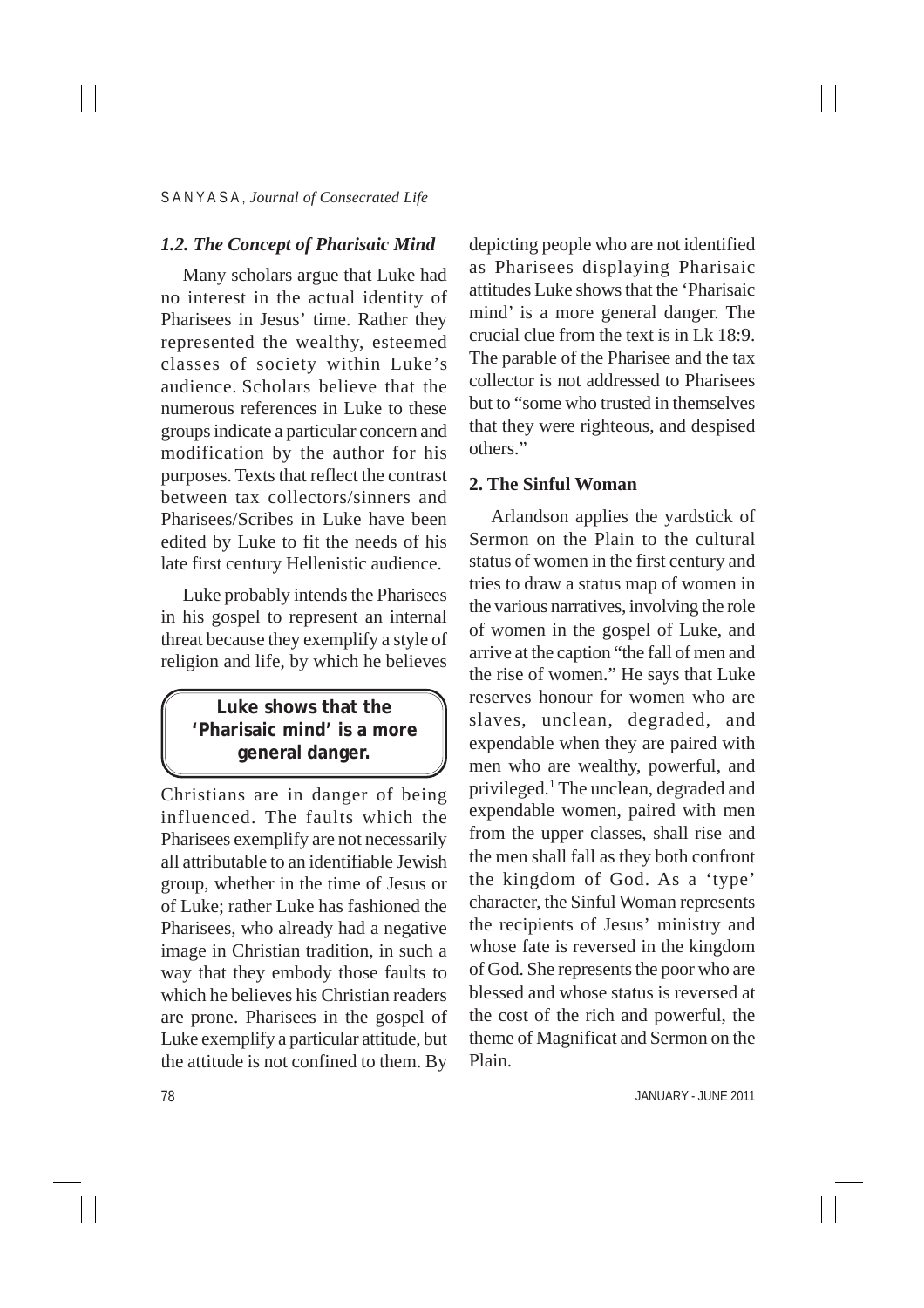The narrator's description that she was a woman, a sinner in the city, has led to various speculations as regards the public morality of the woman in question. She could have been considered sinner because of her trade or because of her behaviour. Her loosened hair to wipe Jesus' feet and even the alabaster flask of ointment suggest to some her possible trade and the means with which she has procured the ointment. However, it may not be fair to label the woman as a prostitute since the text does not say so explicitly.

In the woman's repentance, love and gratitude are manifested not through words but through her deeds. Justly the scene is sometimes entitled as "The Wordless Worship of an Unnamed Woman'. She is a paradigm of a positive response to the person and mission of Jesus. The woman's body language, her position and actions, while expressing sentiments of love towards Jesus, cause scandal to Simon and his fellow guests. Simon, with Pharisaic standards, questions the quality and nature of life of the woman who approached Jesus. He says to himself "if this man were a prophet, he would know who and what sort of woman this is who is touching him, for she is a sinner." Jesus interrupts Simon's talk in his heart through a parable which symbolizes God's eschatological wisdom "revealing the inner thoughts of many" (Lk 2:34) and turns the tables on Simon himself. The

JANUARY - JUNE 2011 79

fact that Jesus knows what Simon is thinking shows that Jesus is indeed a prophet; and what Jesus says implicates the Pharisee rather than the woman as the sinner. Jesus does indeed recognize a sinner (in God's perspective) in his presence, but it is not the woman as thought (in cultural and human perspective) by Simon.

**In the woman's repentance, love and gratitude are manifested not through words but through her deeds.**

Jesus accepts her physical contact and her bodily language as unrestricted corporeal expressions of the genuineness of her love and gratitude towards him. Kissing is a sign of gentleness, a special indication of love. She wets his feet with tears, her tears expressing her most intimate sentiments of love, gratitude and conversion. She wipes her tears away with her hair. She anoints his feet with ointment, which the Pharisee failed to do.

In the society of Jesus' time, political domination, patriarchy and the family system forced women to have subordinate roles in the society. Woman was considered to be a sort of inferior human being. She was considered a constant source of defilement. Morally, woman was devalued and her witness was void and null in official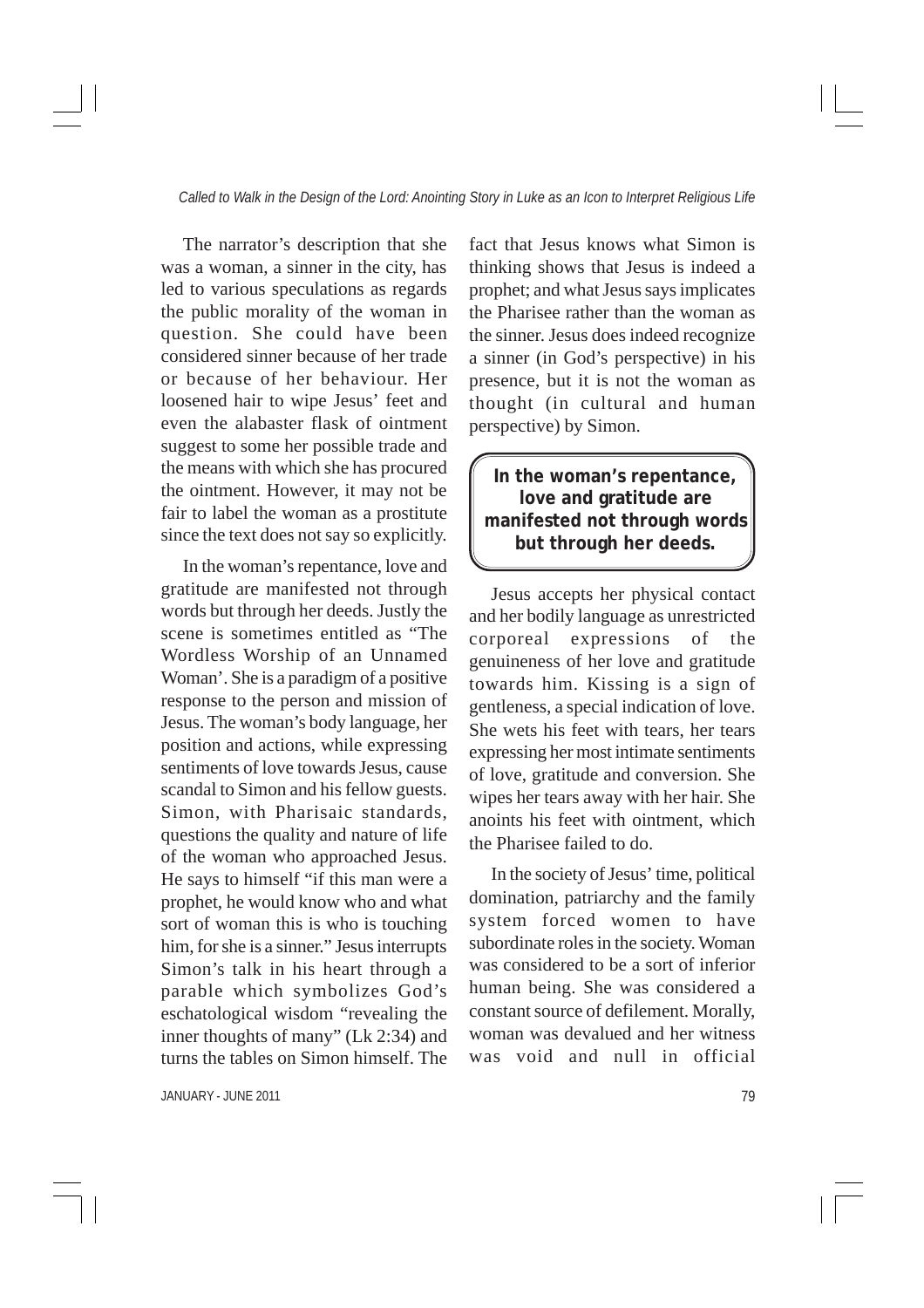proceedings. In religious matters she was equated with slaves and children. Against this condition of women, Jesus protected and defended her with his word and deed. This scene bears some similarity with the scene of anointing at Bethany in other gospels, where Jesus is defending the woman who anoints him from the uncharitable comments of his own disciples. Jesus saw men and women as equal partners in search for fuller humanity. This sinful woman is the only woman who is reported in the gospel of Luke as directly receiving

**In the wisdom of the evangelist, the questions regarding the nature of her sins appeared better to be left unanswered.**

pardon from Jesus. The woman in this passage is an example of love, devotion and faith. In response to her actions of repentance, faith and love, the woman is granted forgiveness and peace. Arlandson graphically presents the rise of status of the sinful woman in the story:

"The degraded or sinful woman who "crashes the party" should be placed on the negative side of the kingdom or at the bottom according to religious, political, and cultural standard and the same literary strategy. But in vv. 40-43, when the kingdom of God breaks in as Jesus explains it, Simon is poised to fall

off the precipice and does so in vv. 44- 48 when Jesus compares Simon's neglect with the woman's extraordinary show of gratitude; in vv. 44-48 the sinful woman begins to rise rapidly toward the positive side of the kingdom. For those who embrace it, the kingdom of God elevates the status of women of unclean and degraded class. Only inside the kingdom are all past defects, sins, and status deficiencies wiped clean. In the new group that Jesus is forming, the unclean woman must receive honour."2

Contrary to the many speculations of exegetical traditions, she remains in the narrative as an anonymous woman who found forgiveness and peace through encountering Jesus. She is a woman of great confidence and personal faith in Jesus. In the wisdom of the evangelist, the questions regarding the nature of her sins appeared better to be left unanswered. And the readers are called upon to behave as the woman did whatever might be their condition or status.

### *2.1. Caution against Misinterpreting the Signs and Images of the Story*

Barbara Reid deviates significantly from the traditional interpretation of the signs and images in the story and finds many reasons why readers and interpreters should not jump into conclusions about them.

First of all, regarding this woman in this story there is a position widely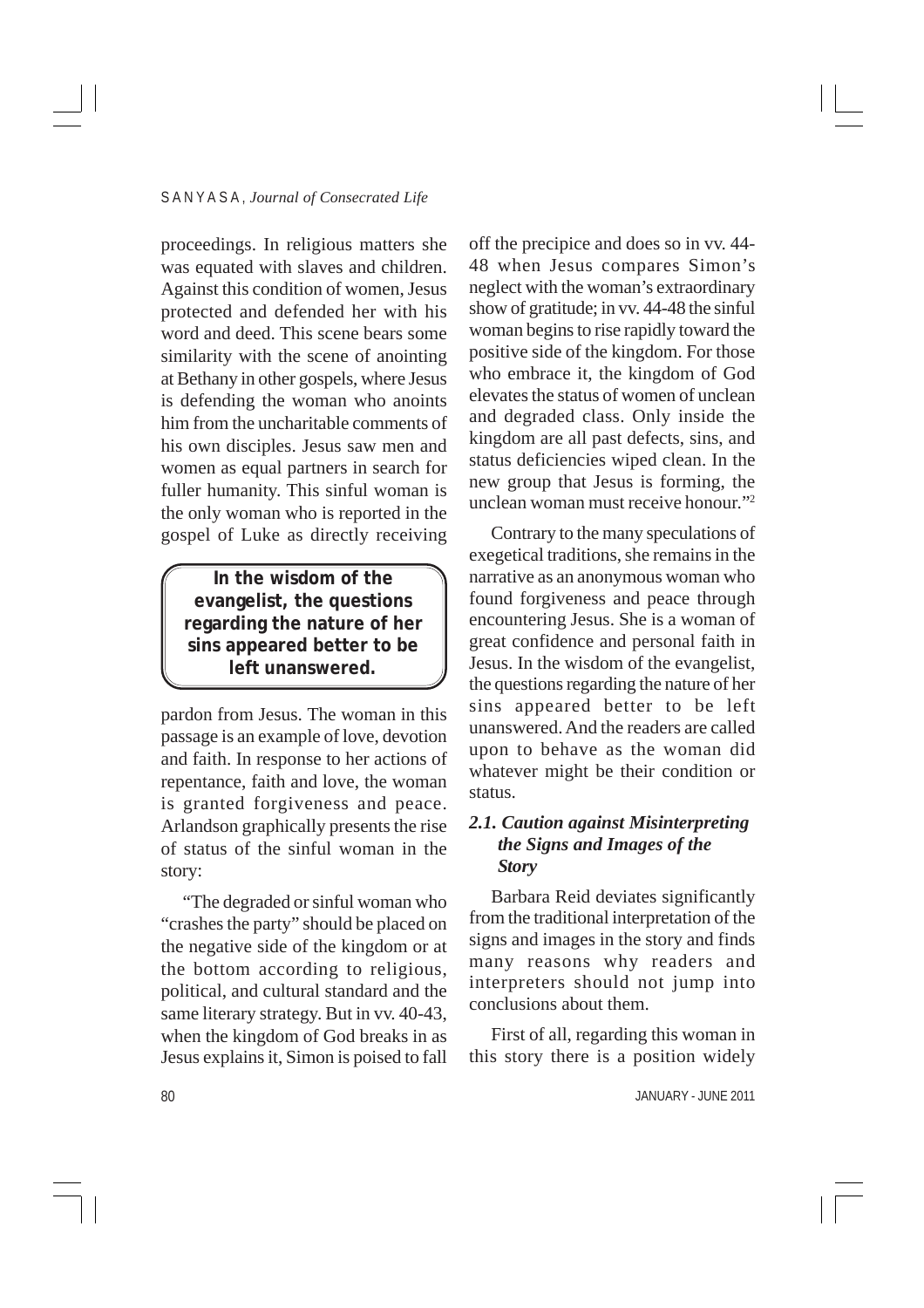*Called to Walk in the Design of the Lord: Anointing Story in Luke as an Icon to Interpret Religious Life*

agreed upon that she appears before Jesus and in the story as a forgiven woman. From this stand point Barbara attacks the position of many of the scholars who see and interpret signs and images of prostitution such as loosened hair, costly perfume etc. If the position of interpreters that she is already forgiven sinner is correct, one does not understand the logic of the story to present the woman with these negative symbols to embarrass Jesus and others.

Secondly, there is no mention in the text that she was a prostitute. The passage states that she had a sinful past but does not say what sort of sins she had committed. So, much attention is given to speculations on the nature of her sinful past. In a very interesting contrast, commentators seldom discuss what might be the type of sins Simon Peter committed or intended when he said "I am a sinful man" in the story of the call of Peter (Lk. 5:7). Among interpreters and readers her mere presence at the banquet does open her up to the accusation of being a prostitute. In fact, in the first century context, a woman could be considered a sinner by all in the city, if she was ill or disabled, or had contact with gentiles or was found in any other similar circumstances, which have no bearing on the moral conduct of the person.3 So speculations could easily go wrong.

Thirdly, if the gestures of the woman are so explicit, then the reasoning of the

JANUARY - JUNE 2011 81

Pharisee that if Jesus was a prophet he would have known that she is a sinner makes no sense. In this way Barbara Reid claims that the logic within the

**Commentators seldom discuss what might be the type of sins Simon Peter committed or intended when he said, "I am a sinful man."**

narration prevents us from any immediate interpretation of these signs as images and symbols of prostitution.

### *2.2. Woman in this Story: An Image of Christ?*

We have seen that some ambiguities in the story open the ground for interpreting the woman in this story as a prostitute; we have discussed the problems involved in such an interpretation. What could be other possible images open for this woman? In a significant contrast to the normal image of a prostitute woman, Barbara E. Reid sees an image of Christ in this woman of the story. She argues that if one is predisposed to see in a female figure a potential disciple, or one who could prefigure Christ in such a person, it is possible to envision the symbolic actions in the story in another direction. Barbara E. Reid prefigures Jesus in the woman, pouring out the expensive ointment out of love; the image is of Jesus pouring out his precious lifeblood on behalf of those whom he loves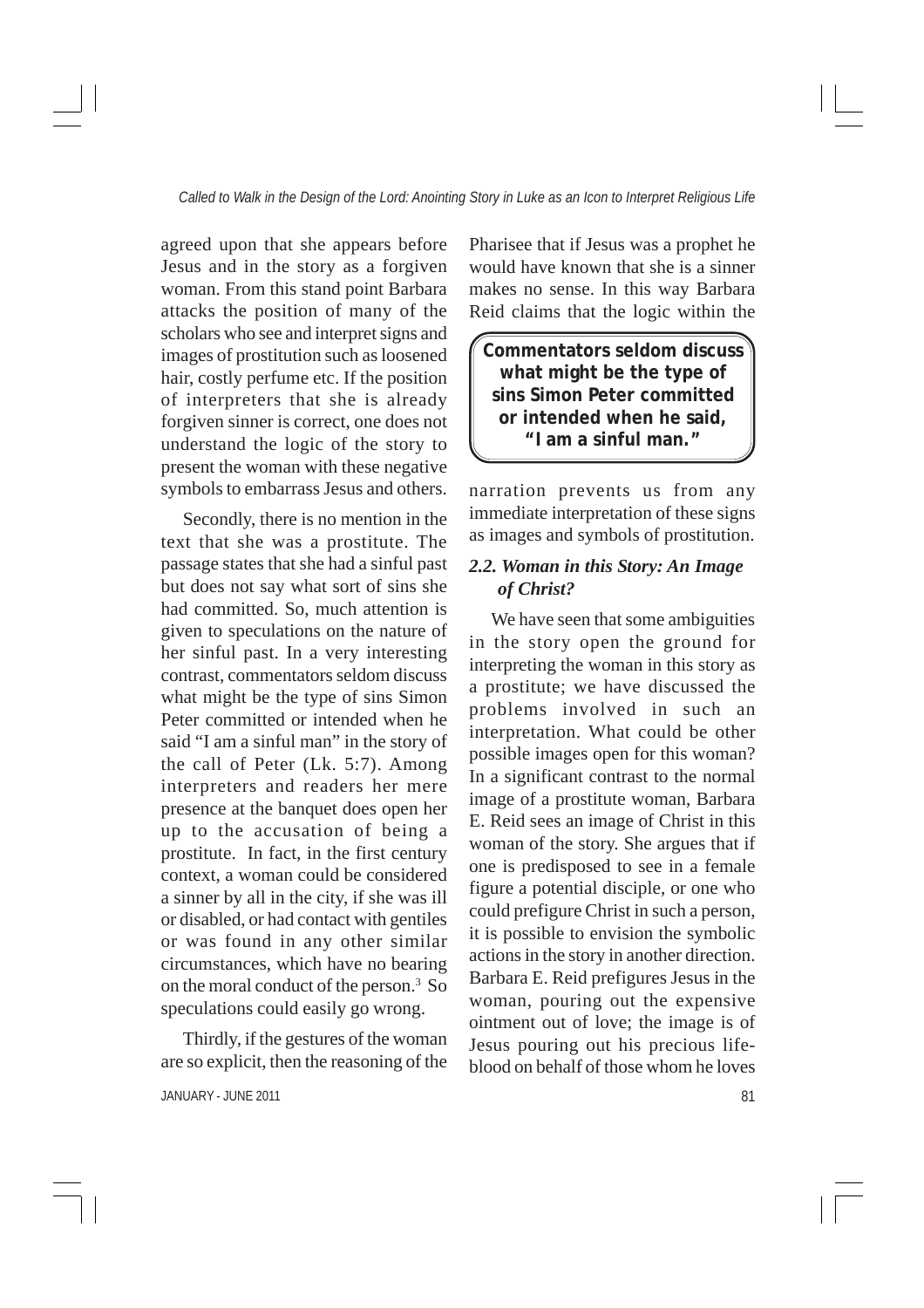(22:20)4 . Barbara enumerates a number of thematic connections, this story appears to have been carrying, to the death of Jesus. She says:

"This woman is assured salvation in 7:50 just as is the repentant criminal in 23:41-42; her tears stand in contrast to those of Peter, who weeps bitterly after denying Jesus (22:62); her kisses contrast to the betraying kiss of Judas (22:47); and her position at Jesus' feet is the stance of servant. At the last supper Jesus instructs the disciples to

**She has translated her knowledge about God/Jesus into the language of her personal experience.**

'let the greatest among you be as the youngest, and the leader as the servant,' (22:26), underscoring for them, 'I am among you as the one, who serves'  $(22:27)$ ."<sup>5</sup>

According to Barbara, the woman in 7:36-50 exemplifies one who responds properly to Jesus, and whose actions mirror his own. This position makes her argue that this woman in the story is an image of Christ.

### *2.3. A Call to Witness*

Like the raising of the prophets to the mission of liberation in the Old Testament, Jesus too raised a group of people for witnessing the Good News of liberation. The credentials for this group were faith in Jesus, personal experience of Good News in life as manifested in Jesus and a commissioning from Jesus. The woman in our story has already gone through the stages of faith and personal experience and at the end of the story, Jesus commissions the woman, "go in peace" (Lk 7:50). The nuances of this expression in the gospel of Luke demonstrate that this formula contains a much deeper meaning. 'Go' is a thematic word for Luke. It is used for Jesus' "going on his way" as chalked out for him by God. In Lk 7:50 the verb 'go', which is used in the present imperative, gets such a nuance. The pericope of 8:1-3 (women disciples of Jesus) gives a reason for the reader of the gospel to imagine the possible scope of this woman in the future. She has translated her knowledge about God/ Jesus into the language of her personal experience. All the women narrated in Lk 8:1-3 belong to such a group and it is specifically mentioned that they are beneficiaries of the ministry of Jesus by experiencing various types of healing. This means that they are persons who literally translated their knowledge about Jesus (Good News) into the language of personal experiences and are moved by love and gratitude to respond to that experience of Good News.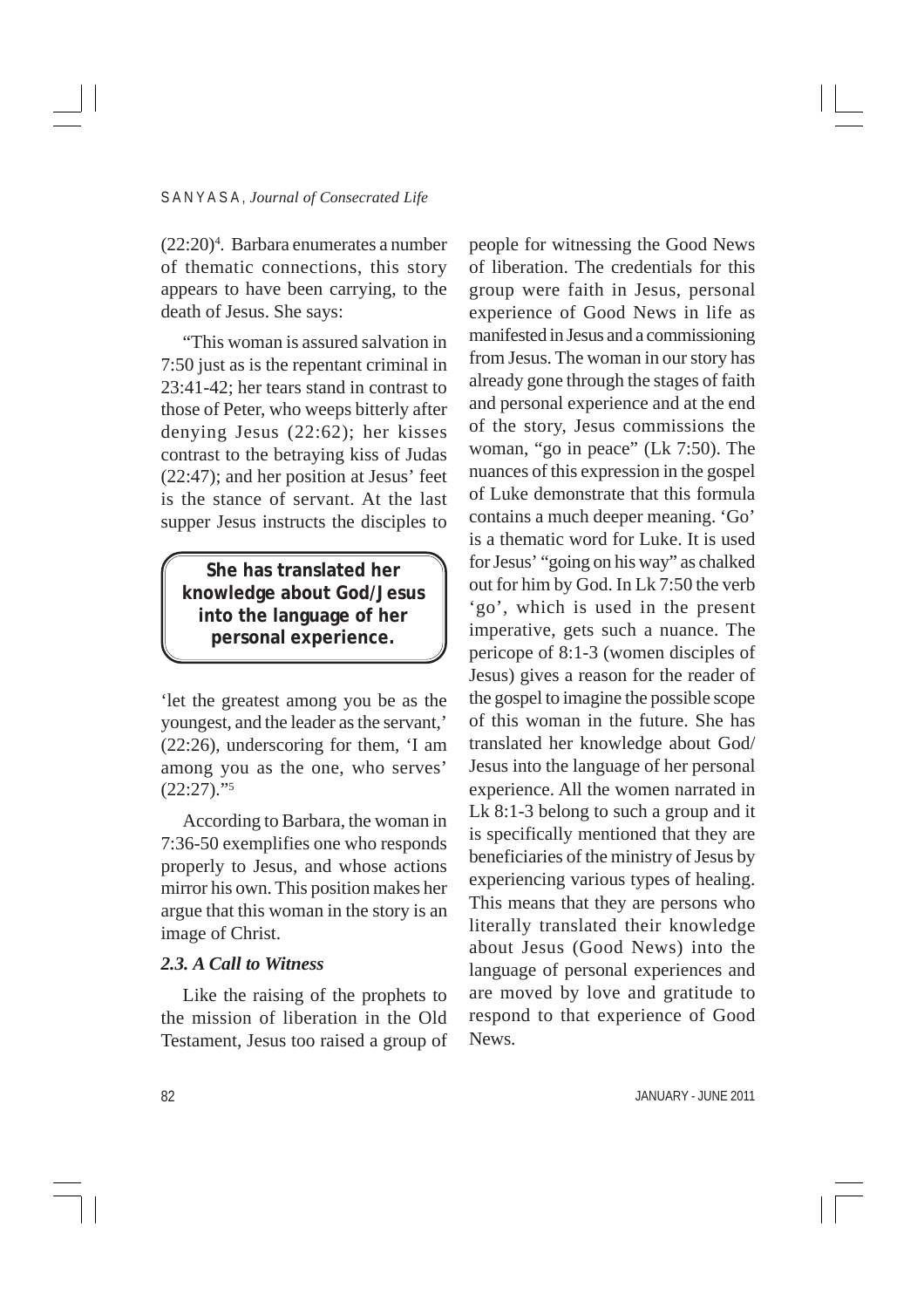Our narrative presents the actions of the sinful woman towards Jesus as actions of love and gratitude. In the gospel tradition, the witnessing role for such persons is inherent in their personal experience of Jesus. The story of Gerasene Demoniac in Lk 8:39 is an apt example for this: "Return to your home, and declare how much God has done for you." And he went away, proclaiming throughout the whole city how much Jesus had done for him (Lk 8:39). Analysis has made it clear that the dismissal formula (Lk 7:50) to the woman with its particular nuance carries this meaning in the gospel tradition. It is also to be noted that the call to witnessing Christ does not always follow the single pattern. Some are uprooted from their families and villages against their desire while some others are sent back to their own family and village against their desire, as it has happened in the case of Gerasene Demonic. But both of them are meant to witness the experience of what the Lord has done for them. This is the vocation of the woman as well.

### **3. Jesus as Saviour/God**

In the gospel of Luke, Jesus' activity is healing and saving. Jesus in the gospel of Luke in general and in this story particular, is a great healer and his ministry is 'saving the lost'. A feminist theologian, McFague describes the "ethic" of God as "healing;" healing the

JANUARY - JUNE 2011 83

wounds of division and separation. In the gospel of Luke this is the ministry of Jesus, healing and reconciling people with God and fellow beings. This text of our consideration offers the same message of healing and reconciliation.

The conflict stories in the gospels contrast the ethics of Jesus with that of the Pharisees. Principally it is the attitude towards the failed that is in conflict in these stories. In conflict stories, we come across the Pharisees with an attitude of 'spiritual apartheid'. They believed that the uncleanness of the failed was contagious and true to the literal meaning of the term *'Pharisee'* (the separated one), they kept themselves away from those who had failed, in order to protect themselves from being contaminated. But Jesus believed that just as the impurity was contagious, his purity was also contagious; hence he was in search of the failed to let his purity and love transform them.

# **We come across the Pharisees with an attitude of 'spiritual apartheid'.**

 Pharisaic ethics is centred on separation from the failed, while the ethics of Jesus is centred on the opposite concept, the search for the failed. He wants to bind himself to everyone and especially to the failed. Here in this story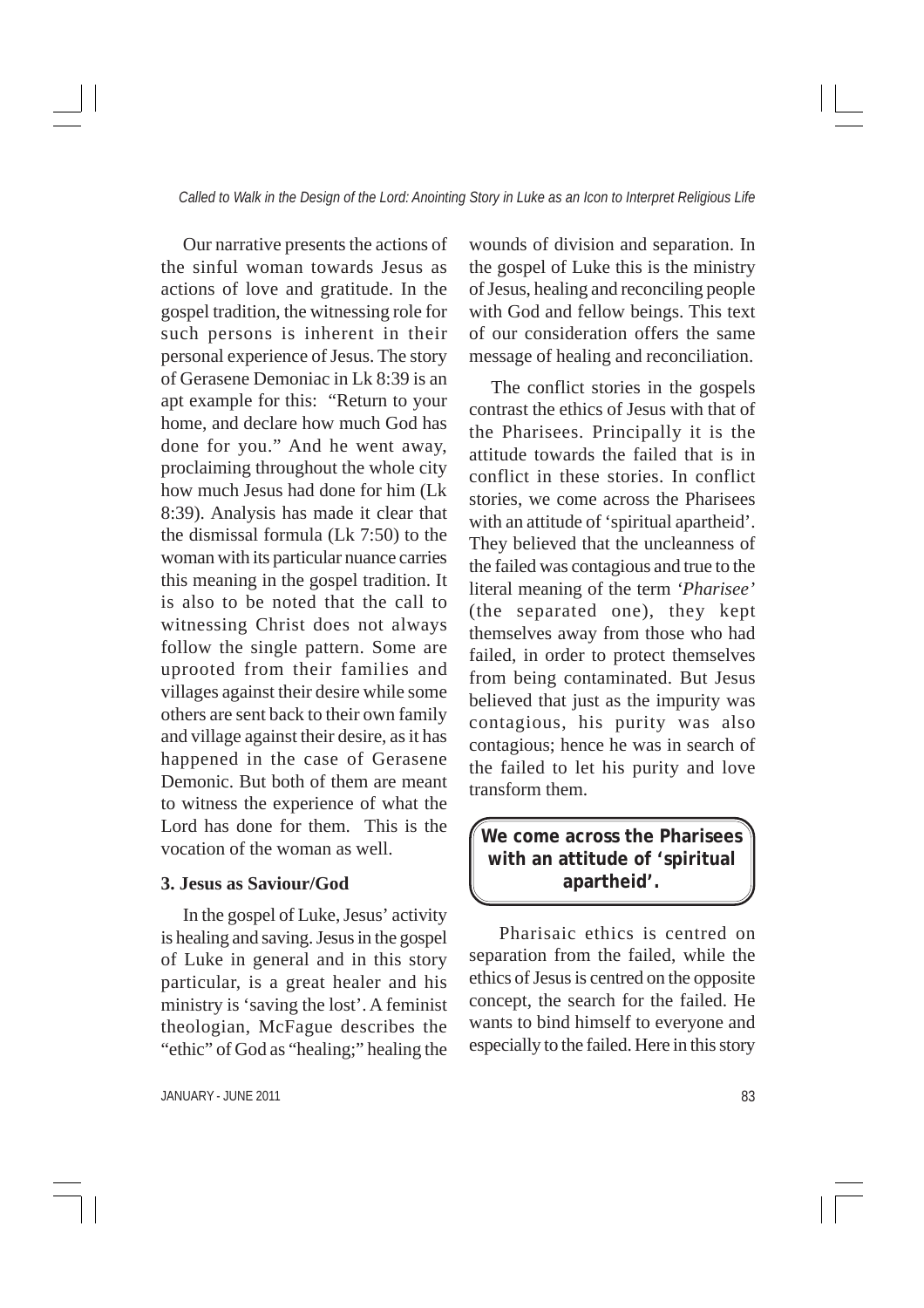as well as in all other stories of Luke, in which Jesus' relation with the failed is depicted, there is joy and celebration on the return of the sinner, and there is

**The God image in these stories is a motherly image of God with motherly emotions of attachment and affection.**

always a warm welcome to the sinner, as the sinner is sought out of love. It is because she/he belongs to God, as the sheep belongs to the shepherded and the coin to the woman (owner), that it is sought in such a manner. The thought of each as lost did not cause either the shepherded or the woman to give up ownership. It did not cause them to become resigned to the circumstances and say, "The sheep is no more mine. The coins are no more mine. Go and get lost!" Instead it prompted them to assert their claim of ownership all the more strongly by engaging in a most persistent search. It only deepened their awareness of the preciousness of the property that was lost. In other words the "looser" did not nullify the basic "belongingness" that binds him to God. It does not nullify the faithfulness of God as represented in the maintenance of a covenant relationship with him. Though the sinner lets go of God, God does not let go of him. "Where sin increases, grace abounds all the more" (Rom 5:20).6

Stanley Glen says that to understand the meaning of the parable of the lost coin and lost sheep, we may have to read it in the context of the poverty of Palestine and the value of material things. He proposes a modern parallel to what it was like when Jesus uttered this parable. He says that, in the modern context, to understand the depth of the meaning we may have to imagine that a child who has gone to school fails to return in the evening: the agony of the mother and the father in the event of a missing child! Similarly, the parable within our passage is an attempt to teach the way of God to the Pharisee, in contrast to his concept about God's way of acting. The forgiveness, the affection and intimacy of Jesus towards the failed woman should be read in the context of the ethics of God, shown in the parables of Jesus, very specially the conflict parables in Luke. The God image in these stories is a motherly image of God with motherly emotions of attachment and affection.

# *3.1. The Image of God and the Concept of Salvation*

It is interesting to ask the question whether the image of God presented in this story is a traditional male image or it shows principally a feminine image with feminine emotions. In this story, God in Jesus shows typically feminine characters of sensitivity, creativity, and intuition against the rational,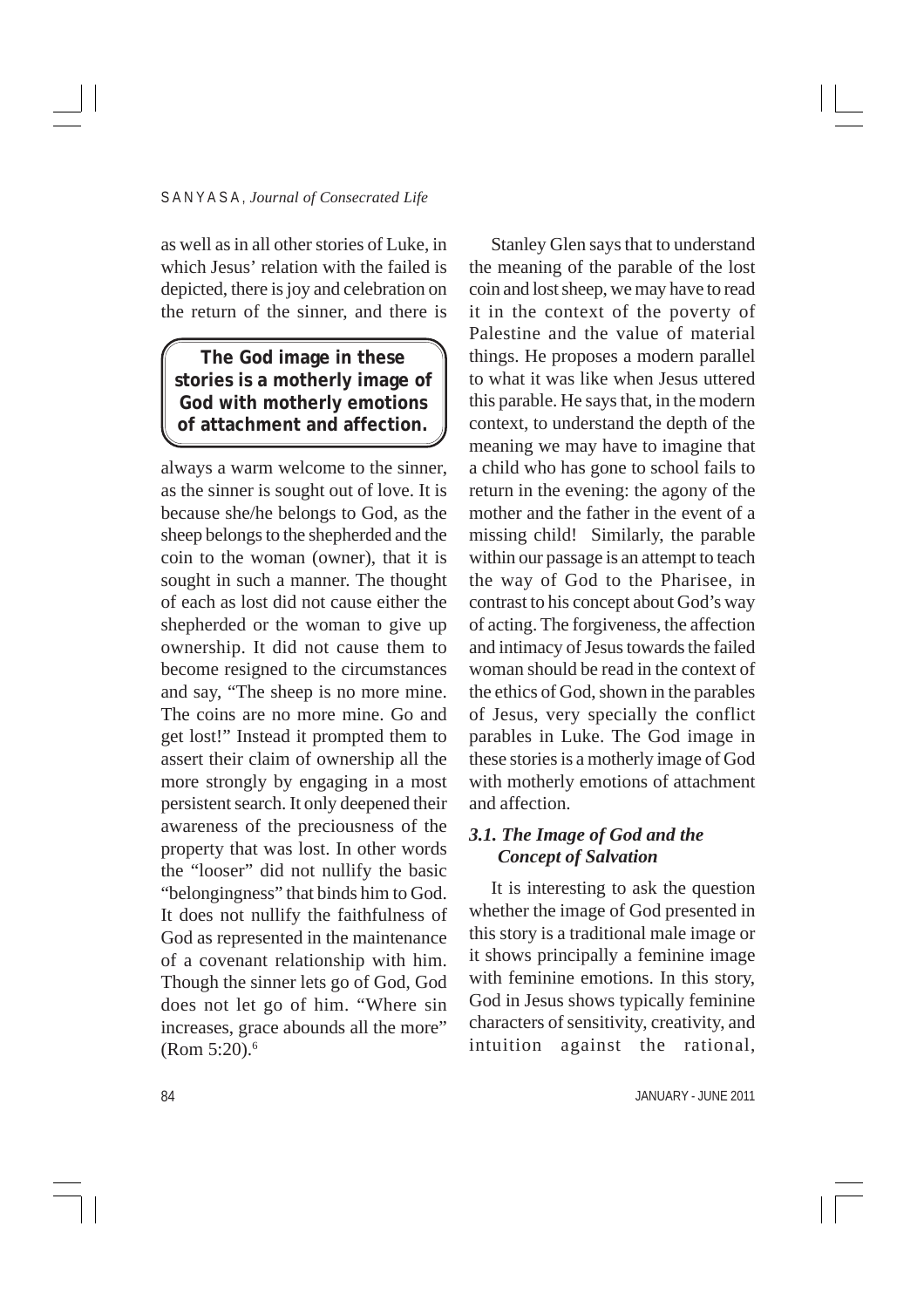hierarchical, exploitative qualities of Simon the Pharisee. In this story forgiveness is granted to the woman and the response of the woman is her love. "Therefore, I tell you, her sins, which were many, have been forgiven; hence she has shown great love." In this story Jesus also responds to her love in terms of love. Forgiveness, reconciliation and salvation are explained in terms of love. In Luke 7:36-50, according to many scholars, the woman was forgiven by God before she came to Jesus; he assures her of her salvation and teaches Simon the Pharisee about God's way of dealing with the failed and God's way of offering salvation in response to her love.

# *3.2. Jesus' Prophetic Mission of Liberation*

In this story Jesus takes a prophetic critical position to defend an unfortunate woman. Jesus maintains an attitude of criticizing the traditional attitude of segregation and apartheid against a failed person. This liberating paradigm is the core of the story. Fiorenza says the following:

"The prophetic-messianic tradition is the crucial perspective and process through which the biblical tradition constantly re-evaluates, in new contexts, what is truly the liberating Word of God, over against both the sinful deformations of contemporary society and also the limitations of past

JANUARY - JUNE 2011 85

biblical traditions, which saw in part and understood in part, and whose partiality may have even become a source of sinful injustice and idolatry."7

Taking a prophetic approach, Jesus questions the concept of Simon regarding God's ways of dealing with the failed. God's way is not of leaving and distancing from the failed but one of continued attachment and seeking after the lost.

### **4. Lessons for Consecrated Life**

On two occasions in Luke, Jesus is depicted as reading/interpreting the Scripture (Lk 4:16-19; 24:27) and on both occasions, he read it as prophecy and interpretation about his own life. Scripture is the spiritual and prophetic resource to which Jesus appeals to make sense of his story. In this sense, the story of the Pharisee and the Sinful Woman

**Jesus maintains an attitude of criticizing the traditional attitude of segregation and apartheid against a failed person.**

is a possible scriptural resource, by which we can make sense of consecrated life in the past, present and future with its elements of consecration. communion and mission. Luke himself might have made use of the story of the Pharisaic sect, one of the religious renewal movements of Judaism, to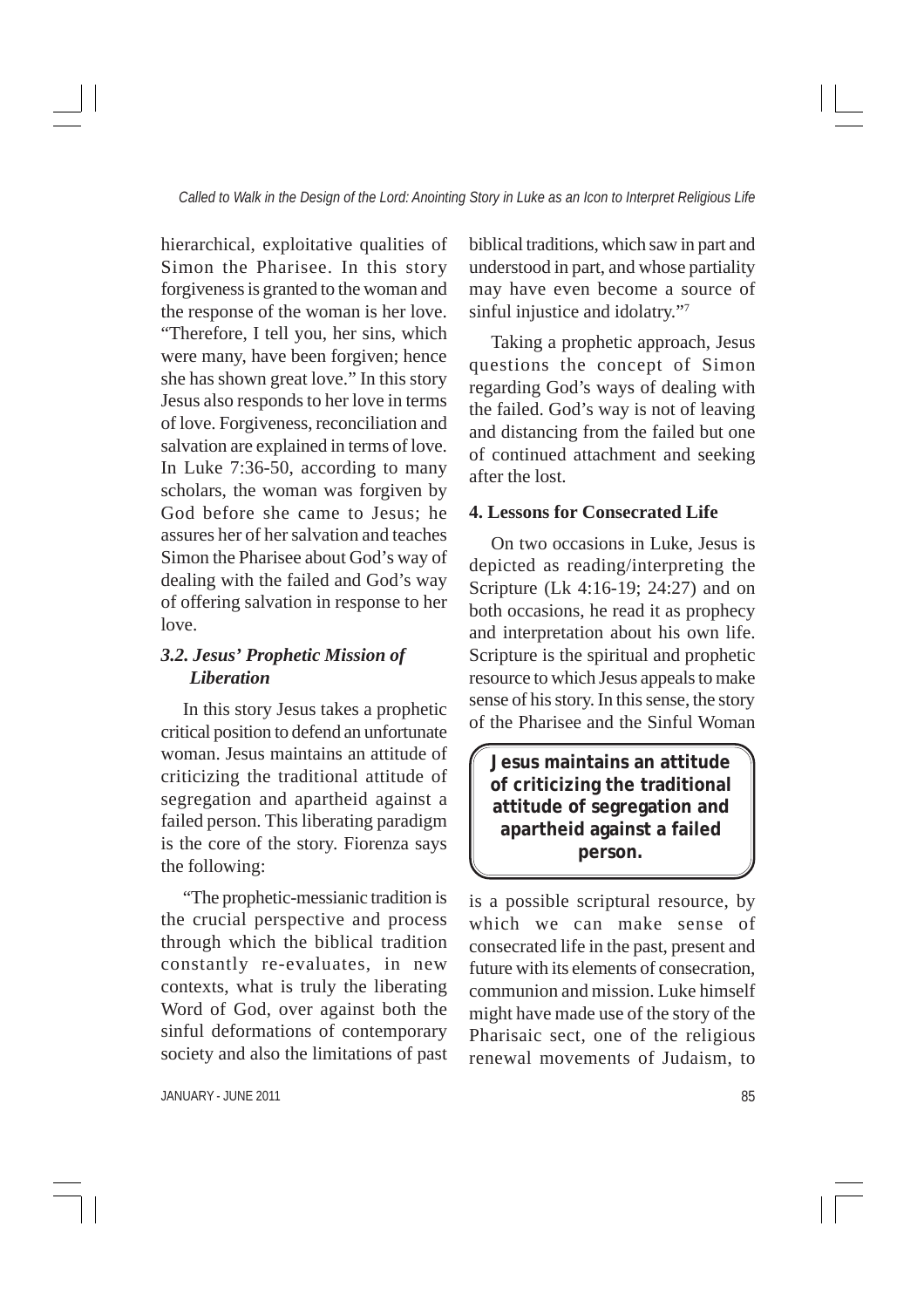interpret the various elements in his church as a new religious movement. As it is already pointed out, the faults which the Pharisees exemplify in the gospel accounts are not necessarily all attributable to an identifiable Jewish group; rather Luke thinks that these are dangers to which his church is prone.

**In the character of the Pharisee in the story, religious life has material for soul search both at the individual and institutional level.**

In this sense, in the character of the Pharisee in the story, religious life has material for soul search both at the individual and institutional level. The Pharisaic movement in Judaism began as a voluntary renewal movement characterised by an ardent attachment to God and to the demands of the covenant. But where they ended up is presented in the gospels. Any movement in the human history, religious or social, has the temptation to replace the authentic with the spurious, the essential with the accidental, and the perennially valid with the temporary. Time and again this has happened in the case of various religious or secular movements in the history. The vices of selfrighteousness, hypocrisy and pride, which could become traits of individuals or movements, can block

them from the source of grace, as it is being depicted in the gospel stories. The faults which the Pharisees exemplify are those, to which, the evangelists believed, the Christian individuals and movements are prone. In this sense this story should be read not just as past history but as prophecy and interpretation of what could be present, past and future realities of individuals and movements, including consecrated life.

If the Sinful Woman can be an image of Christ, she is a perfectly suiting icon to interpret consecrated life. She exemplifies one who responds properly to Jesus, and whose actions mirror the self sacrifice of Jesus. In the character of the sinful woman there is an ideal model for conversion, which places her along with the 'poor' of the biblical concept, in contrast to the attitude of self-righteousness, pride and hypocrisy, where God is virtually absent or has no place. This also was the response of prophets and apostles to the call they received. The sinful woman's attitude of lowliness, demonstrated in the story, brings her close to the tradition of Mary who was God's lowly servant. In this attitude of lowliness she is a fertile soil, where God's grace can work and produce a good harvest. She also represents the one who has translated the knowledge of God into the language of personal experience, from where witnessing of the Good News of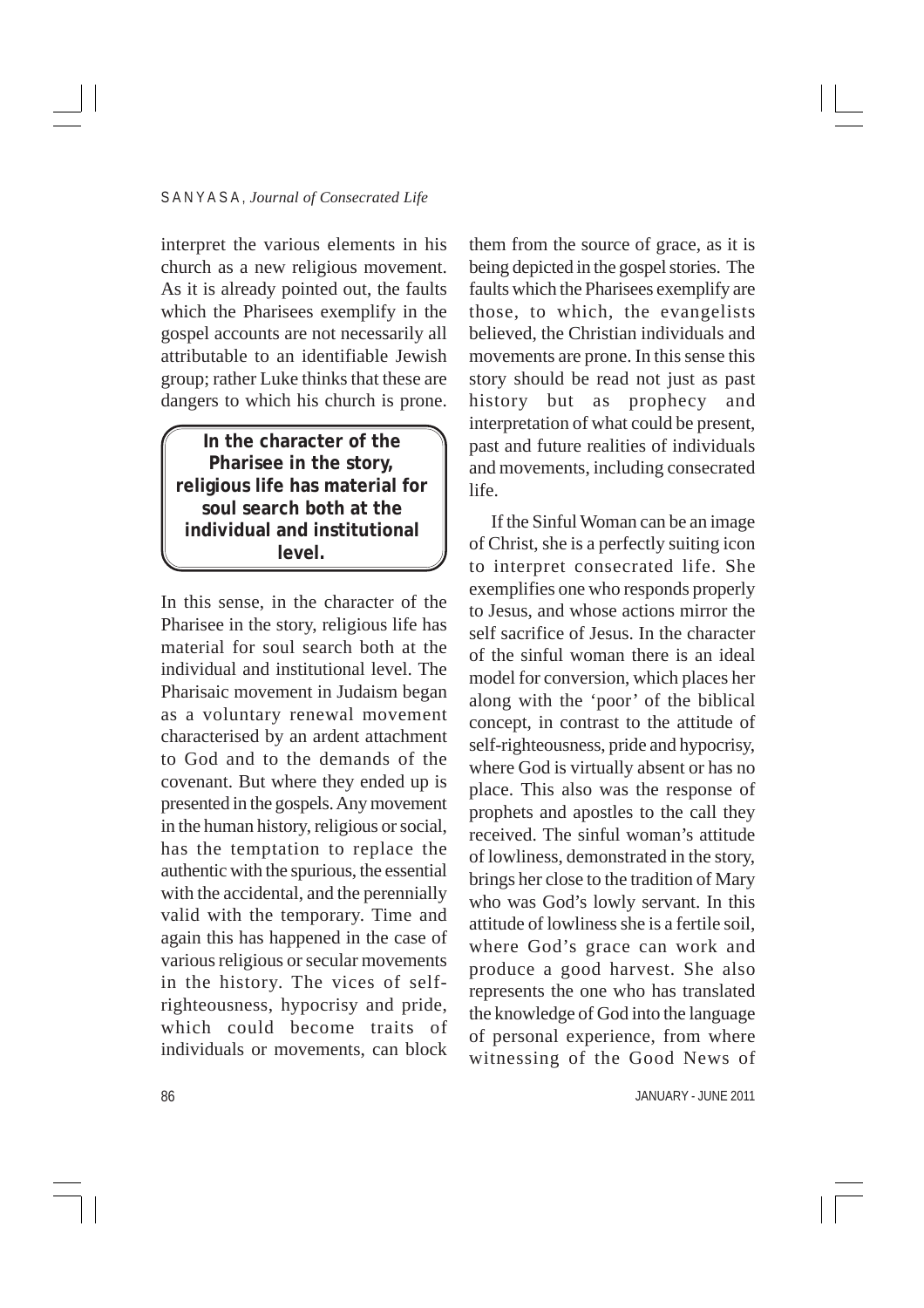salvation naturally springs up. In the creation, God worked through His Spirit and created everything from nothingness. It is the lowliness or emptiness, which Jesus reached in his death, that became the ground for his victory of resurrection. In the annunciation it is the lowliness of Mary that became an ideal ground for the Holy Spirit to work and initiate the recreation or salvation of mankind. There virginity was the emptiness or nothingness in Mary, with which the Holy Spirit worked. Fr. Legrand says:

"Yet, great things were to happen to her. It was not due to her virginity, but to the work of the Lord's Power (Lk 1:49). Virginity was plain weakness but the Spirit chose precisely that weakness to exercise his action. Like the nothingness of the origins (Gen 1:2), that weakness became the field of action of the Spirit."8

It is this 'plain weakness' that consecrated people have adopted as the sign of their nothingness; and it becomes the ideal field of action for the Spirit. The Spirit can work wonders through this nothingness of the celibate life: the sinful woman in the story with her expressed lowliness is a symbol of this fact. This woman does have a Magnificat to proclaim at the end of the story: "for He has looked with favour on the lowliness of His servant … He has brought down the powerful from

JANUARY - JUNE 2011 87

their thrones, and lifted up the lowly" (Lk 1:48-52).

Finally it is Jesus' model of prophetic liberation that is the blueprint of action for consecrated people. In the biblical tradition, God's call comes to his agents in response to the cry of the poor and oppressed for liberation. God calls prophets and they execute the liberation of the oppressed on his behalf. Another significant element in this consistent and continuing design of God for the salvation of mankind is that the work

# **The Spirit can work wonders through this nothingness of the celibate life:**

of liberation always encounters opposition and rejection. The Nazareth Sermon which is considered as the blueprint of Jesus' life and his prophetic ministry had this same pattern exhibited. The stories of Elijah and Elisha became a prophetic inspiration for Jesus; Jesus and John were prophetic models for Stephen, Peter and Paul; and stories of all of them are prophecies that make sense to our stories, when we encounter rejection, opposition and persecution in our mission.

Luke has a special understanding of the single, continuing design of God for the salvation of mankind and each pericope that he has put into writing is a reflection of that single design of God.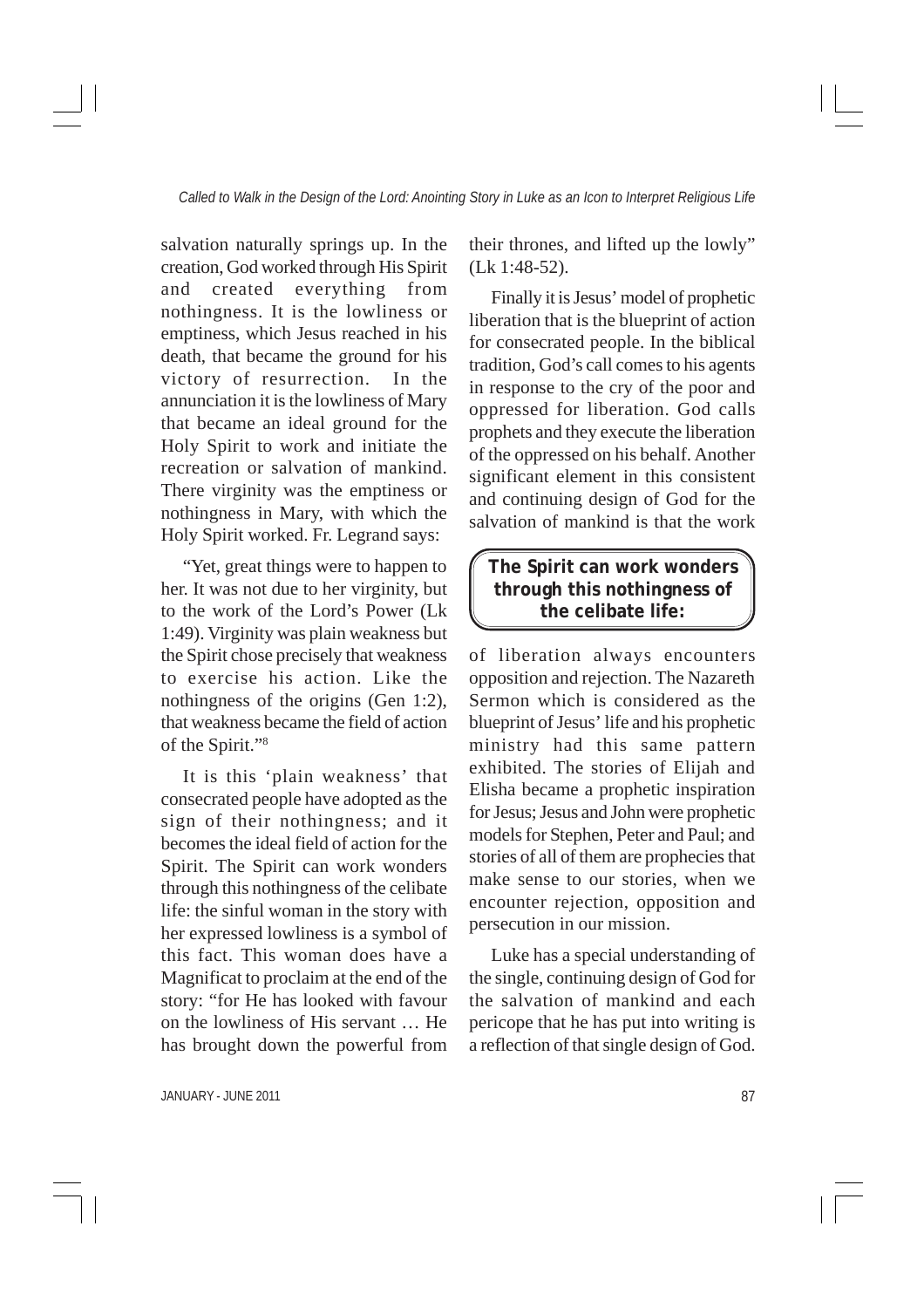Thus the ultimate prophecy in this passage comes as an invitation to walk in the design, God has chalked out for me, to continue the work of liberation of the poor and oppressed.

### **Endnotes**

- <sup>1</sup> James Malcolm Arlandson, *Women, Class and Society in Early Christianity - Models from Luke-Acts* (Peabody, Massachusetts: Hendrickson Publishers), 1997, p.151.
- <sup>2</sup> Ibid., pp.154-55.
- <sup>3</sup> Barbara E Reid, "Do You See This Woman? Lk 7:36-50 as a Paradigm for Feminist Hermeneutics," in *Biblical Research* 40 (1995), p.43.
- <sup>4</sup> Ibid., p.48.
- <sup>5</sup> Ibid.
- <sup>6</sup> J Stanley Glen, *Parables of Conflict in Luke* (Philadelphia: The Westminster Press), pp.21-22.
- <sup>7</sup> Elizabeth Schussler Fiorenza, *Bread, Not Stone: The Challenge of Feminist Biblical Interpretation* (Boston: Beacon Press), 1984, 13.
- <sup>8</sup> Lucien Legrand, "Missionary Dimensions of Virginity," in *The Word Is near You (Rom 10:8)*, Collected Papers of Lucien Legrand MEP, edited by A. Aloysius Xavier and P. Joseph Titus, (Bangalore: St. Peter's Pontifical Institute), 2004, p.444.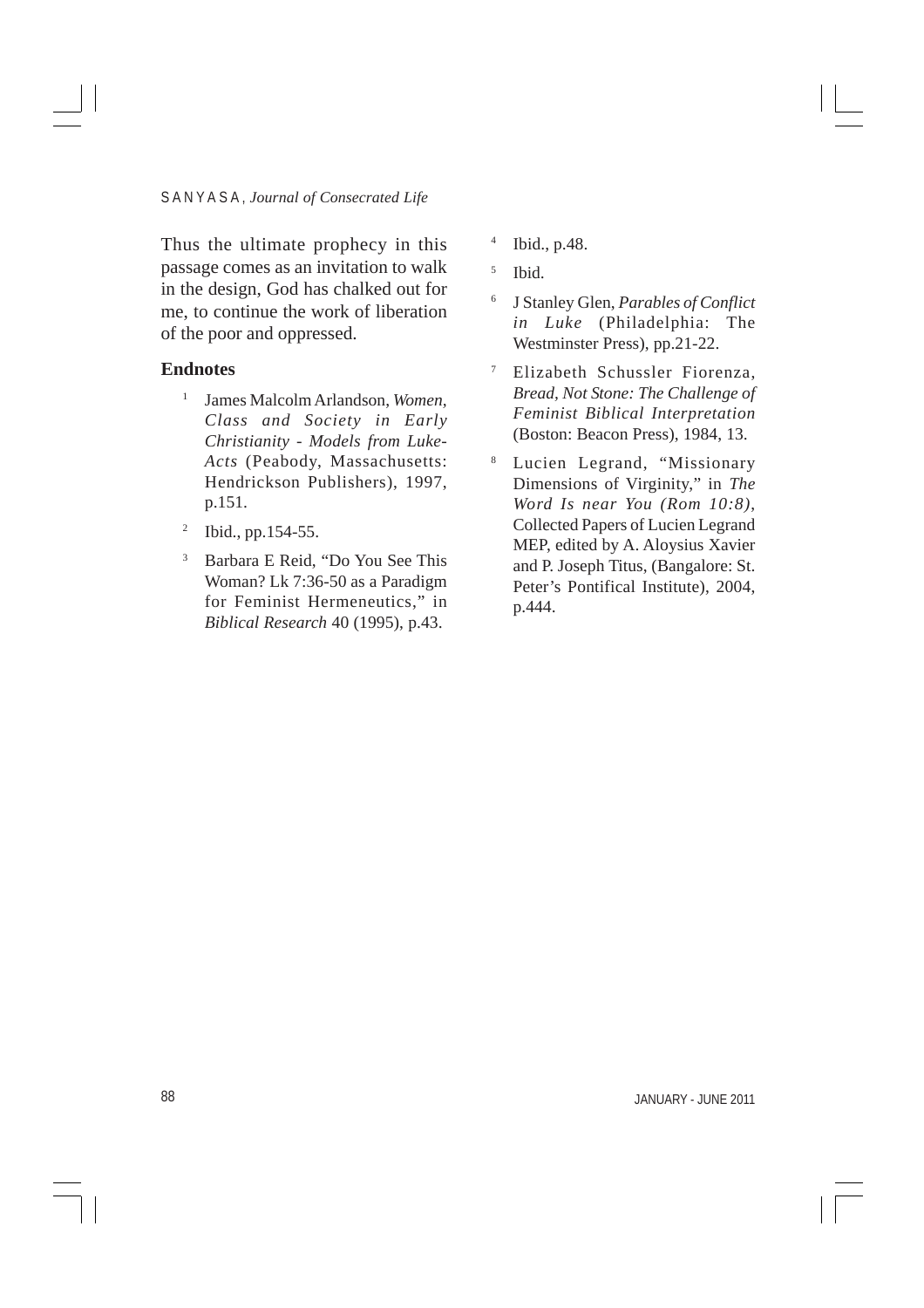SANYASA, *Vol. VI, No. 1 (2011) .............: Apostolic Christ-experience for a More Meaningful Consecrated Life*

# APOSTOLIC CHRIST-EXPERIENCE FOR A MORE MEANINGFUL CONSECRATED LIFE

### **Noble Mannarath CMF**

#### **Introduction**

Consecrated life, according to a few, is going through a crossroad with diverse challenges, concerns and secularist trends today. Whatever be the opinions of experts and theologians who search for its cause, there seems to be a consensus about the need for a greater effort to make consecrated life more significant for today's world. To make the consecrated life more consequential and relevant today, one of the inevitable options is to base the life of consecration on a genuine apostolic spirituality and Christcenteredness. By Apostolic Christexperience, we mean an experience of Christ as the apostles had. Here in this search for ways and means to make consecrated life more meaningful and relevant, I shall refer to the apostolic Christ-experience and the apostolic spirituality of a modern saint and the

founder of *the Claretian Congregation*, St. Anthony Mary Claret.<sup>1</sup>

The thrust of this article is to understand the need of a profound apostolic Christ-experience for a meaningful and pertinent consecrated life in this post-modern society. In order to bring out the significance and relevance of the apostolic Christexperience for a consequential consecrated life, I propose to underline the age-old paradigm of a consecrated life based on the centrality of Jesus and the primacy of the Word, which is duly inserted in the mission of the Church and searched with a newness of the Spirit. We shall also discuss how the mission and ministries need to motivate the consecrated to invigorate an apostolic mission that is Christ-centred and Spirit guided, focussed on the upbuilding of the Church and for the welfare of the humanity through diverse apostolic ministries.

JANUARY - JUNE 2011 89

The author has a Licentiate in Hermeneutical Theology from JDV Pune, India, and Doctorate in Theology from the Pontifical University of Salamanca, Spain. Presently stationed at Claretian Alayam, Kottarakara, Kerala, he may be contacted at: noblemcmf@yahoo.com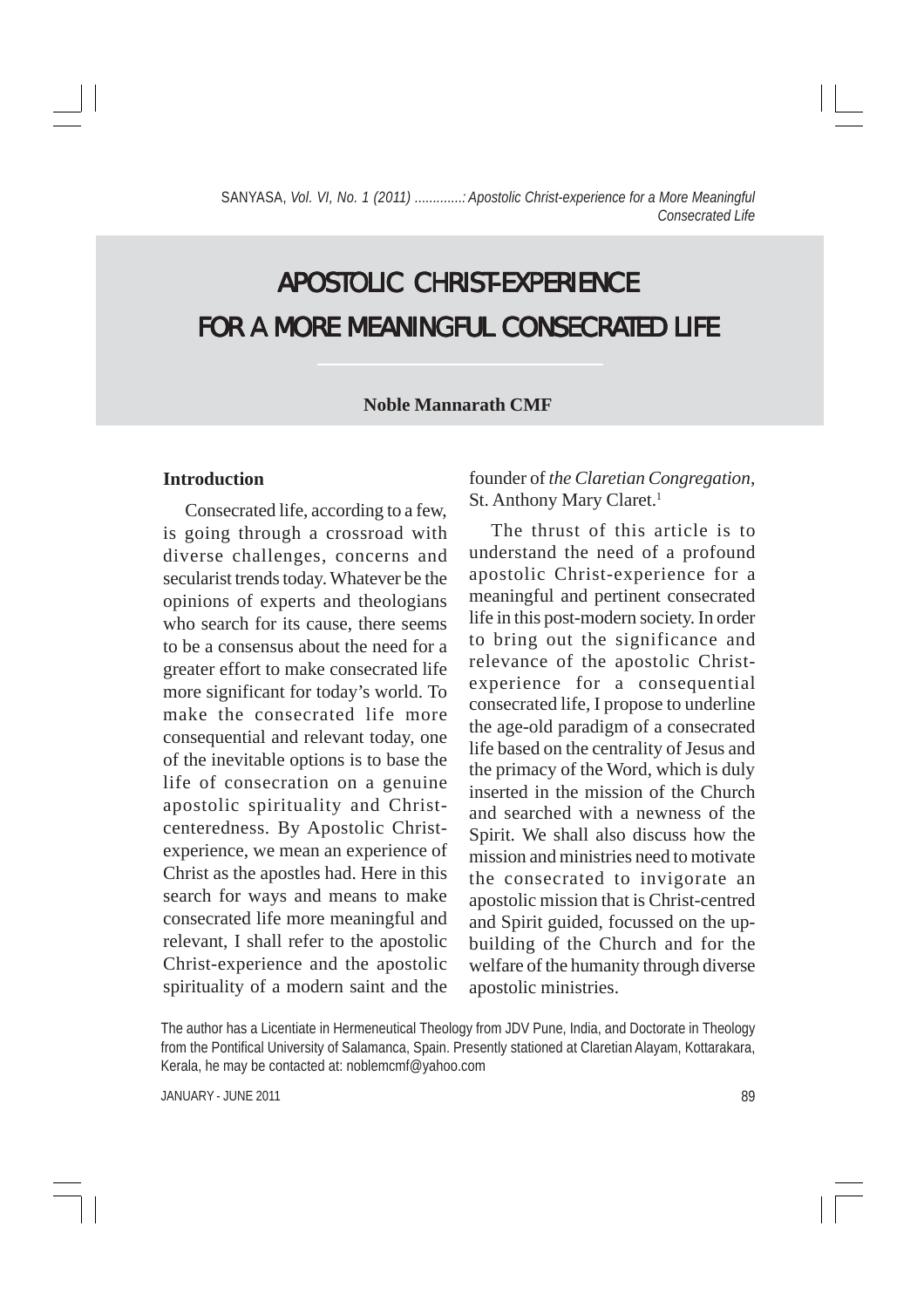# **1. A New Way Of Being Consecrated**

To be more effective and relevant in today's complex society, the consecrated need to search for a new and distinct way of existence and expression. For the first time in her history, the Church, in publishing the Dogmatic Constitution *Lumen Gentium*, promulgated solemnly her teaching on consecrated life (Chapter 6), viewing the religious consecration "in a new and special way" and called it a special following, or a closer following of Jesus Christ (*LG*, 44). The Post-Synodal Apostolic Exhortation *Vita Consecrata* calls it "a new and special consecration" (*VC*, 31). This 'new way of consecrated life' implies a fuller conforming to and a closer following of Jesus Christ through the profession of the evangelical counsels. Such a way of life, which is the *raison d´être* for consecrated life, needs to have the following characteristics.

## *1.1. The Centrality of Jesus*

The following of Jesus Christ as proposed by the Gospel is considered as the supreme rule as well as the indissoluble nature of consecrated life. Stating that consecrated life is a special following of Christ, the Church invites the consecrated to a life of *starting afresh from Christ* (*SAC*, 22). Consecrated life becomes consequential and

**The ardent imitation and following of Christ happens when one centres his or her life on the person of Jesus Christ.**

witnessing only when the whole life and activity is centred on the person of Christ as the very core of consecrated living. After all, the consecrated vocation is an intense following of the footsteps of Christ, a life of *Sequela Christi* (*RD,* 5).

## *1.1.1. Christ-centeredness as the Core of Consecrated Life*

The Exhortation *Vita Consecrata* explains the Christological and ecclesial dimensions of consecrated life and brings into new light the genuine theology of the following of Christ and of the apostolic mission of the religious. The originality and uniqueness of consecrated life is certainly the evangelical following of Jesus Christ. The ardent imitation and following of Christ happens when one centres his or her life on the person of Jesus Christ. Such a profound Christological foundation of the consecrated life is the very essence of the theology of consecrated life. Church looks at Consecrated life as a '*walking in the footsteps of Christ*' (*SAC*, 2) and wishes that consecrated men and women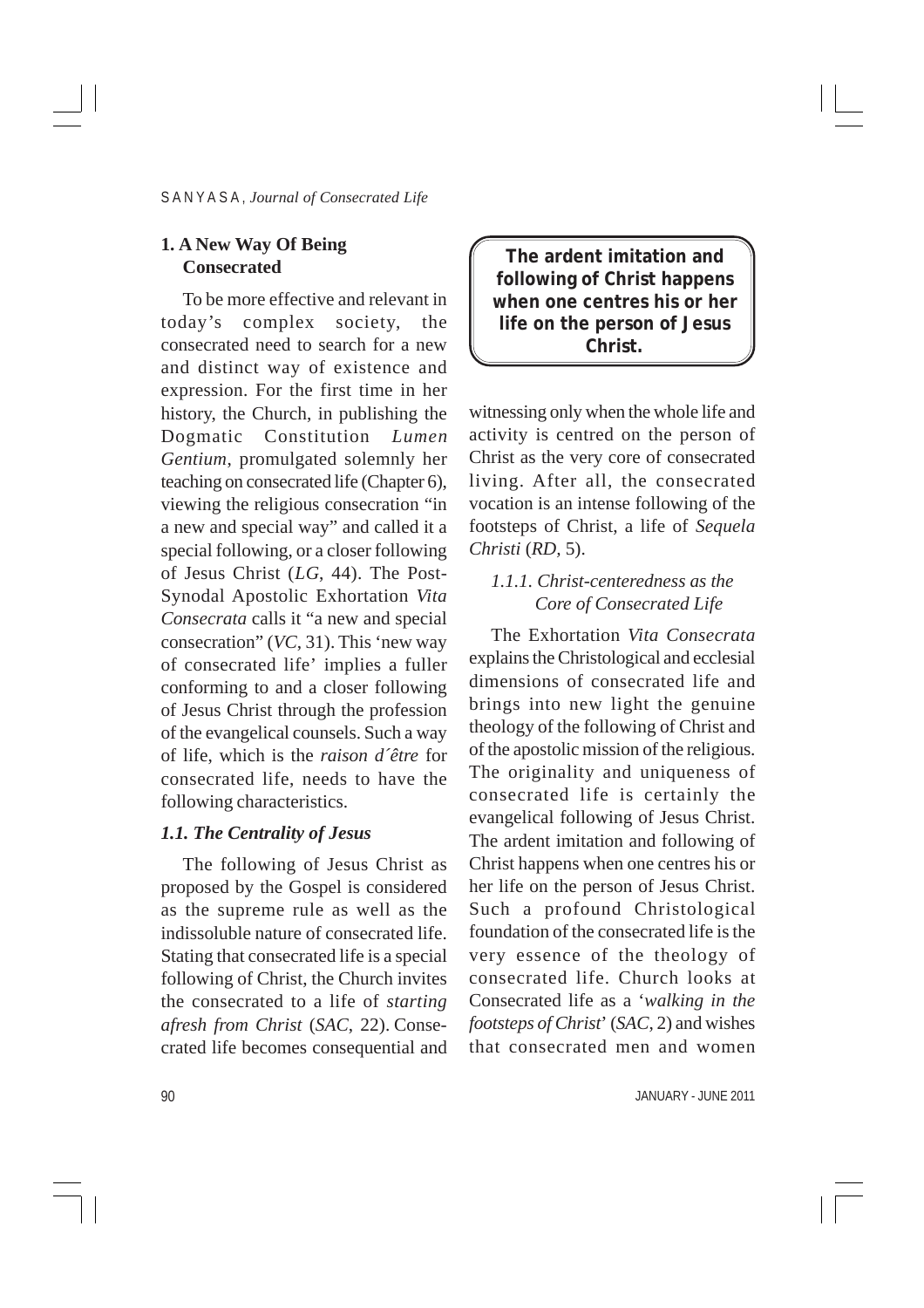continue to be the "images of Christ the Lord, fostering through prayer a profound communion of mind with him (cf. Phil 2: 5-11)" (*VC*, 9).

The imitation and union with Christ is made possible only with a constant reflection on Jesus, who has to be encountered in the pages of the Bible. Such a Christological dimension, the fruit of a personal contemplation of Christ in the Gospel, is the thrust for the revitalization of consecrated life. The need to base the Christological spirituality on the Biblical foundation is a definite requisite for a sound evangelical spirituality of the consecrated today. The life of consecration and the way of the evangelical counsels springs forth from the interior encounter between the personal call and love of Christ. According to Severino Maria Alonso, a renowned writer on consecrated life, 'the evangelical following of Christ' is consisted of:

- the vocation, which is the  $\mathbf{L}$ personal call of Jesus,
- $\frac{1}{1}$  the communion, which is the decision to live with Him and with His other followers.
- $\mathbf{L}$ the consecration, which is the living of the vital attitudes like Him and
- the mission, which is the sharing  $\mathbf{I}$ and prolongation of His mission.2

### *1.1.2. Caritas Christi and the Life of Love*

The Exhortation *Vita Consecrata* states that *Caritas Christi* should impel all the consecrated people, like Saint Paul, to work in every part of the world and expand the Kingdom of God, bringing the proclamation of the Gospel even to the most far-off regions (no. 78). The document calls consecrated life a *life of self-giving love*, where one has to live a life of love with the heart of Christ (*VC*, 75). So *Caritas Christi* needs to be the inner force that moves and spurs the consecrated people today. Only 'the love of Christ' can eliminate the human and secular motives from consecrated life and rejuvenate it with genuine apostolic vigour. The *Caritas Christi* and the consecrated life are inherently united to each other, in such a way that there cannot be a genuine consecrated life, without a genuine experience of *Caritas Christi*.

*Caritas Christi* **needs to be the inner force that moves and spurs the consecrated people today.**

The whole life of consecration and the evangelical counsels make sense in as much as they facilitate the fostering of love for the Lord in full openness to His will and docility to His Spirit, and thereby help living 'a life of love.' Only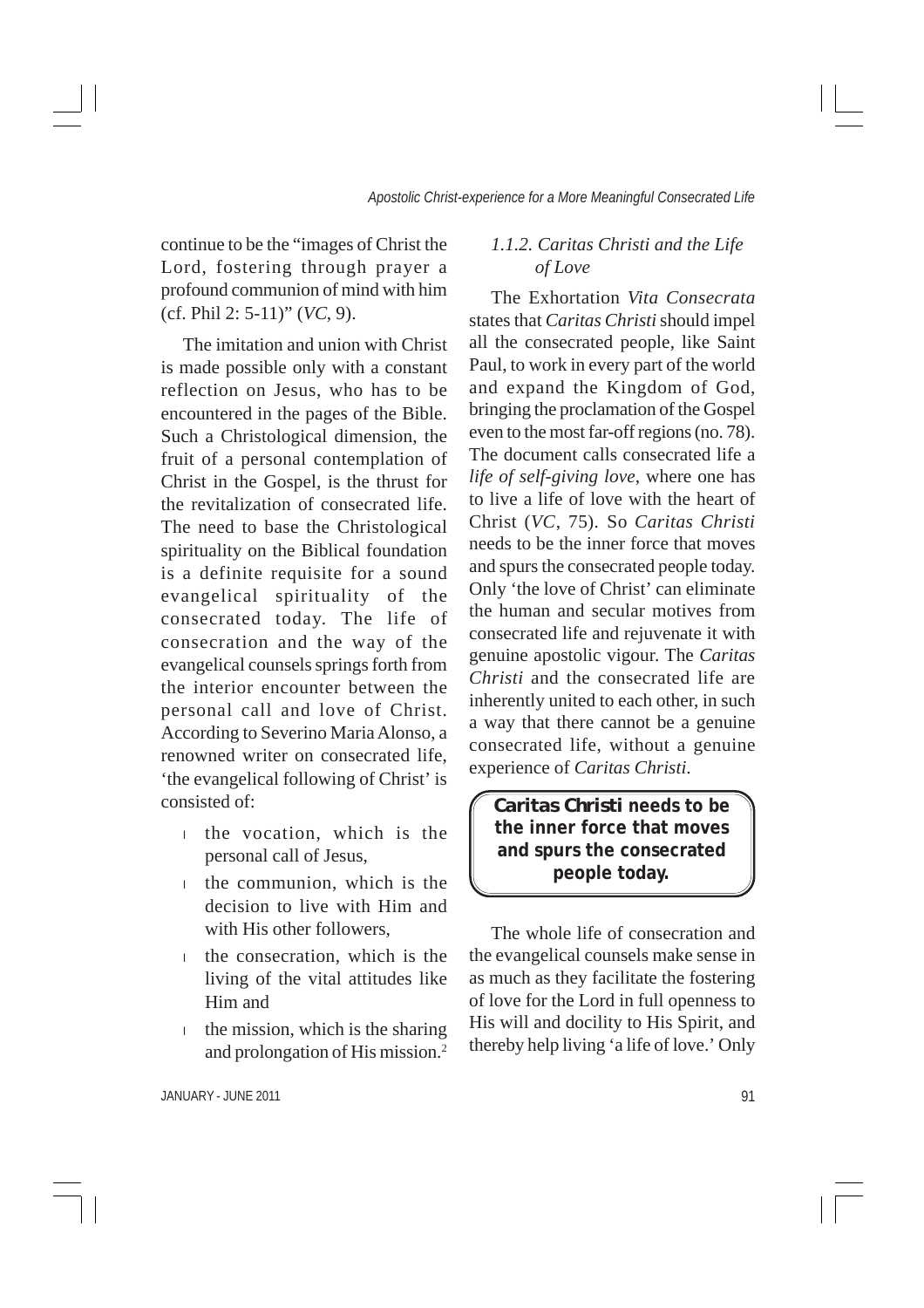the awareness of being infinitely loved by God can help the consecrated to overcome every sort of personal and institutional obstacle, to renew their life, and brave all the hardships of life and mission. Consecrated life must become 'the presence of the love of Christ in the midst of humanity' and the consecrated are called to love humanity 'with the heart of Christ.'

# **The consecrated are called to love humanity 'with the heart of Christ.'**

In consecrated life, *Caritas Christi* and community life are inseparably related to each other and they mutually enhance each other. Genuine and friendly community living helps a religious to grow in self-confidence, self-esteem, self-love and thereby to grow in love of God. Such a consecrated person would be in a better position to radiate at a deeper level the love of God to others through selfless charitable works. Love for Jesus Christ, no doubt, would intensify one's zeal for the glory of God and for the apostolic mission. Just as 'fire creates fire,' love stimulates love and greater apostolic love. This 'Passion for Christ and passion for humanity<sup>3</sup> is the unambiguous mission of all the consecrated and they are called to live today this 'passion' with compassion, similar to what Christ has showed in his life. Certainly, it is a call and a challenge.

# *1.1.3. Apostolic Christ-experience as the Stimulus for Consecrated Life*

An important challenge for the consecrated is to *start afresh from Christ* in adherence to the Gospel and to live their consecrated spirituality in a unique and meaningful way for the Church and for society. "*Starting afresh from Christ* means proclaiming that the consecrated life is a special following of Christ, *a living memorial of Jesus' way of living and acting* as the Incarnate Word, in relation to the Father and in relation to the brethren" (*SAC*, 22). Experiencing Christ, as the apostles did, is the very core of and stimulus for consecrated life. Anthony Claret's whole life was centred upon this apostolic Christ-experience and moved around the central figure of Jesus Christ like 'a compass.'

Consecrated life by its very nature is dynamic and those who respond to the call of God are moved by the Spirit to follow Jesus Christ as closely as possible, and to strive to form their lives in the perfect image of Christ. The more one has a personal and profound experience of Jesus Christ, like Paul or the other apostles, the greater will be the apostolic fruitfulness and efficacy. Church teaches that for a consecrated person the centre of one's consecration and the focus of all apostolic activities should be the person and presence of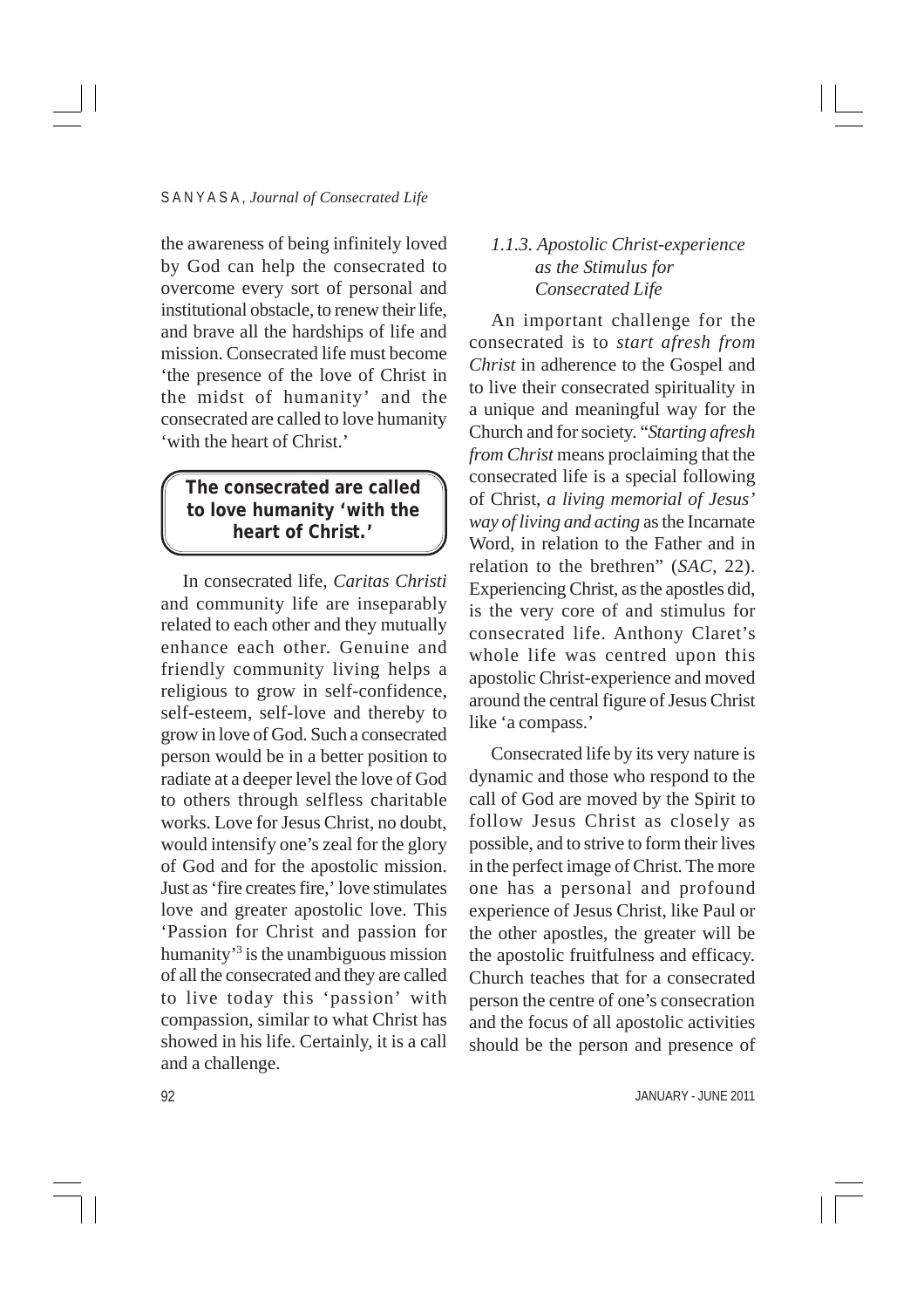Christ. Hence, it is necessary to adhere ever more closely to Jesus Christ as the very core of one's consecrated life by discovering the Christ of the Gospel, and encountering the Lord in the Blessed Sacrament and Holy Eucharist. Church exhorts that "consecrated persons can and must start afresh from Christ because He himself first came to them and accompanied them on the path (cf. Lk. 24: 13-22)" and that they should firmly believe that "without Christ they can do nothing (cf. Jn 15: 5)" and "in Him who gives strength they can do all (cf. Phil 4: 13)" (*SAC*, 21).

### *1.1.4. The Imitation of the Life and Virtues of Christ*

The imitation of Jesus Christ is an indispensable concept in the history of consecrated life and in the evangelical following of Jesus Christ. If following of Jesus is the objective of consecrated life, then imitation of his virtues is the yardstick to measure the radicality and validity of it. The theology of the imitation of Christ has its foundation in the pages of the Gospel and in the writings of Paul.

The evangelical counsels of chastity, poverty and obedience are a typical imitation of the virtues of the poverty, chastity and obedience that Jesus lived in His earthly life. Since consecrated life "constitutes a closer imitation" (*VC*, 22) of Jesus, 'the supreme Consecrated One,' and "a fuller, more explicit and

JANUARY - JUNE 2011 93

authentic configuration to Him" (*VC*, 30), it is fundamental that the consecrated faithfully imitate the chastity, poverty and obedience of Jesus. Surely, the secular influences of society, personal problems of the consecrated, tensions arising from community living and certain biased attitudes create hurdles for living a life in imitation of Christ and His Virtues. However, it is the presence and 'gift of the Holy Spirit' that enables the consecrated to live a life of "special conformity to Christ, chaste, poor and obedient" (*VC*, 31).

# **These virtues must be visibly practised in everyday life: in their clothing, food, houses, travels and other daily activities.**

Besides the imitation of the aforesaid virtues of Jesus, the virtues the consecrated need to imitate most in their life are humility, meekness and love for God, which were characteristic of Jesus' life and conduct. These virtues must be visibly practised in everyday life: in their clothing, food, houses, travels and other daily activities, because they have a greater witnessing value for the consecrated in the Indian context. An imitation of these exterior aspects of Jesus' life could facilitate a progressive interior change and thereby a deeper conformity with Jesus Christ, which is the basic intent of the consecrated life.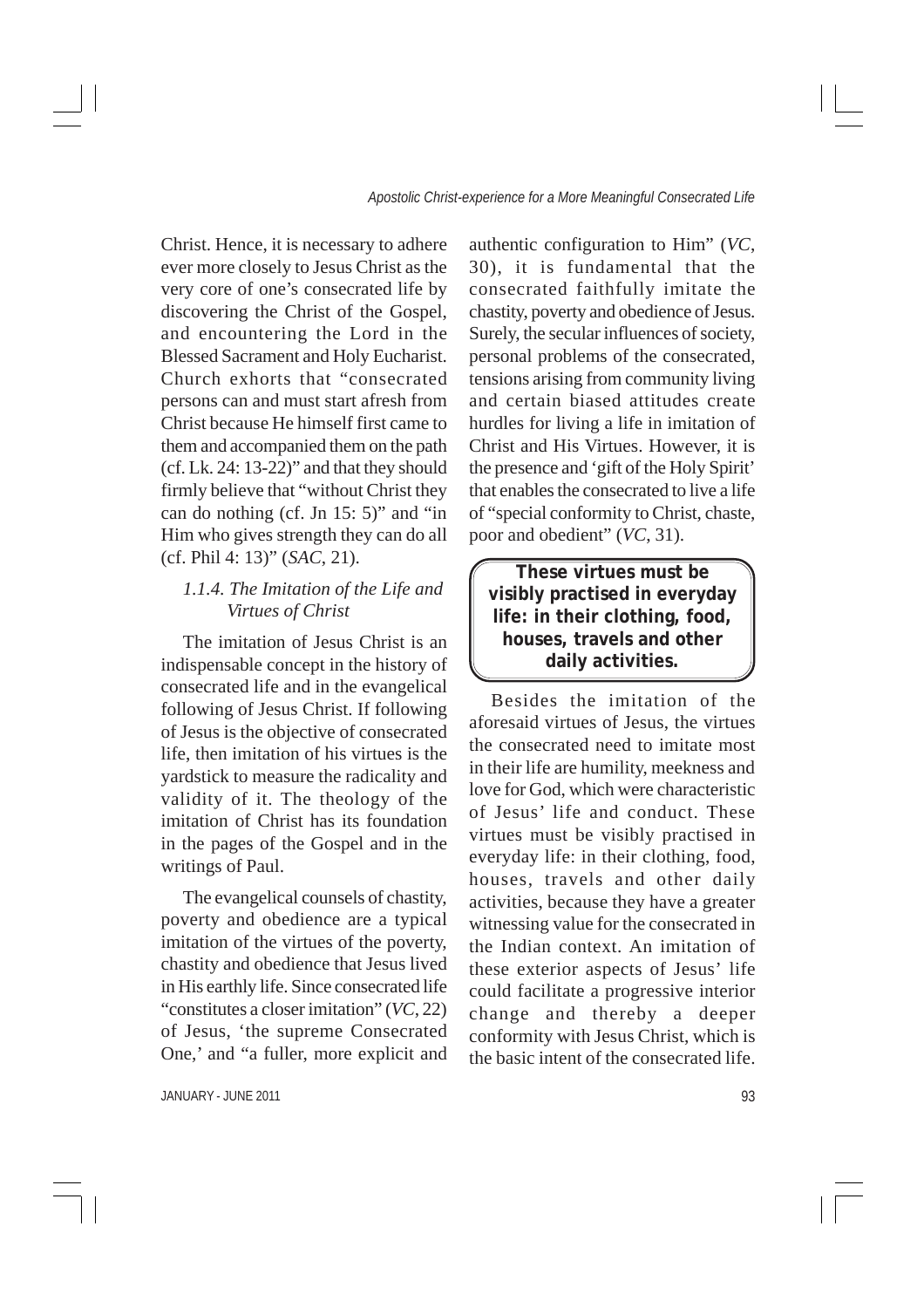### *1.1.5. Imitation of Christ in Prayer, Work and Suffering*

The zealous imitation of Jesus Christ, which is the essential consequence of religious consecration, has to be lived along the 'narrow and hard way', and has three inseparable but direct facets of the imitation of Christ in prayer, work and suffering.

**(a) The Imitation of Christ in Prayer:** Identifying prayer as the very stimulus and source of energy for his life and apostolic mission, Anthony Claret indubitably believed that "prayer is for the soul what water is for plants."4 Prayer life/Spirituality and consecrated life mutually support. Consecrated life gains greater relevance and effectiveness in the context of a welllived spirituality. It is in prayer that the

# **The consecrated have to overcome the growing temptation to sideline prayer and contemplation.**

primacy of the presence of God is acknowledged and a person is orientated to the transcendence of God. Genuine prayer epitomizes the mind and heart of Jesus and receives the outpouring of His joy in the Holy Spirit, and the apostolic life is meant to be a manifestation of the same experience. That is the reason, why it is said that prayer life should be utilized as the vital anchor for the effectiveness of the

apostolic mission of consecrated life. The Church well reminds the consecrated that "prayer is the indispensable breath of every contemplative dimension" (*CDRL*, 5). The Church admonishes that "both in contemplative and active religious life it has always been men and women of prayer, those who truly interpret and put into practice the will of God, who do great works" (*VC*, 94). In the exercise of numerous works, the consecrated have to overcome the growing temptation to sideline prayer and contemplation for mere activism and careerism.

**(b) The Imitation of Christ in Work:** For the apostolic institutes, work is an imperative aspect of their being in the Church and in the world. All the apostolic and charitable works the consecrated people exercise today, in a way, are a participation in Christ's work for the establishment of God's Kingdom. If so, we can say that work is a Christian obligation and divine mission than a mere corporal activity. In all the activities of the consecrated today, whether it is religious or secular, apostolic or institutional, social or economic, the ultimate objectives are the greater glory of God, the good of humanity and the salvation of souls. With an effective reading of the signs of this post-modern time and aided by the apostolic virtues, such as, hard work, unreserved commitment and constancy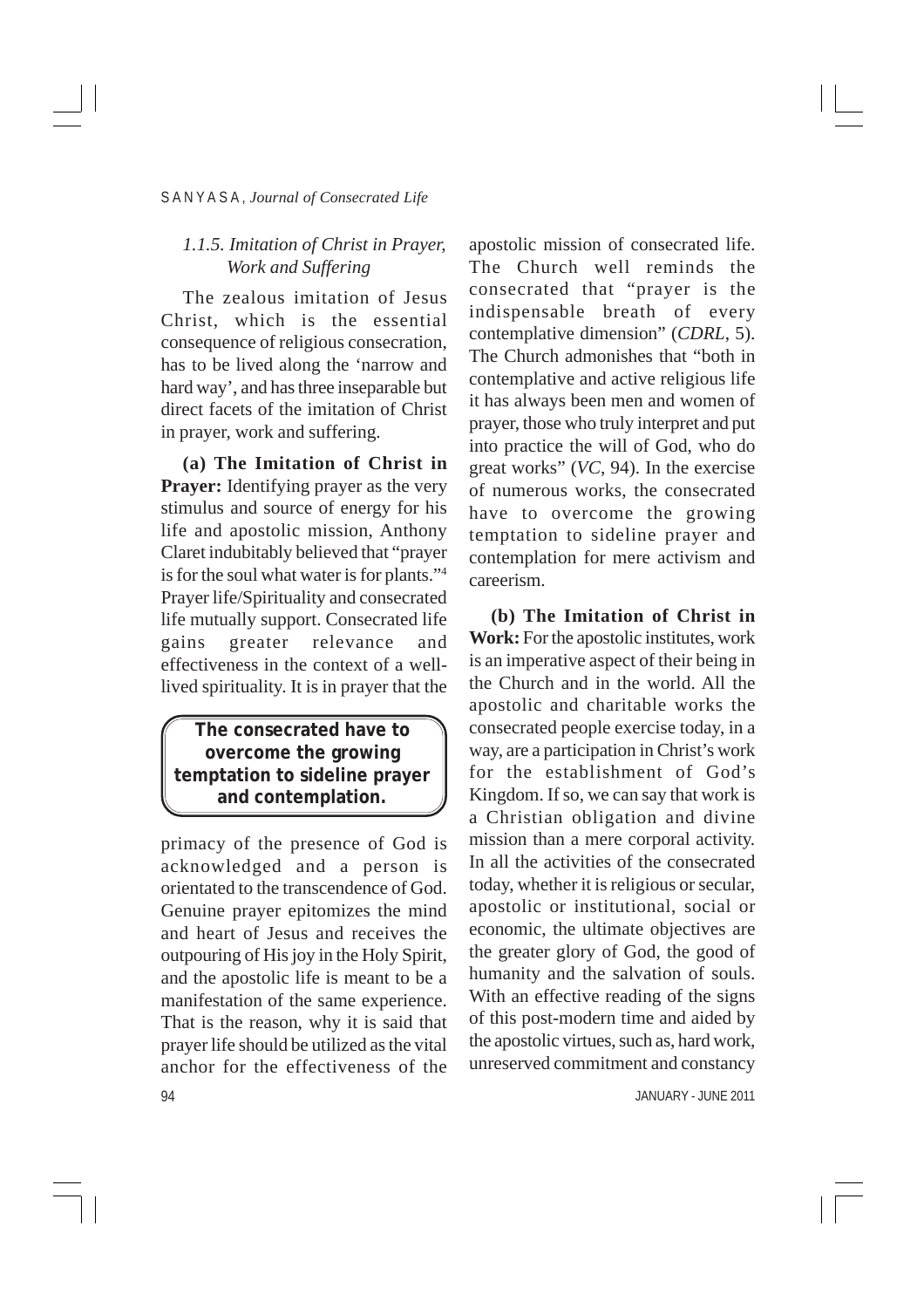*Apostolic Christ-experience for a More Meaningful Consecrated Life*

# **Suffering contributes positively to one's inner purification and the refinement of desires and passion.**

in pursuing the objective, the consecrated can effectively contribute to the establishment of peace, justice, truth, harmony and the integral development of the people.

**(c) Imitation of Christ in Suffering:** Cross and renunciation belong to the very essence of Christian life, and in particular, of the vocation to consecrated life. Self-emptying is the consequence of responding to the invitation of Jesus 'to follow Him,' and it indicates a following in the way of His cross, which in itself is the condition for following in His footsteps. To be 'the salt of the earth' and 'light to the world' involves a lot of suffering and hazards for the consecrated in the present context. In all such situations the consecrated are called to reflect the splendour of God's love by their fidelity to the mystery of the Cross, and to confess that they believe in and live by the love of God. In Anthony Mary Claret's case, 'doing and suffering were the greatest proofs of love' for God and Jesus;<sup>5</sup> the consecrated today need the same apostolic attitude. Moreover, suffering contributes positively to one's inner purification and the refinement of desires and passion.

JANUARY - JUNE 2011 95

#### *1.2. The Primacy of the Word of God*

The Word of God is 'the first source of all Christian spirituality' and it is all the more true with regard to the state of consecrated life. There is a greater need today to read the Word in the pertinent context of the world and to discern the guidance of the Spirit 'in the signs of the time'. Consecrated life is intrinsically linked to the primacy of the Word of God and the Sacred Scripture is the first spiritual source of any apostolic life. The Word of God is the Word made flesh, God's vivacious presence and blessing.

# *1.2.1. Word of God as the Spiritual Source of Apostolic Life*

Church teaches that the Sacred Scripture is "the pure and perennial source of spiritual life" (*DV*, 21 and 25; *PC*, 2a, 3 and 6) and the writings of the New Testament, especially the Gospels, are "the heart of all the Scriptures" (*VC*, 94). The advice of the Pope for consecrated persons is worth mentioning here: "meditation on God's Word and on the mysteries of Christ in particular, gives rise to fervour in contemplation and the ardour of apostolic activity" (*VC*, 94). John Paul II, reminding the consecrated, says that "living spirituality means first of all starting afresh from the person of Christ, true God and true man, present in his Word, 'the first source of all spirituality.' Holiness is inconceivable without a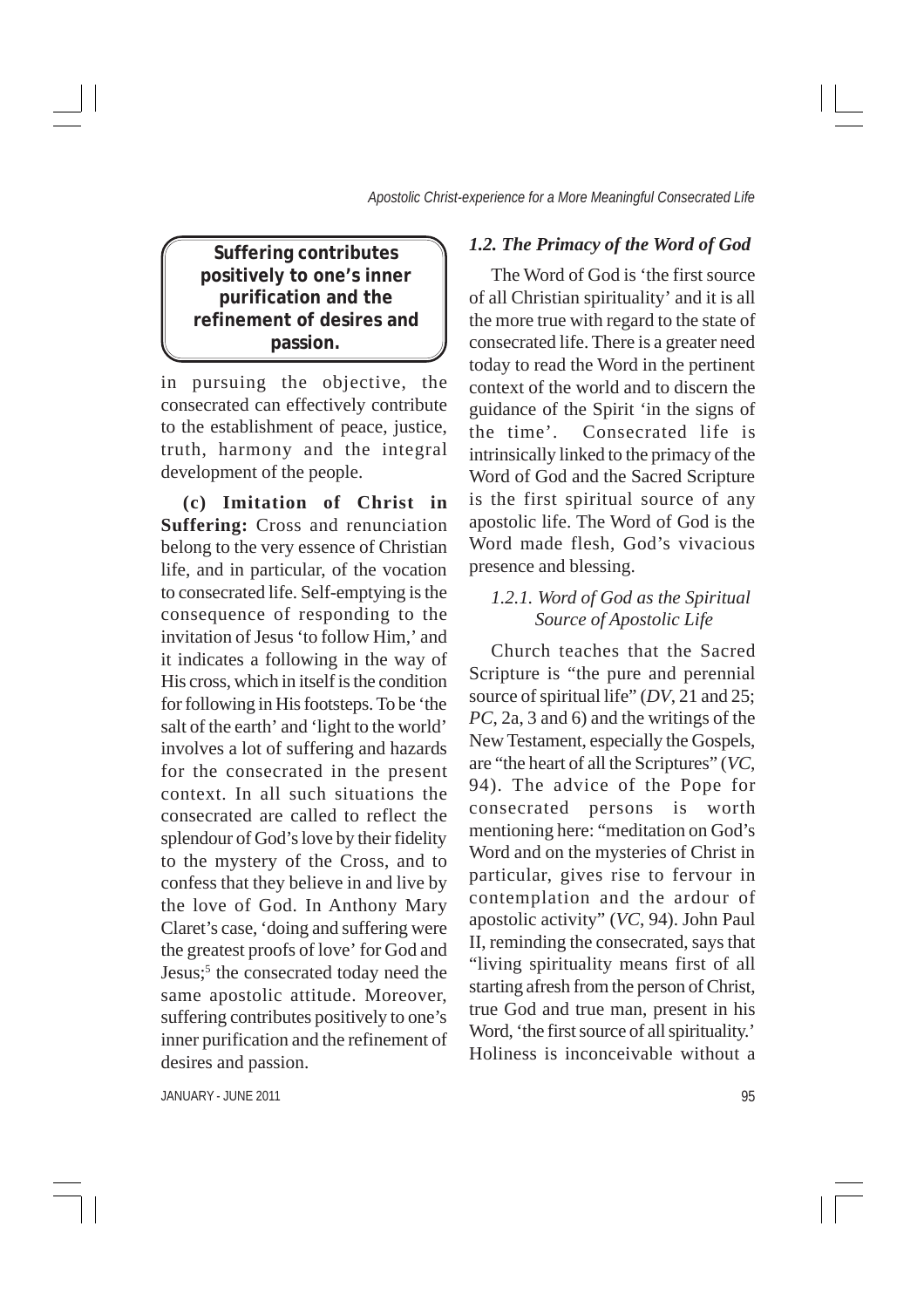renewed listening to the Word of God" (*SAC*, 24). Indeed, the life of consecration and love for the Bible are inseparable.

# **The life of consecration and love for the Bible are inseparable.**

A faithful reading and contemplation of God's Word, especially the Gospels, and knowing better the life Christ lived in poverty, chastity and obedience can arouse greater commitment in the religious to live more devotedly the evangelical counsels. The vital lessons of the evangelical counsels are unfurled in the life of Jesus Christ and the learning of these lessons is made possible in the pages of the Gospel. It is the Spirit of the Lord who inspires the consecrated to encounter the Divine Word and makes them realize that the promise of Jesus - "blessed are those who hear the Word of God and keep it" (Lk 11: 28) - is fulfilled in their life. The Church always invites consecrated men and women to contemplate the Scriptures, especially the lives of Jesus Christ, the Virgin Mary and the apostles, to find the necessary inspiration for their apostolic life and mission in the Church.

# *1.2.2. Consecrated Life: a Ministry of Service to the 'Word Made Flesh'*

The call of every consecrated person is to be committed to the 'Word made

flesh' (Jn 1:15) and to be 'a minister of the Word.' Hence the preaching of the Word needs to be an apostolic ministry of paramount importance to every consecrated person and to religious priests in a special way. The prophetic aspect of consecrated life emerges from the encounter with the God's Word and the personal relationship with Jesus, the Word Incarnate. The personal encounter with God's Word is attained through an attentive listening to His Word in the diverse circumstances of history (*VC*, 84). The great challenges of the world can be faced only with the power of the revealed Word, as we see in the lives of the prophets and great saints of the Church.

It would be erroneous for consecrated persons to be so obsessed with other missionary activities and charitable works that they neglect their necessary study of the Bible and the spirit of renewal that flows from it.<sup>6</sup> The consecrated can be faithful to their mission in the Church and the world only to the extent that they renew themselves in the light of the Word of God. The document on 'consecrated life and its mission in the world' clearly states: "If the great challenges which modern history poses to the new evangelization are to be faced successfully, what is needed above all is a consecrated life which is continually open to challenge by the revealed word and the signs of the times" (*VC*, 81). A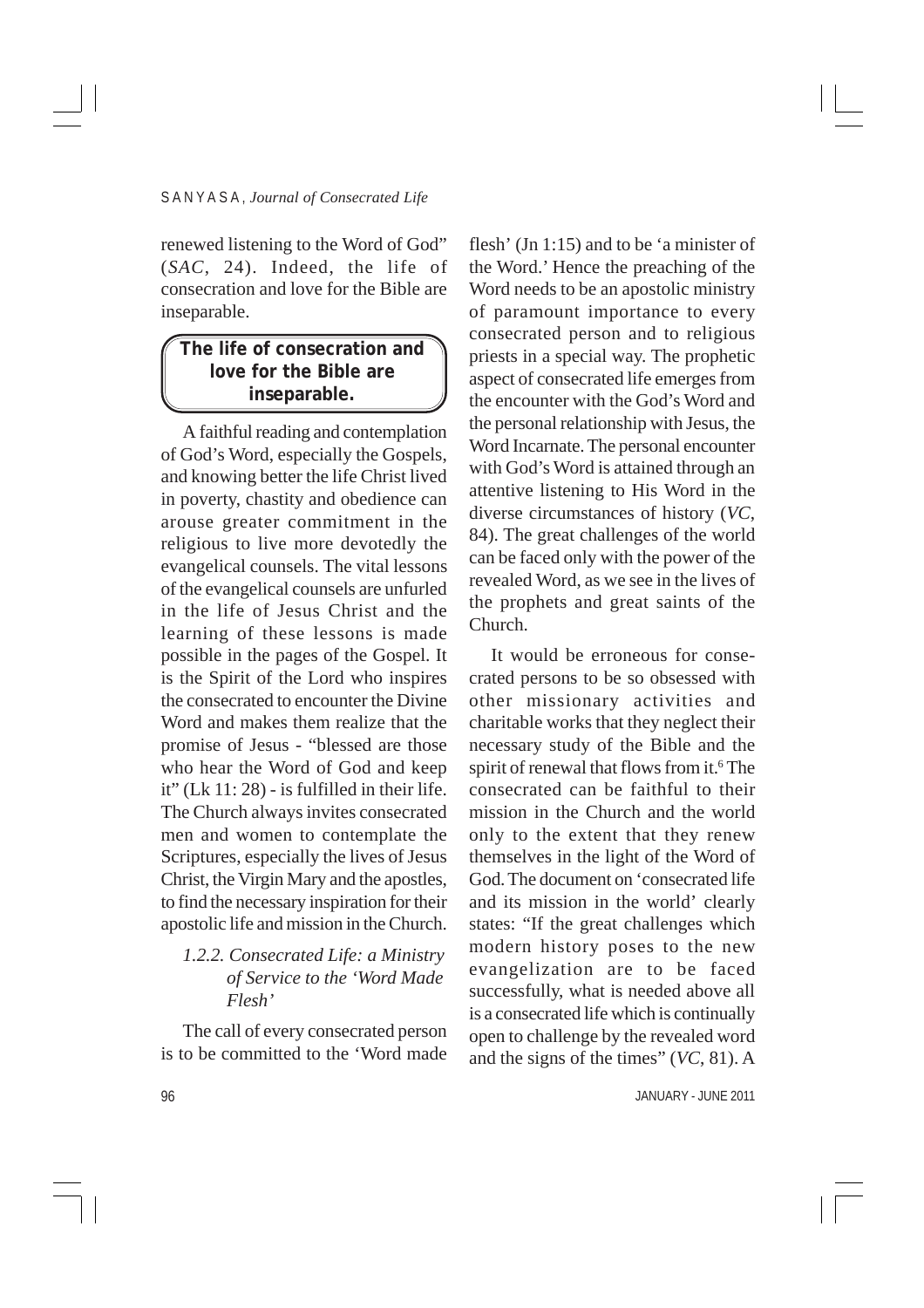reasonable analysis of the consecrated life all over the world would reveal that the steady decline in the quality and quantity of the consecrated life is, to a great extent, due to the abandoning of the Word of Life from their daily life. From this perspective, we can say that every evangelizing action and apostolic mission will be sterile unless there is an effort to share with others the daily bread of God's Word.

# *1.2.3. The Sensible Reading of the Word and 'the Signs of the Times'*

The role of the consecrated in the Church and in the world today is to be a prophetic presence, giving a radiant apostolic witness. Like the prophets, the consecrated are called to discern the signs of the time and to interpret them in a prophetic way, while making decisions for the future, with hope for the coming of the Kingdom and for the wellbeing of the people.

**(a) In the Social and Cultural Milieu:** In the present socio-cultural milieu, most people would appreciate the humble, self-sacrificing and compassionate consecrated persons, like Mother Teresa of Calcutta, who approached the blatant problems of the people with the eye of a prophet, missionary and visionary, irrespective of caste, creed and class considerations. It is not sufficient that they analyze the socio-politico-religious situations of the

JANUARY - JUNE 2011 97

people from a critical and academic point of view, but they must also do it from the pastoral and soteriological point of view. By their apostolic, social, humanitarian and charitable services they are called to love, serve and empower the last, least and the marginalized of society, thus promoting the spread of God's Kingdom.

**(b) In the Changing Context of the Church:** In the present context of the Church, where there exist several *Sui Iuris* Catholic Churches and innumerable Protestant and Pentecostal churches, priests and religious are called to be the true guiding light for the people. They have to focus more on inculturating and contextualizing the message of the Gospel in their respective locale. The institutionalized

**They are called to love, serve and empower the last, least and the marginalized of society, thus promoting the spread of God's Kingdom.**

apostolate need to be made use for the building-up of the Church and for the promotion of the ideals of the Kingdom. Moreover, the consecrated, together with the priests, have to make extra efforts to form and to empower the laity, to ensure that the lay people are formed as evangelizers and are enabled to take up greater responsibilities in the pastoral and apostolic activities of the Church.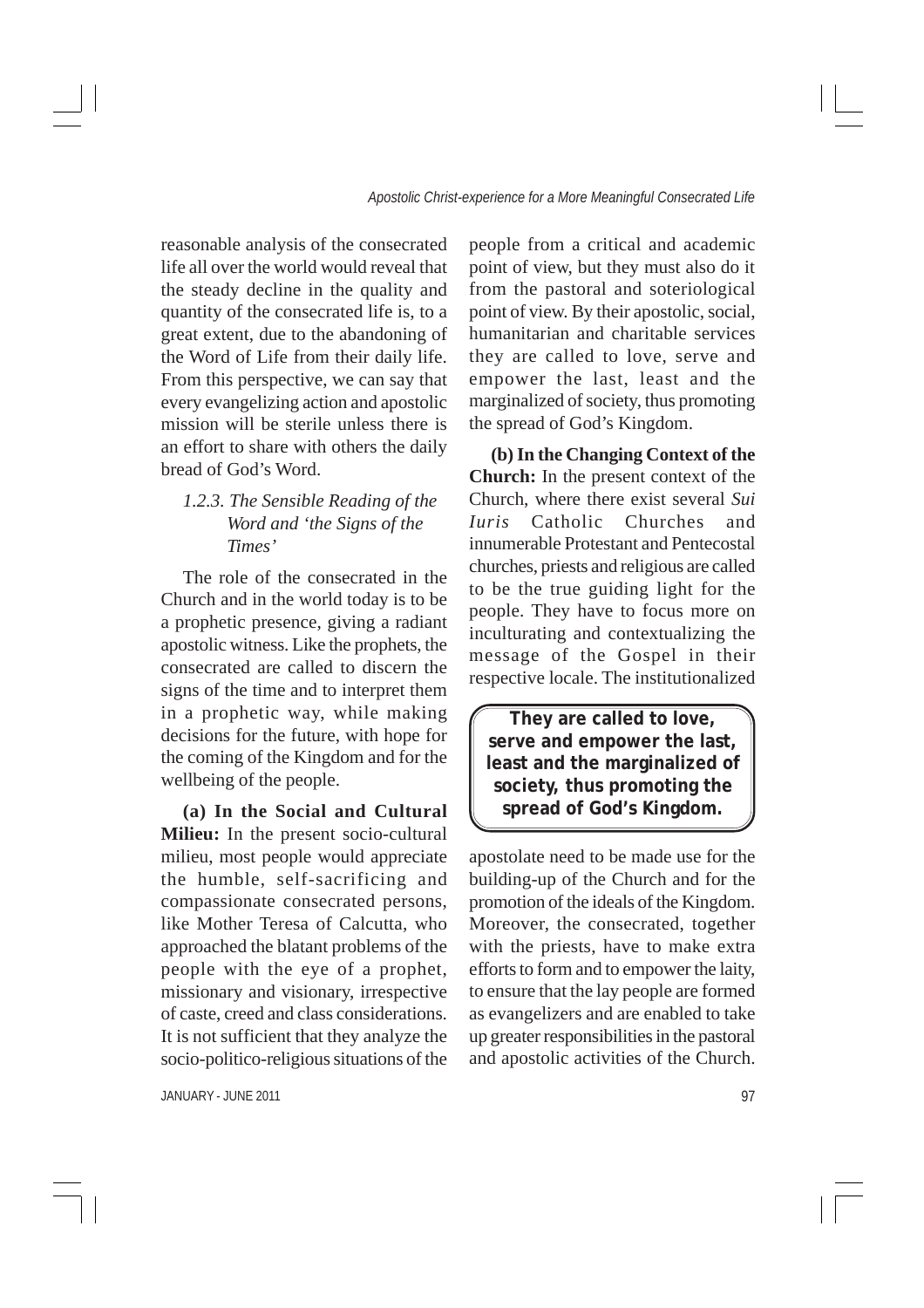The consecrated people should play a leading role in helping to empower the women, wherever necessary, for the benefit of the Church and of society. Furthermore, where there are many Christian denominations and churches, ecumenical initiatives are an important task and challenge, in giving a collective Christian witness to the world.

# *1.3. Inserted in the Mission of the Church*

The Second Vatican Council has well emphasized the reality of ecclesial communion that all the distinctive forms of Christian life – priesthood, laity and consecrated life – are willed by the Lord for the building up of the Body of Christ and for the Church's mission in the world. Among these forms of life, the Church considers consecrated life as one *at the very heart of the Church,* as a *gift to the Church* and as a decisive element for her mission (*VC*, 3, 29).

## *1.3.1. Sentire cum Ecclesia* (Feel with the Church)

Counting upon the complete and generous collaboration of the consecrated people, Church reminds them that, as faithful stewards of this precious gift, they have to "think with the Church and always act in union with her, in conformity with the teachings and directives of the *Magisterium* of Peter and of the pastors in communion with him, fostering at the personal and community level a renewed ecclesial awareness" (*RD*, 14). The '*sentire cum Ecclesia*' is a profound sense of ecclesial communion and faithfulness, an immense mission as well as vocation for the consecrated. In other words, the '*sentire cum Ecclesia*' invites the consecrated to think with the Church, act with the Church, live with the Church, pray with the Church and

**The consecrated people should play a leading role in helping to empower the women, wherever necessary, for the benefit of the Church and of society.**

dream with the Church. This ecclesial communion and fidelity has to be lived at three levels: with the members of the same institute, with other religious institutes in apostolic activities and collaboration, and with the local and universal Church. Moreover, such an attitude considerably contributes to being a great 'sign' for the whole world and becomes a 'compelling force' to lead the people to faith in Christ Jesus (*VC*, 46).

### *1.3.2. A Renewed Ecclesial Mission*

98 JANUARY - JUNE 2011 The ecclesial participation of consecrated people, both of active and contemplative institutes, is an imperative dimension of the state of consecrated life. The consecration of the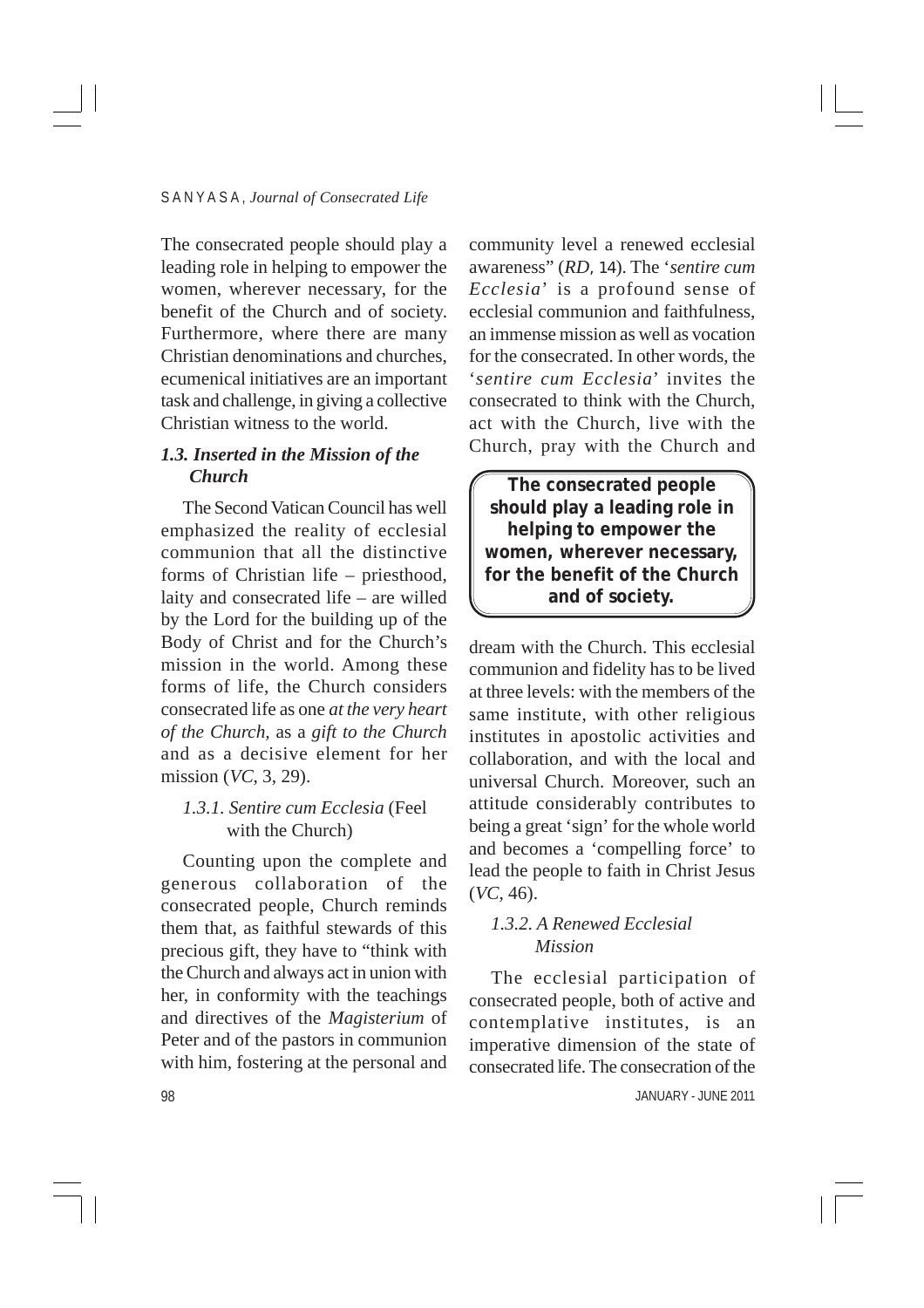religious is made and lived always within the Church. The Church exhorts the consecrated to give an effective and willing witness to the Church by being available for the needs of the local Church, according to the charism of their institute and, even more by sharing their spiritual experience with the priests and the faithful (*CDRL*, 22), using 'all possible means'. The ecclesial dimension of consecrated life is that it is a life and consecration 'in the Church and for the Church,' not outside the Church or on one side of the Church, and thus it occupies a central place in 'the mystery of the Church.' The consecrated persons have an ecclesial mission to fulfil. No matter what work is undertaken, the needs and demands of the Church should take precedence over the priorities of the institute and its own affairs, but without sidelining or leaving out the particular charism and directives of their proper institute.

# *1.3.3. A Sign and Witness to the Church and Her Mission*

To bear witness to Christ in this highly secular and technologically advanced society is indeed, a daunting challenge for any follower of Christ, and in particular, for consecrated people. In the midst of the growing set of worldly values, the consecrated have to pay more attention to give a greater witness to love, truth, justice and selfless service to others while exercising institutional

JANUARY - JUNE 2011 99

services, social work and charitable activities. The mission of the consecrated in the Church is to 'be the salt of the earth', that is, to keep the world from corruption and to be 'the light of the world', that is, to dispel the darkness of sin and division, and thereby to show the right path to a world that has lost sight of it. To be filled and guided by the Holy Spirit is indispensable for an effective witnessing mission and becoming a sign of God's love for the people. From this

# **The mission of the consecrated in the Church is to 'be the salt of the earth'.**

perspective, the consecrated life could be understood as a charismatic gift of the Spirit to function as the sign and parable of the Reign of God, as well as to manifest the ideals of the Kingdom of God.7 To be the sign and witness to the Church and her salvific and liberative mission, the consecrated have to derive energy from the Eucharistic Lord and the Divine Word.<sup>8</sup>

#### *1.4. The Newness of the Spirit*

Consecrated life is a life of the Spirit in the following of Christ. The newness of the spirit has to be vitalized by a spiritual renewal initiated by God's Spirit, as well as the rediscovery of the spiritual heritages of one's Congregation and culture.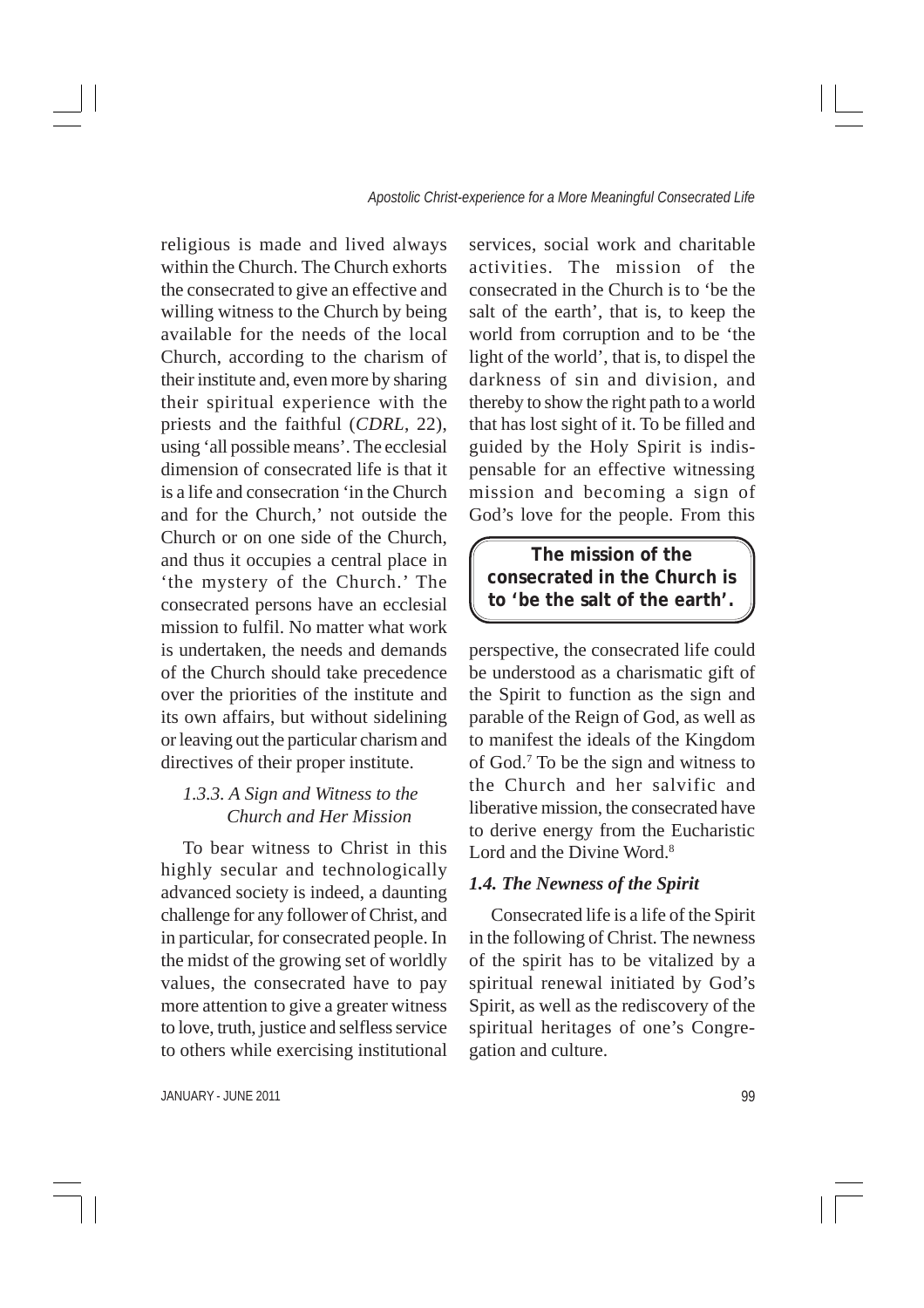### *1.4.1. A New Spirit for Spiritual Renewal*

The call to return and to rediscover one's own roots and heritage in spirituality opens paths to the future. First of all, it requires living the fullness of the Trinitarian theology of the evangelical counsels, since the evangelical counsels are above all *a gift of the Holy Trinity* (*VC*, 20-21; *SAC*, 20). A new spirit for renewal will necessarily aim at a spirituality that is Trinitarian and Christological, ecclesial and communitarian, pastoral and apostolic. A spiritual renewal of the consecrated is to start afresh from Christ, to live their consecration as their founders and the holy ones of their institutes lived, firmly based on the Word of God, "the first source of all

# **The call to return and to rediscover one's own roots and heritage in spirituality opens paths to the future.**

Christian spirituality" (*VC*, 94) and Holy Eucharist" the heart of the Church's life and also of the consecrated life (*VC*, 95).

A revitalized spirituality 'by fostering the true interiority' and a holiness that is recommended by genuine Indian spirituality could be more appropriate in line with the directives of consecrated life and the Oriental vision of spirituality. The consecrated may become the torchbearers in the spiritual renewal movement of the Indian Church with a greater focus on the theology of the Holy Spirit, as well as on the spirituality of true interiority. The mystical dynamism of the Indian sages is an element which the consecrated of India, even if their institutes have originated in the West, have to re-discover in their religious and apostolic spirituality, in order to make their life and work more pertinent for our country. The consecrated institutes of India need to integrate the contemplation of India and the mysticism of the Orient in their plan of life. As the highest and fullest activity of the Spirit, contemplation must be the secret renewal for religious life.

# *1.4.2. Rediscovery of the Spiritual Heritage*

The revival and revitalization of the consecrated life is made possible through the 'return to the origin,' which the Second Vatican Council gave an ecclesial thrust for the 'renewal – return – rediscovery' of the spiritual heritage (*PC*, 2).

**(a) Spiritual Values of the Land:** To make the life and mission of the consecrated more relevant for their cultural background and acceptable to the non-Christian population, it is essential to rediscover as well as return to the sources of their spiritual heritage. If we take the case of India, it is worth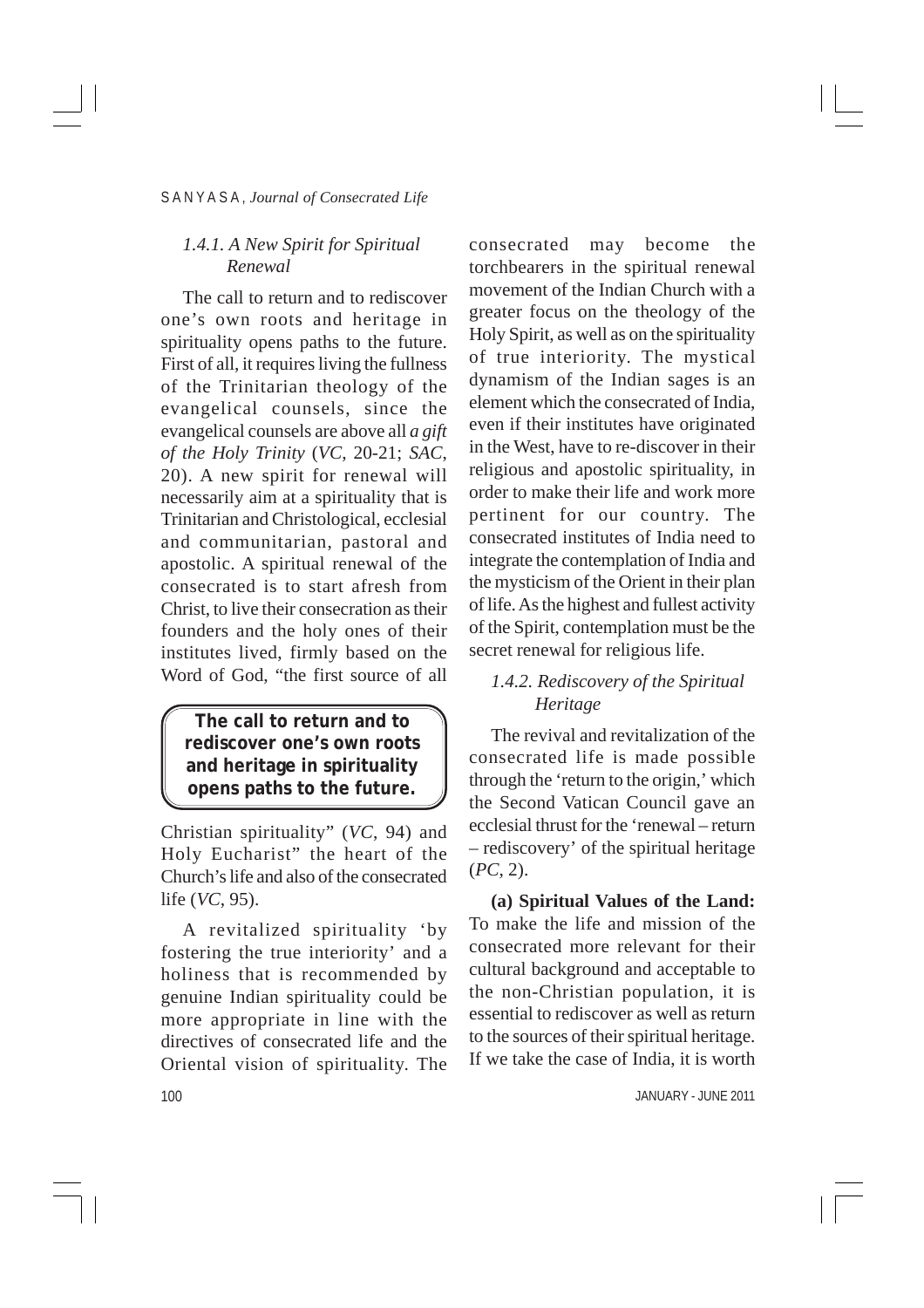noting that for the first sixteen centuries, the Indian Christians had a living tradition of inculturating their ecclesial life and the Gospel message was transmitted in a way adapted to the culture of the land.<sup>9</sup> Moreover, the values which are generally more stressed in the East, such as the spirit of renunciation and asceticism, of selfsacrifice and mortification, contemplation and recollected prayer life, joy of resurrection and constant search for God experience etc. were well emphasized in their spiritual life. So too values from the Indian cultural heritage, such as inner silence, solitude, detachment, simplicity, respect for life and elders, search for truth, hospitality and human kindness found their proper place in their spirituality. Such values have to be re-focused and re-generated in the life and spirituality of the consecrated in India today, in order to be more resonant with and relevant to the Indian ethos. This is also true of other lands and cultures, where traditional values have eroded with the flow of time and with changing economic and social status.

**(b) A Relevant Return to the Founding Charism and Mission:** The Church exhorts institutes of consecrated life to focus especially on their founder's spirit and on the sound traditions and patrimony of each institute. The increasing slackness in

JANUARY - JUNE 2011 2001 2002 12:00 12:00 12:00 12:00 12:00 12:00 12:00 12:00 12:00 12:00 12:00 12:00 12:00 12:00 12:00 12:00 12:00 12:00 12:00 12:00 12:00 12:00 12:00 12:00 12:00 12:00 12:00 12:00 12:00 12:00 12:00 12:00

**The increasing slackness in assimilating the life and message of the founders of the respective institutes is certainly a concern today.**

assimilating the life and message of the founders of the respective institutes is certainly a concern today. What is more important in this 'return to the founding spirit' is, to be faithful to the spirit of the founders, rather than to the historical person of the founder or the foundress. A return to the founding charism and mission would be also an occasion to deepen one's religious consecration, to centre it on the person of Jesus Christ and to develop a relational experience with Christ through Biblical stimulation. By such a rediscovery of the charism and the founding spirit of the institute, the members would be invited to discern the Christological, Biblical, Eucharistic, Evangelical, Trinitarian and Pneumatological dimensions of the spirituality of their congregation, and to identify relevant ways to accomplish the apostolic mission proper to them.<sup>10</sup>

# **2. The Mission and Ministries of the Consecrated**

The new understanding of the theology of consecrated life, developed by the Dogmatic Constitution, *Lumen Gentium*, the Decree, *Perfectae*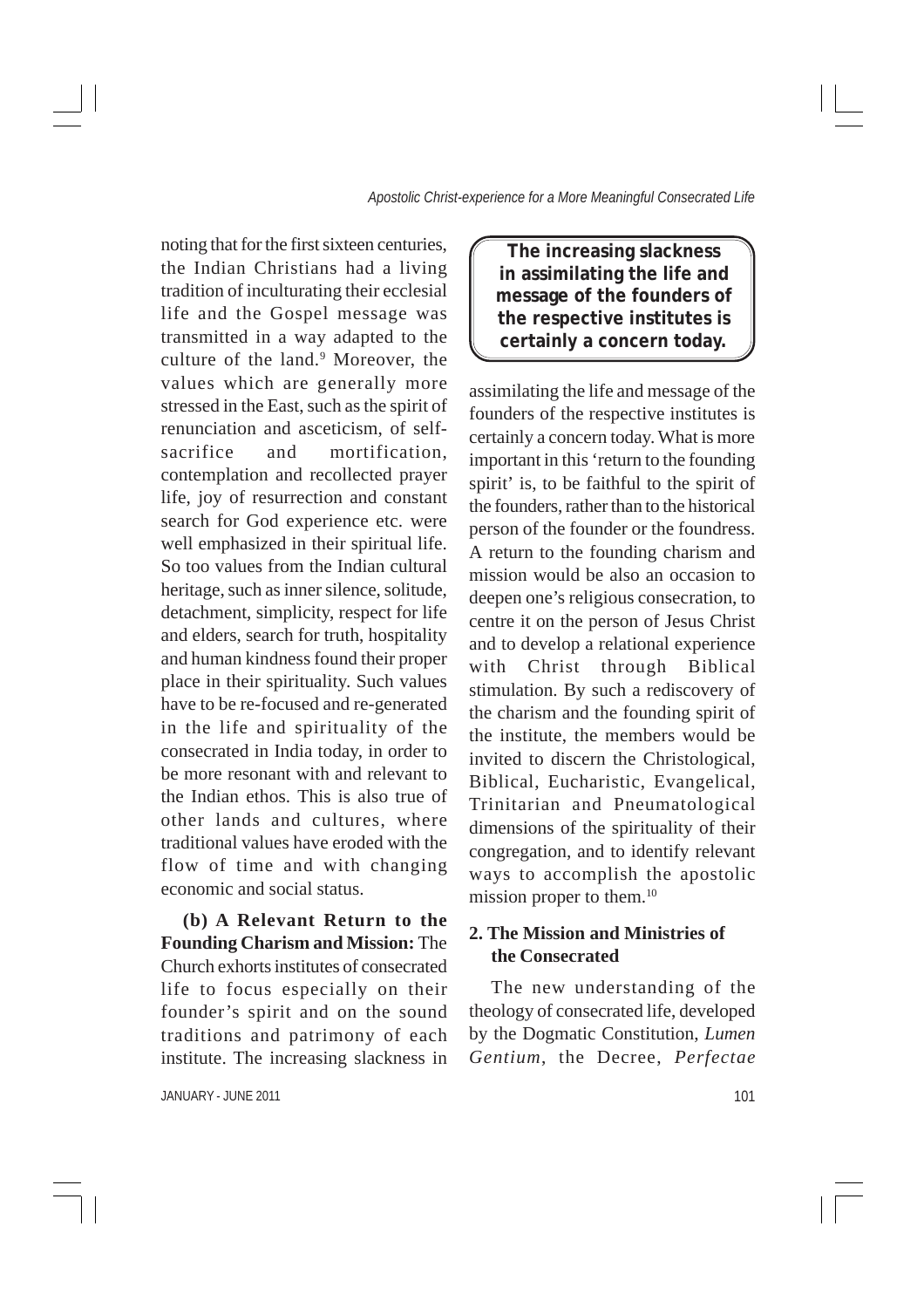# **Consecration is for mission and consecration is destined to become a mission.**

*Caritatis* and other subsequent teachings of the Church, opened up new discussions and diverse views about the state and goal of consecrated life. There was a time when the focus was on the evangelical vows, community life, internal life and other realities of the congregations themselves. But today one of the pertinent approaches is to look at consecrated life within the context of mission in the Church and in the world. It has to be remembered that "the Church's mission is by its very nature nothing else than the mission of Christ continued in the history of the world" (*CDRL*, 6). According to a renowned theologian of consecrated life, José Cristo Rey, 'mission' is the very key to understand consecrated life, and a convincing and relevant theology of consecrated life for today can be developed only from the perspective of mission. Only when mission is at the heart of consecrated life, does everything – communion, community life, spirituality, theology, common structures and formation – bloom.<sup>11</sup> In our modern theological context, consecration is for mission and consecration is destined to become a mission.

### *2.1. New Vision for the Mission and Ministries*

Religious consecration initiates the consecrated into the common mission of the Church. Every consecrated person has an obligation as well as responsibility to work zealously and assiduously for the building up of the Church and for the growth of the whole mystical Body of Christ. The Church affirms that 'the sense of mission is at the very heart of every form of consecrated life' (*VC*, 25). Those persons who are 'consecrated' to God in Jesus Christ are His exclusive possession and this consecration introduces them into the 'universal mission' of the People of God; that is, in the Messianic mission of Christ Himself – as Prophet, Priest and King – in a manner of being rooted in Christ (*RD*, 7). From the Christological perspectives, consecrated life is presented as "the continuation of the mission of Jesus in the discontinuity of the times."12

### *2.1.1. Apostolic Mission for the Building up of the Church*

Among the diverse apostolic missions of the consecrated, the proclamation of the Word and the evangelization ministry are of paramount importance. Just as the Church is under the obligation of the explicit and direct proclamation of the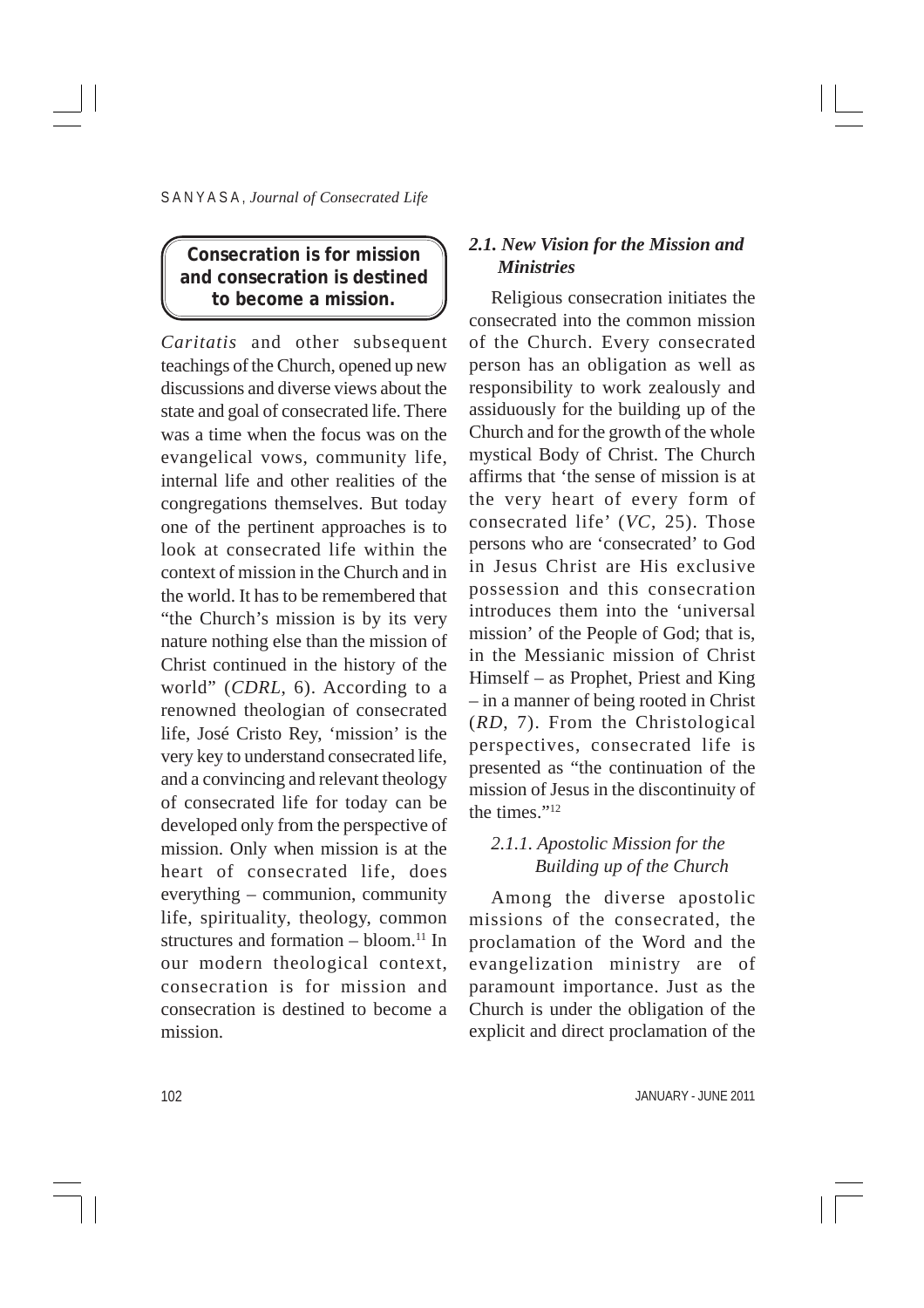Gospel, the consecrated too have it inherent in their religious consecration. Among all the apostolic ministries, the proclamation of the Word and direct evangelization works by preaching retreats and mission, catechetical ministry, imparting of Gospel messages through classes and courses, etc. are of great significance. Another vital missionary task of consecrated life is to make Christ present to the world through their personal witness to human development and conformity to Jesus. Pope Paul VI considered an authentic Christian life witness as the first means of evangelization and says; "modern man listens more willingly to witnesses than to teachers, and if he does listen to teachers, it is because they are witnesses."13 *Vita Consecrata* acknowledges the sign value in consecrated life, which is expressed in prophetic witness to the primacy of God and Gospel truths in Christian life (*VC*, 84).

The consecrated persons need to be a leaven of communion, salt of charity and light of solidarity at the service of the mission of the Church, using the manifold charisms for the building up of the entire Mystical Body, especially using 'the more excellent way' (1 Cor 12:31), namely, the way of charity and charitable services, which brings all diversity into one and strengthens everyone in apostolic zeal. As Pope Benedict says, 'charity is at the heart of

JANUARY - JUNE 2011 2003 103

**Make Christ present to the world through personal witness to human development and conformity to Jesus.**

the Church's social doctrine and every commitment she has is derived from charity,' which is the synthesis of Jesus' teaching (*CV*, 2; cf. Mt 22:36- 40). To radiate the love of God through their lives and works of charity is an inseparable obligation and responsibility of the consecrated persons.

### *2.1.2. Ministries and Activities for Human Welfare*

Every Christian, and specially those consecrated to Christ, has the fundamental obligation as well as responsibility to share the Good News 'in action' for human welfare. It is said that the apostolic consecrated life has its origin in the Church precisely *for the sake of carrying out different forms of apostolic service to the People of God* (*VC*, 9). However, while devoted to the various apostolic missionary activities and to the different benevolent works inspired by Christian charity, it should always proceed from an intimate union with God (*CIC*, 675). The observation of Pope Benedict XVI is worth recalling: he calls "the Church's charitable activity as a manifestation of Trinitarian love" (*DCE*, 19). Only with a profound love of Christ and fidelity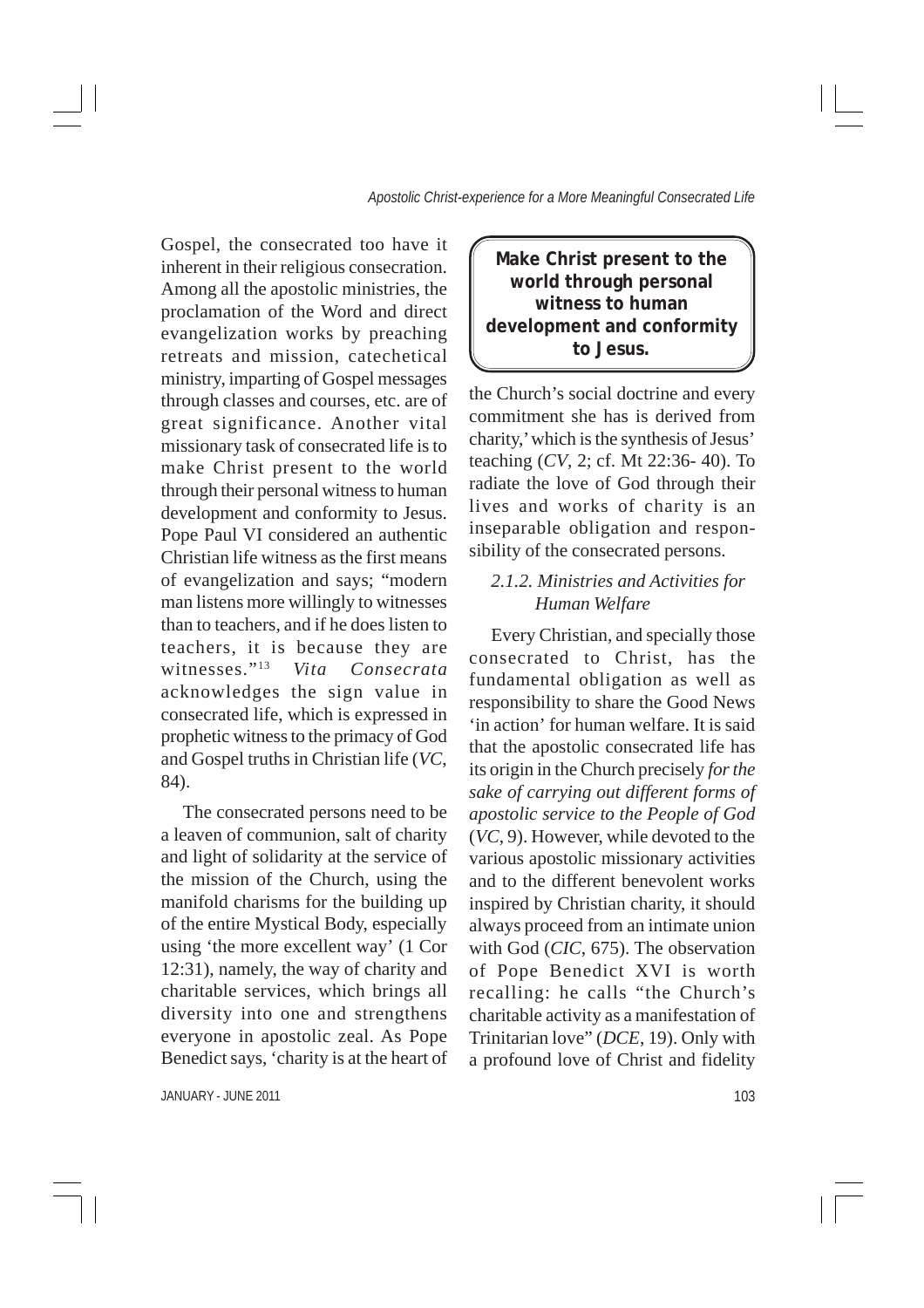to the Gospel, they will be able to respond adequately to the various needs and problems of the society with effective apostolic activities, such as education and evangelization programs, health care ministries, family apostolate and youth formation, books and publications, organization of Christian associations and social movements, charitable and developmental programs etc. The vision for all apostolic ministries and charitable actions should be the creation of a just human society based on the values of the Kingdom, but urged by the love of Christ.

# *2.1.3. Consecrated Life and Modern Mass Media*

The Church reminds us that "the first *Areopagus* of the modern age is the world of communications which is unifying humanity and turning it into what is known as a 'global village'" (*AN*, 1). The modern mass media has opened up new and highly effective avenues for communicating information, ideas and values. Acknowledging well the effect of it, Pope Benedict XVI says: "today the means of mass communication have made our planet smaller, rapidly narrowing the distance between different peoples and cultures" (*DCE*, 30). First of all, the Church in general, and the priests and religious in particular, need to be ever more responsibly conscious of these technologies that make possible a

**The vision for all apostolic ministries and charitable actions should be the creation of a just human society.**

speedy and penetrating communication, with a capacity to share ideas, news, information and opinions in a personal way accessible to all. Then, we must make creative and innovative use of it for the benefit of the Kingdom and for the good of the people.

The consecrated should look at it as their missionary duty to learn the language of the media that has reached every corner of the earth, in order to speak effectively of Christ to their contemporaries and thus contributing to the building up of society (*VC*, 99). They can make use of it proficiently for spreading the Gospel message and the values of the Kingdom in a way that appeals to the people of this 'new culture.' This is considered as the most urgent and most effective means of evangelization in the present 'World-Wide Web' (www). Today the Church's presence on the internet 'is a necessity more than an opportunity.' Without this presence, it might be very difficult for her to succeed in entering into dialogue with millions of young people, who are the primary actors in this 'cultural reality'. Therefore, we should make a concerted effort to commence an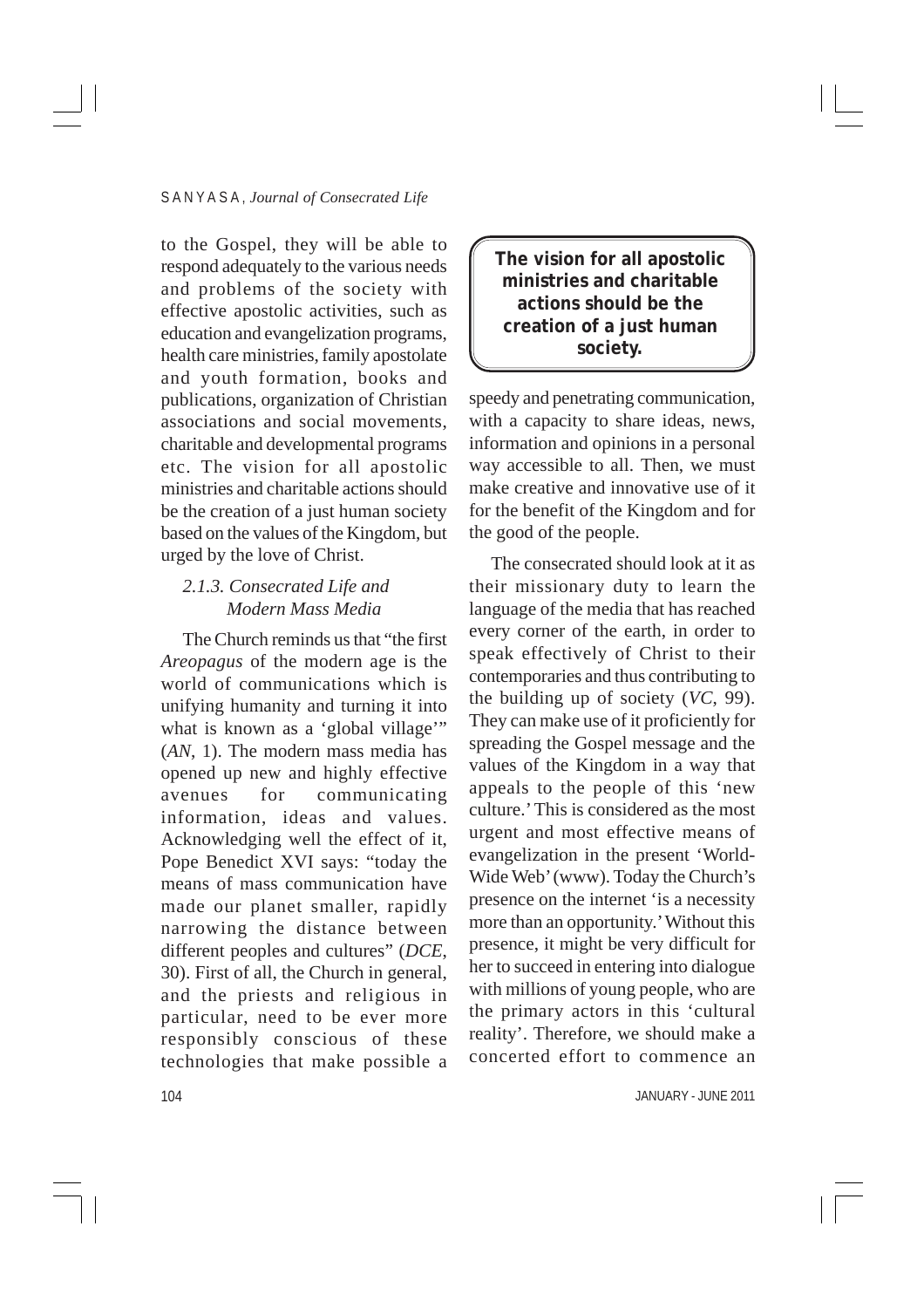effective web evangelization ministry. Along with traditional media communication, the consecrated should maximize the modern opportunities offered by the World-Wide Web, for the evangelization and pastoral ministry, for apostolic work and human development. Moreover, each institute might prepare experts in this field of social communication.

# **2.2. Christ-centred and Spirit Guided Mission**

A 'mission' that is spiritual and ecclesial in its true sense also needs to be profoundly Christ-centred and Spirit prompted. The mission of the Church should be understood today as a vivid manifestation of the mission of the Holy Spirit. The mission of the consecrated, to have an apt and holistic vision has to be perceived equally from the Christological and Pneumatological perspectives. As an example, it may be

**Centripetal model of mission, that is, a mission impelled by the joy of the experience of Christ, and not merely a centrifugal model of mission that flows from the mission command of Jesus**

noted that the Indian Church followed for its first sixteen centuries the dynamics of the Fourth Gospel and the mission model of Peter in the Acts of

JANUARY - JUNE 2011 105

the Apostles, which was a centripetal model of mission, that is, a mission impelled by the joy of the experience of Christ, and not merely a centrifugal model of mission that flows from the mission command of Jesus.

# *2.2.1. A Mission Moved by the Spirit*

We shall not forget that we are living in an epoch of the mission of the Spirit.<sup>14</sup> Placing the whole mission of evangelization under the aegis of the Holy Spirit, the Pope says that, "the Holy Spirit is indeed the principal agent of the whole of the Church's mission" (*RM*, 21). The lack of Pneumatological vision and experience of the Spirit would make the exercise of various missionary activities ineffective and hollow. In fact, Pneumatology "cannot be an arid intellectual exercise, but the fruit of an experimental spirituality of life lived according to the Spirit."15 Such a Spirit guided mission, initiated by the consecrated, could be a more acceptable common ground to share with the people of the different religious traditions of the land, above all, in the field of shared projects with non-Christians.

### *2.2.2. Witnessing and Evangelizing Mission*

The mission of evangelization, first of all, is to be exercised and proclaimed by witnessing: "to evangelize is first of all to bear witness that, in His Son, God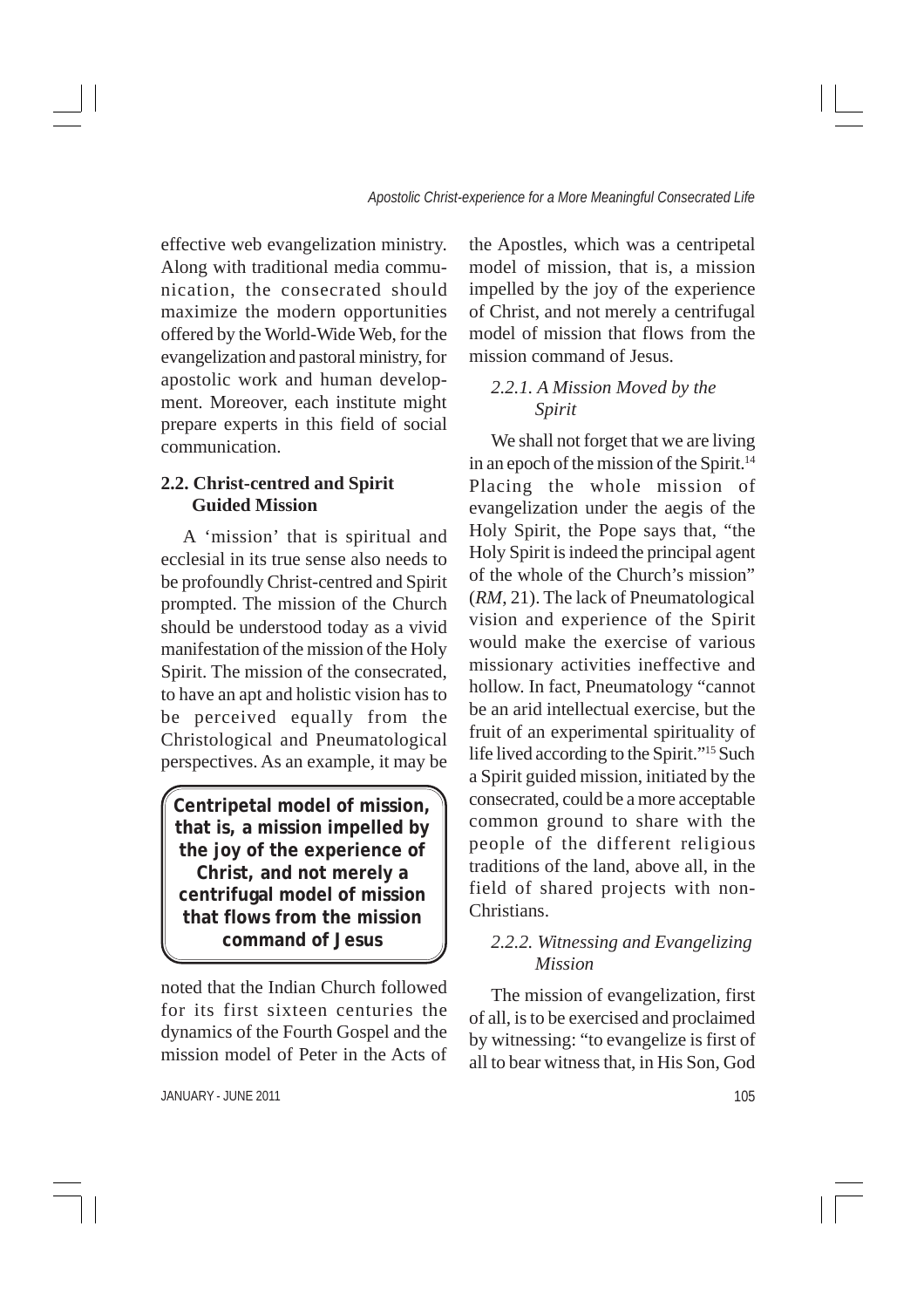# **The witnessing and evangelizing mission of the consecrated is not a privilege, but an obligation.**

has loved the World." The witnessing and evangelizing mission of the consecrated is not a privilege, but an obligation. This obligation springs from the radical following of Jesus Christ and their 'special consecration' through the evangelical counsels. *Vita Consecrata* states that the primary task of consecrated life is making Christ present to the world through personal witness, more than in external works (*VC*, 72). The witnessing mission of the consecrated could be understood as Christological, since Jesus Christ is the point of departure for them.

Life witness as a method of mission is very important since direct proclamation and other manifest forms of evangelization are often not possible today for various reasons. Anthony Mary Claret and Mother Theresa of Calcutta, for example, were so much loved and esteemed by the general public, mainly because of their intense life witness. Moreover, the witnessing mission of the consecrated is of great importance for two reasons: first, the people in general look for living examples rather than preachers; secondly, there is an urgent need for a deep faith experience in our Church.

The witnessing mission and activity, together with the evangelizing mission, which the consecrated render today, can probably become a vital ecclesial mission, helping to build up the Body of Christ.

## *2.2.3. Prophetic and Liberating Mission*

Consecrated life is essentially prophetic, charismatic and liberative in origin and mode of operation; so the liberative dimension is something inherent to the very religious consecration. The reason for consecrated life is not one's own survival; it is prophecy and liberation. It was after the Second Vatican Council that the consecrated everywhere started to rediscover the prophetic and liberative elements of their calling. The prophetic mission of the Church and the world is realized distinctively through an evangelical life of celibacy, poverty and obedience. The prophetic witness of the consecrated has a great advantage and impact for the evangelizing ministry and missions of the Church.

In the present-day utilitarian and consumerist society, which is perturbed by so many social, moral and personal problems, a prophetic and liberative life has substantial importance and value. José Cristo Rey describes the mission of the consecrated life "to be the parable narrated by the Spirit in the discourse of the time, demonstrating superbly its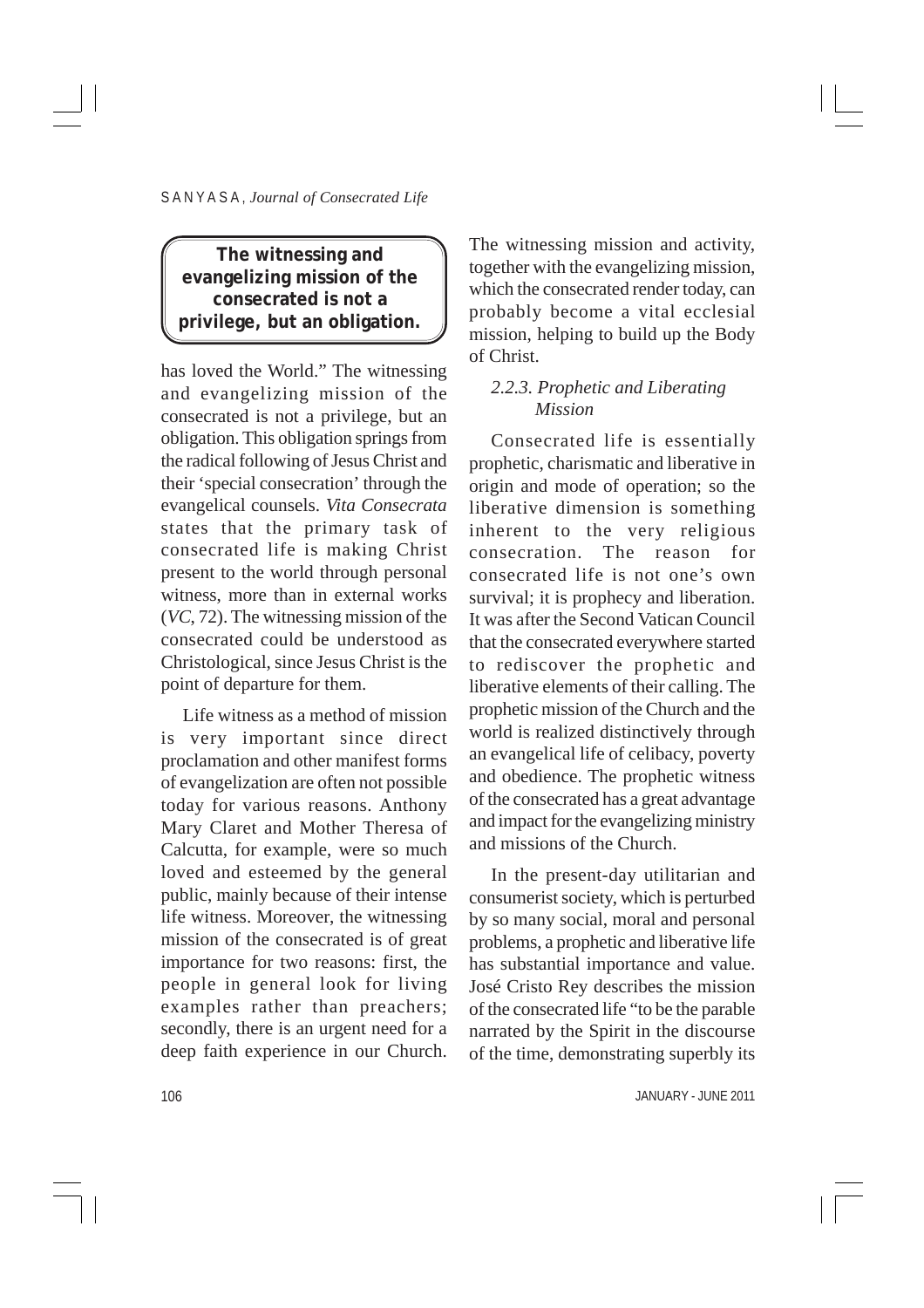representative and symbolic function for today."16 Such a prophetic and liberative mission, which is a sign and parable, calls for a radical discipleship. In other words, the consecrated of India have to be the conscience of the Church and of her radical, prophetic-liberative mission. They must manifest the prophetic life and mission of Jesus through various in-depth and liberative activities. They have to be a sign and sacrament of God's love, incarnate among his people, by transforming every possible situation by the power of the Gospel and the values of the Kingdom.

### *2.3. Mission in Context*

Mission in context, an emergent trend that originated from the theological, pastoral and ecclesial insights of the Second Vatican Council, was set in motion by the influence of liberation theology and further developed under the aegis of the inculturated and incarnated theological process. Inculturated mission implies the adaptation of mission works to the specific context of the religious, cultural and social heritage of a country, but without losing the content of the message.

# *2.3.1. Inter-Religious and Intercultural Dialogue as a Relevant Mission*

To be effective and relevant, every effort at evangelization and mission

JANUARY - JUNE 2011 2007 107

work has to take into account the rich religious and cultural heritage, as well as the socio-economic condition of the



people. In evangelization and mission work, a real interaction between the Gospel and the religious, cultural and socio-economic condition of the people has to take place. The over-arching programme of dialogue with the cultures (i.e. inculturation) and with the religions and religious traditions (i.e. inter-religious dialogue) can be an important mission for the Church and the consecrated today. Religious institutes have to re-capture their original fervour for simplicity of life and adaptation to the local culture; then there will be the evangelization of cultures and the inculturation of the message of faith. The reminder of John Paul II, that the "evangelization and inculturation are naturally and intimately related to each other" (*EA*, 21) is very significant today.

Dialogue is an integral part of the mission of the Church as well as an obligation of the consecrated. Emphasizing the importance of dialogue and religious harmony, R. Panikkar, one of the modern proponents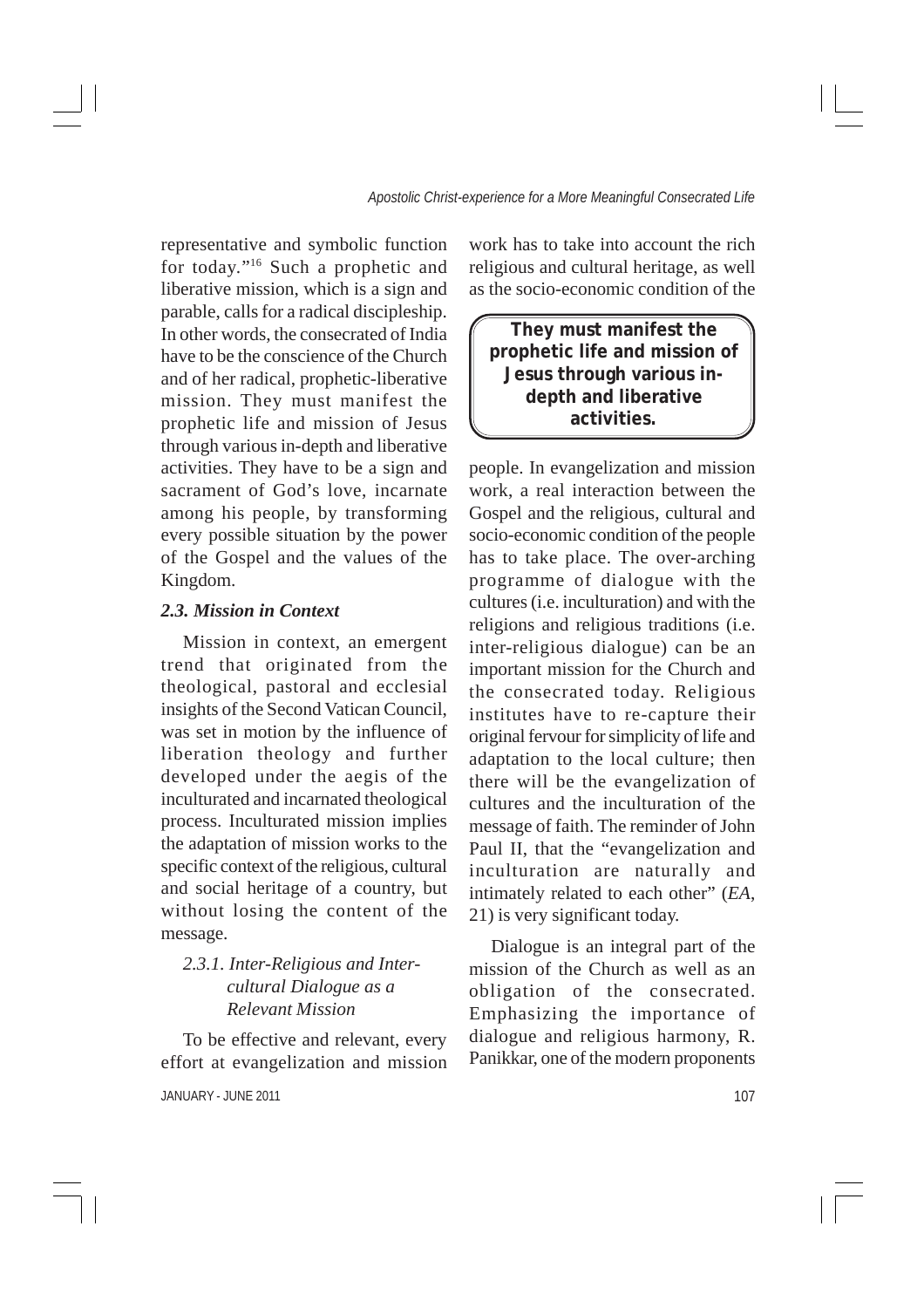of dialogue, says that "inter-religious dialogue is today unavoidable; it is a religious imperative and a historical duty for which we must suitably prepare."17 The consecrated should keep in mind that dialogue does not consist merely in the exchange of ideas and views, but must be a specific mode of being and a way of life for the followers

# **Inter-religious dialogue is a religious imperative and a historical duty for which we must suitably prepare.**

of Christ. In our pluralistic world, the consecrated have to emphasize more the 'dialogue of action and praxis,' which includes the 'dialogue of life' and the 'dialogue of discourse.' Such a dialogical relationship initiated by the consecrated is crucial for solving many problems of religious tension and human suffering, and for building a new society, the Kingdom of God, the *Dharma Bharathi*.

# *2.3.2 An Inculturated and Incarnated Form of Mission*

Vatican II convincingly reaffirmed the legitimacy and urgency of Church's incarnational approach to all the people, especially where the Christians are a minority group, to allow the Gospel of Christ to come into communion with different forms of culture, thereby enriching both itself and the cultures themselves (*GS*, 58). In the present day, culture is not seen merely as a medium in which the Good News can be 'coded' that the people may understand the proclamation and the message, but on the contrary, "culture is seen as the living reality of the people, in which the Good News becomes incarnate, transforming it in the process, and in this way constituting a local Church."18 Pope Paul VI in *Evangelii Nuntiandi* calls for the necessity of incarnating the Gospel with all its Kingdom values in the various cultures (no. 20). The values of the Gospel have to be suitably contextualized and incarnated according to the requirements of the society and the attitudes of the people.

We shall not forget that inculturation is the immediate consequence of Christ's Incarnation in this world. Jesus has to be incarnated into the cultures and lives of the people through every follower of Christ, and in particular, through His consecrated. Inculturation is something that happens naturally when the Gospel meaningfully encounters the culture. It is the byproduct of an involvement with the people, rather than the effect of a conscious effort or plan of action. In such a perspective, inculturation has to be considered not as "a passive living of our faith in a cultural context or incorporating some elements from a culture, but it is a process that animates, reshapes and profoundly renews that culture."19 For example, in the Indian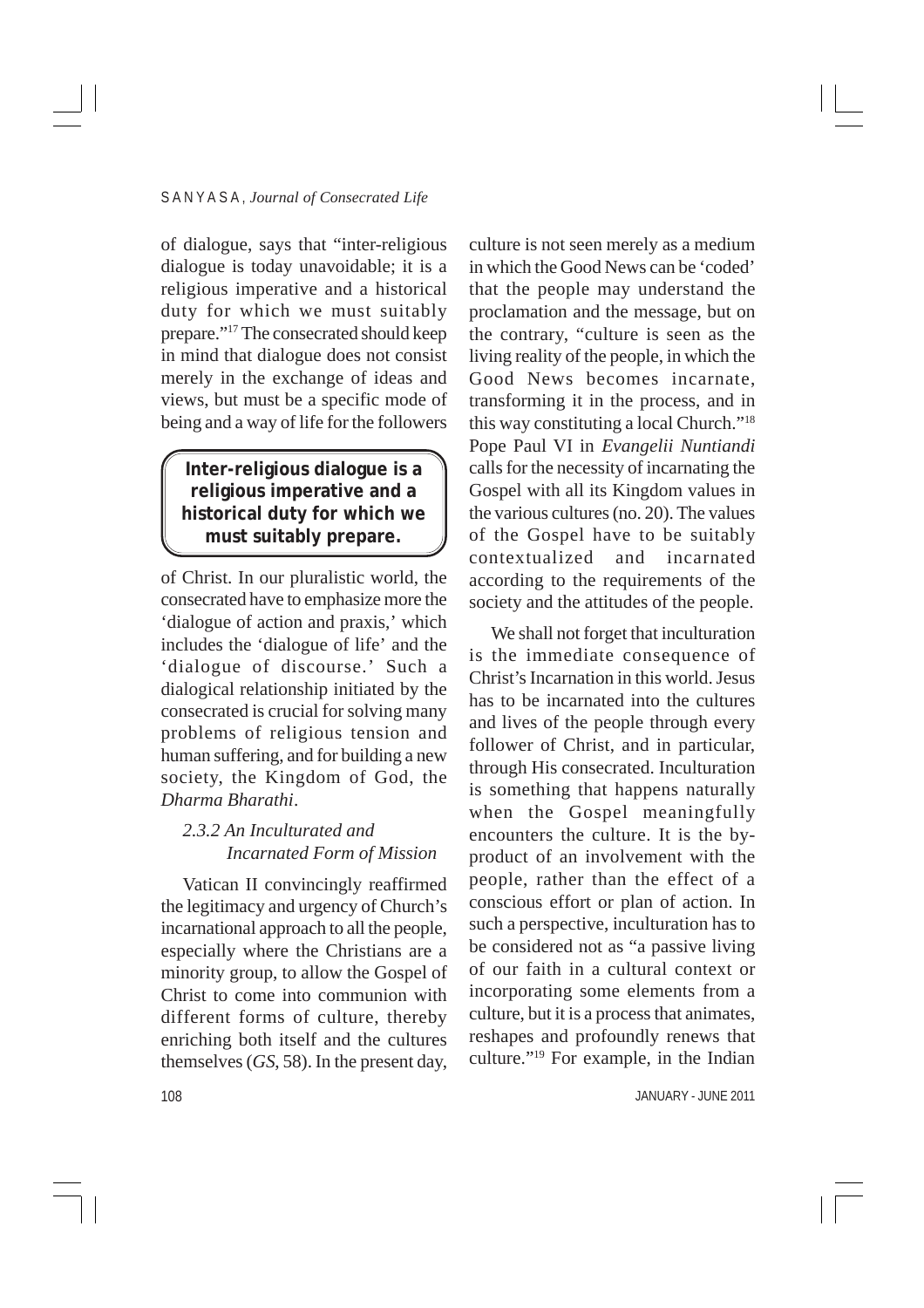#### *Apostolic Christ-experience for a More Meaningful Consecrated Life*

context, among all the forms of inculturation, the *âshramatic* and *sanyâsa* vision of mission is to be considered as one of the genuine, inculturated and incarnated form of mission.

# *2.3.3. Mission Ad Gentes and Inter Gentes*

Almost till the end of the twentieth century, a *missio ad gentes* – 'mission to the people/nations' or 'for the people/ nations' – was prevalent, as a kind of mission directed at the people as they were the sole beneficiaries. But today, the awareness of a multi-religious, multi-cultural and multi-social context has radically changed the perspective. Now it is considered necessary to have an evangelizing mission that is principally '*missio inter gentes* – 'with the people/nations' or 'within the people/nations', where both parties – the evangelizers and the evangelized – benefit and are enriched. A mission 'with the people' and 'among the people' has to take into serious consideration the various cultural, social, religious, economic, political and human contexts of the people. The '*missio inter gentes*' can give a lucid message that we – the Church, the missionaries and the consecrated – are not against the people, but with the people and the mission is exercised in collaboration with them, as a 'shared or collaborated mission'.

JANUARY - JUNE 2011 109

For the pluralistic context of today, the '*missio inter gentes*' could be a new model for a renewed mission theology of the Church. This change of paradigm

# **It also becomes a viable remedy for the growing fundamentalism in the society.**

in the mission clearly emphasizes the aspects of solidarity and harmony with the people. An attitude and approach of '*missio inter gentes*' certainly would pave the way for building greater rapport with the people of other faiths and cultures. It also becomes a viable remedy for the growing fundamentalism in the society. Moreover, such a collaborative mission of the consecrated with laity and non-Christians could become an effective antidote to counter the mounting secularization and atheistic agendas. In the multi-religious milieu of today, the '*missio inter gentes*' facilitates a non-confrontational, dialogical approach with other religions and sections.

## **Conclusion**

As a result of all these considerations, we can conclude that what is more important in the consecrated life today is a personal relationship with the Lord, the assimilation of Christ-experience and centring of one's life on Jesus Christ, and consequently the arousal of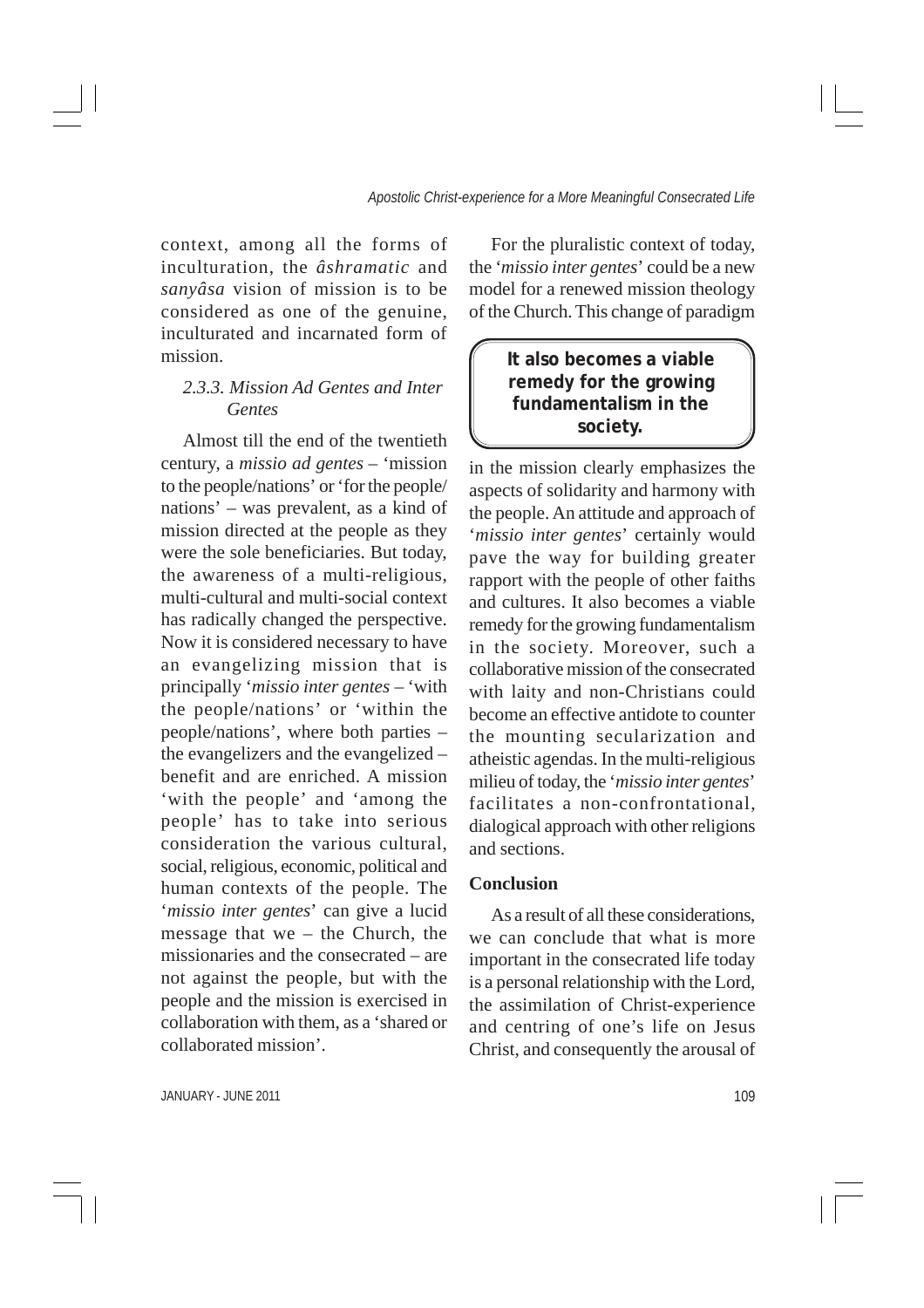a genuine desire for an authentic apostolic and ecclesial mission. Without a committed search for God in study and contemplation, without having a profound Christ-experience and true love for Christ, all kinds of consecrated services and activities lose much of their purpose and significance. Any spirituality, lay or consecrated, either Eastern or Western,' with profound Christ-experience affects all aspects of life, ordering them in a certain constellation.

The very organizing axis of the apostolic spirituality of the consecrated derives from the intense contemplation of the face of Jesus Christ and the experience of His infinite love, both in the Bible and in the Sacraments, along with a life oriented for others. Personally experiencing Jesus Christ always necessitates time for Bible reading, reflection, studies, liturgy of the hours, faithful participation in the daily Eucharist and other spiritual nourishments, along with the sensible reading of the signs of the times, discerned by the endowment of the Spirit. A revitalized consecrated life, permeated by a profound apostolic Christ-experience and with a definitive Christological orientation having *Caritas Christi* as the epicentre, could become a paradigmatic vision for the growth of the Church and society.

## **Endnotes**

- <sup>1</sup> Anthony Claret was born at Sallent, in the Diocese of Vic in Catalonia, Spain on December 23, 1807. He carried out a scintillating and prolific apostolic ministry in various capacities: as a fervent priest, a zealous Archbishop, a steadfast Apostolic Missionary, a great visionary-founder of a religious congregation, a renowned writer, a relentless social reformer, an enthusiastic popular preacher, an upright Confessor to the Queen of Spain, a Father of the First Vatican Council etc. He died on October 24, 1870 and was canonized on May 7, 1950 by Pope Pius XII. "Saint Anthony Mary Claret is a Saint for all," were the words of the Pope during his Canonization ceremony. With the apostolic experience expressed in his motto '*Caritas Christi urget nos*', Claret encountered the malice and evils of the society of his time and initiated Christian renewal wherever he went. Awakening the priests and the consecrated ever more to their call and mission was one of his key priorities.
- <sup>2</sup> Severino Maria Alonso, *La Vida Consagrada* (Madrid: Publicaciones Claretianas) 1982, p.131.
- The 'International Congress on Consecrated Life' held in 2004 brought out a book titled *Passion for Christ: Passion for Humanity* (Mumbai: Pauline Publications) 2005.

110 JANUARY - JUNE 2011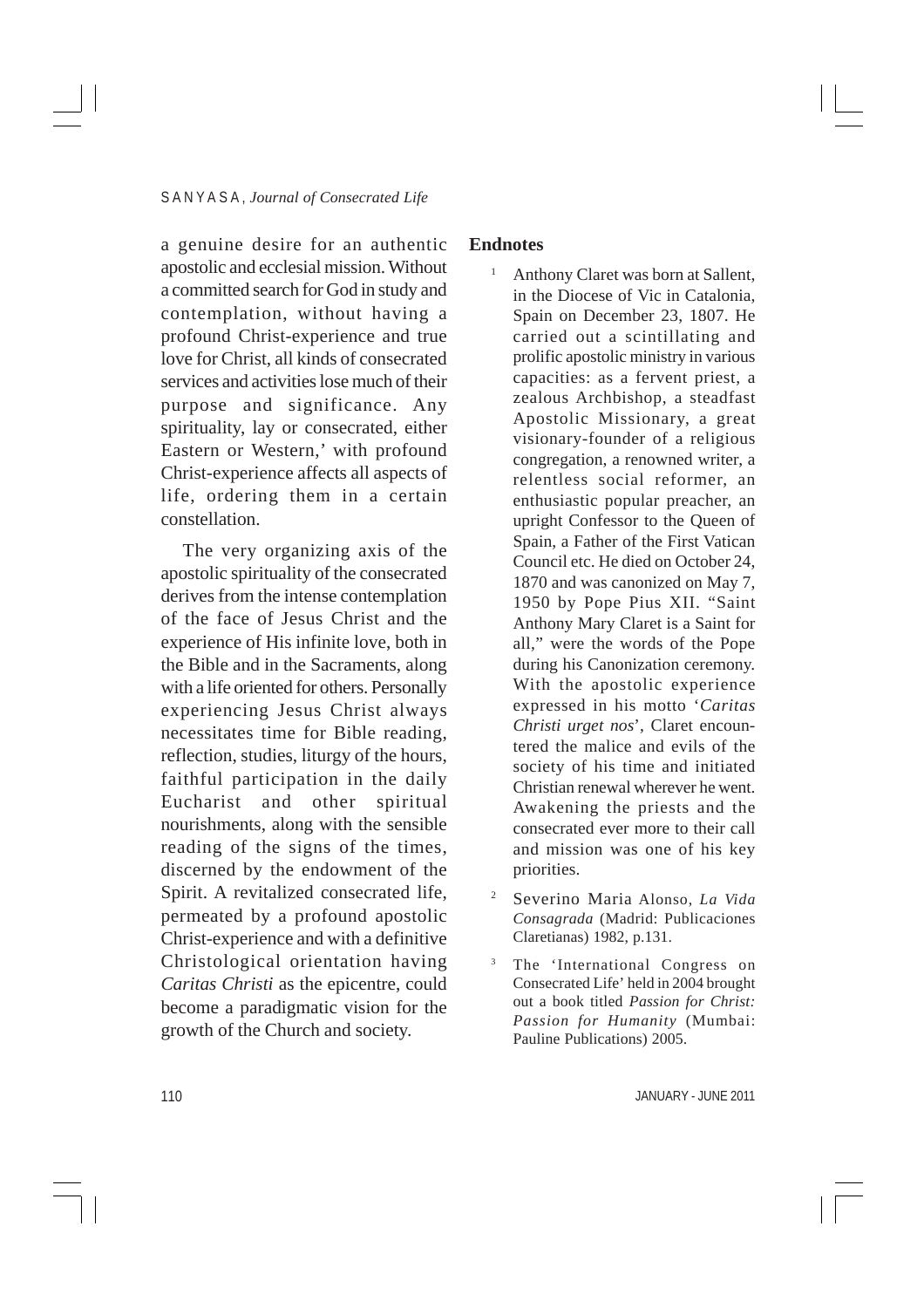#### *Apostolic Christ-experience for a More Meaningful Consecrated Life*

- <sup>4</sup> *El Colegial Instruido*, Vol. I (Barcelona: LR), 1860, p.66.
- <sup>5</sup> *Autobiography of Saint Anthony Mary Claret* (Chicago: Claretian Publications), 1976, no. 424; "The Temple and Palace" in *Selected Spiritual Writings*, Vol. III (Quezon City: Claretian Publications), 1991, pp. 199-200.
- <sup>6</sup> Angel Pardilla, *Christ's Way of Life at the Centre of Formation for Religious Life* (Rome: Rogate), 2005, p.19.
- José Cristo Rey García Paredes, *Theology of Religious Life: Mission* (Quezon City: Claretian Publications), 2006, p. 96.
- <sup>8</sup> *Orientale Lumen*, 10; Franc Rodé, "Consecrated life at the School of the Eucharist" in *Passion for Christ: Passion for Humanity*, p.250.
- A. D. Mattam, "Theological Dimensions of Inculturation in the Indian Context" in *Eastern Theological Reflections in India* (edited by Xavier Koodapuzha, Kottayam: OIRSI), 1999, p.10.
- <sup>10</sup> Severiano Maria Alonso, *Ven Y Sígueme* (Madrid: San Pablo) 1993, pp.26-29.
- José Cristo Rey García Paredes, *Theology of Religious Life: Mission*, pp. 91-103.
- <sup>12</sup> Bonifacio Fernández, "Committed to the Mission of Jesus" in *From Seduction to Mission: An Asian Commentary to Consecrated Life*

(edited by Domingo Moraleda *et al*., Quezon City: Claretian Publications), 1997, p.131.

- <sup>13</sup> Paul VI, Address to the Members of the *Consilium de Laicis* (2 October 1974), quoted in *Evangelii Nuntiandi*, no. 41; *Redemptoris Missio*, 42.
- <sup>14</sup> Hans Conzelmann, *Acts of the Apostles* (Philadelphia: Fortress Press), 1972, p.xiv.
- <sup>15</sup> George Nedungatt, *Spirituality of Syro Malabar Church* (Alwaye: STAR), 1989, p. 50.
- <sup>16</sup> José Cristo Rey García Paredes, *Un Largo Amanecer: Hacia la Nueva Forma de la Vida Religiosa* (Madrid: Publicaciones Claretianas), 1991, pp.300-302.
- <sup>17</sup> Raimon Panikkar, *The Intrareligious Dialogue* (New York: Paulist Press), 1978, p.40.
- <sup>18</sup> Michael Amaladoss, *Mission Today: Reflections from an Ignatian Perspective* (Anand: Gujarat Sahitya Prakash), 1989, p.22. RM: *Redemptoris Missio*, Encyclical Letter of John Paul II on the Permanent Validity of the Church's Missionary Mandate, 1990. SAC: *Starting Afresh from Christ*, Document by the Congregation for Institutes of Consecrated Life and Societies of Apostolic Life, 2002. VC: *Vita Consecrata*, Post-Synodal Apostolic Exhortation of John Paul II on Consecrated Life and its Mission in the Church and in the World, 1996.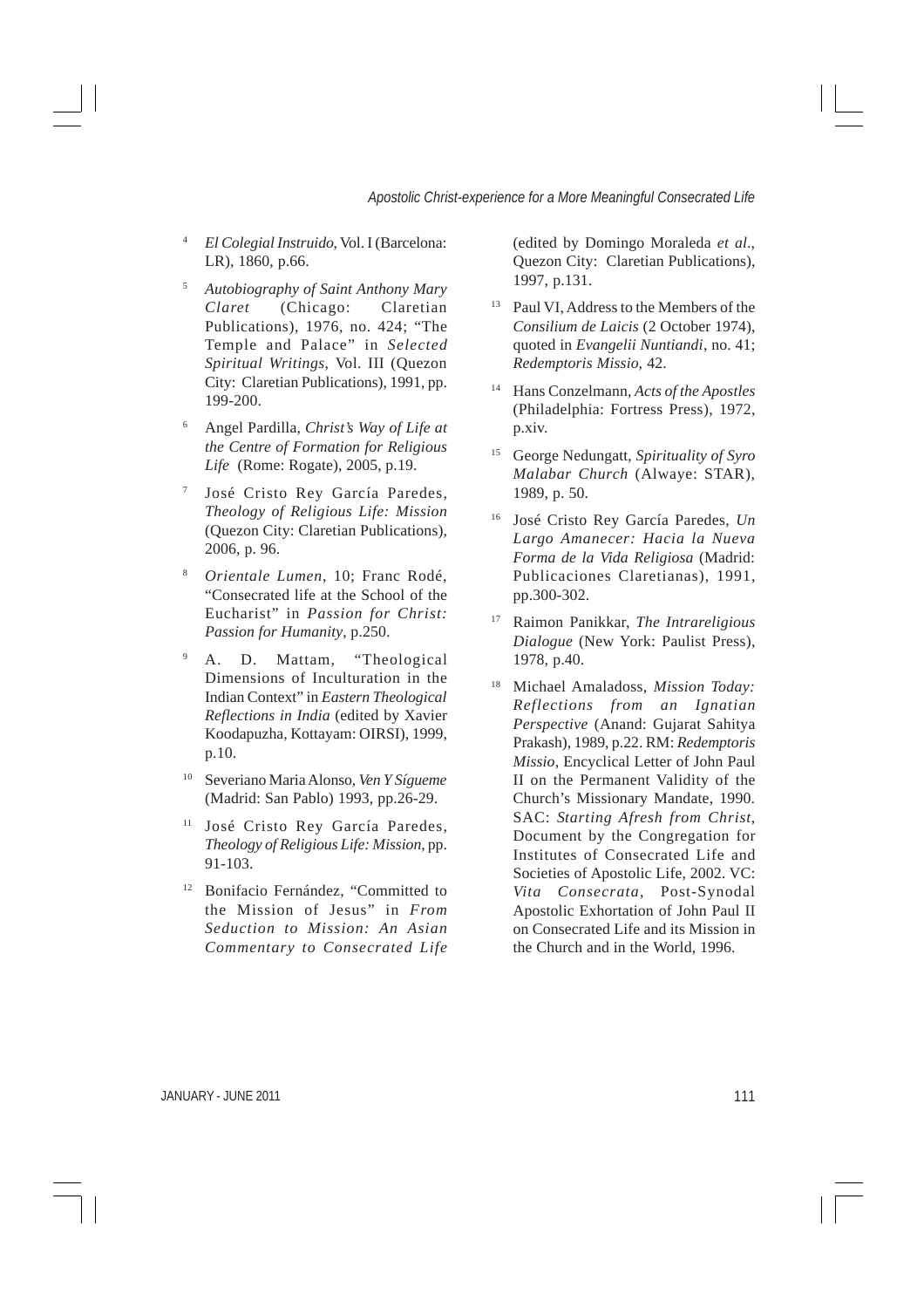# BOOK REVIEW

**Dr. John Sankarathil OSFS**

*Come and See: Formation for Discernment of Vocation*, by George Ukken (Mumbai: Pauline Publications), 2009, p. 191, ISBN. 978-81-7176-669-7, Price - ` 95.

How do you recognise your vocation to religious community or priestly life? When did you realise that you have a vocation for a particular mission? How do you discern it? How do you proceed with it? Do you believe that your life is of infinite value and meaning in the sight of God? How do you foster your vocation? These are a few questions which haunt us sometimes, in our spiritual journey. In his new book, Fr. George Ukken, based on his life and experience, tries to answer such questions, and helps us to find proper answers to such questions in our personal life.

The book is divided into 15 small chapters; each includes a particular point to explain the theology of vocation in a modern perspective. As the author mentions in the book, this book is the outcome of his classes, given to the postulants of various religious communities. The author has succeeded in presenting the various dimensions of the theology and spirituality of vocation in such a simple language, that even

those in the early stages of religious formation can grasp it clearly and distinctly.

In fact, vocation is a gift from God and it makes sense through the response of self-giving. The gospels present Jesus as the authentic source of vocation. Formation engages each formee in an internal movement of discernment; and it is a journey of selfdiscovery before God in the context of one's commitment. When the formee discerns the vocation, he/she recognises Christ as the source of life; it also means that one recognises a certain special meaning in life. Throughout the Bible we are taught that God calls us from the moment of our birth and he continues to inspire us till the moment of our death.

The present day society gives rise to a new phase in the concept of vocation. The 'vocation- crisis', which the church faces today, implies a certain kind of emergency in our formation programmes. In other words, the so-

JANUARY - JUNE 2011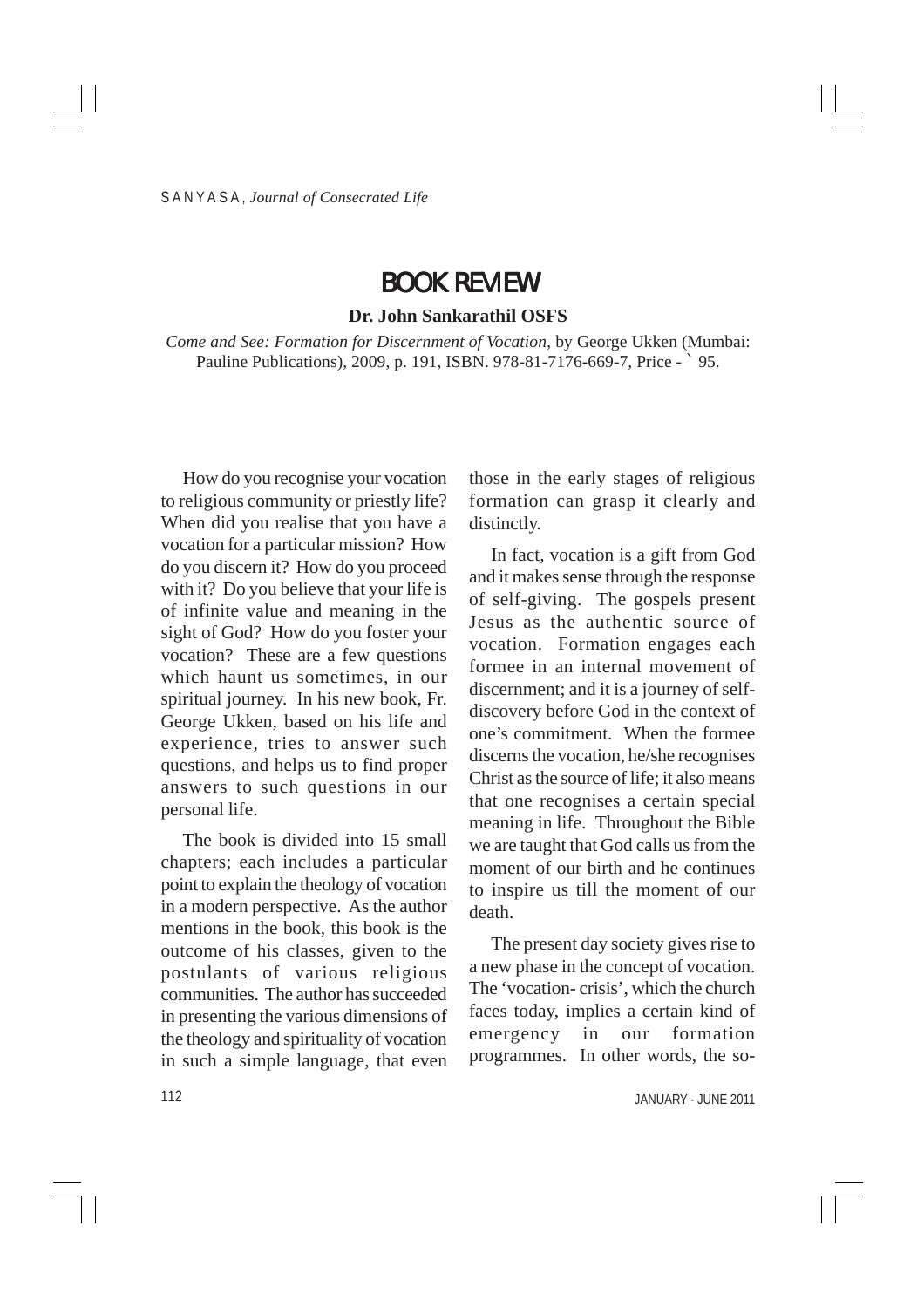### SANYASA, *Vol. V, No. 2 (2010)220-223*: *Homily of His Holiness Benedict XVI*

called vocation crisis invites us to evaluate whether our formation programme is relevant to the needs of the time. Those who are responsible for formation in different stages must make sure that the formation programme helps the formee to become worthy disciples of Jesus. In this perspective, this book gives ample guidelines, examples, and reflections to those who are engaged in formation to substantiate their formation programmes.

The formator is not simply a leader or animator, but he/she has a primordial responsibility to guide, motivate and enable the formee to reach his/her destination. Thus the formator needs to share and give witness to his/her own mission and vision. Only by personal accompaniment, the formator can help those in formation to grow in their commitment. Hence, it is very important to spend enough time and energy with them. In any case, the formator has to be convinced of his/her personal vocation and he/she has to be enthusiastic about it.

This book is written in a simple language, with ample explanations, substantiating the points with their theological and biblical background. This book is recommended to all those who are involved directly or indirectly in the ministry of formation. The author deserves our applause as he has succeeded in bringing out his ideas and vision in a clear, yet creative way.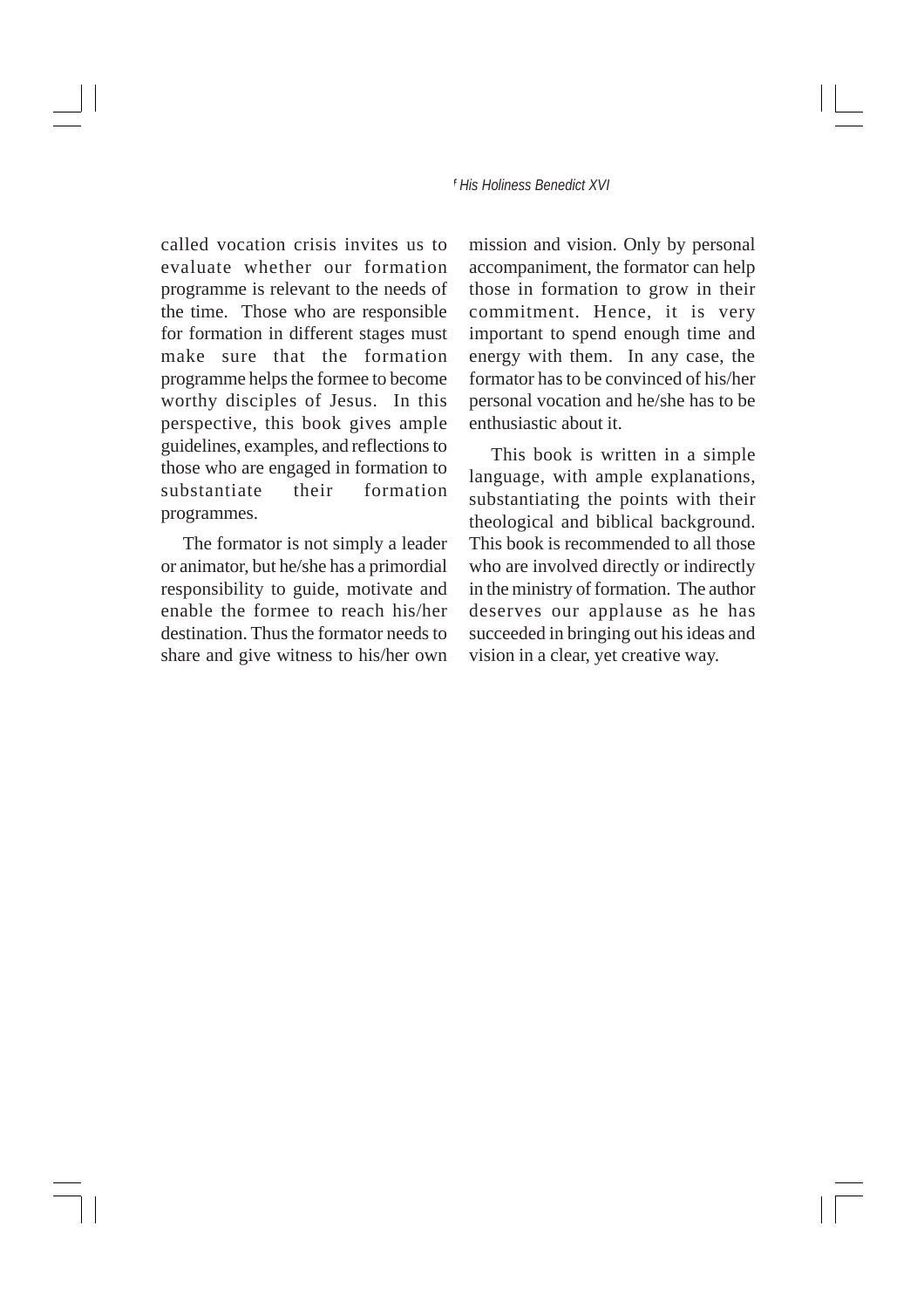# THE WORD OF GOD AND THE CONSECRATED LIFE

(Extract from the Post-Synodal Apostolic Exhortation *Verbum Domini* on the Word of God in the Life and Mission of the Church: 30 September, 2010)

With regard to the consecrated life, the Synod first recalled that it "is born from hearing the word of God and embracing the Gospel as its rule of life".1 A life devoted to following Christ in his chastity, poverty and obedience thus becomes "a living 'exegesis' of God's word".2 The Holy Spirit, in whom the Bible was written, is the same Spirit who illumines "the word of God with new light for the founders and foundresses. Every charism and every rule springs from it and seeks to be an expression of it", $3$  thus opening up new pathways of Christian living marked by the radicalism of the Gospel.

Here I would mention that the great monastic tradition has always considered meditation on sacred Scripture to be an essential part of its specific spirituality, particularly in the form of *lectio divina*. Today too, both old and new expressions of special consecration are called to be genuine schools of the spiritual life, where the Scriptures can be read according to the

Holy Spirit in the Church, for the benefit of the entire People of God. The Synod therefore recommended that communities of consecrated life always make provision for solid instruction in the faith-filled reading of the Bible.<sup>4</sup>

Once again I would like to echo the consideration and gratitude that the Synod expressed with regard to those forms of *contemplative life* whose specific charism is to devote a great part of their day to imitating the Mother of God, who diligently pondered the words and deeds of her Son (cf. *Lk* 2:19, 51), and Mary of Bethany, who sat at the Lord's feet and listened attentively to his words (cf. *Lk* 10:38). I think in particular of monks and cloistered nuns, who by virtue of their separation from the world are all the more closely united to Christ, the heart of the world. More than ever, the Church needs the witness of men and women resolved to "put nothing before the love of Christ".<sup>5</sup> The world today is often excessively caught up in outward activities and risks losing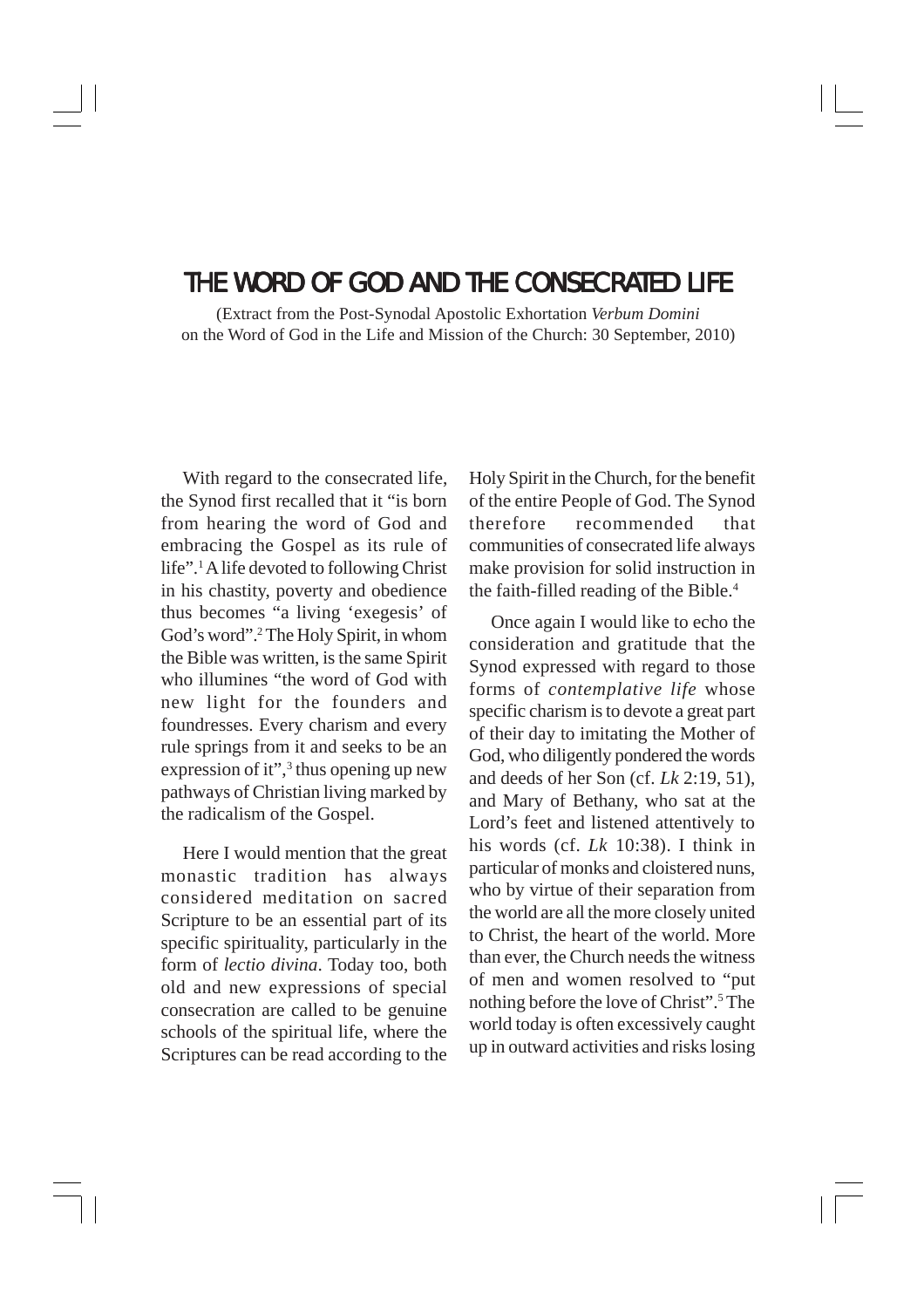its bearings. Contemplative men and women, by their lives of prayer, attentive hearing and meditation on God's Word, remind us that man does not live by bread alone but by every word that comes from the mouth of God (cf. *Mt* 4:4). All the faithful, then, should be clearly conscious that this form of life "shows today's world what is most important, indeed, the one thing necessary: there is an ultimate reason which makes life worth living, and that is God and his inscrutable love".6

### **Endnotes**

- <sup>1</sup> *Propositio* 24.
- <sup>2</sup> Benedict XVI, *Homily for the World Day of Consecrated Life* (2 February 2008): AAS 100 (2008), 133; cf.

John Paul II, Post-Synodal Apostolic Exhortation *Vita Consecrata* (25 March 1996), 82: AAS 88 (1996), 458-460.

- <sup>3</sup> Congregation for Institutes of Consecrated Life and for Societies of Apostolic Life, Instruction *Starting Afresh from Christ: A Renewed Commitment to Consecrated Life in the Third Millennium* (19 May 2002), 24: *Enchiridion Vaticanum* 21, No. 447.
- <sup>4</sup> Cf. *Propositio* 24.
- <sup>5</sup> Saint Benedict, *Rule*, IV, 21: SC 181, 456-458.
- <sup>6</sup> Benedict XVI, *Address at Heiligenkreuz Abbey* (9 September 2007): AAS 99 (2007), 856.